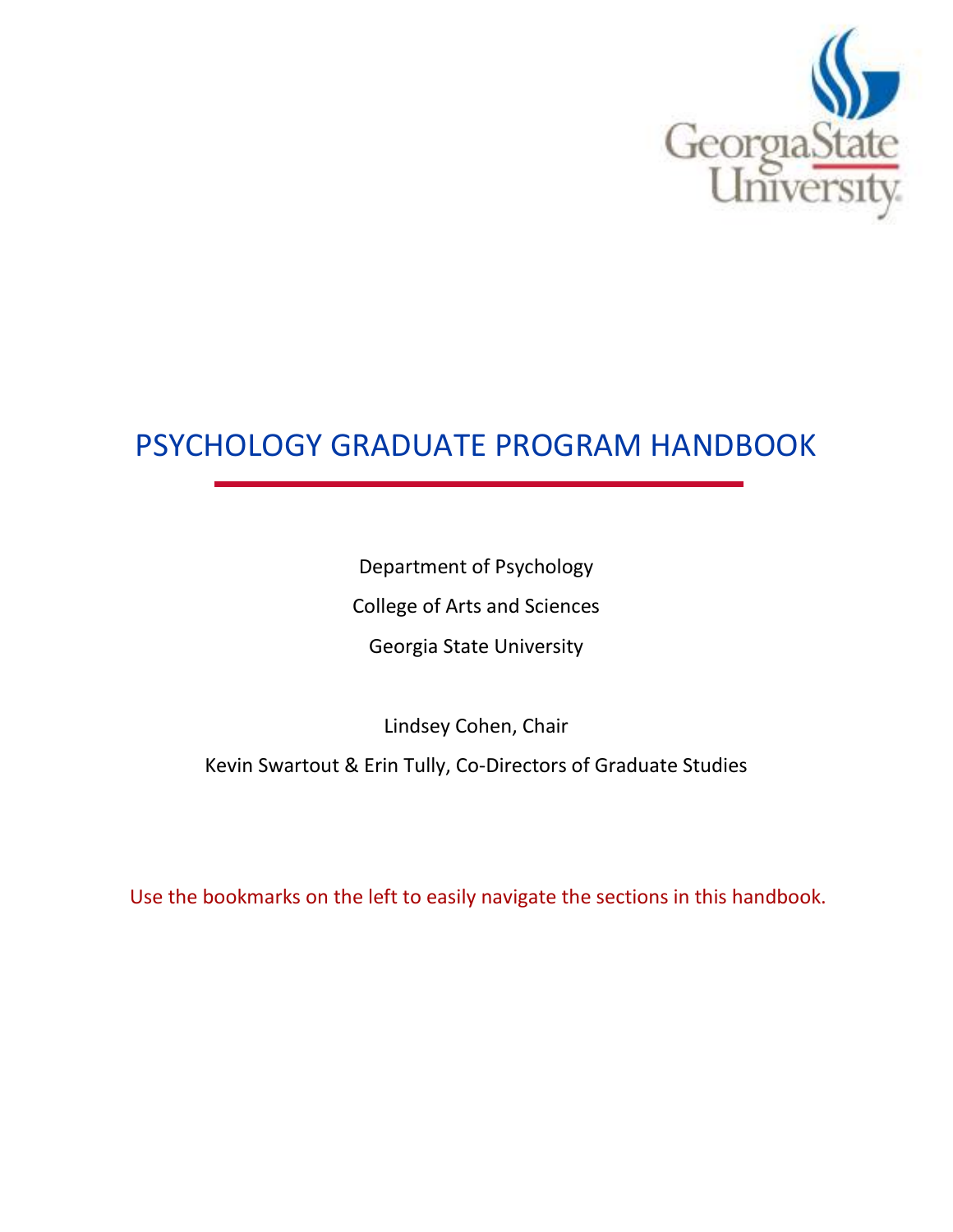#### **I. INTRODUCTION**

The Graduate Program Handbook describes requirements for earning advanced degrees in the Department of Psychology, College of Arts and Sciences, Georgia State University. It details departmental and concentration curricula along with departmental policies and procedures that govern graduate students. Graduate students in the department are expected to be familiar with all requirements, policies, and procedures described herein.

Students are responsible for knowing about and complying with the Department of Psychology policies and requirements described in this Handbook as well as the policies and requirements of the College of Arts and Sciences detailed in the Graduate Catalog.

The "Department of Psychology Guidelines for Graduate Student Advisement, Mentorship, and Development" document, which is available on iCollege, provides additional guidance for the development and maintenance of professional and effective advisor-advisee relationships.

This handbook became a "living" document in August of 2020, which allows for content in the handbook to align with current policies of the department, college, and university. All students will use this living handbook. Students whose year of entry was before 2020 will adhere to the course requirements in effect when they enrolled, as described in "The Curriculum" section of the edition of the Graduate Program Handbook that corresponds to the year they entered (the Curriculum section of past handbooks is linked below). However, students may elect to be governed by "The Curriculum" section of the current "living" handbook. To do so, they should submit a request in writing to the Director(s) of Graduate Studies that they would like to adopt the entire living handbook (i.e., including "The Curriculum" section).

Please track your progress toward graduation using Degree Works, which is the online system the College of Arts and Sciences uses to monitor students' progression through their academic program. Learn to access and use Degree Works [here.](https://cas.gsu.edu/graduate-services/student-resources/degree-works/) Please also consult the Office of Graduate Services [website](https://cas.gsu.edu/graduate-services/student-resources/) for resources and guidelines (e.g., instructions for formatting thesis and dissertation documents, a calendar with graduation deadlines).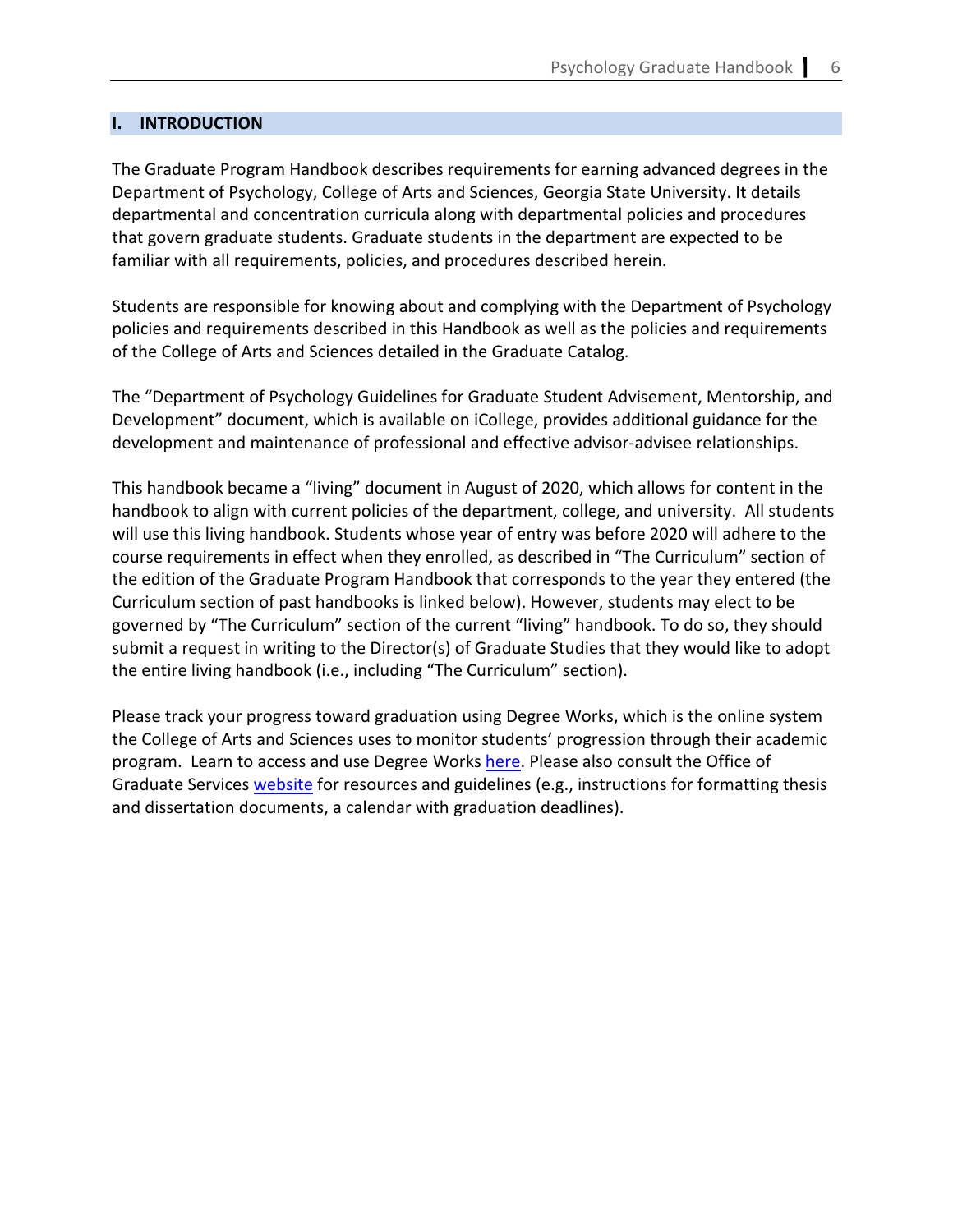#### **II. ENROLLMENT AND FUNDING**

Given unpredictable budgets, the department does not guarantee funding for all students. However, the department has historically been successful in having nearly all students funded during their training. The department strives to provide competitive stipends for all students for 4 years. If students are enrolled for 5 or more years, it is expected that the student and advisor will secure funding outside of the department. Students typically receive [tuition waivers](https://cas.gsu.edu/files/2020/03/CAS_GA_STIPEND_AND_WAIVER_POLICY.pdf) if they a) are funded at a minimum of 12,000/year, b) are registered as full-time students (12 credit hours in each the fall and spring semesters and 9 credit hours in the summer; note that the number of credit hours/semester was reduced in June, 2020), and c) are in good standing (e.g., GPA above 3.0). The program is full-time; students are not permitted to attend on a part-time basis (i.e., credit hours below 12 in the fall or spring; credit hours below 9 in the summer).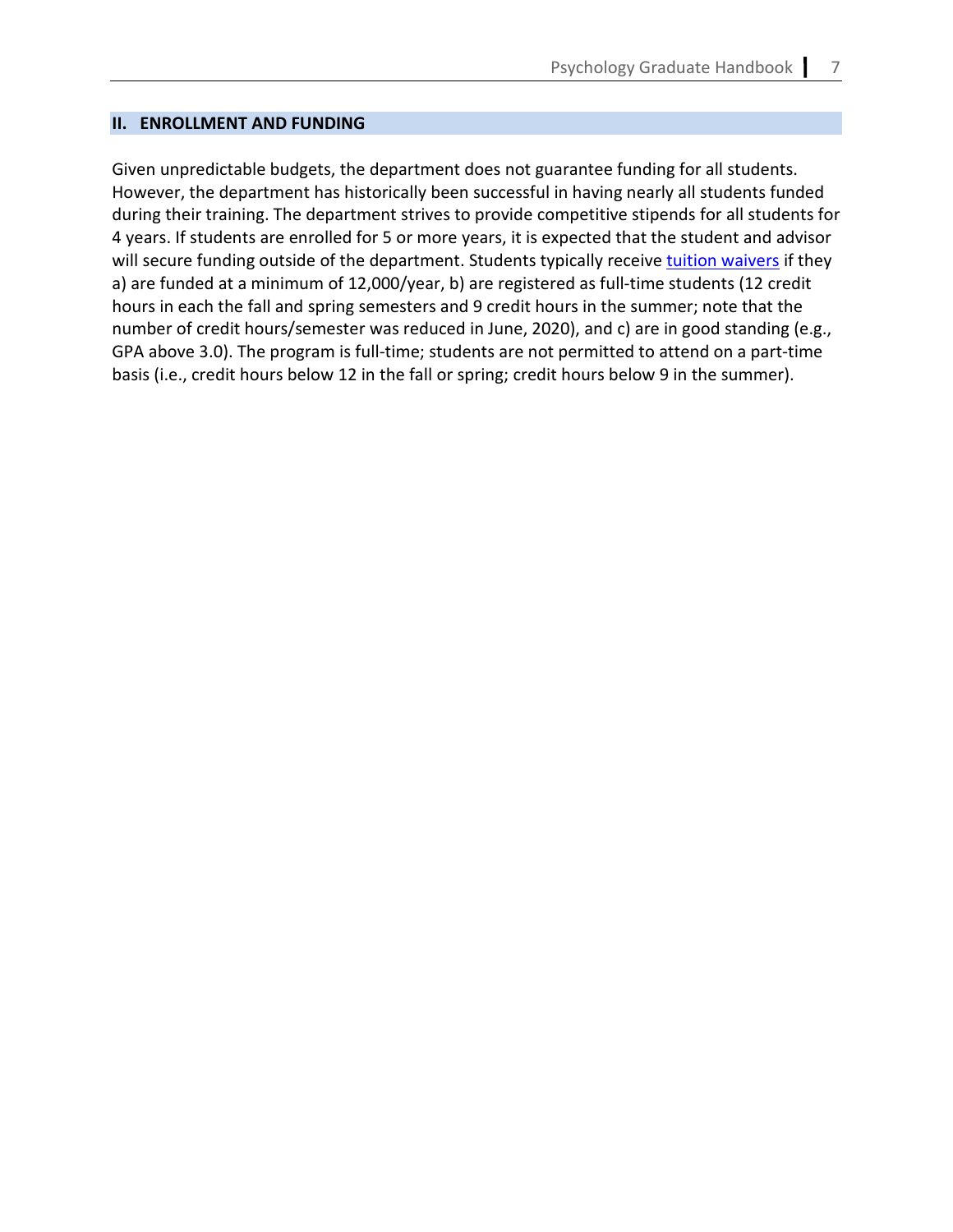#### **III. CURRICULUM**

Coursework and other requirements specified by both the department and the individual concentrations are described in this section of the handbook. Students whose entry year will adhere to the course requirements in effect when they enrolled, as described in "The Curriculum" section of the edition of the Graduate Program Handbook that corresponds to the year they entered, unless they submit a request in writing to the Director(s) of Graduate Studies that they elect to be governed by the "living" handbook in full (i.e., including "The Curriculum" section). The curriculum sections of the handbooks are linked below.

All students are admitted to one of the 8 concentrations – overseen by 1 or more of the 5 program areas – that the department offers and must complete the departmental core curriculum and the relevant requirements of their concentration. Students who wish to complete a minor in an additional concentration may do so by completing the requirements described within the relevant concentration. The department offers minors in cognitive sciences, community psychology, and developmental psychology.

#### **CURRENT SECTIONS OF PREVIOUS HANDBOOKS**

\* Curriculum for students whose entry year will was before 2020.

[2019-2020](https://psychology.gsu.edu/document/graduate-handbooks-archive/?ind=1615910586742&filename=PSYC-Grad-Curriculum-2019-2020_Redacted.pdf&wpdmdl=5474&refresh=6050d81f70c7d1615910943) [2018-2019](https://psychology.gsu.edu/document/graduate-handbooks-archive/?ind=1615910584897&filename=PSYC-Grad-Curriculum-2018-2019_Redacted.pdf&wpdmdl=5474&refresh=6050d81f70fd71615910943) [2017-2018](https://psychology.gsu.edu/document/graduate-handbooks-archive/?ind=1615910583154&filename=PSYC-Grad-Curriculum-2017-2018_Redacted.pdf&wpdmdl=5474&refresh=6050d81f7131d1615910943) [2016-2017](https://psychology.gsu.edu/document/graduate-handbooks-archive/?ind=1615910581314&filename=PSYC-Grad-Curriculum-2016-2017_Redacted.pdf&wpdmdl=5474&refresh=6050d81f7165d1615910943) [2015-2016](https://psychology.gsu.edu/document/graduate-handbooks-archive/?ind=1615910579571&filename=PSYC-Grad-Curriculum-2015-2016_Redacted.pdf&wpdmdl=5474&refresh=6050d81f71a291615910943) [2014-2015](https://psychology.gsu.edu/document/graduate-handbooks-archive/?ind=1615910578036&filename=PSYC-Grad-Curriculum-2014-2015_Redacted.pdf&wpdmdl=5474&refresh=6050d81f71ec41615910943) [2013-2014](https://psychology.gsu.edu/document/graduate-handbooks-archive/?ind=1615910576531&filename=PSYC-Grad-Curriculum-2013-2014_Redacted.pdf&wpdmdl=5474&refresh=6050d81f722cd1615910943)

## **SUPPLEMENTAL COURSES**

<span id="page-3-0"></span>Students may choose to supplement their curriculum by taking courses in other programs (e.g., [NI\)](https://neuroscience.gsu.edu/) and colleges/schools at GSU (e.g., [CEHD,](https://education.gsu.edu/) [School of Public Health\)](https://publichealth.gsu.edu/). Georgia State University students may also enroll in courses offered by member institutions of the [Atlanta Regional](https://registrar.gsu.edu/registration/arche/)  [Council for Higher Education \(ARCHE\)](https://registrar.gsu.edu/registration/arche/) under a cross registration program agreement.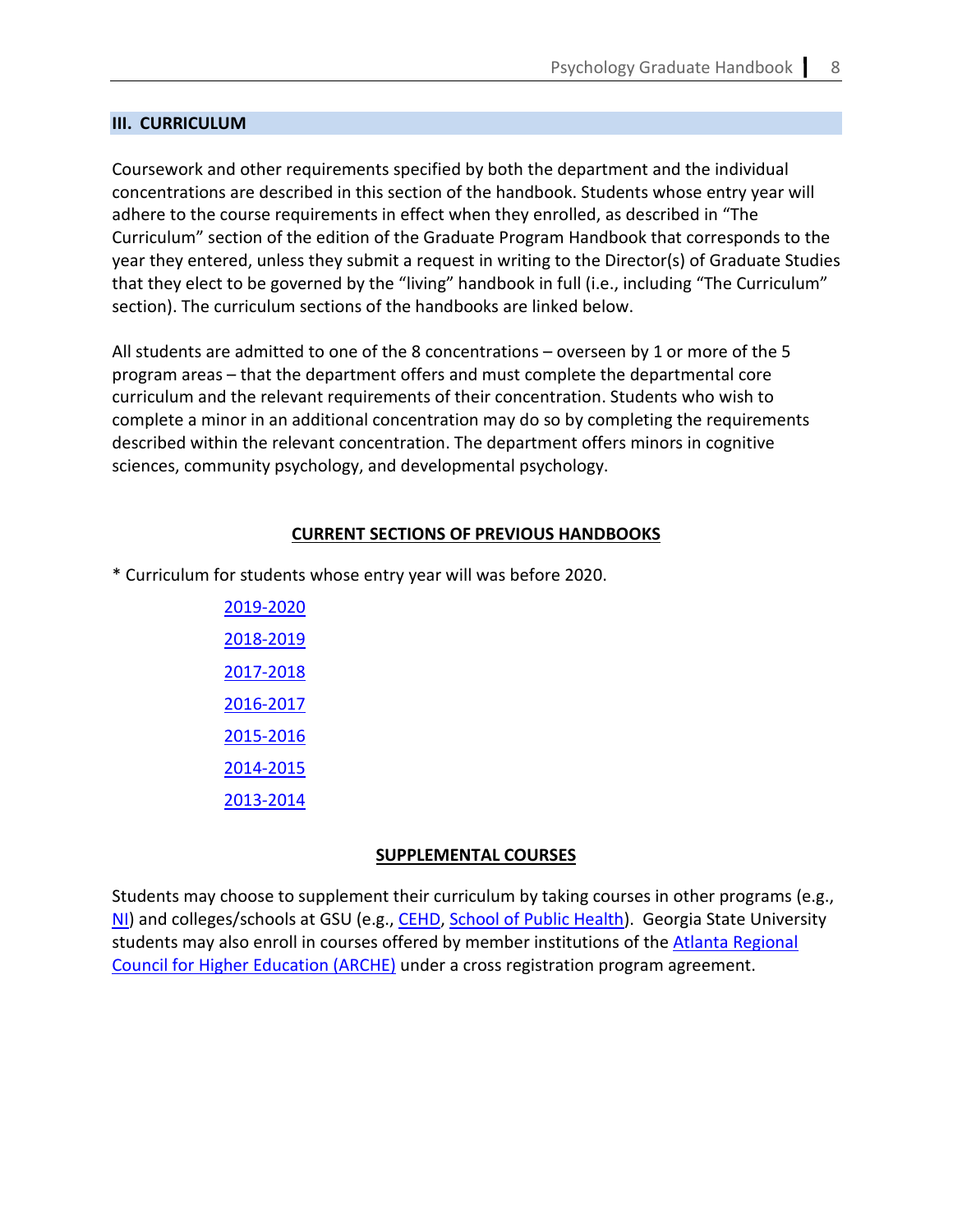## **DEPARTMENTAL CORE CURRICULUM**

#### **Courses**

All students are expected to complete the departmental core curriculum within two years of entering the program. The departmental core courses are:

- 1. Psychological Research Statistics I (PSYC 8410)
- 2. Psychological Research Statistics II (PSYC 8420)
- 3. Scientific and Professional Ethics in Psychology (PSYC 8490)
- 4. History of Psychology (PSYC 8500)
- 5. Research Methods in Psychology (at least one methodology course as specified by the student's concentration)

#### **Directed Research**

Students are expected to be involved in research throughout their graduate training. Their research projects include theses, dissertations, and other activities. Students are encouraged to initiate projects, carry them through to completion, and present their work at professional meetings and in journal articles. Students will normally register for hours of [PSYC 9920](https://cas.gsu.edu/request-for-authorization-psyc-9920/) in recognition of individual research training they receive from their research supervisors. Each student and supervisor should agree at the beginning of each semester on the research topics, activities, and requirements for those PSYC 9920 hours, and the basis on which the semester grade (S or U) will be assigned.

Directed Research (PSYC 9920)

## **Directed Readings**

Some hours can be filled with Advanced Directed Readings [\(PSYC 9910\)](https://cas.gsu.edu/request-for-authorization-for-psych-9910/). The topic and requirements for the course should be negotiated between the student and the readings' supervisor at the beginning of the semester, and the basis upon which the final grade will be assigned should be clearly documented. PSYC 9910 hours are an excellent way to provide individual instruction tailored to a student and faculty member's mutual interests. However, PSYC 9910 should not be substituted for existing courses on the same topic, which should instead be taken as formal elective courses.

```
Directed Readings (PSYC 9910)
```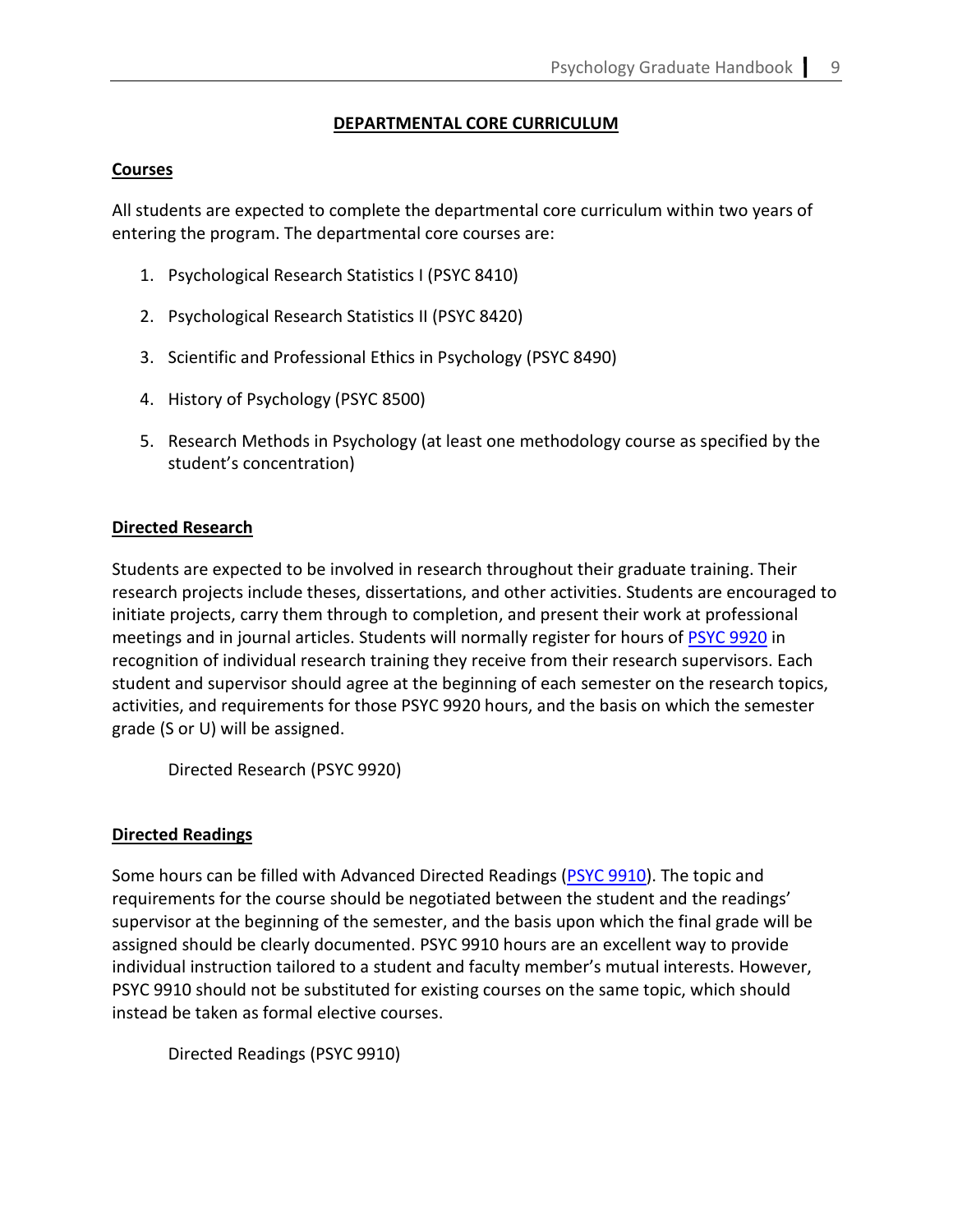Students who have taken similar graduate courses previously and believe that any of these required courses should be waived must submit a petition in writing to the Director(s) of Graduate Studies by the end of their first semester of study. See Waiving Required Courses later in this handbook.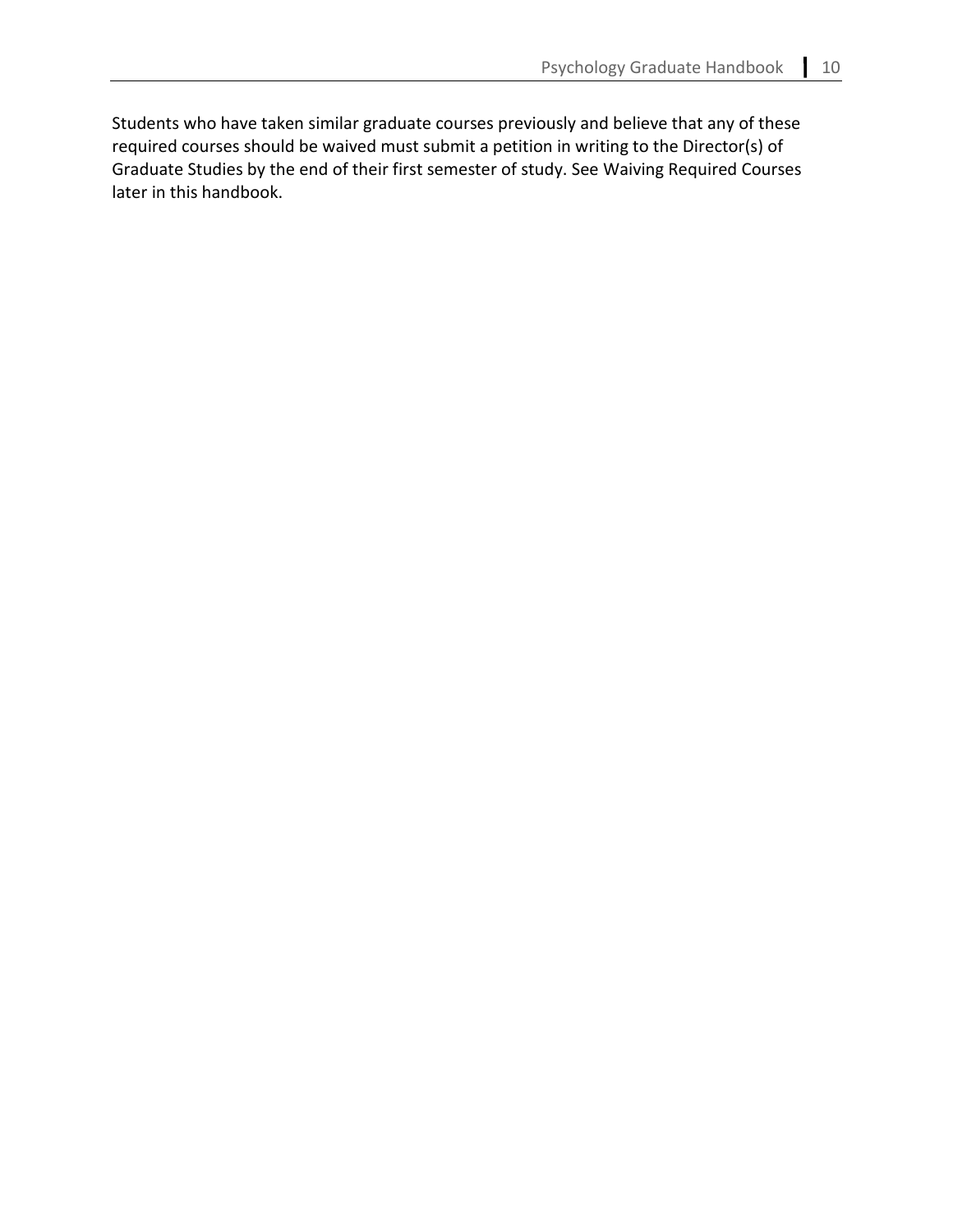# **CLINICAL PSYCHOLOGY (CLG) CONCENTRATION CURRICULUM**

The Clinical Psychology (CLG) concentration is administered by the Clinical Psychology program area. This concentration is designed to fill the requirements for doctoral training in clinical psychology and prepare students to be eligible for clinical licensure following graduation. The following coursework and activities constitute the course of study for students in the CLG concentration. CLG students also complete all departmental and college requirements. CLG students must be enrolled full time for at least 3 years to complete the curriculum.

# <span id="page-6-0"></span>**Required General Psychology Courses**

CLG students must take the **courses** required by the Department of Psychology and the general courses below.

Methodology: 8010 Research Methods in Psychology

Biological Bases of Behavior: 8610 Behavioral Neuroscience

Cognitive, Affective, and Social Bases of Behavior: 8520 Cognitive, Affective, and Social Aspects of Behavior or both of the following: 8540 Advanced Cognitive Psychology<sup>1</sup> 8510 Advanced Social Psychology<sup>1</sup>

 $<sup>1</sup>$  recommended if student anticipates seeking licensure in MA or NY; these states</sup> currently require separate courses in the social and cognitive/affective aspects of behavior.

Human Development (one of the following): 8551 Cognitive, Perceptual and Linguistic Development 8552 Social and Emotional Development

## <span id="page-6-1"></span>**Required Clinical Courses**

8025 Foundations of Clinical Psychology: Science and Practice 8035 Foundations of Clinical Psychology: Assessment 8045 Foundations of Clinical Psychology: Therapy 8050 Diversity Issues in Clinical Psychology 8650 Psychopathology

Consultation, Supervision, and Evaluation: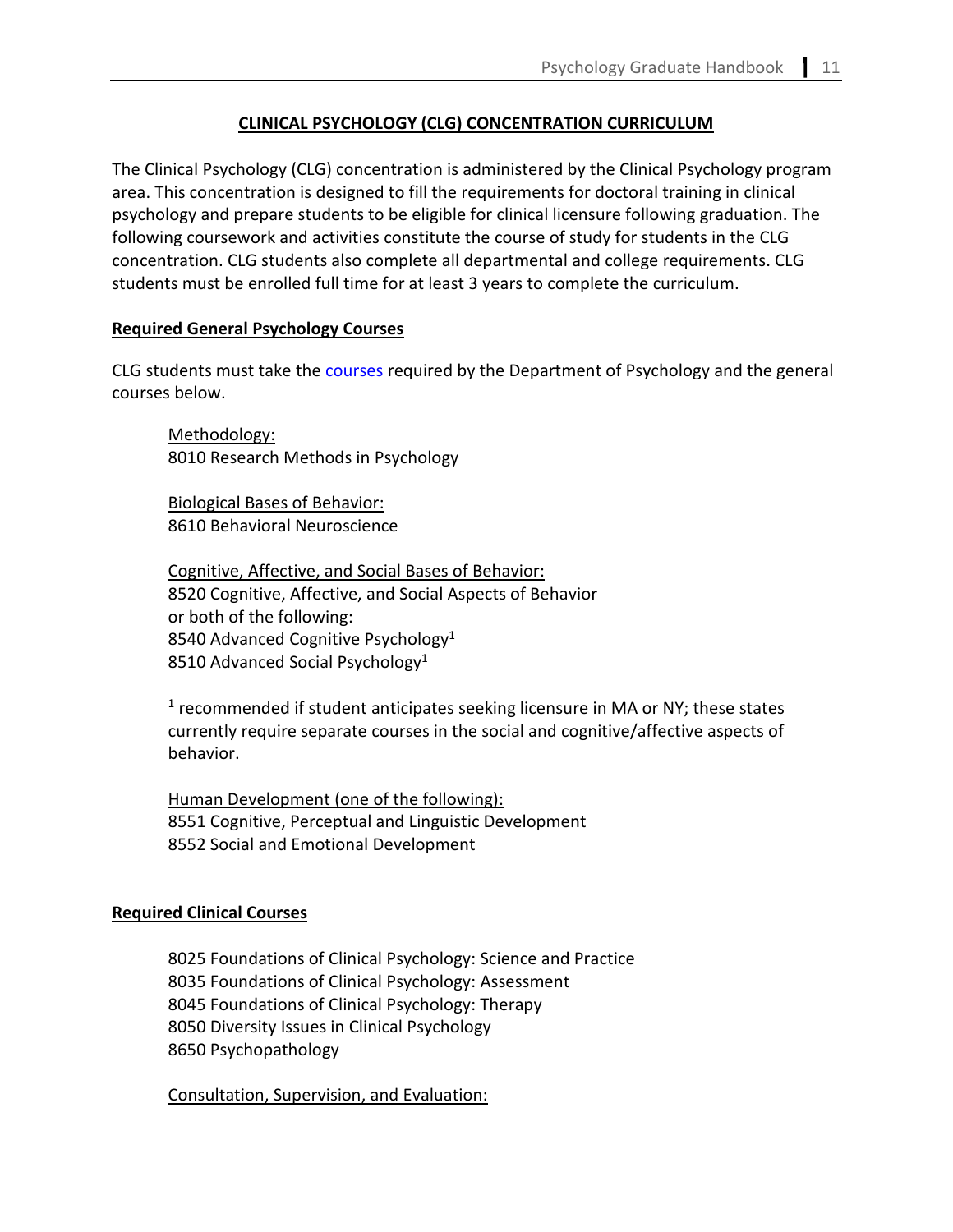9240 Supervision, Consultation, and Evaluation

Clinical Electives (two of the following): *(Note): Students may submit a petition to the Clinical Faculty to fulfill one elective requirement with a course not listed herein.*

8200 Introduction to Community Psychology 8220 Community Interventions, Social Change, and Prevention 8230 Assessment, Consultation, and Evaluation I (ACE I) 8260 Assessment, Consultation, and Evaluation II (ACE II)<sup>2</sup> 8280 Psychology, Advocacy, and Organizing 8620 Introduction to Clinical Neuropsychology 8430 Statistics III<sup>3</sup> 8910 Topics in Clinical Neuropsychology 8640 Psychopharmacology 9130 Seminar in Advanced Approaches to Assessment<sup>4</sup> 9140 Neuropsychological Assessment 9230 Seminar in Advanced Approaches to Psychological Interventions<sup>4</sup>

 $2$  This course is no longer offered but would meet the requirement if a student took the course when it was offered

 $3$  Students in cohorts admitted before 2020 and who have not adopted this living version of the handbook need to submit a **[Request to Substitute Course](https://cas.gsu.edu/request-to-substitute-courses/)** form for PSYC8430 to count as an elective.

 $4$ This course may be taken more than once if topic is different.

# <span id="page-7-0"></span>**Clinical Program Meetings**

All clinical students are required to attend Clinical Program Meetings. Attendance at these meetings will be recorded by the Associate Director of Clinical Training (DCT) and reflected in students' practicum evaluations and annual review letters. Excused absences must be approved by the Associate DCT.

## **Directed Readings**

Some hours can be filled with Advanced Directed Readings [\(PSYC 9910\).](https://cas.gsu.edu/request-for-authorization-for-psych-9910/) The topic and requirements for the course should be negotiated between the student and the readings' supervisor at the beginning of the semester, and the basis upon which the final grade will be assigned should be clearly documented. PSYC 9910 hours are an excellent way to provide individual instruction tailored to a student and faculty member's mutual interests. However,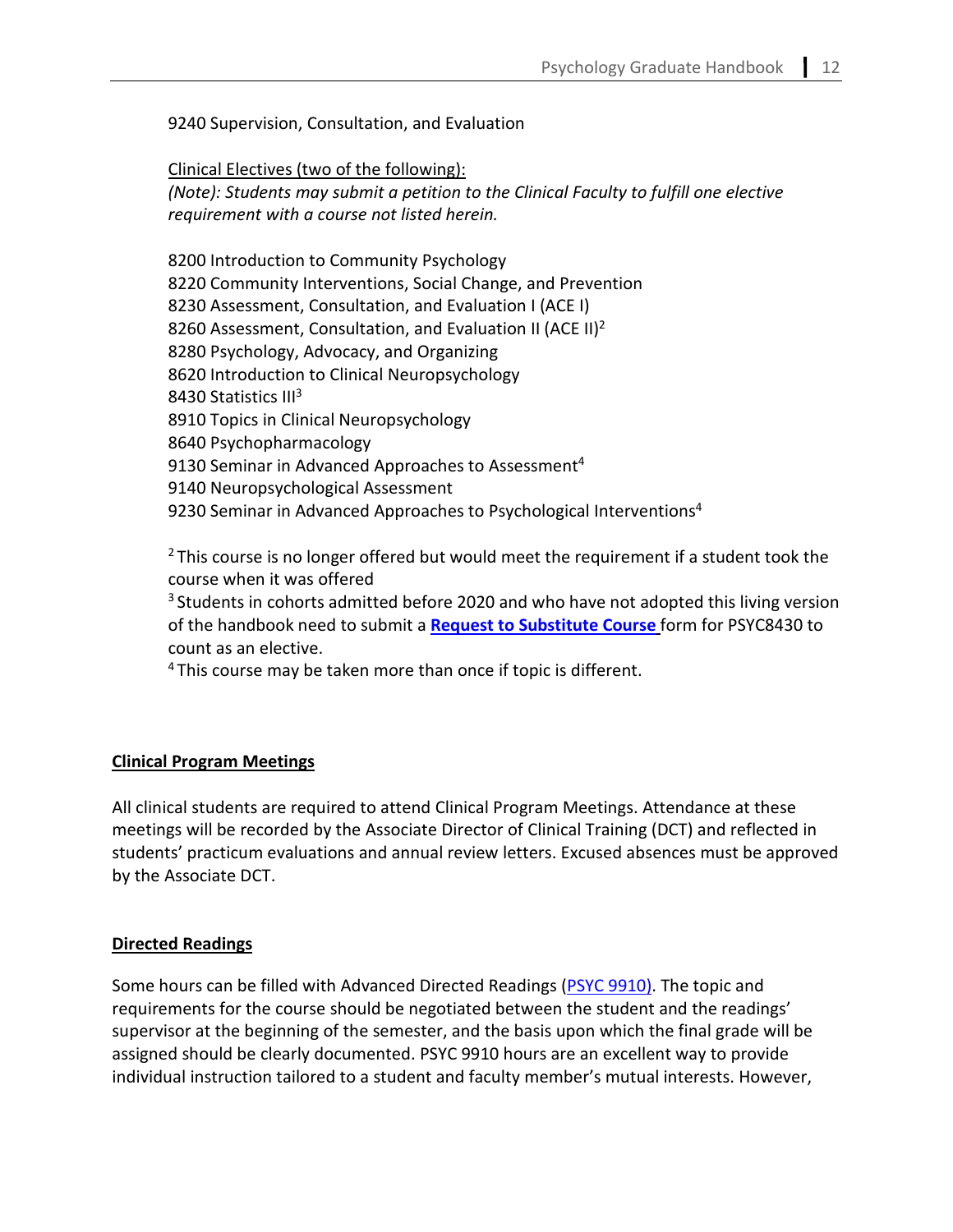PSYC 9910 should not be substituted for existing courses on the same topic, which should instead be taken as formal elective courses.

## **Research**

Students are expected to be involved in research throughout their graduate training. Their research projects include theses, dissertations, and other activities. Students are encouraged to initiate projects, carry them through to completion, and present their work at professional meetings and in journal articles. Students will normally register for hours of [PSYC 9920](https://cas.gsu.edu/request-for-authorization-psyc-9920/) in recognition of individual research training they receive from their research supervisors. Each student and supervisor should agree at the beginning of each semester on the research topics, activities, and requirements for those PSYC 9920 hours, and the basis on which the semester grade (S or U) will be assigned.

#### <span id="page-8-0"></span>**Supervised Clinical Work**

Clinical students must take a minimum of 31 credit hours of supervised clinical experiences distributed among the following practicum courses. Thus, students will complete a sufficient variety of practicum experiences to ensure a breadth of training in assessment and intervention. Students will maintain a record of their activities for inclusion in their annual reports and internship applications. Meeting these minimum requirements does not necessarily indicate that students have demonstrated relevant clinical competencies.

9950A Apprentice (3 hrs minimum) 9950B Beginning Assessment (7 hrs minimum, which includes 1 hr summer didactic) 9950C Advanced Assessment and Supervision (10 hrs minimum) 9950E Psychotherapy (11 hrs minimum) 9950M Specialized Skills

In their first year in the program, students will enroll for 2 hours of Apprenticeship (9950A) in the Fall semester and 1 hour of Apprenticeship (9950A) in the Spring semester. This experience places first-year students in clinical supervision with advanced students who are conducting assessment and therapy. As part of the Apprenticeship during the Fall semester, first-year students will participate in a *First Year Seminar*. All first-year students are required to register for 1 credit of Beginning Assessment practicum (9950B) in the 6-week summer session prior to the beginning of their 2nd year. The core aim of this 1 credit practicum is for students to demonstrate competencies necessary to provide direct clinical services within the context of Beginning Assessment practicum in the subsequent Fall semester. In their second year in the program, students are required to enroll in a minimum of 6 credit hours of Beginning Assessment (9950B). They will also enroll for Psychotherapy (9950E). In each year thereafter in which students are supervised in the provision of direct services, students will enroll for credit hours based upon the services to be provided as determined by the supervisor.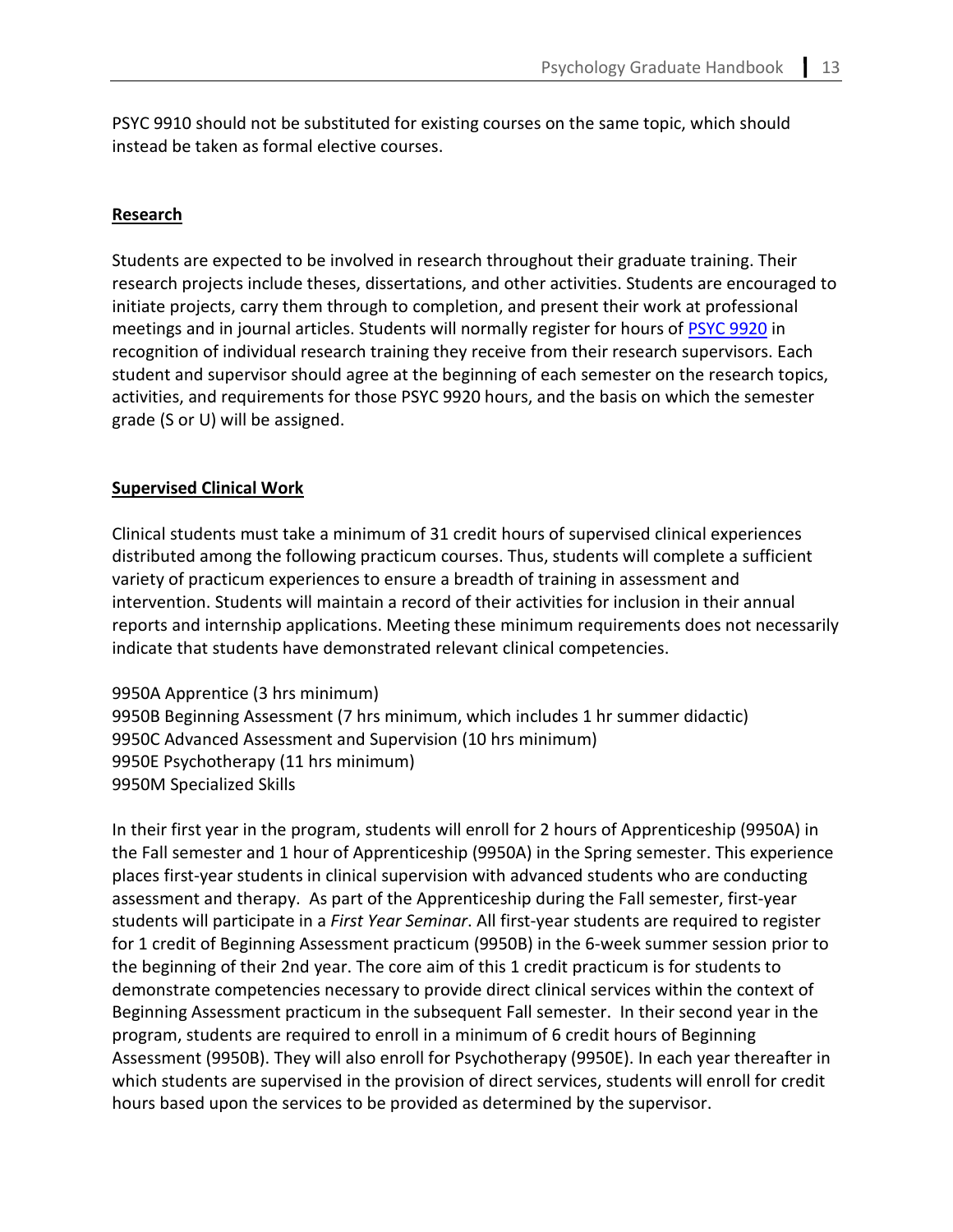All students are required to complete a minimum of 9 semesters of therapy practicum (9950E) in the Psychology Clinic in which clients are seen throughout the entire semester. Thus, the typical student will have the option of ending practica within the Psychology Clinic in December of the 5th year pending a successful annual review at the end of the student's 4th year. All students are required to complete 10 credits of Advanced Assessment and Supervision (9950C). The second semester of this practicum must be completed no later than the Fall semester in which they apply for internship. This would normally occur in the  $4<sup>th</sup>$  year (for students who apply in the Fall of the 5<sup>th</sup> year) or 5<sup>th</sup> year (for students who apply in the Fall of the 6<sup>th</sup> year).

**Specific requirements for external practicum:** Prior to applying to any new external practicum site (including the first external practicum), students are required to submit a written notification to the DCT. For students who are applying to external practicum for the first time the written notification will be automatically forwarded to the Clinical Faculty for approval. For students whose written notification indicates that the student will have accrued 500 direct contact hours by the start of the new practicum (see "#1" below), the DCT and practicum coordinator will review the notification. If they, in consultation with the student's mentor(s), identify concerns, the notification will be forwarded to the Clinical Faculty for approval. Otherwise, the DCT and practicum coordinator will provide and document approval. Approval typically occurs between December and February and no later than April 1st. This written notification must include:

- 1. The student's current direct contact hours and estimated direct contact hours at the beginning of the proposed practicum
- 2. External practica that the student has completed or is presently engaged in completing
- 3. The expected time commitment (e.g., days per week and hours per day) required by the proposed external practicum site (including direct contact hours, supervision, didactics, report writing, etc.)
- 4. Description of how the proposed external practicum training experience is critical to the student's training goals
- 5. The student's current status on departmental milestones
- 6. How the student will achieve departmental milestones while engaged in the proposed external practicum experience
- 7. The signature of the faculty/clinical advisor to indicate endorsement of the written request.

To be approved for off-campus practica for the first time, students must (1) successfully propose their thesis, and (2) successfully complete two semesters of assessment practica (if registering for an external assessment practicum) or demonstrate sufficient evidence of beginning therapy skills within therapy practica (if registering for an external intervention practicum) on campus under the supervision of members of the clinical program faculty or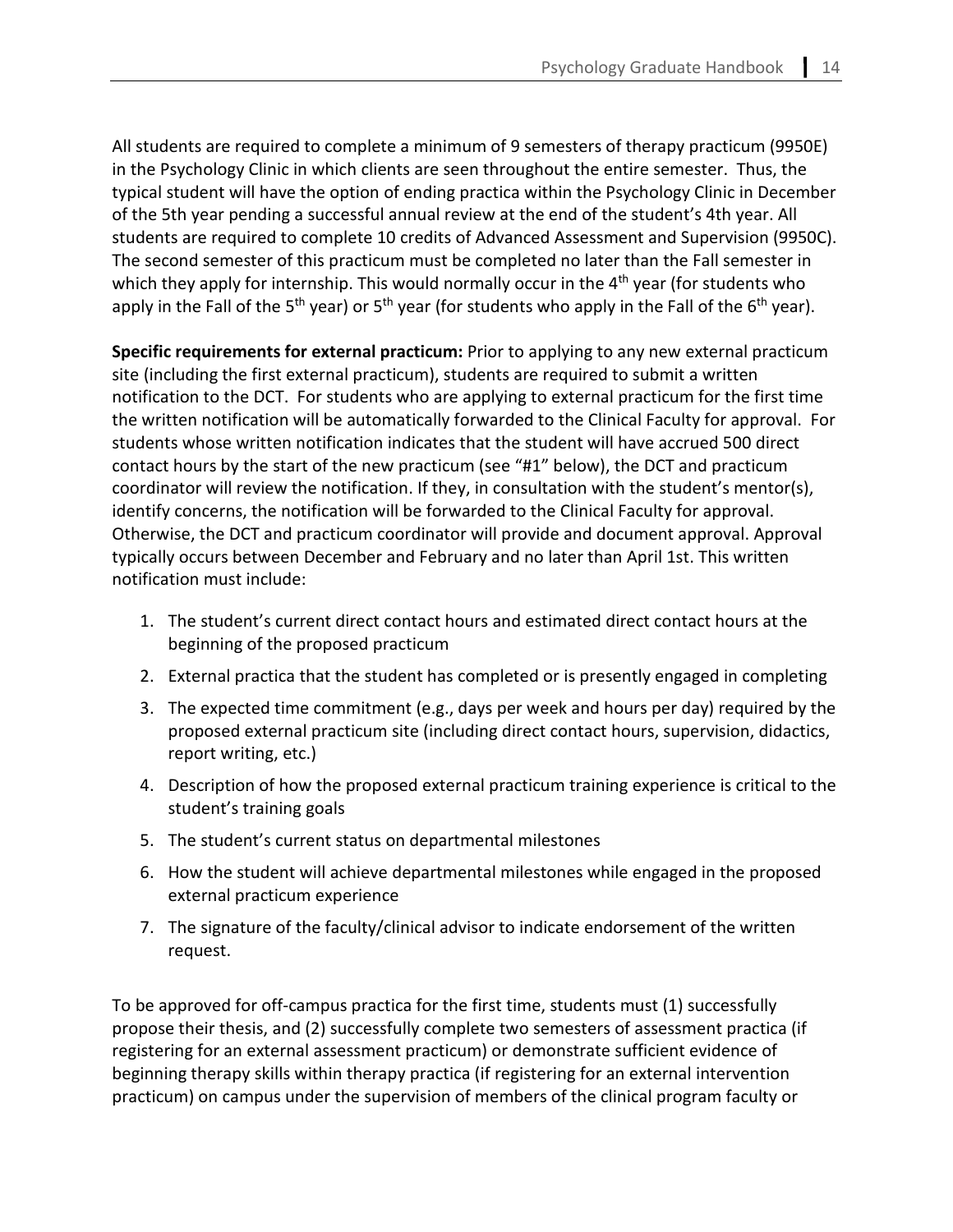staff. As noted above, **students should submit a written notification to the DCT prior to making contact with any sites.** With the approval of the DCT, students may interview for external practicum prior to completing these requirements and receiving formal program approval, but they are not allowed to register. The Psychology Clinic and the Regents Center for Learning Disorders are examples of on-campus practicum sites. Students must defend their thesis before registering for a 4<sup>th</sup> semester of external practicum. Students at risk for not meeting this requirement are expected to develop a plan to meet this requirement and review it with their clinical advisor. It is also expected that the student will review this requirement with the external practicum site. This means that before students formally commit to a given external practicum site (which usually occurs sometime in February or March), they will have (1) developed a plan to ensure that the thesis will be successfully defended prior to the start of a  $4<sup>th</sup>$  semester of external practicum – which would typically occur in July or August (i.e., at the beginning of the 4<sup>th</sup> year), and (2) explicitly informed the external practicum site that failure to fulfil this plan will result in the need to withdrawal from the practicum.

External practicum sites may have other requirements (e.g., background check, flu shot) that students must meet to participate in the practicum. Students are responsible for knowing these requirements, which may incur a monetary cost, and should agree to abide by these requirements prior to registering for the practicum.

# <span id="page-10-0"></span>**Professional Development**

Students will engage in three of the following four activities to foster their professional development and strengthen their professional identity.

- 1. First-author presentation (e.g., poster, paper, etc.) at a state, regional, national, or international meeting.
- 2. Author or co-author an article or chapter submitted to a scholarly journal or book.
- 3. Give a formal oral presentation within the department, university, or professional community.
- 4. Prepare or assist faculty in preparing an internal or external proposal for funds to support research (e.g., a seed grant, a training fellowship) or its dissemination (e.g., a conference travel award).

Advisors will assist students in meeting these requirements and certify at the time of annual review that they have been satisfied.

# <span id="page-10-1"></span>**Pre-Doctoral Clinical Internship**

Clinical students are required to complete a 2000 hour one-year pre-doctoral internship in accordance with standards of the Education and Training Board of the American Psychological Association. Credit for the clinical internship will be granted only for training completed within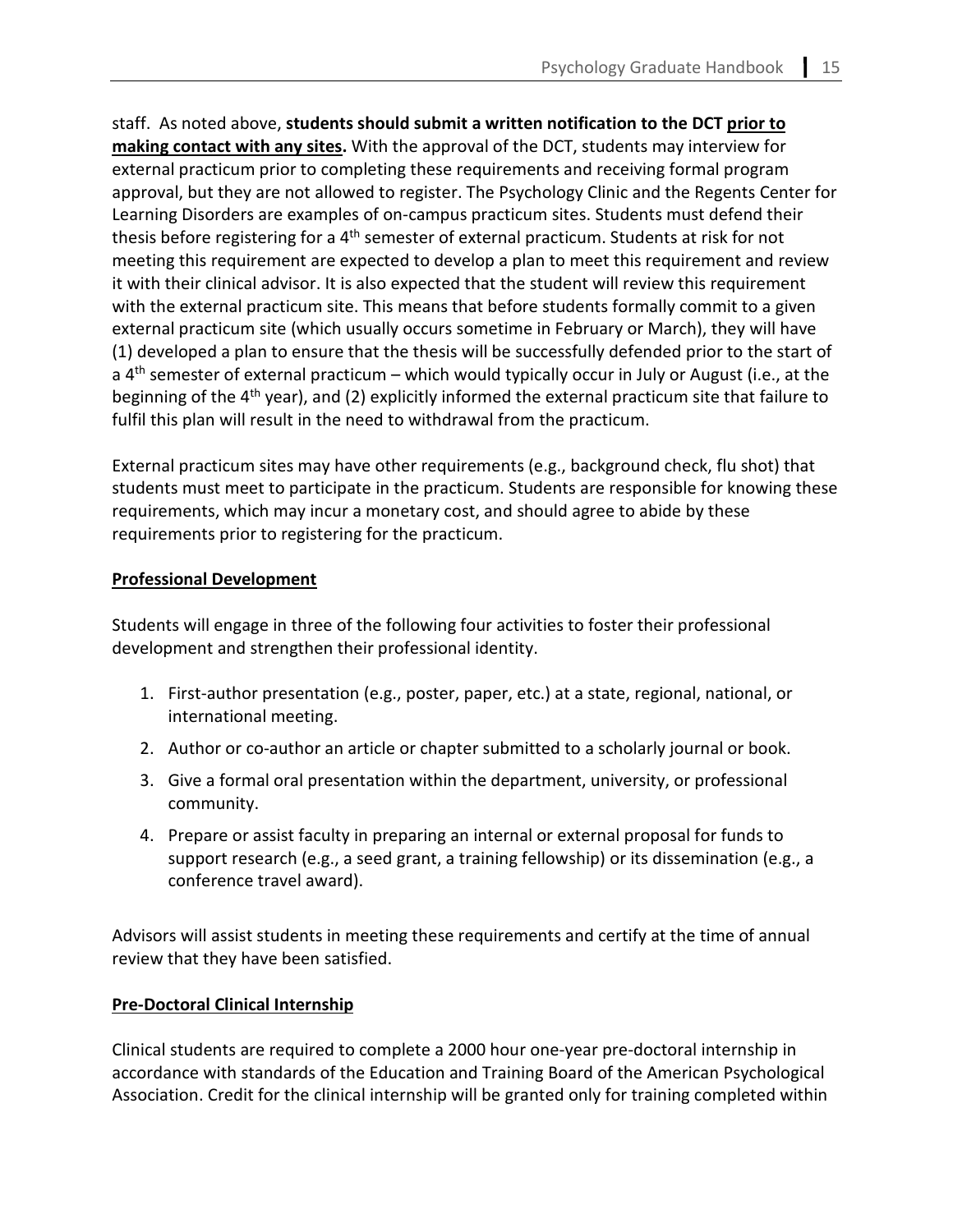sites approved by the American Psychological Association (APA) or the Canadian Psychological Association (CPA). Students who wish to seek an internship at a site not approved by the APA or CPA must petition the clinical faculty for approval. The limited number of APA-accredited internship/residency opportunities in the state of Georgia in general, and in the metropolitan-Atlanta area in particular, dictates that students must be prepared to complete this internship elsewhere.

Students wishing to apply for internship must inform the DCT by April 15<sup>th</sup>. Students wishing to apply for internship should meet with their clinical advisor well before this time to review their readiness. Students must receive approval by the clinical faculty to apply for internship. The Director of Clinical Training will inform the student of the committee's decision.

Approval to apply for internship will be based on a determination of the student's academic and clinical competence, a history of ethical and professional behavior, and satisfactory progress on the dissertation. Students must successfully defend their dissertation proposal (and turn in the appropriate paperwork) by October  $1<sup>st</sup>$  before being permitted to apply for internship. It is expected that all other program requirements will be completed prior to October  $1^{st}$ . If any program requirement (e.g., a course) is not met at the time of a successful internship match, the student is required to honor the binding internship match agreement and will be required to return to GSU after completion of the internship to complete the requirement(s). It is also expected that students will meet the minimum levels of achievement (MLA) for all competencies required for practicum upon leaving for internship. Achievement of each MLA is operationalized as "Meets Expectations" or "Exceeds Expectations" on relevant competencies listed on the student's final semester(s)' Program's Practicum Evaluation Form. The Clinical Faculty will review all students' final two semesters of clinical practica (including at least one "internal" practicum) as well as relevant contextual information across multiple professional settings to determine whether each MLA was met. If the Clinical Faculty determine that one or more MLAs were not met at the time of or subsequent to a successful internship match agreement, the student is required to honor the binding internship match agreement. However, the Program will coordinate with the internship site to develop an appropriate remediation plan during the internship. Students' successful remediation and achievement of relevant MLAs will be evaluated by the internship and documented by the Clinical Psychology Program.

The clinical faculty strongly encourages students to defend their dissertations prior to leaving for internship. Students should review the ["continuous enrollment"](https://cas.gsu.edu/graduate-student-continuous-enrollment-policy/) policy, which applies when students do not defend their dissertations before the completion of internship.

The clinical program is a subscriber to the Association of Psychology Postdoctoral and Internship Centers (APPIC), which oversees the internship application process. Students are encouraged to visit APPIC's website early and regularly to stay informed of the internship application process, including the amount and types of clinical training typical of successful internship applicants. Students are encouraged to carefully track their clinical activities so that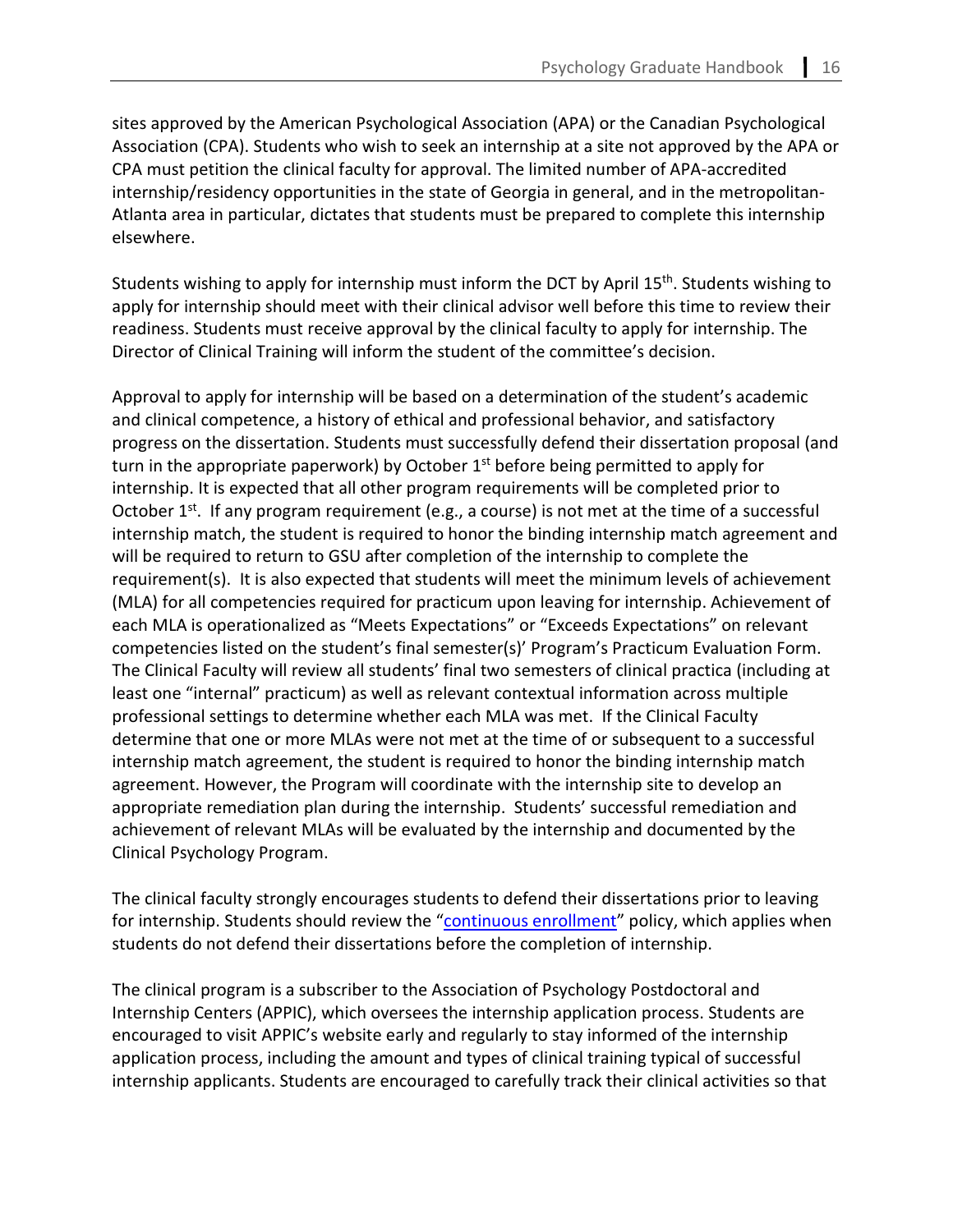they accumulate the number of clinical, supervision, and preparation hours necessary to meet their professional goals.

The clinical curriculum is designed in part to prepare students to practice as licensed psychologists. However, licensure requirements vary from state to state, and the program cannot guarantee that the curriculum covers the necessary elements for all states. Students are encouraged to consult the [licensure requirements for states](https://sacscoc.gsu.edu/student-consumer-info/professional-licensure/) in which they are interested in practicing and plan their curriculum accordingly, especially the [GSU licensure sheet](https://sacscoc.gsu.edu/files/2021/03/CASProfessional-Licensure-Sheet.pdf) for psychology.

Clinical students should be aware that some external practicum and internship sites will ask about a history of unprofessional and/or criminal behavior (e.g., prior felony) and will conduct background checks. A history of such behavior may influence a students' ability to participate in a given practicum or secure an internship.

Validating Previously Earned Master's Practicum Hours. Practicum hours earned during graduate work that occurred prior to the start of GSU's Clinical Psychology Program must be approved by the DCT before these practicum experiences may be included on students' internship application (APPI). The only hours that will be considered for approval are those that were sanctioned practicum experiences (1) as part of a Psychology graduate program, and (2) in settings where the primary supervisor was a licensed clinical psychologist. Once these two criteria have been met, the student is responsible for providing to the DCT the following information for each individual practicum experience:

The total number of direct intervention contact hours (e.g., therapy and related categories) The total number of assessment hours (e.g., test administration and related categories) The total number of supervision hours

The number of support hours (e.g., test scoring, report writing, clinical notes, case conferences, other related activities). Note: Support hours reflect most of the activities you do while on a practicum that do not fit into the aforementioned categories above.

The primary supervisor for each site, supervisor overseeing all practicum training, or director of the Master's Program must verify in writing that these data are accurate to the best of his/her knowledge. This verification process should be completed no later than the end of your first year in the doctoral program.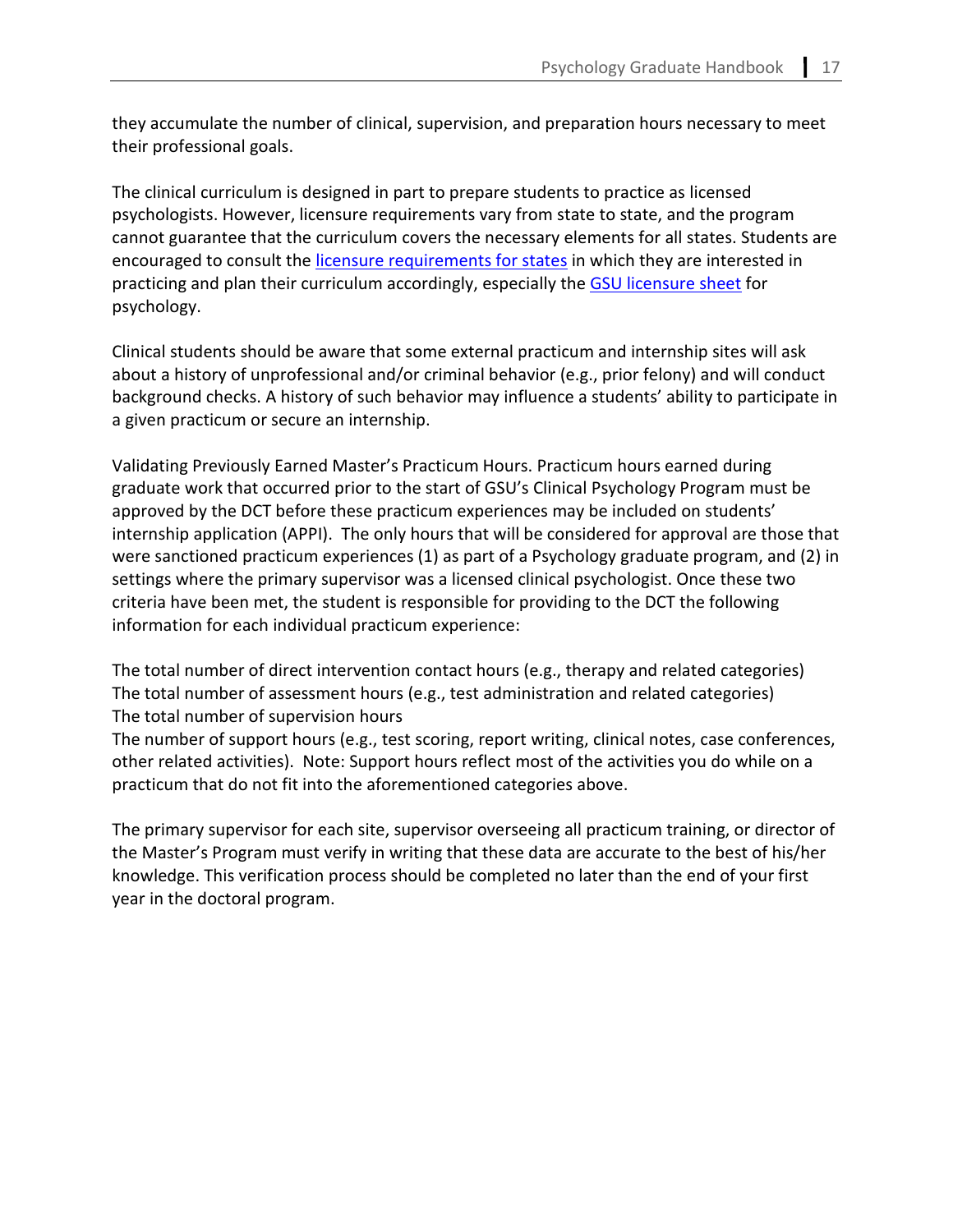# **CLINICAL-COMMUNITY (CLC) CONCENTRATION CURRICULUM**

Clinical-Community Psychology (CLC) is a concentration jointly administered by the Clinical Psychology and Community Psychology program areas. This concentration is designed to meet the requirements for doctoral training in clinical and community psychology and prepare students to be eligible for clinical licensure following graduation. CLC students receive training that is informed by the traditions of prevention and social justice in community psychology and by the focus on assessment and individualized mental health interventions in clinical psychology. Thus, the CLC curriculum is designed to provide a strengths-based, culturally competent approach to mental health and healthy development that emphasizes theory, research, and practice at multiple levels of analysis – psychological, sociopolitical, and ecological. In addition to being qualified for clinical licensure, CLC students receive training in the range of indirect services necessary for interventions at the institutional and community levels: consultation, program development and evaluation, social policy, and action research. CLC students are required to complete all departmental and college requirements. CLC students must be enrolled full time for at least 3 years to complete the curriculum.

# **Required General Psychology Courses**

CLC students must take the courses required by the [Department of Psychology](#page-3-0) and the general courses listed in the [CLG concentration](#page-6-0) section.

# **Required Clinical Courses**

CLC students must meet [all course requirements](#page-6-1) specified by the CLG concentration.

Clinical Electives (two of the following): *(Note): Students may submit a petition to the Clinical Faculty to fulfill one elective requirement with a course not listed herein.*

8200 Introduction to Community Psychology<sup>1</sup> 8220 Community Interventions, Social Change, and Prevention<sup>2</sup> 8230 Assessment, Consultation, and Evaluation I (ACE I)<sup>2</sup> 8260 Assessment, Consultation, and Evaluation II (ACE II)<sup>3</sup> 8280 Psychology, Advocacy, and Organizing<sup>2</sup> 8620 Introduction to Clinical Neuropsychology 8910 Topics in Clinical Neuropsychology 8640 Psychopharmacology 9130 Seminar in Advanced Approaches to Assessment<sup>3</sup> 9140 Neuropsychological Assessment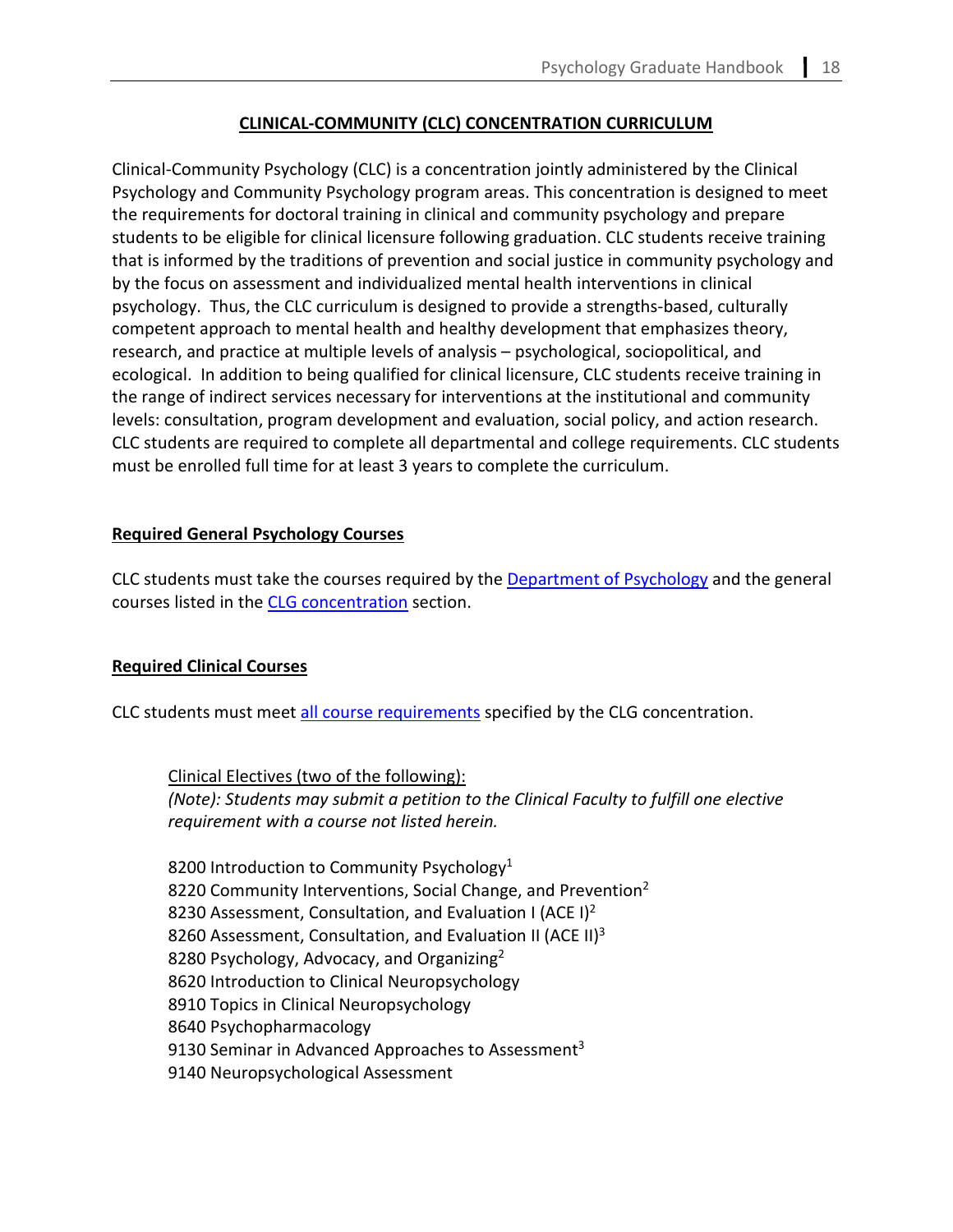9230 Seminar in Advanced Approaches to Psychological Interventions<sup>4</sup>

<sup>1</sup> Required for all CLC students

- <sup>2</sup> Fulfills a professional specialization elective in the community curriculum
- $3$  This course is no longer offered but would meet the requirement if a student took the course when it was offered
- $4$  May be taken more than once if topic is different

#### **Required Community Courses**

8200 Introduction to Community Psychology

Community Psychology Electives (Two of the following): 8280 Psychology, Advocacy, and Organizing 8230 Assessment, Consultation, and Evaluation I (ACE I) 8220 Community Interventions, Social Change, and Prevention 9900 Special Topics in Community Psychology

Additional Community Electives (Two courses):

In consultation with the advisor students take two additional courses inside or outside the department that fulfill their training needs. For example, students may apply these elective credits toward fulfilling requirements of a dual or joint degree program, a graduate certificate program, or toward additional methodological or professional specialization training.

#### **Clinical Program Meetings**

CLC students must meet the [CLG requirement](#page-7-0) to attend Clinical Program Meetings.

#### **Supervised Clinical Work**

CLC students must meet the [CLG requirements](#page-8-0) for supervised clinical work.

#### **Required Community Practica**

Students are required to complete 9 credit hours of community (9960C) or clinical-community (9970C) practicum. CLC students may take any combination of community practica (9960C) or clinical-community practica (9970C) to satisfy this requirement. 9970C fulfills practicum requirements in both clinical and community program areas. Prior to arranging 9970C, students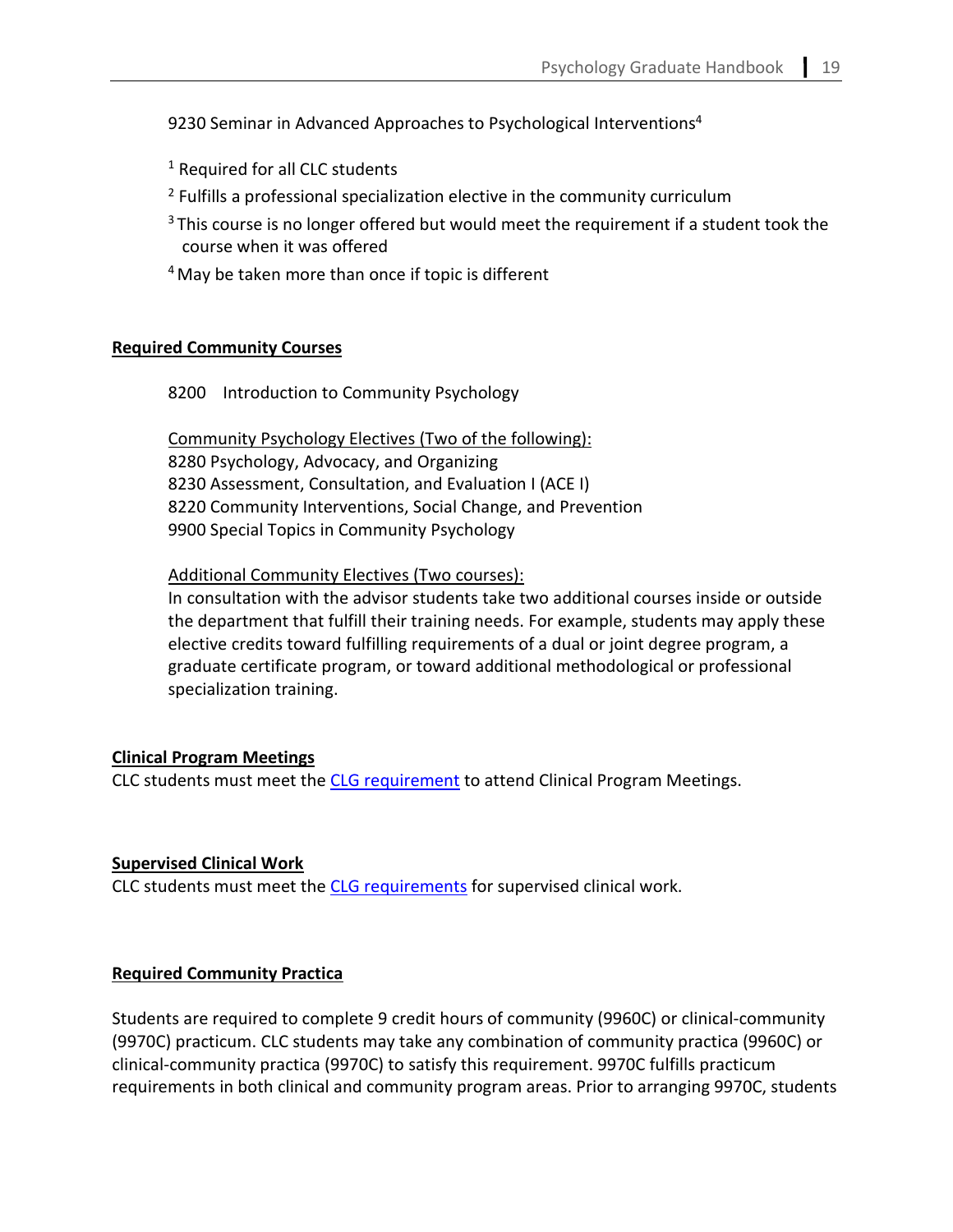must consult with the practicum coordinators in both the clinical and community program areas and must have approval from the clinical faculty to register for off-campus practica.

In addition to the above course requirements, CLC students must also meet requirements relevant to Directed Readings, Research, Supervised Clinical Work, Professional Development, and the Pre-Doctoral Clinical Internship as specified by the CLG Concentration.

#### **Professional Development**

CLC students must meet the [CLG requirements](#page-10-0) for professional development.

## **Pre-Doctoral Clinical Internship**

CLC students must meet the [CLG requirements](#page-10-1) for predoctoral internship.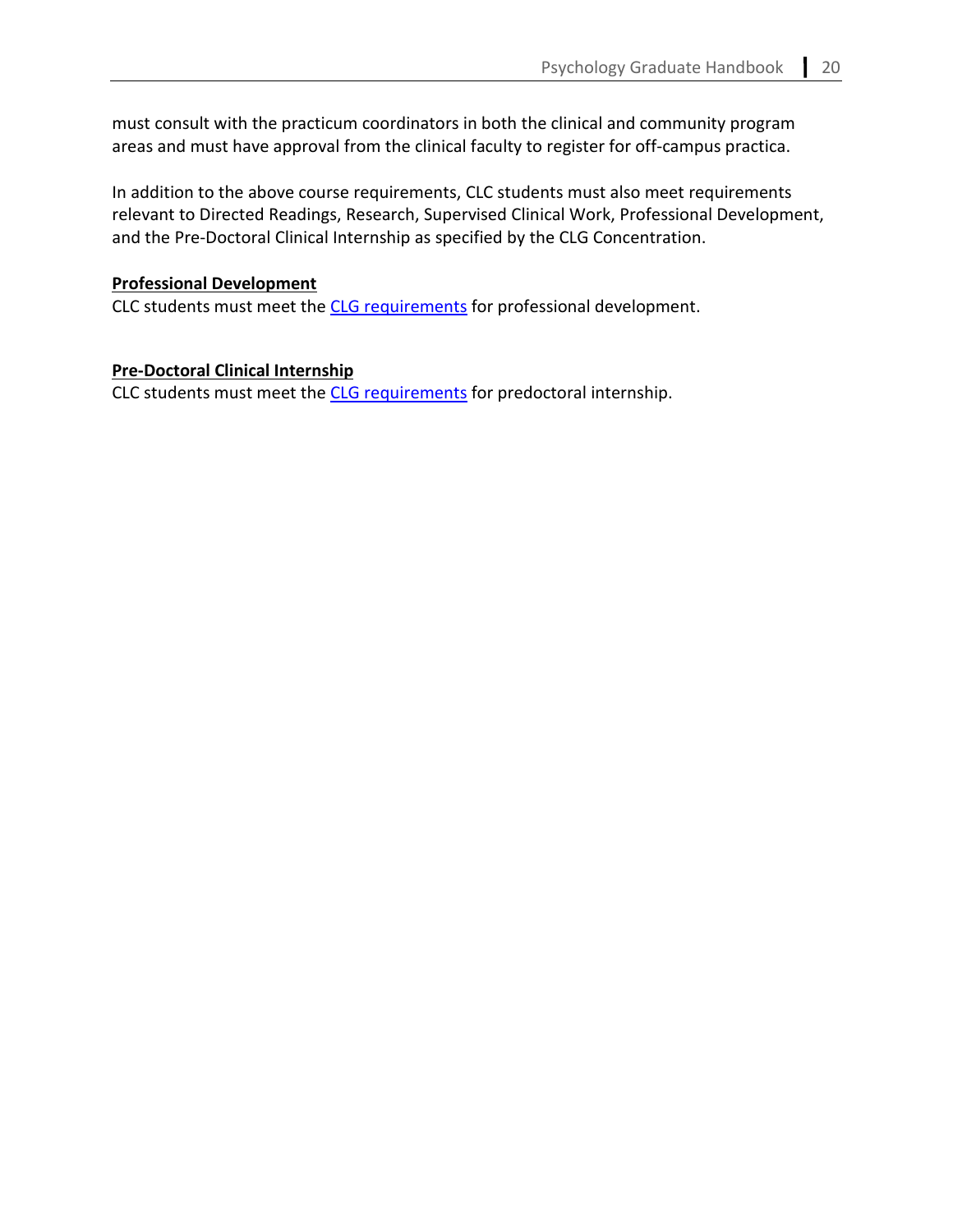# **CLINICAL-NEUROPSYCHOLOGY (CLN) CONCENTRATION CURRICULUM**

Clinical-Neuropsychology (CLN) is a concentration jointly administered by the Clinical program area and the Neuropsychology and Cognitive Neuroscience program area. This concentration is designed to meet requirements for doctoral training in clinical neuropsychology and prepare students to be eligible for clinical licensure following graduation. Thus, the CLN curriculum is designed to provide neuropsychological and neuroscience training to students who have primary interests in Clinical Psychology generally and Clinical Neuropsychology specifically. CLN students also complete all departmental and college requirements. This program of study is consistent with the guidelines proposed by the Houston Conference on Specialty Education and Training in Clinical Neuropsychology. Thus, CLN students will complete the foundational requirements required to be eligible and well prepared to become ABPP certified in clinical neuropsychology.

## **Required General Psychology Courses**

CLN students must take the courses required by the [Department of Psychology](#page-3-0) and the general courses listed in the [CLG concentration](#page-6-0) section.

## **Required Clinical Courses**

CLN students must meet all clinical course requirements specified by the [CLG concentration.](#page-6-1) The clinical electives requirement is fulfilled by the required CLN courses.

# **Required CLN Courses**

In addition, CLN students must take the following core courses:

8620 Introduction to Clinical Neuropsychology 9140 Neuropsychological Assessment 8910 Topics in Clinical Neuropsychology<sup>1</sup>

1 Students may take Psychopharmacology (PSYC 8640) to meet this requirement.

## **Clinical Program Meetings**

CLN students must meet the [CLG requirement](#page-7-0) to attend Clinical Program Meetings.

# **Supervised Clinical Work**

CLN students must meet the [CLG requirements](#page-8-0) for supervised clinical work.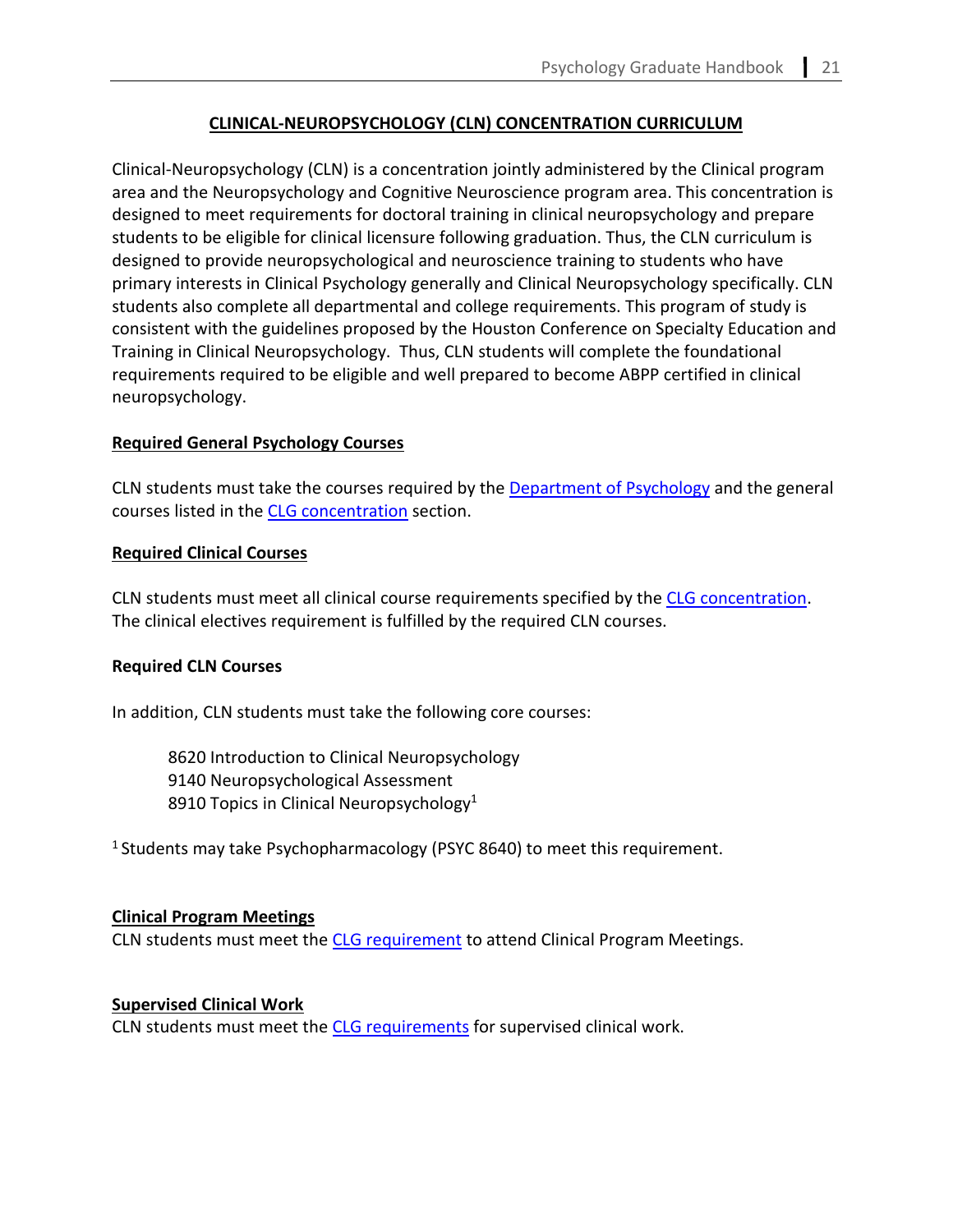# **Professional Development**

CLC students must meet the [CLG requirements](#page-10-0) for professional development.

# **Pre-Doctoral Clinical Internship**

CLC students must meet the [CLG requirements](#page-10-1) for predoctoral internship.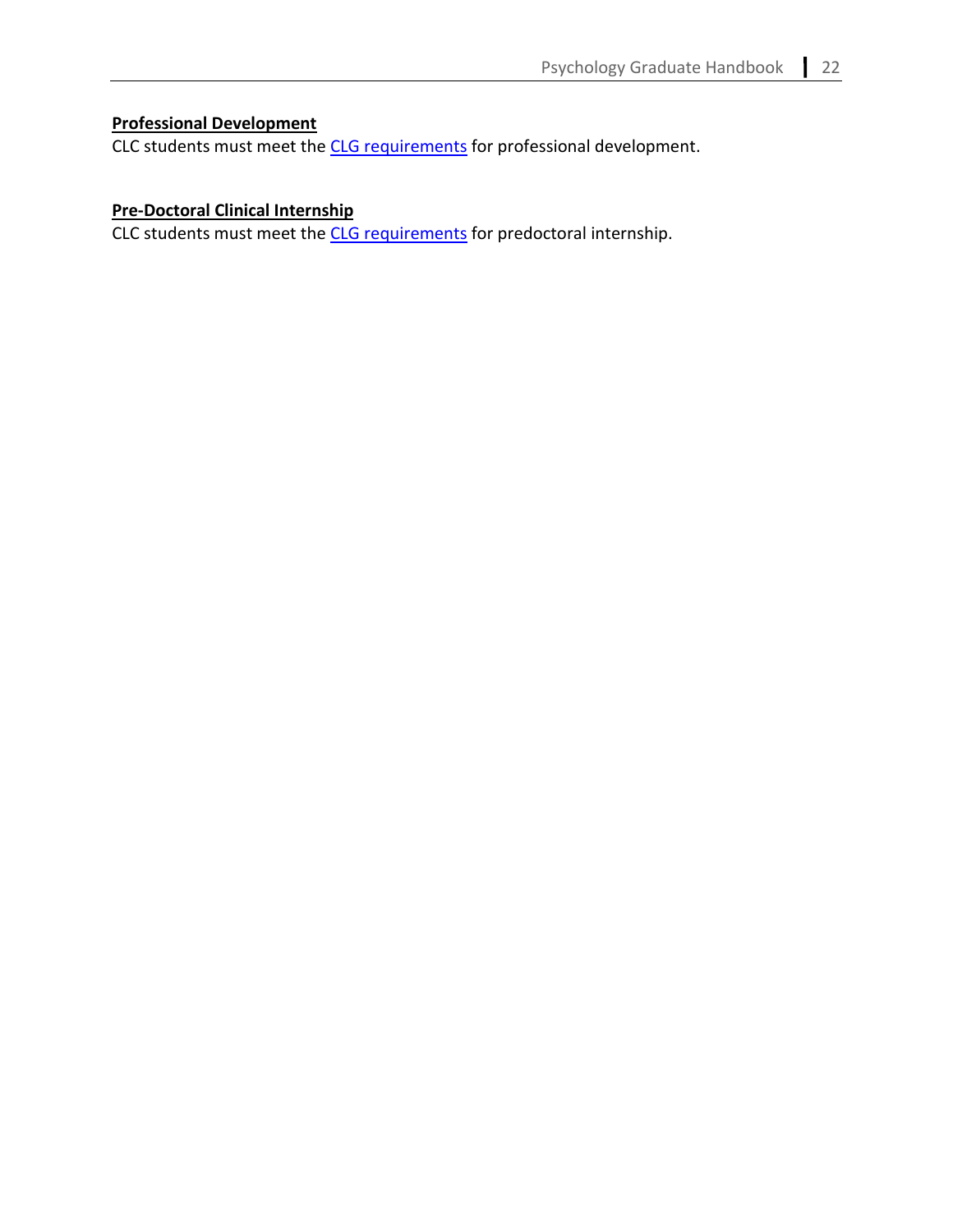# **COGNITIVE SCIENCES (CGS) CONCENTRATION CURRICULUM**

The Cognitive Sciences (CGS) concentration is administered by the Cognitive Sciences program area. Students in the Cognitive Sciences concentration must meet all departmental and college requirements, including the [departmental core curriculum.](#page-3-0) Cognitive Science students also take 3 courses covering research methods and core knowledge in cognitive psychology, as well as 3 elective courses in an area of interest with consultation and approval of the graduate advisor. Students can also cross-register for graduate courses offered by members of the Atlanta Regional Consortium for Higher Education (see the **ARCHE website)**, with Georgia Tech and Emory University being particularly good candidates, for example to supplement the available curriculum in Cognitive Psychology.

## **Required Cognitive Sciences Courses**

8010 Research Methods in Psychology (or another methods course endorsed by the program) 8540 Advanced Cognitive Psychology 8541 Special Topics in Cognitive Psychology (see topic examples below) 9940c Specialized Seminar: Cognitive Sciences (i.e., Hard Data Café—see below)

## **Elective Courses**

Choose any 3 of the following.

## Methods

8430 Psychological Statistics III 8014 Research: Community/Applied Social Psychology

Cognitive Psychology 6130 Sensation and Perception 8551 Cognitive and Linguistic Development 8541 Special Topics in Cognitive Psychology 8560 Animal Learning and Cognition PHIL 6330 Philosophy of Mind PHIL 6530 Philosophy of Language

Social Psychology 6030 Cross-cultural Psychology 6620 Psychology of Women 8020 Introduction to Community Psychology 8220 Community Interventions, Social Change, and Prevention 8280 Psychology, Advocacy and Organizing 8510 Social Psychology 8511 Special Topics in Social Psychology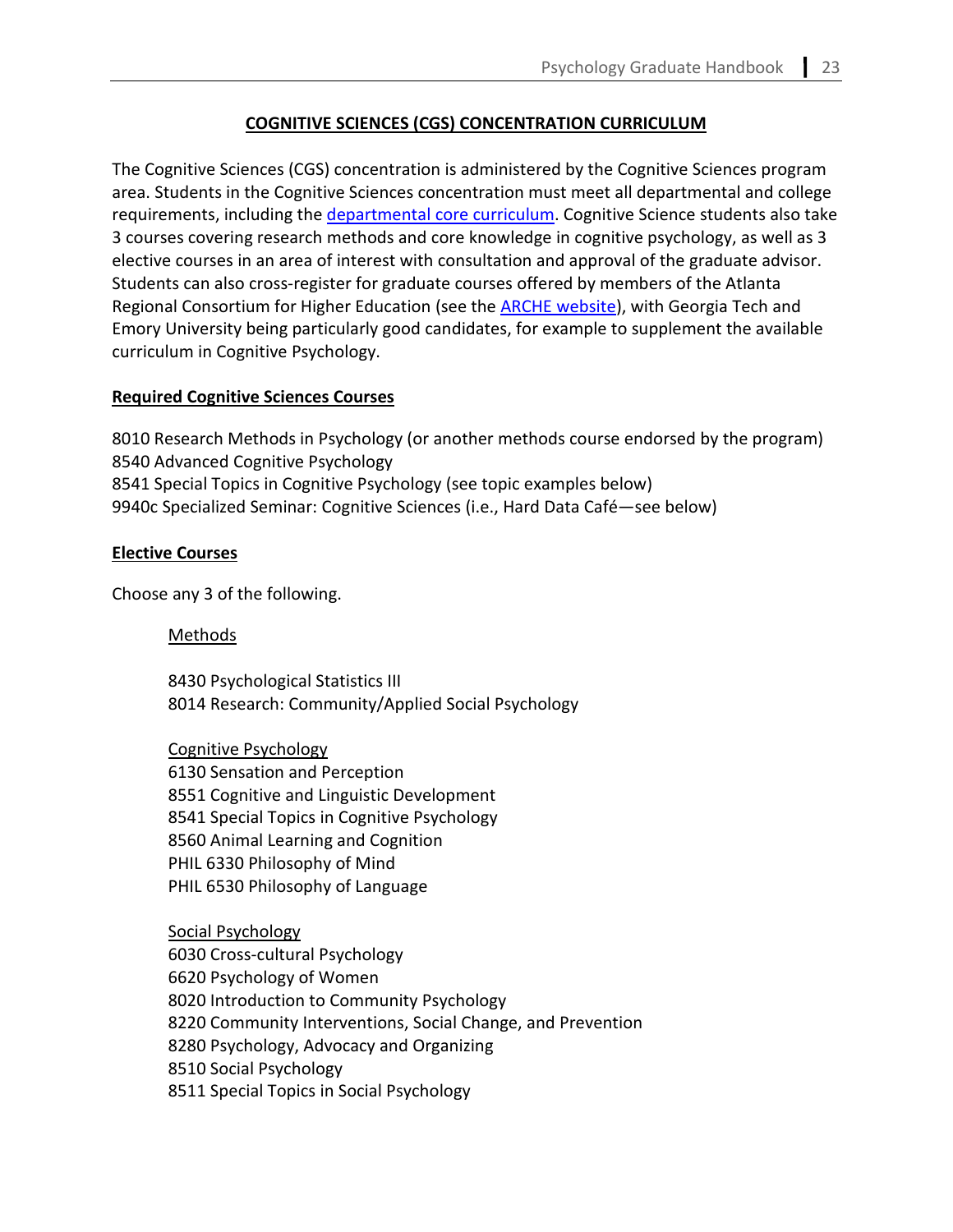8552 Social and Emotional Development SOCI 8040 Cognitive Sociology SOCI 8110 Social Psychology (sociology) SOCI 8201 Social Inequality SOCI 8212 Race and Ethnic Relations SOCI 8216 Gender and Society

#### Evolution of Behavior

6116 Primate Behavior 7560 Psychology of Animal Behavior ANTH 6330 Primate Behavioral Ecology BIOL 6911 Internship in Zoo Research BIOL 7440 Fundamentals of Evolution

#### Cognitive Neuroscience

PSYC 8600 Principles of cognitive neuroscience NEU 6330/PHYS 6710, Functional Neuroimaging PSYC 8640 Psychopharmacology PSYC 8910 Topics in Clinical Neuropsychology PSYC 6650 Minds, Brains & Genes: Exploring Psychosis (cross listed with the 4800 class)

## Other Courses of Possible Interest

6520 Environmental Psychology 8060 Issues of Human Diversity in Psychology 6801 Survival Skills in Academia 9900 Seminar in Psychology AL 8520 Psycholinguistics BIOL 6102 Neurobiology BIOL 6180 Neurobiology Laboratory EXC 7520 Neuroscience for Communication MATH/PHYS 8515 Dynamical Foundations of Neuroscience PHIL 6130 Philosophy of Science PHIL 8130 Topics in Philosophy of Science PHIL 8330 Seminar in Philosophy of Mind PHIL 8530 Seminar in Philosophy of Language SOCI 8156 Sexuality and Society WST 8920 Special Topics in Women's Studies

## **Directed Readings**

Some elective hours can be filled with Advanced Directed Readings [\(PSYC 9910\)](https://cas.gsu.edu/request-for-authorization-for-psych-9910/). The topic and requirements for the course should be negotiated between the student and the readings supervisor at the beginning of the semester, and the basis upon which the final grade will be assigned should be clearly documented. PSYC 9910 hours are an excellent way to provide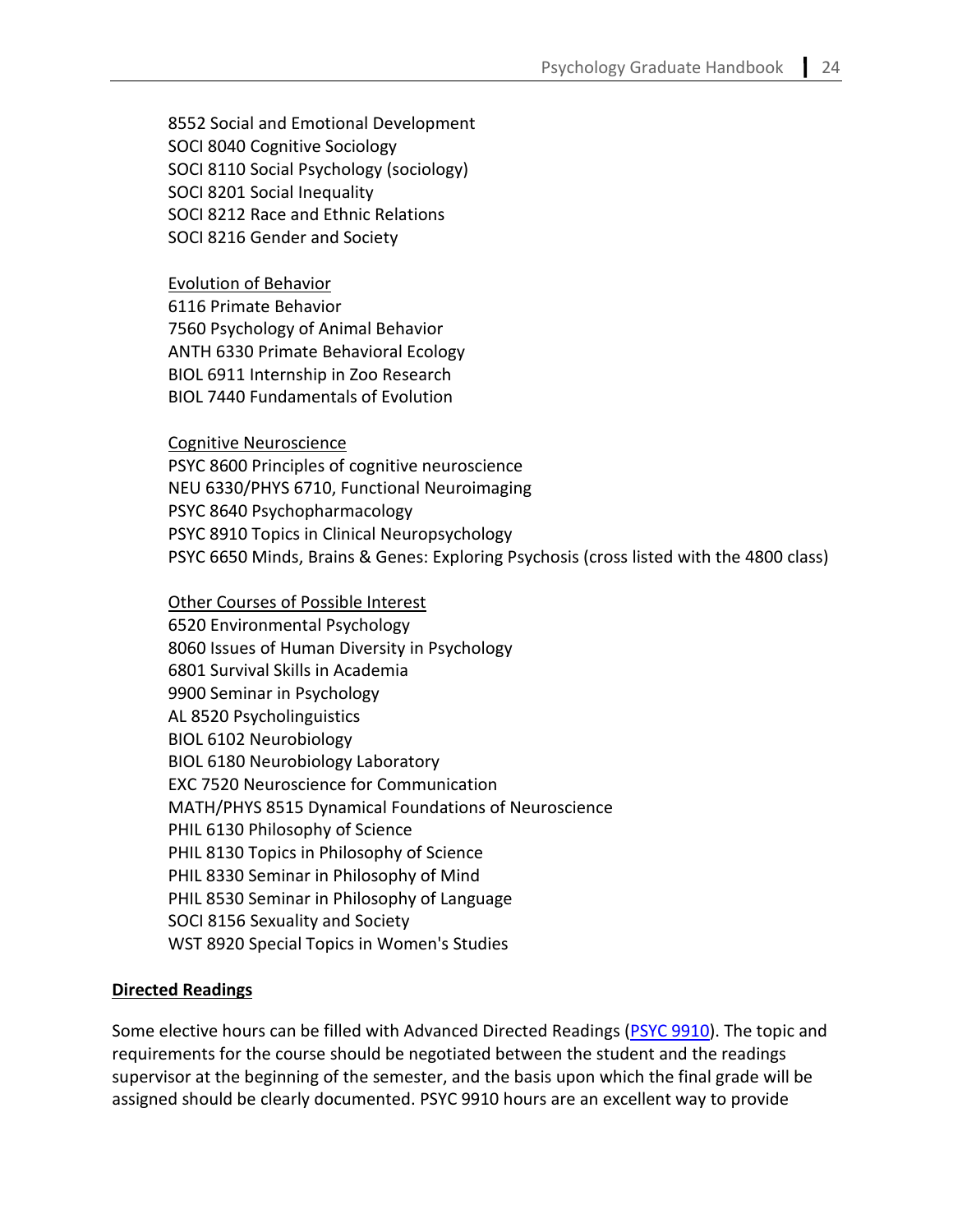individual instruction tailored to a student and faculty member's mutual interests. However, PSYC 9910 should not be substituted for existing courses on the same topic, which should instead be taken as formal elective courses.

#### **Research**

Students are expected to be involved in research throughout their graduate training. Their research projects include theses, dissertations, and other activities. Students are encouraged to initiate projects, carry them through to completion, and present their work at professional meetings and in journal articles. Students will normally register for hours of [PSYC 9920](https://cas.gsu.edu/request-for-authorization-psyc-9920/) in recognition of individual research training they receive from their research supervisors. Each student and supervisor should agree at the beginning of each semester on the research topics, activities, and requirements for those PSYC 9920 hours, and the basis on which the semester grade (S or U) will be assigned.

#### **Hard Data Café (HDC)**

Cognitive Sciences Colloquium Series (CSCS) Formally, Hard Data Café'

Cognitive Sciences students are expected to participate in the CSCS (accommodations or exceptions may be possible under unusual circumstances but require advisor approval). The CSCS consists of 6 events per year, three in each of the Fall and Spring Semesters. In each semester, there are two informal "mentoring and discussion events." During these hour-long events, faculty and students discuss informally as a group or in small groups subjects of importance in Cognitive Sciences and in professional development. These events may include reading selected papers prior to the event, or they may focus on a relevant and timely topic for discussion. Events are arranged on separate days of the week and times of the day to best optimize the chances for high levels of attendance. Students are expected to attend at least one of these two events each semester, and faculty also attend at least one, but as many as they can.

Each semester there will also be a more formal half-day event. In the fall meeting, the early-career students ( $2^{nd}$  and  $3^{rd}$  year students) give 10-minute ( $2^{nd}$  year) or 20-minute ( $3^{rd}$  year) presentations of their active research projects or developing thesis projects. The structure of this half-day event includes time for Q&A or discussion, as well as the possibility for some other topic being presented for discussion (depending on time availability given the number of student presenters). Smallgroup discussions may also occur. This event is hosted on campus. Attendance is mandatory for CGS students and strongly recommended for CGS faculty and as such will occur on a Friday.

In the spring semester, during the formal half-day event the senior students (those who have passed their General Examination) present 30- or 45-minute papers. Longer papers are reserved for students who are approaching completion of the program and are designed to mimic a "job talk." In addition to the talks by senior GSU students, this event can include presentations from students in cognitive psychology programs in the Atlanta area, as well as an invited speaker, depending on time availability given the number of GSU CGS students who will present. This event can be held off campus (e.g., Indian Creek Lodge) or on campus. Attendance is mandatory for CGS students and strongly recommended for CGS faculty and as such will occur on a Friday.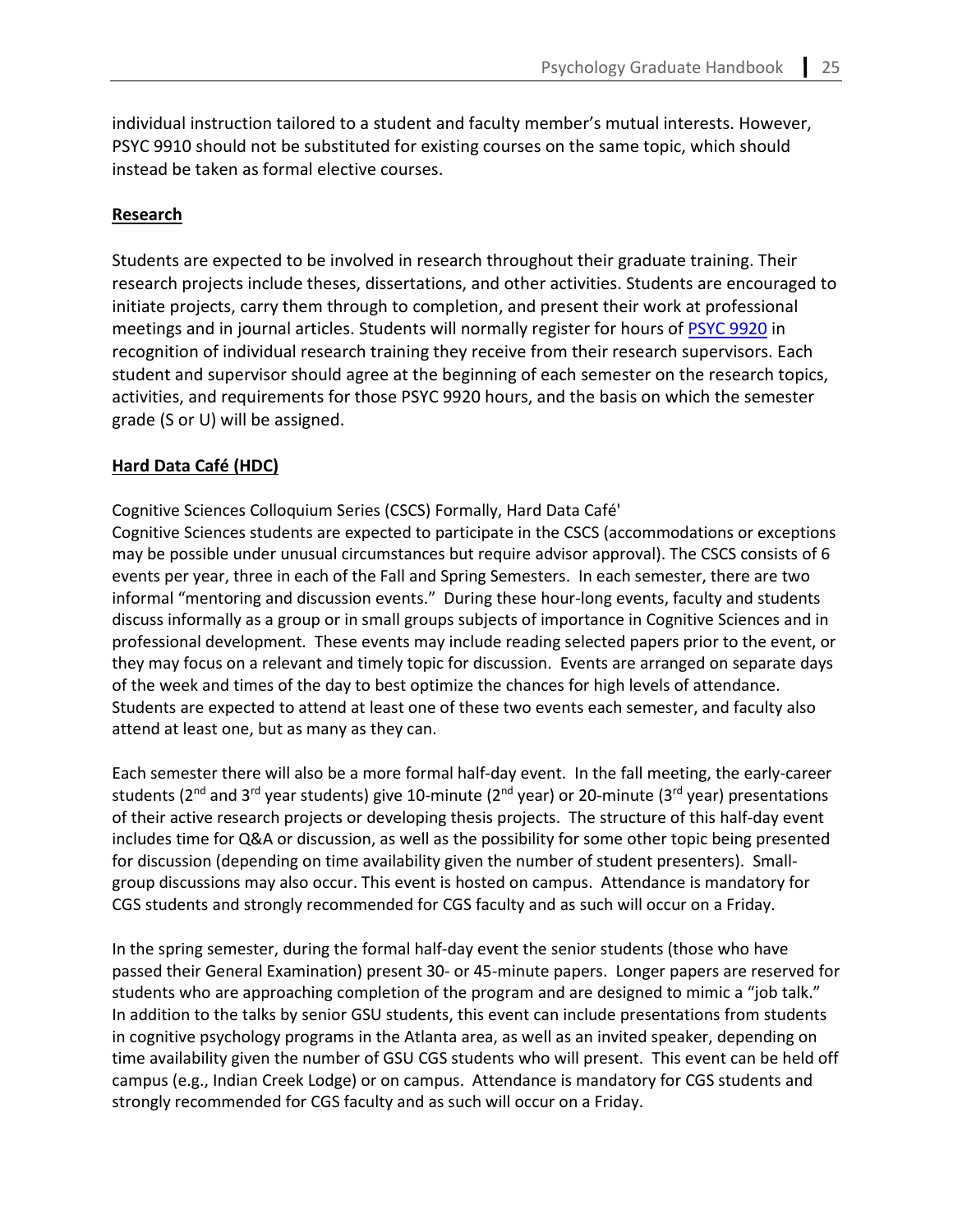Under these guidelines, each student would present two shorter papers early in their career, and at least one longer paper as they near completion of the program.

The seminar schedule will be organized by a student steering committee and at least one faculty adviser. There are three student organizers at any given time, serving two-year terms. We alternate years, selecting one or two more senior students to maintain that number. Each spring we will solicit requests for nominations for the steering committee position(s) and the faculty adviser and current steering committee will choose a new member(s) with an eye towards seniority and diversity of both the committee and their interests. However, all CGS students, regardless of whether or not they are on the steering committee, should expect to help with the CSCS events. Duties may range from organization, set up, logistics, speaker introductions or speaker invitations.

#### **Cognitive Sciences Minor**

The Cognitive Sciences program offers a minor that consists of 12 semester hours of coursework. These hours include two required courses, Advanced Cognitive Psychology and Special Topics in Cognitive Psychology, as well as two electives jointly agreed upon by the student and the student's graduate advisor, and approved by the CGS program chair. Electives cannot be courses that are used to fulfill course requirements in any other GSU Psychology graduate program. Electives are also typically drawn from among PSYC (including cross-listed PSYC) courses suggested for CGS doctoral students. However, up to one elective class can be a non-PSYC course. The electives requirement can be fulfilled through graduate coursework taken at other institutions, subject to approval. Students from other program areas must explicitly apply to the CGS program for minor status, but can do so either before or after taking the relevant courses.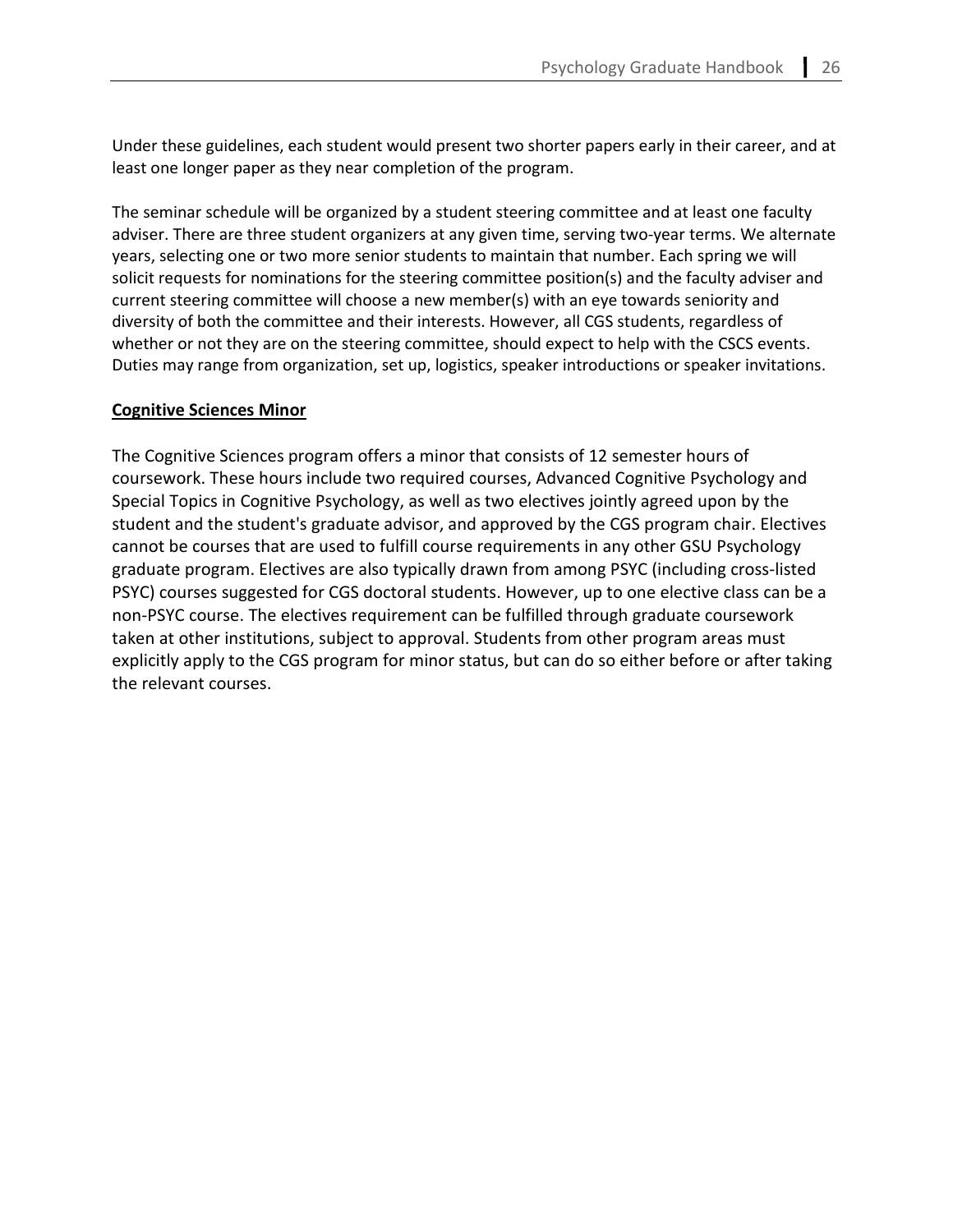# **COMMUNITY PSYCHOLOGY (COR) CONCENTRATION CURRICULUM**

The Community Psychology (COR) concentration is administered by the Community Psychology program area. Students in Community Psychology must meet all departmental and college requirements, including the [departmental core curriculum.](#page-3-0) Students who plan to seek licensure should consult with the appropriate licensing board for any additional work that may be required.

# **Required Community Courses**

8010 Research Methods in Psychology 8060 Issues of Human Diversity 8200 Introduction to Community Psychology 8430 Psychological Statistics III or 9900 Qualitative Methods (cross listed with PH7522) 9960C Community Practicum (3 X 3-credits each)

## **Community Psychology Electives (Two of the following)**

8280 Psychology, Advocacy, and Organizing 8230 Assessment, Consultation, and Evaluation I (ACE I) 8220 Community Interventions, Social Change, and Prevention 9900 Special Topics in Community Psychology

## **Additional Electives (Two courses)**

In consultation with the advisor students take two additional courses inside or outside the department that fulfill their training needs. For example, students may apply these elective credits toward fulfilling requirements of a dual or joint degree program, a graduate certificate program, or toward additional methodological or professional specialization training.

## **Minor in Community Psychology**

A minor in community psychology is available to graduate students enrolled in graduate work in the Department of Psychology or to students enrolled in other graduate programs with the approval of the Community Program Faculty. The minor consists of 12 semester hours of coursework that has been approved by the Community Program faculty. Students applying for the Community Psychology minor must either satisfy the core requirements of the Department of Psychology graduate program or propose comparable masters or doctoral level coursework before being accepted for a minor in community psychology. Requirements for the minor are as follows:

- 1. 8200 Introduction to Community Psychology
- 2. 8060 Issues of Human Diversity
- 3. Choose 1 course from "Community Psychology Electives" list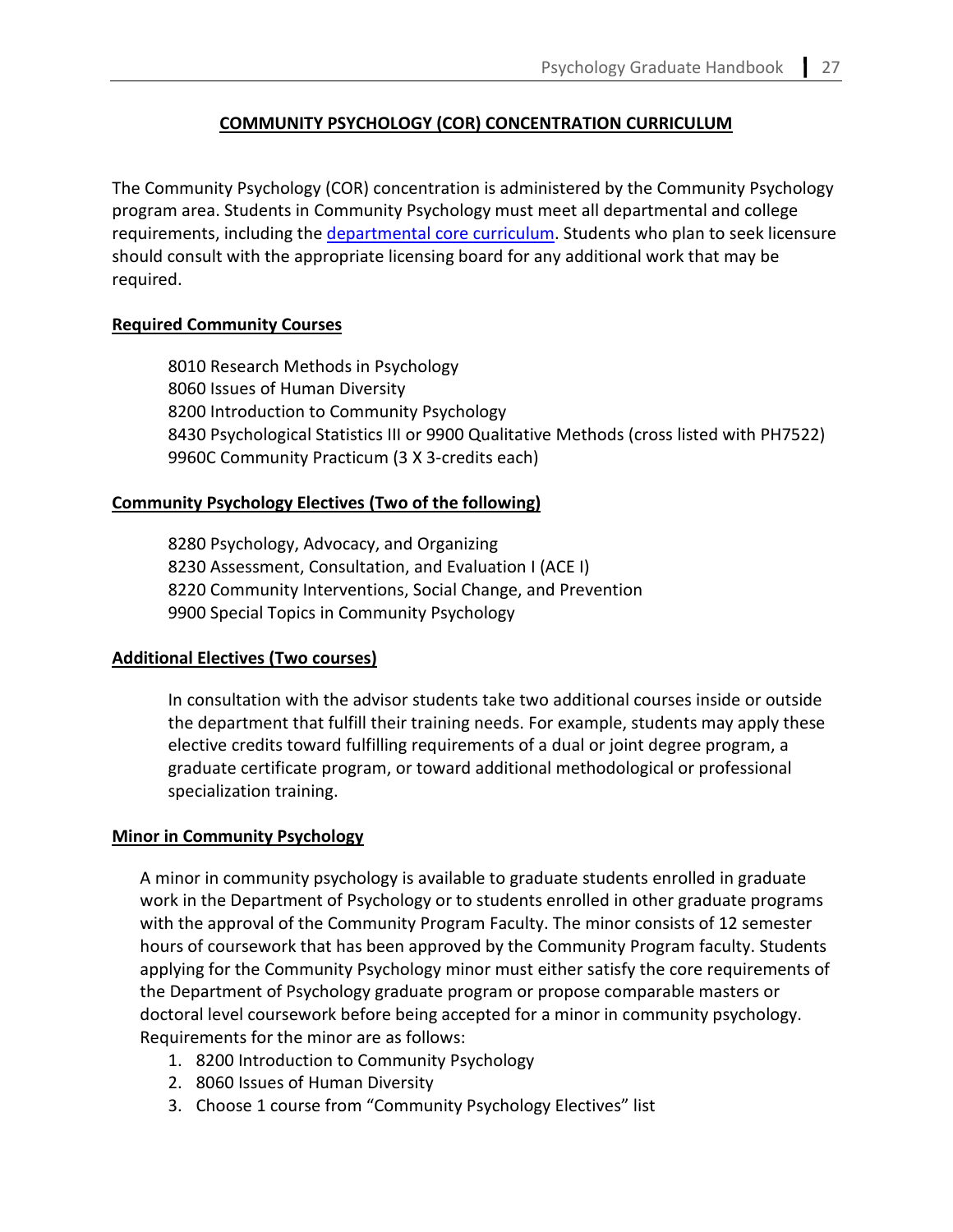4. Community Practicum (1 X 3 credits)

# **DUAL DEGREE MPH-PHD (COMMUNITY) CURRICULUM**

The dual degree MPH-PhD program is jointly administered by the Community Psychology program area and the School of Public Health (SPH). This program is designed to provide professional and graduate students with a solid and well-rounded background across two curricular disciplines Successful candidates will earn a Master of Public Health (MPH) degree upon completion of the graduate Health Promotion and Behavior (HPMB) or the Epidemiology and Biostatistics (EPID) concentration offered by SPH and a Doctor of Philosophy (PhD.) degree upon completion of the community psychology concentration. Students must meet all requirements for the respective programs (i.e., MPH, PhD); however, some coursework fulfills requirements toward both degrees. Also, students are not required to complete the MA degree requirements in addition to the MPH.

## **MPH Core Requirements and Additional Required Courses**

Please consult SPH curriculum

- <http://publichealth.gsu.edu/academic/divisions/health-promotion-behavior/>
- <http://publichealth.gsu.edu/academic/divisions/epidemiology-biostatistics/>

Note that PH 7017 Fulfills PSYC 8410 Psychological Statistics I Requirement Take PH 7019 or PSYC 8010 to fulfill Research Methods requirement

# **Required General Psychology Courses**

**Methodology** (one of the following) PSYC 8010 Research Methods in Psychology PH 7019 Public Health Research Methods

## **Required Community Courses**

PSYC 8060 Issues of Human Diversity PSYC 8200 Introduction to Community Psychology 8430 Psychological Statistics III or 9900 Qualitative Methods (cross listed with PH7522) 9960C Community Practicum (2 X 3-credits each)

# **Community Psychology Electives (Two of the following)**

8280 Psychology, Advocacy, and Organizing 8230 Assessment, Consultation, and Evaluation I (ACE I) 8220 Community Interventions, Social Change, and Prevention 9900 Special Topics in Community Psychology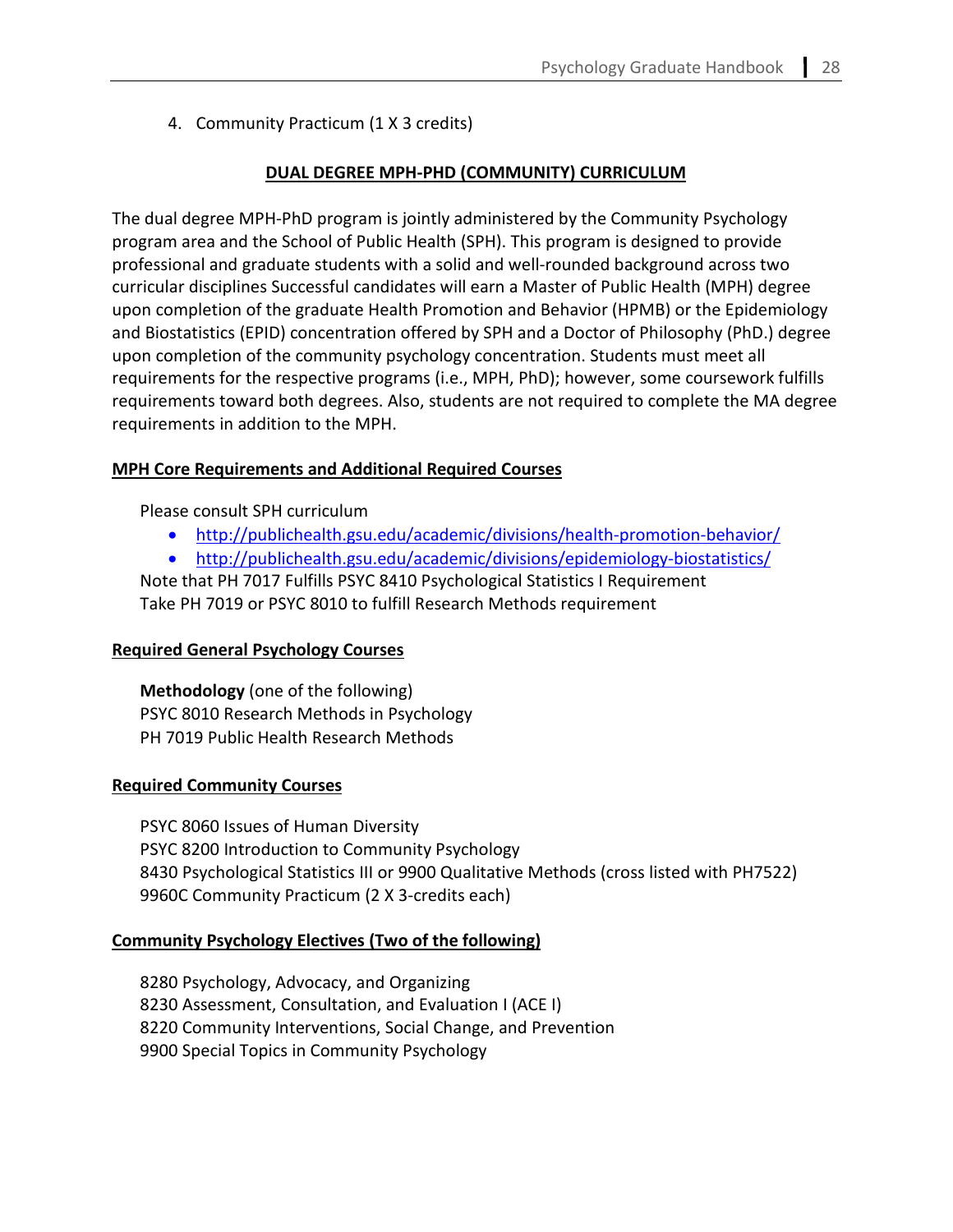# **Additional Electives (Two courses)**

In consultation with the advisor students take two additional courses inside or outside the department that fulfill their training needs. For example, students may apply these elective credits toward fulfilling requirements of a dual or joint degree program, a graduate certificate program, or toward additional methodological or professional specialization training.

Notes:

- 1. Upon discussion with the advisor and approval of the faculty, one or more required or elective community courses may be used to fulfill MPH concentration electives.
- 2. MPH-PhD students must take 3 hours of Master's Thesis Hours in Psychology in addition to PH 7990.
- 3. MPH-PhD students must complete 3 hours of practicum as a requirement for the MPH in addition to the 6 hours of practicum required for the community concentration.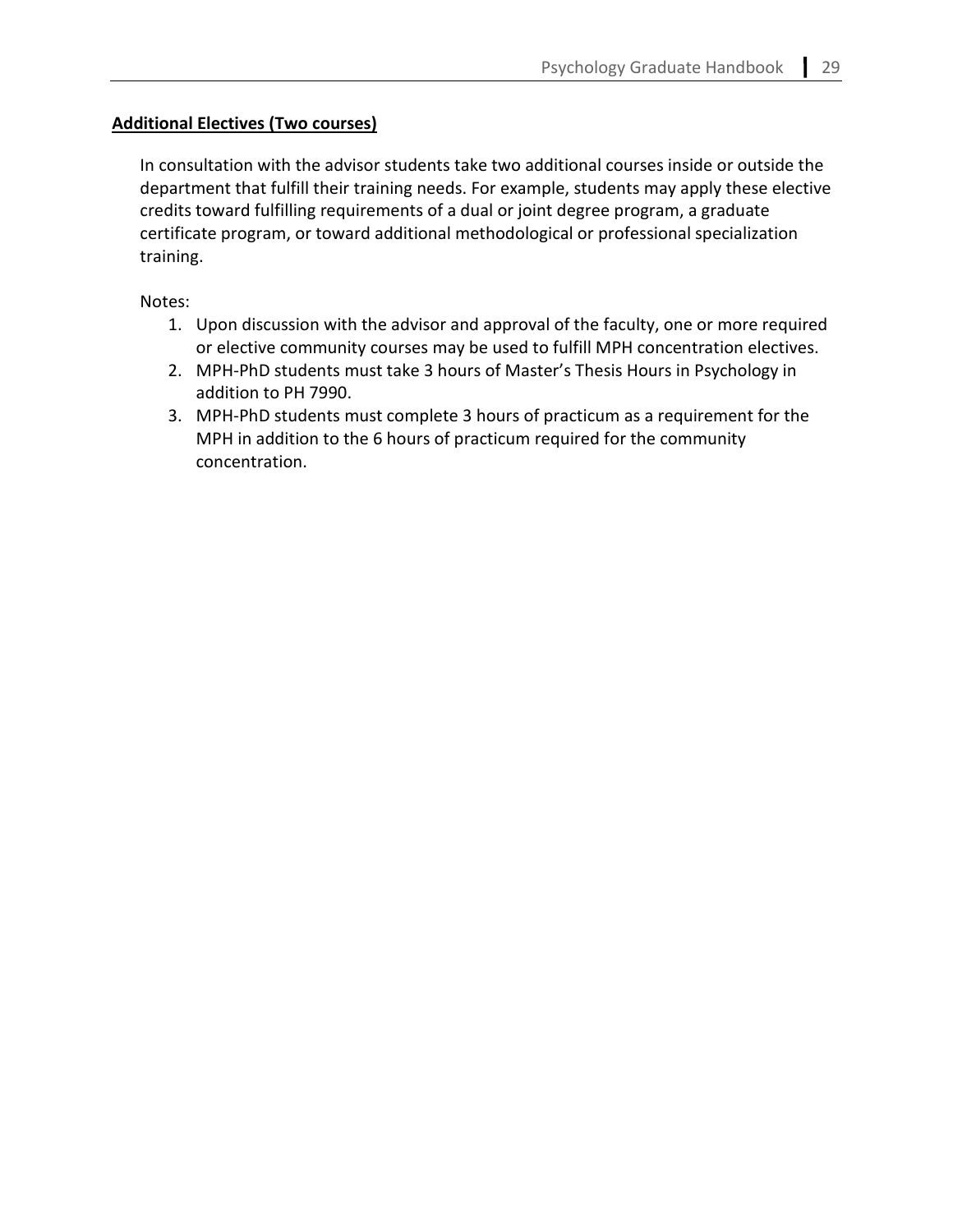## **DEVELOPMENTAL PSYCHOLOGY (DEV) CONCENTRATION CURRICULUM**

The Developmental Psychology (DEV) concentration is administered by the Developmental Psychology program area. Students in Developmental Psychology must meet all departmental and college requirements, including the departmental [core curriculum.](#page-3-0)

#### **Required Developmental Courses**

8010 Research Methods in Psychology or 8012 Developmental Methods (if offered) 8430 Psychological Statistics III 8551 Cognitive, Perceptual and Linguistic Development 8552 Social and Emotional Development 9940A Developmental Seminar

There are no other required courses as such. Instead, in consultation with their advisor, students propose a course of study to the Developmental program faculty, typically during their first semester in the program. They specify the courses they plan to take and provide a rationale for their choice. Once approved by the program faculty, this becomes a binding course of study for the student, although requests for subsequent modifications can be made. Courses that might be specified include, but are not limited to:

6130 Sensation and Perception 6400 Psychology of the Atypical Child 8015 Theories of Development 8060 Issues of Human Diversity in Psychology 8200 Introduction to Community Psychology 8510 Advanced Social Psychology 8540 Advanced Cognitive Psychology 8610 Behavioral Neuroscience 8662 Adolescence 9900 Special Topics in Developmental Psychology 9660 Infancy COMM 6400 Development of Communication and Language

#### **Minor in Developmental Psychology**

A minor in developmental psychology is available to graduate students enrolled in graduate work in the Department of Psychology. The minor consists of 12 semester hours of coursework that has been approved by the Developmental Program faculty. Students apply to the Developmental Program faculty for the minor either before or after taking either of the two foundation developmental courses (8551 Cognitive and Linguistic Developmental, 8552 Social and Emotional Development) and under most circumstances before taking other coursework for the minor. For example, a minor might consist of one or both of the foundation courses (i.e.,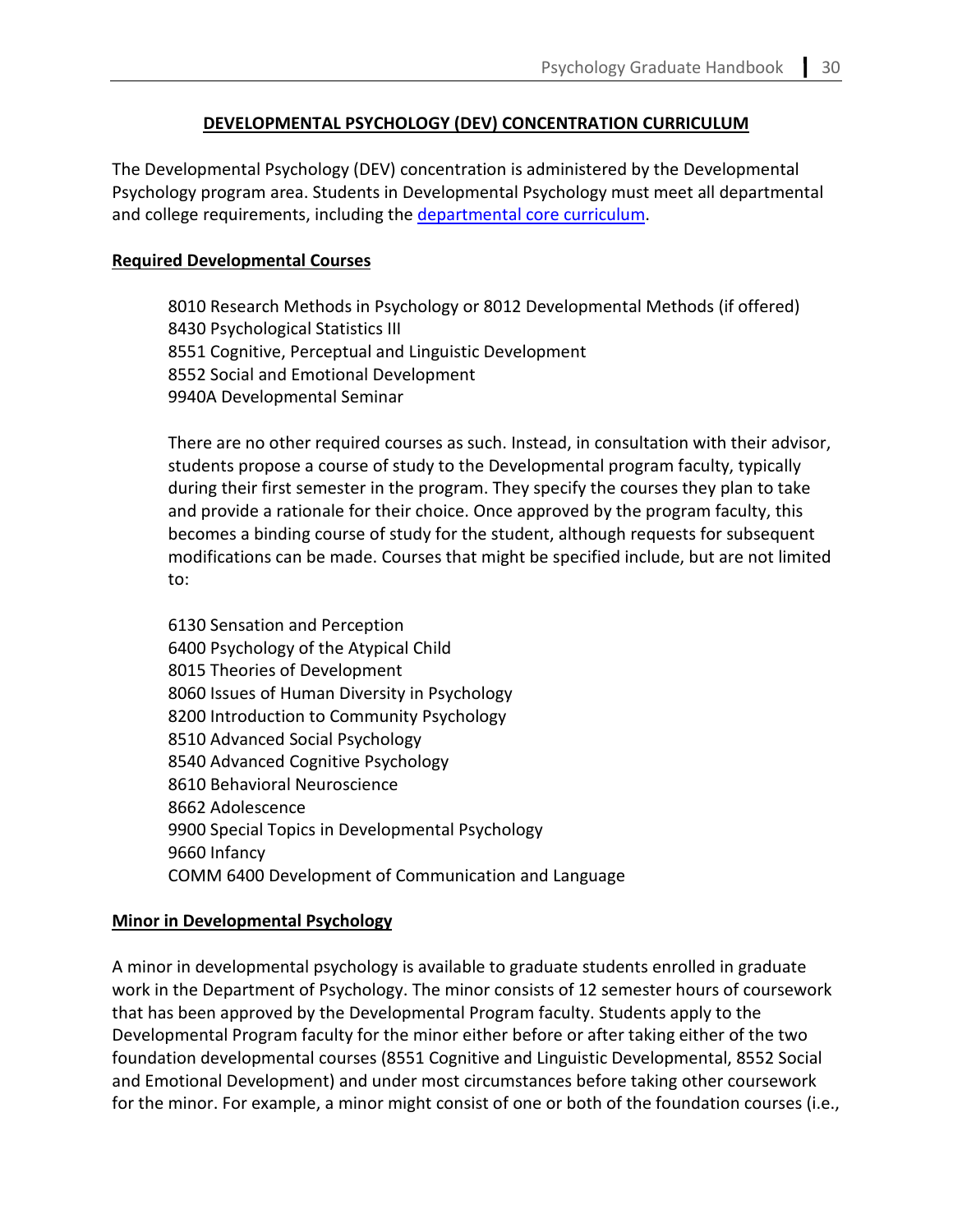Cognitive and Linguistic Development, Social and Emotional Development;), Developmental Methods, or any of the content courses appropriate for developmental psychology offered in the department.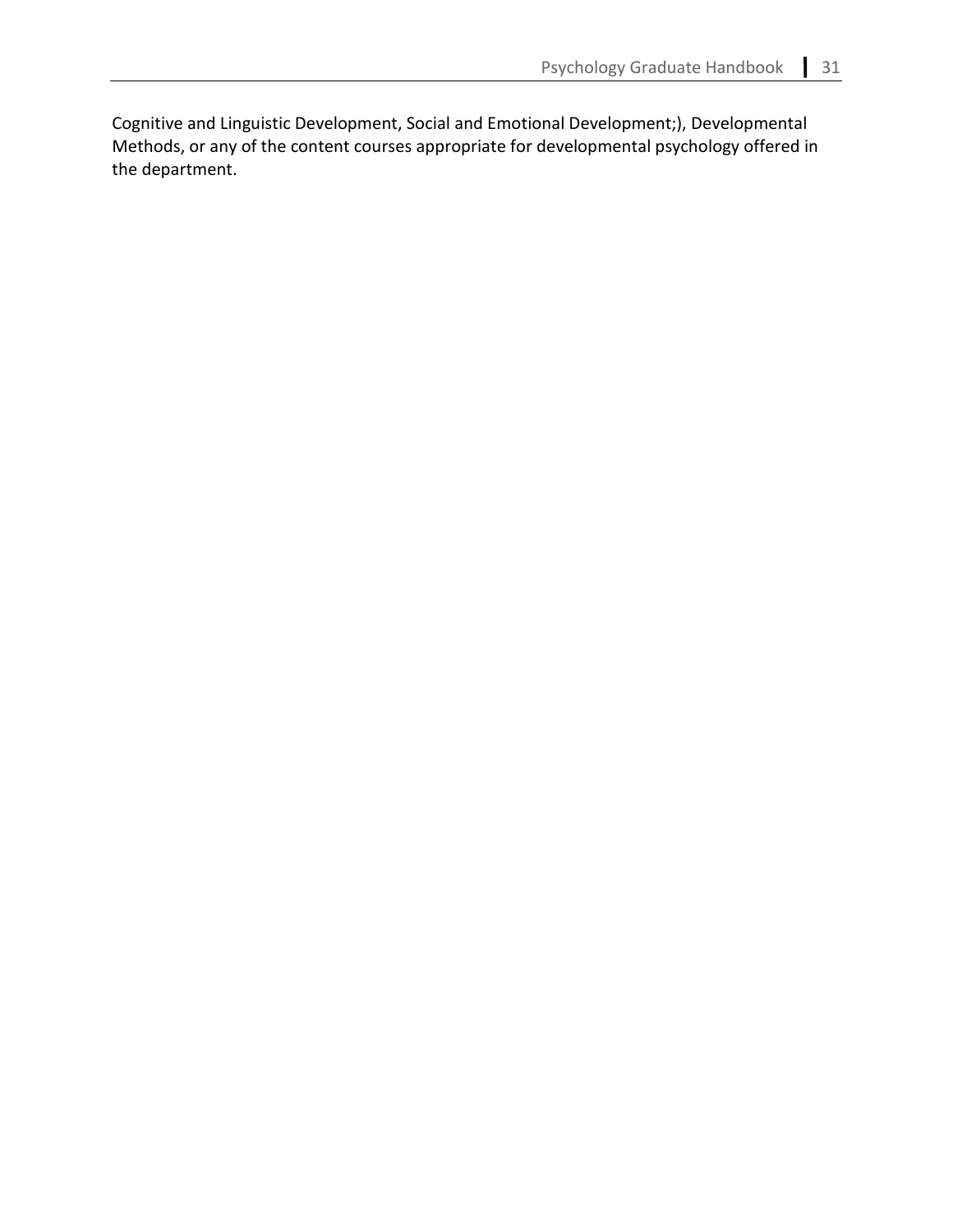## **COGNITIVE AND AFFECTIVE NEUROSCIENCE (CAN) CONCENTRATION CURRICULUM**

The Cognitive and Affective Neuroscience (CAN) concentration is administered by the Neuropsychology and Cognitive Neuroscience program area. All students in Cognitive and Affective Neuroscience must fulfill all requirements of the Graduate School of Arts and Sciences and the Department of Psychology. CAN students also take 3 courses covering research methods and core knowledge in cognitive/affective neuroscience, as well as 3 elective courses within the cognitive neurosciences.

In addition to course work and other academic and research pursuits available at the university, students are encouraged to take advantage of research and professional experiences, conferences, workshops and seminars related to neuropsychology and cognitive & affective neurosciences nation- and world-wide.

#### **Required CAN Courses**

In addition to the [departmental core curriculum,](#page-3-0) the following courses are required for CAN students:

8010 Research Methods in Psychology 8610 Behavioral Neuroscience 8600 Principles of Cognitive Neuroscience

In addition to the required classes above, the remaining electives should be made up from the suggested courses below and others that may be deemed relevant. As Cognitive Neuroscience is a fundamentally interdisciplinary area, students are particularly encouraged to consider the relevant options available through all departments and discuss their planned curriculum with their advisors.

8540 Advanced Cognitive Psychology 8605/NEU8705, Methods of MRI experimental design and analysis 8620 Introduction to Clinical Neuropsychology 8430 Psychological Statistics III NEU 6330/PHYS6710, Functional Neuroimaging 8640 Psychopharmacology 6650 Special Topics: Minds, Brains, & Genes: Exploring Psychosis 6650 Special Topics 8540 Advanced Cognitive Psychology 8541 Special Topics in Cognitive Psychology 8910 Topics in Clinical Neuropsychology 8616/NEU 8010, Neurobiology I 8617/NEU 8020, Neurobiology II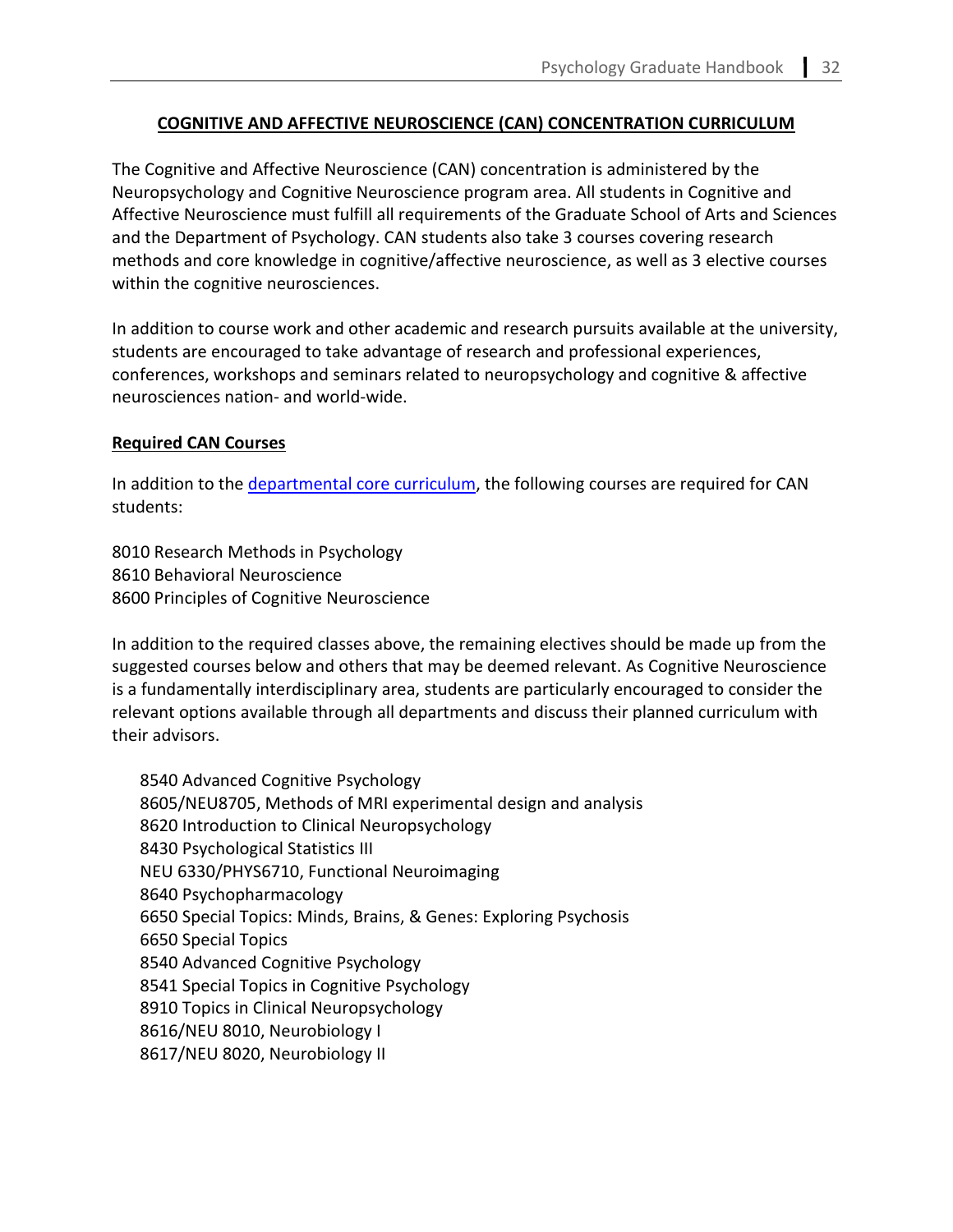## **Research**

Students are expected to be involved in research throughout their graduate training. Their research projects include theses, dissertations, and other activities. Students are encouraged to initiate projects, carry them through to completion, and present their work at professional meetings and in journal articles. Students will normally register for hours of **PSYC 9920** in recognition of individual research training they receive from their research supervisors. Each student and supervisor should agree at the beginning of each semester on the research topics, activities, and requirements for those PSYC 9920 hours, and the basis on which the semester grade (S or U) will be assigned.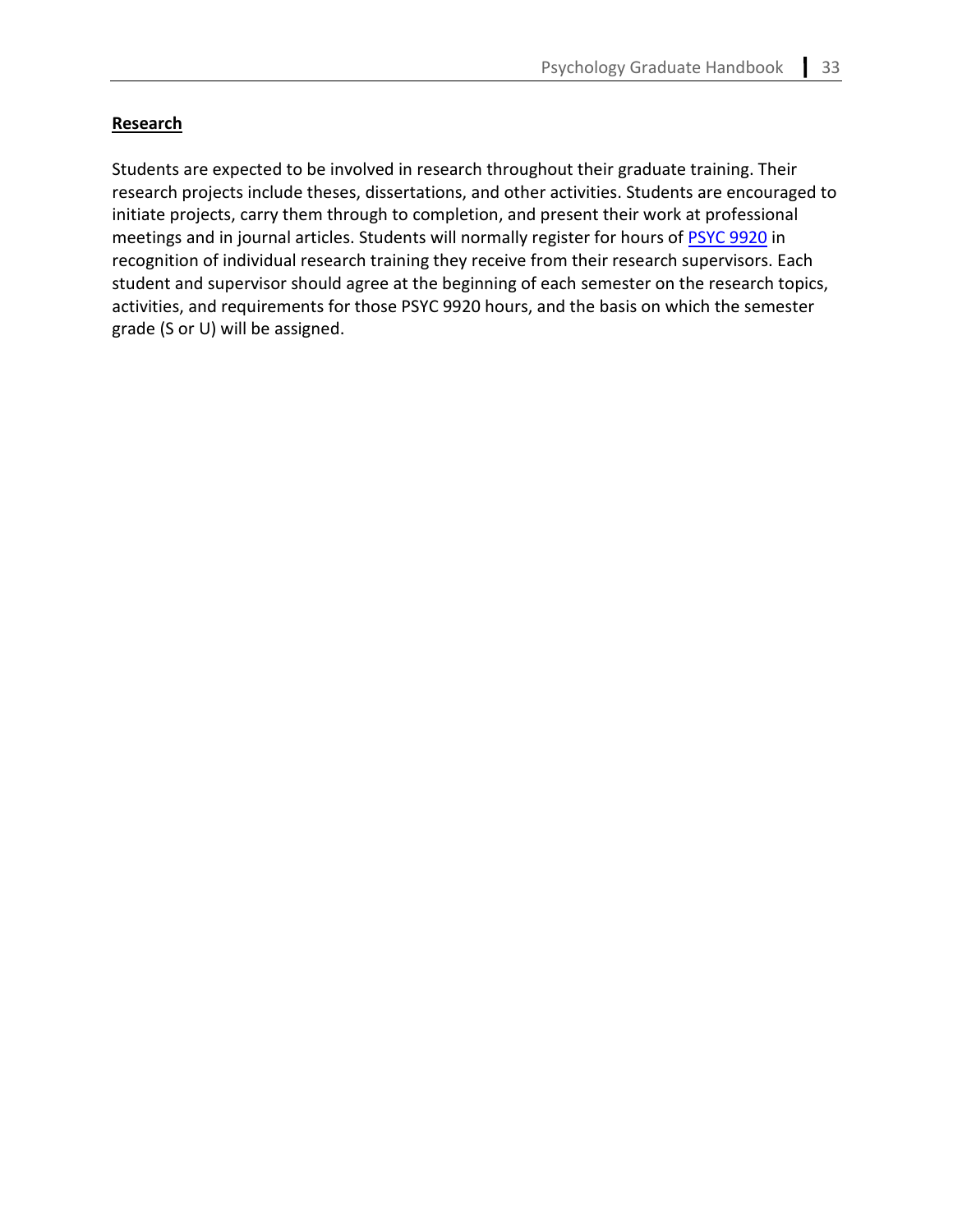#### **IV. WAIVING REQUIRED COURSES**

The preceding sections detail courses required by the departmental core and specific concentrations. However, students may petition that a required departmental core or concentration course be waived.

#### **COURSES REQUIRED BY THE DEPARTMENT**

Student petitions to waive any of the 5 departmental core courses (i.e., PSYC 8410, 8420, 8490, 8500, Methods course as dictated within the concentration) should be made in writing to the Director(s) of Graduate Studies. Typically, such requests are made when a student has taken a similar graduate course elsewhere. Students must make such requests via [e-mail](mailto:psygrad@gsu.edu) to the graduate program before the end of their first semester of graduate study at GSU. The written request should include the name of the GSU course(s) the student is petitioning to waive, a brief description of the course that was taken elsewhere, and a statement that the two courses cover the same material or a statement that the two courses cover similar material with specific exceptions listed. The student should supply the syllabus, transcript with the course and grade listed, and other relevant information concerning the course they took previously. The Director(s) of Graduate Studies, in consultation with faculty members who teach similar courses, will then decide whether such requests are granted.

The outcome of the petition will be emailed to the student. The possible outcomes are that the petition is "approved", "not approved", or "approved pending contingencies". For example, if a previous course did not cover a specific topic that is covered in Stats I, the contingency for approval may be that the student attends Stats I lectures and complete Stats I assignments related to that topic but the student does not need to complete the entire course. It is the student's responsibility to notify the Director(s) of Graduate Studies when the contingencies have been fulfilled so that the petition can be fully approved.

When fully approved, the student should submit the email approval with the ["Request to](https://cas.gsu.edu/request-to-transfer-credit/)  [Transfer Credit"](https://cas.gsu.edu/request-to-transfer-credit/) form on the College of Arts and Sciences website so that the approval will be documented in Degree Works.

## **COURSES REQUIRED BY CONCENTRATIONS**

Requests that courses required by the various concentrations be waived are made to the chairs of the appropriate managing program areas. Typically, such requests are made when a student has taken a similar graduate course elsewhere or has otherwise demonstrated competence or thinks that a course other than one that satisfies a concentration requirement would better serve his or her education. Students are encouraged to request prior to beginning their graduate studies in the Department. As a general rule, students should make such requests before the end of their first semester of graduate study at GSU and should supply any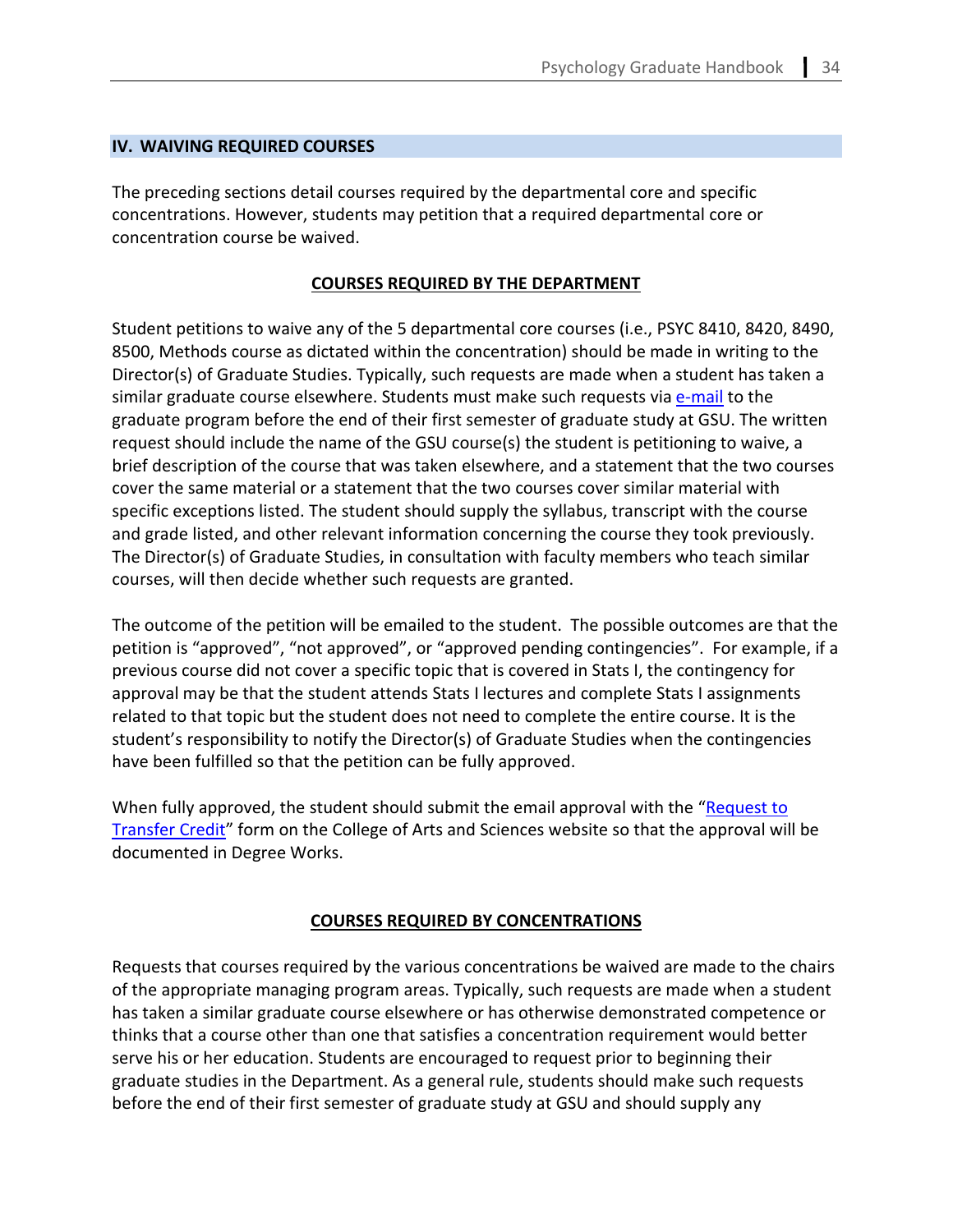information or documentation (e.g., transcript, syllabi) relevant to their request. If the request is granted, the chair of the program area(s) should send a memo to the Director(s) of Graduate Studies detailing which requirements have been waived for that student.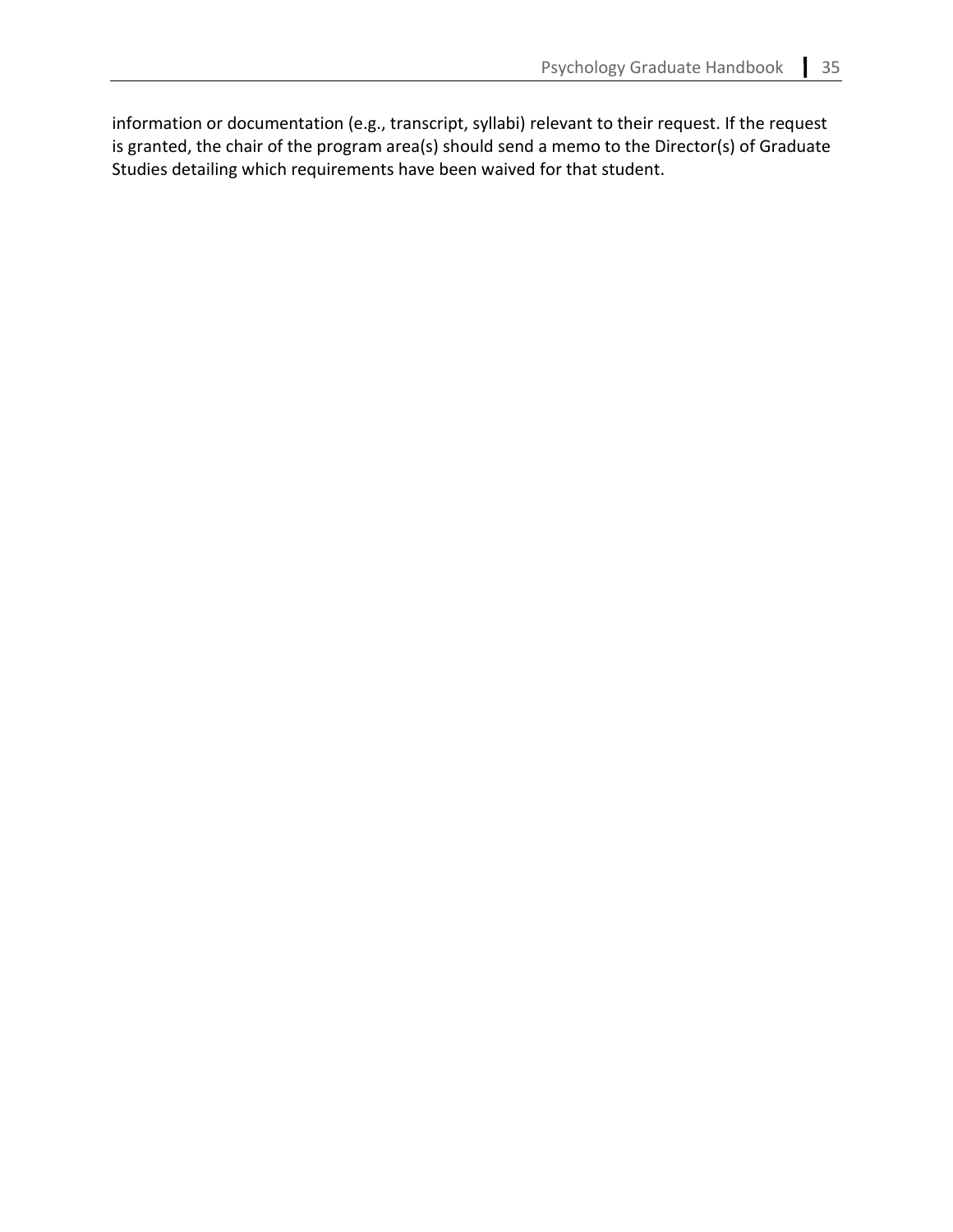## **V. DEGREE REQUIREMENTS**

All students in the department are considered doctoral students because only students who plan to earn the PhD are admitted. This section of the handbook describes requirements for the PhD, including requirements for the Master of Arts and the General Examination and, for clinical students, the pre-doctoral internship, all of which are prerequisites for the PhD. Please also see the ["Degree Requirements"](https://enrollment.gsu.edu/files/2020/04/Graduate-Catalog-2020-2021.pdf) section of the CAS Graduate Catalog for guidelines and policies about theses, dissertations, and general exams.

# **APPLYING TO GRADUATE**

Students must apply to graduate to earn their MA and PhD. Students should consult the Office of Graduate Services' ["graduation checklist"](https://cas.gsu.edu/graduation-checklist/) and ["graduation calendar"](https://cas.gsu.edu/graduation-calendar-deadlines/) for information about applying for graduation. For example, students should apply to graduate two semesters in advance of their expected graduation date and submit a ["Graduation Change Request Form"](https://registrar.gsu.edu/graduation/graduation-change/) and notify **Annette Clark** if they are unable to graduate in the designated semester.

# **MASTER OF ARTS DEGREE**

## **Master's Coursework**

For the MA degree students must complete a minimum of 33 semester hours of graduate coursework, which includes:

- 1. 15 semester hours of departmental core courses,
- 2. 12 semester hours of other psychology courses, and
- 3. 6 semester hours of Master's Thesis Research (PSYC 8999; *note:* MPH/PhD students take 3 semester hours of PSYC 8999 and 3 semester hours of PH 7990).

When working on their theses, students enroll for at least six semester hours of PSYC 8999, Master's Thesis Research. Students must be registered for PSYC 8999 during the semester(s) in which the thesis is proposed and defended.

# **Master's Thesis Committee**

The thesis is completed under the direction of a committee consisting of a chair (the thesis advisor) and at least two additional members. The chair must be a faculty member (including joint appointment faculty) in the Psychology Department who is a member of the Graduate Faculty. At least one of the other members must be a faculty member (including joint appointment faculty) from the Department of Psychology. The third member may be a person who has a faculty appointment in a department at Georgia State University or another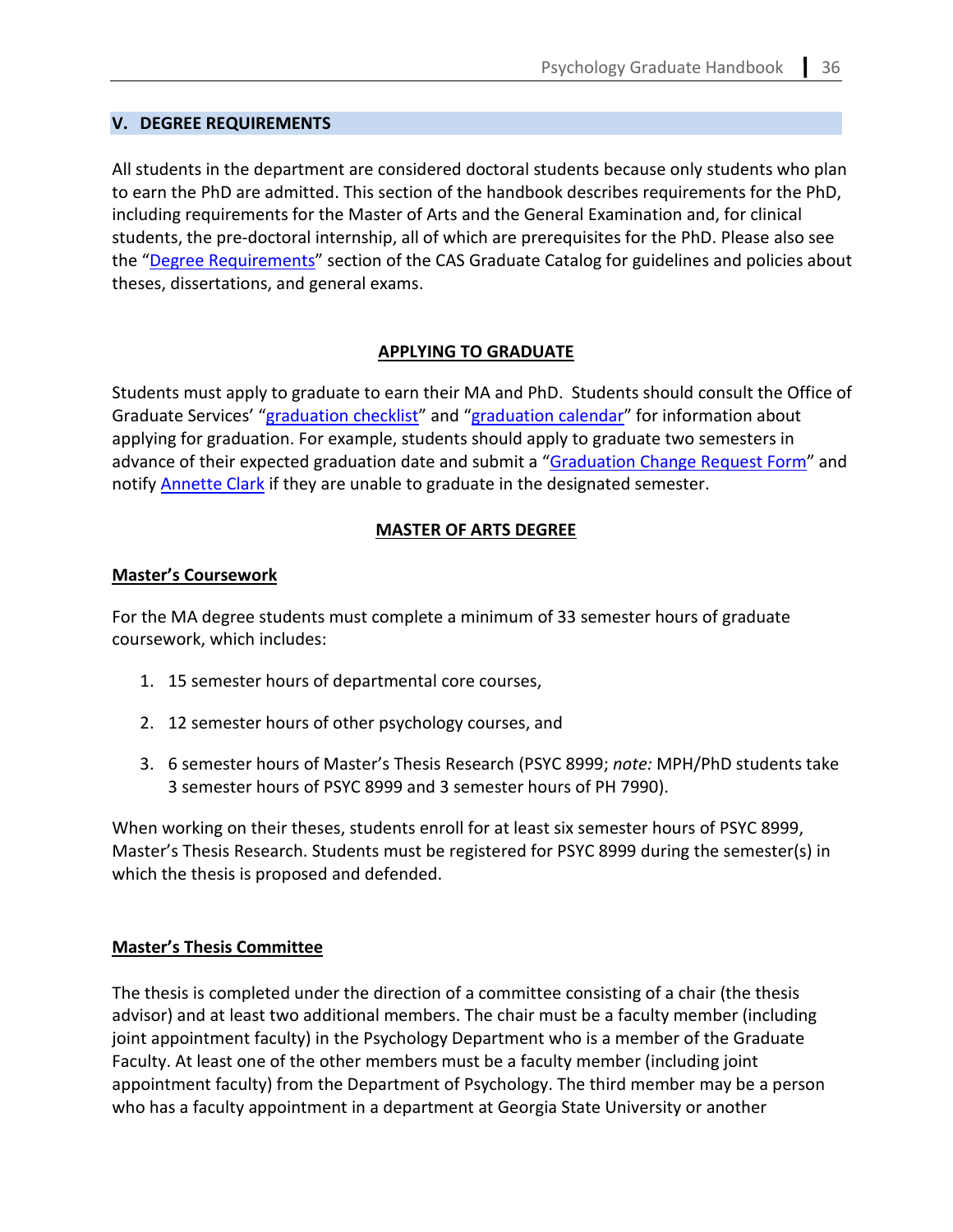university or research institution. A student who wishes to have someone serve on his or her committee who does not meet these criteria may add that person as a fourth member.

If there are changes to a committee after the initial nomination process, students should nominate a revised committee using the same committee nomination process (i.e., submit a [milestone form\)](#page-78-0). A new thesis chair will need to be nominated if the original chair leaves GSU or is otherwise unable to continue serving in that role. If a thesis committee change leads to fewer than one other member being a faculty member (including joint appointment faculty) from the Department of Psychology, an additional committee member who meets the thesis committee criteria should be added. Petitions for exceptions to this policy should be addressed to the GSU College of Arts & Sciences after consultation with the Director(s) of Graduate Studies.

## **Thesis Proposal and Defense**

A written thesis proposal is required and must be formally approved by the committee meeting at an oral examination. The thesis document should be distributed to the committee at least 2 weeks in advance of the oral proposal and defense meetings. Beginning in the summer of 2022, proposal and defense meetings should again be held in-person unless the student, in consultation with their advisor, decides that a virtual or hybrid meeting better meets their training needs. Typically, the student and a quorum (at least 51%) of the committee members should be physically present at the proposal and defense meetings and the remainder of the committee members may attend virtually (e.g., videoconferencing). Again, the student, in consultation with their advisor, may opt for a deviation from this "51% rule" if it is in the best interest of the student.

The oral proposal and defense examination meetings are typically scheduled for 2 hours. The defense meeting is open to all faculty, students, and other interested individuals. At the outset of the meeting, the student and audience members leave the room so that the committee can confer in private. If acceptable to proceed, the oral defense begins with a formal presentation of the thesis by the student. After members of the thesis committee have asked their questions, questions are sought from members of the audience. At the close of the oral defense, the committee confers in private to consider approval of the thesis proposal and defense. Typically, the student presents for approximately 20 minutes and reserves the remaining time for questions and answers.

## **Outcome of the Thesis Defense**

A student passes the thesis when all committee members have signed the *[Dissertation and](https://cas.gsu.edu/files/2019/11/Dissertation-or-Masters-Thesis-Approval-Form.pdf)  [Master's Thesis Approval Form](https://cas.gsu.edu/files/2019/11/Dissertation-or-Masters-Thesis-Approval-Form.pdf)*. In rare circumstances that a committee cannot come to consensus, 2/3 of the committee members' approval, with approval indicated by a signature on the milestone form, will constitute a pass. The department milestone progress timeline (Table 1) and CAS timeline apply, even if the student has failed the defense or conditionally passes the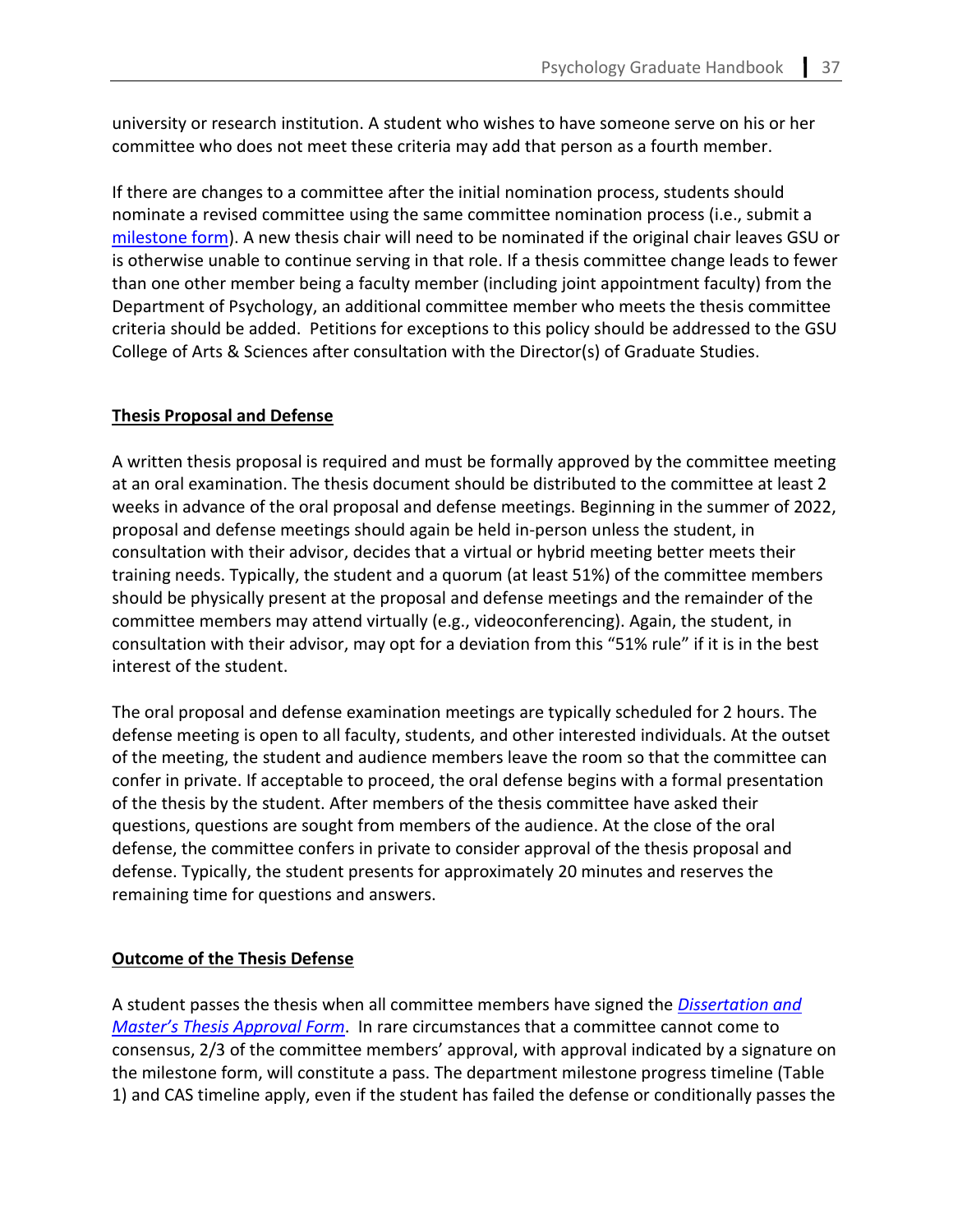thesis defense contingent upon revisions to the thesis document. That is, students are expected to complete revisions to the thesis document that are requested by their committee, have them approved by the committee, and have their milestone form submitted within the timeline listed in Table 1. If a student fails the thesis defense, the student's thesis committee will provide guidance on the degree of revision needed to pass the thesis (e.g., a new project, revising sections of the written document for the existing project). The student is encouraged to consult with their advisor and directors of graduate study about a revised timeline for completing a new thesis. The student may petition for an extended milestone timeline. See the **[MILESTONE COMPLETION TIMELINE](#page-52-0)** section for additional information about petitioning for extended milestones.

# **Master's Thesis Forms and Communication**

It is the student's responsibility to submit all digital milestone forms associated with the thesis process. Please see the ["COLLEGE AND DEPARTMENTAL FORMS"](#page-78-0) section of this handbook for a list of master's thesis forms and instructions for submitting the forms.

It is also the student's responsibility to alert the Assistant to the Director(s) and Director(s) of Graduate Studies via [e-mail:](mailto:psygrad@gsu.edu)

- 1. When the thesis proposal has been scheduled,
- 2. At least two weeks in advance of the thesis defense, including the date and time of the defense, title of the thesis, names of the committee members, and location of the defense (i.e., the weblink for virtual meetings) in the e-mail.

# **Waiving the Master's Thesis Requirement**

Students who enter Georgia State University with a master's thesis from another institution may be allowed to waive the master's thesis requirement. To do so, they must submit to the Director(s) of Graduate Studies via **e-mail** a petition requesting a waiver and describing their prior thesis procedure (the size of the committee, whether there were oral proposal or defense meetings, whether they collected the data or used an intact dataset, etc.), the master's thesis document (an English language version of the document should be submitted), other relevant documentation (e.g., transcript), and a letter of support for the petition from the student's current GSU advisor. The request and all documentation must be submitted before the end of the student's first semester at GSU, but students are encouraged to submit the request as soon as possible after being admitted to the program. The Director(s) of Graduate Studies, in consultation with the Graduate Program Committee, then decides whether the request is granted. The outcome of the petition will be emailed to the student. The possible outcomes are that the petition is "approved", "not approved", or, in rare cases, "approved pending minor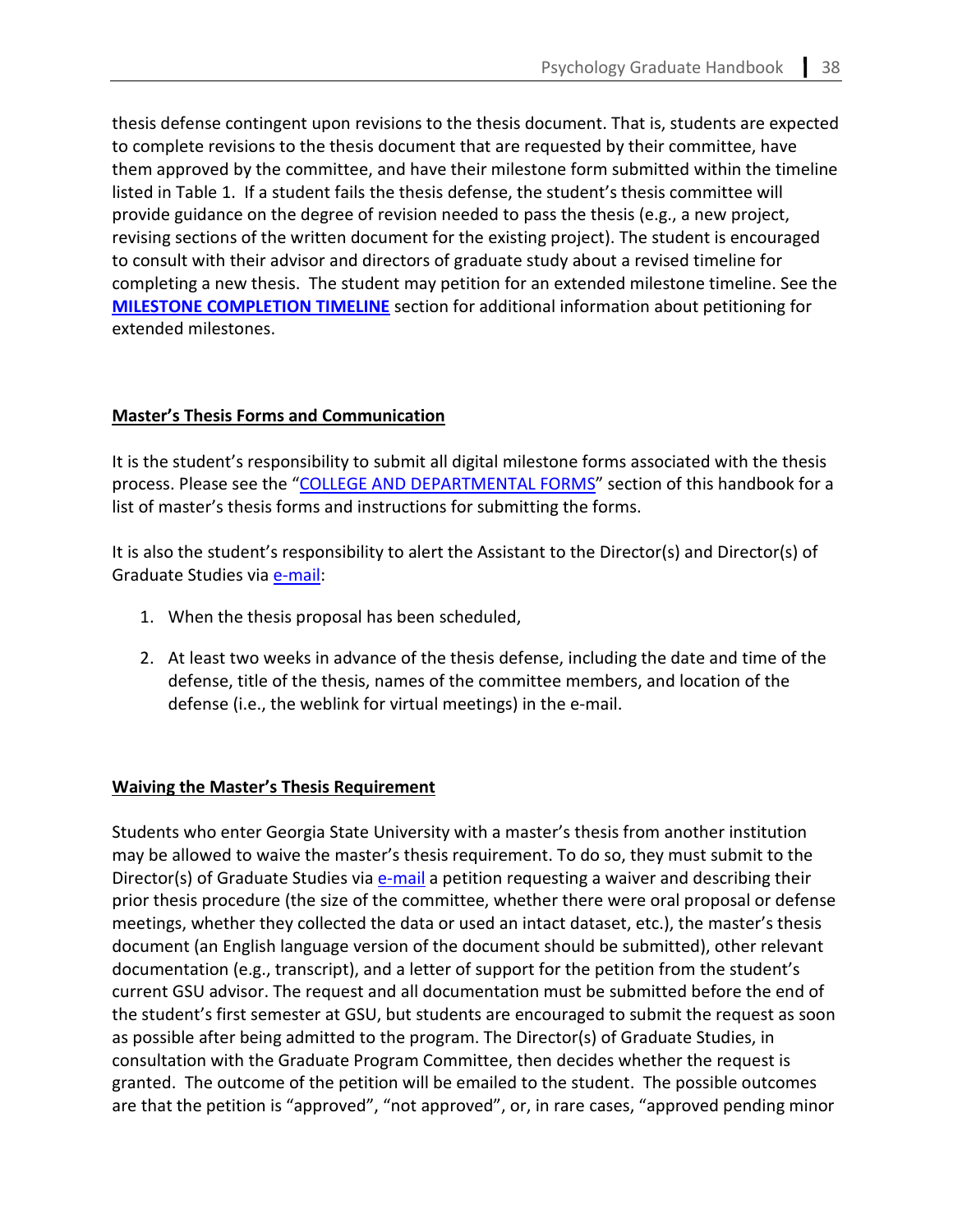revisions" to a small section of a previously completed thesis (e.g., a small section to the introduction needs to be added or additional descriptive statistics should be included). The extent of revision necessary for an "approved pending minor revisions" should be similar to the extent of revisions that would be made to the thesis document after a passed defense in our doctoral program. The student's GSU advisor can provide feedback on revisions to the thesis similar to feedback provided on a thesis completed at GSU. It is the student's responsibility to notify the Director(s) of Graduate Studies when the contingencies have been fulfilled so that the petition can be reviewed again.

Students who have a master's thesis waived will not earn a master's degree from GSU unless another master's thesis is completed at GSU.

# **DOCTORAL GENERAL EXAMINATION**

Students are required to take and pass a doctoral general examination (General Exam) stressing psychological knowledge and conceptual and integrative skills. The exam may take different forms across concentrations, as described below, but in each case is intended to be an independent demonstration of integration and competence. Please also see the "Degree [Requirements"](https://enrollment.gsu.edu/files/2020/04/Graduate-Catalog-2020-2021.pdf) section of the CAS Graduate Catalog for guidelines and policies about theses, dissertations, and general exams.

# **General Exam Committee**

Doctoral general examination committees comprise at least three members; the Chair and at least one other member must be faculty members in the Psychology Department (including joint appointment faculty). All committee members must have Graduate Faculty status. When preparing for their general exam, students enroll for at least nine semester hours of PSYC 9980, Readings for General Examination. Before students can enroll, a chair must be designated by submitting a digital [milestone](https://cas.gsu.edu/non-course-milestones/) form.

## **Outcome of the General Exam Defense**

It is expected that the general exam will be passed within five years of entering the concentration (see Progress Guidelines later in this handbook). According to [College of Arts and](https://catalog.gsu.edu/graduate20202021/college-of-arts-and-sciences/#degree-requirements)  [Sciences Policy,](https://catalog.gsu.edu/graduate20202021/college-of-arts-and-sciences/#degree-requirements) a student who fails the general examination the first time may retake the examination once following a minimum interval of six months; students may petition to take it earlier. A second failure results in a dismissal action being initiated. The exam must be passed at least one academic year prior to conferral of degree.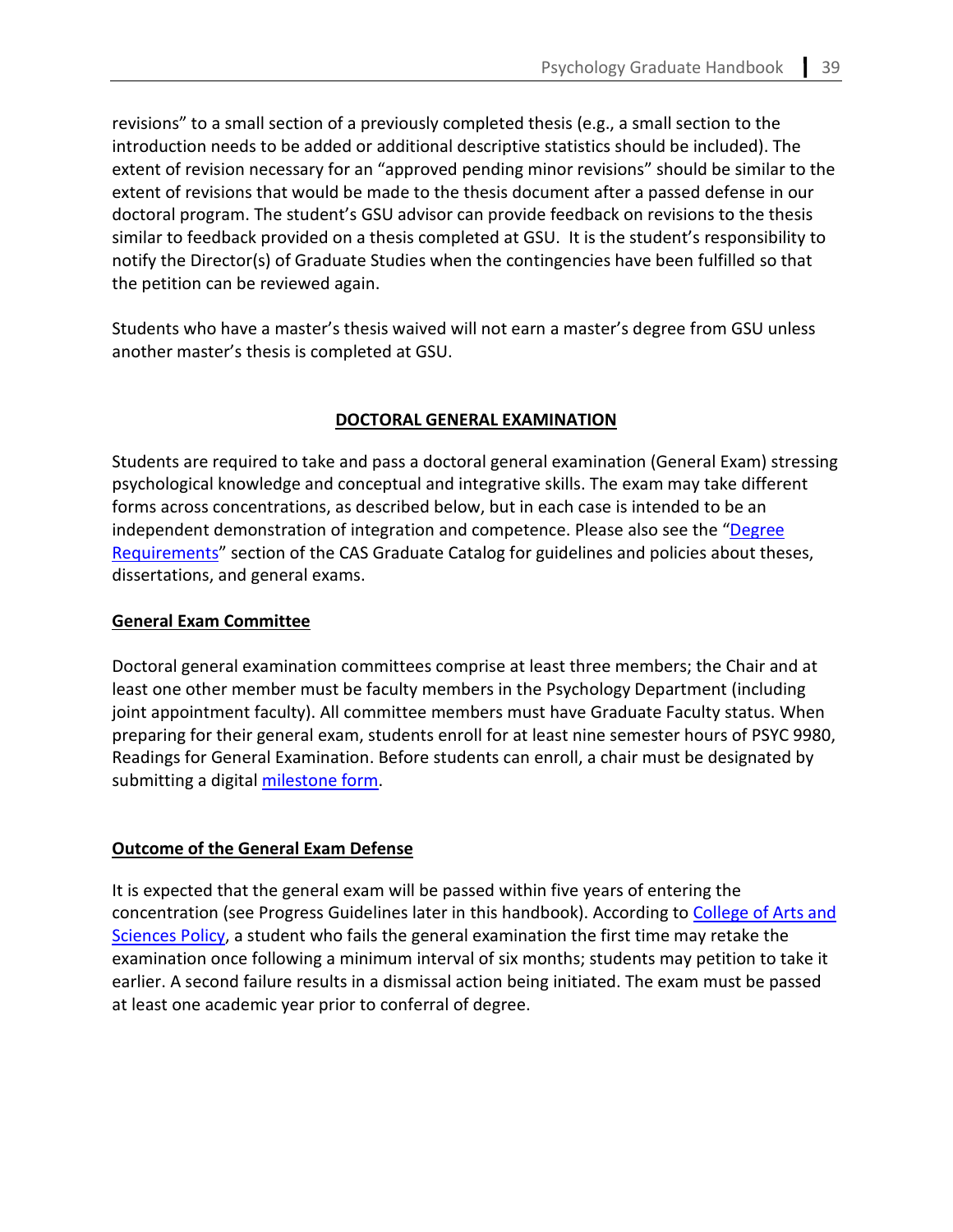# **General Exam Forms and Communication**

It is the student's responsibility to submit all digital milestone forms associated with the general exam process. Please see the ["COLLEGE AND DEPARTMENTAL FORMS"](#page-79-0) section of this handbook for a list of master's thesis forms and instructions for submitting the forms.

Students may not submit their Doctoral General Examination until an Audit for the Doctoral Exam has been completed. At least one semester before students plan to submit their exam, the student should submit the digital milestone form to nominate a general exam chair. This will initiate the audit and trigger a student to be authorized to register for GE (PSYC 9980) credits. The audit consists of a review of DegreeWorks to ensure the student has completed all departmental and concentration course requirements and passed the thesis defense. The Assistant to the Director(s) of Graduate Studies conducts the audit. Students who would like to transfer credits from another institution should request the credits are [transferred](https://cas.gsu.edu/request-to-transfer-credit/) prior to requesting the audit. Exceptions for up to two concentration requirements (with the exception of the successful defense of the master's thesis) may be made by the chair of the student's program(s), although the student will remain obligated to complete these requirements before graduating with their doctorate. For students in the Clinical, Clinical-Community, and Clinical-Neuropsychology concentrations, the two required advanced electives, as well as the required course in Supervision, Consultation & Evaluation (PSYC 9240) are also not required before completing for the general exam.

# **General Exam for Clinical Psychology (CLG) Students**

The primary goal of the doctoral candidacy General Examination Area Paper is to evaluate the student's professional competencies. In addition to the evaluative component, the area paper provides the student with an opportunity to learn a body of research in depth and to enhance the student's professional development by providing an independent research experience. Students are required to successfully defend their master's thesis and complete required coursework prior to taking the exam.

It is expected that students will consult *The Clinical Psychology Doctoral General Examination Area Paper* for a complete description of the expected content, academic year deadlines for seeking area paper approval, expected timelines for completion, and a detailed description of the evaluation procedure. This document can be obtained from the Associate DCT or on iCollege.

# **Overview and Approval Process**

The area paper reviews a topic within the student's area of concentration. The student may write a review article, a theoretical article, or a methodological article. These choices overlap generally with "Literature Reviews," "Theoretical Articles," and "Methodological Articles" as defined in the most current edition of the *Publication Manual of the American Psychological Association.*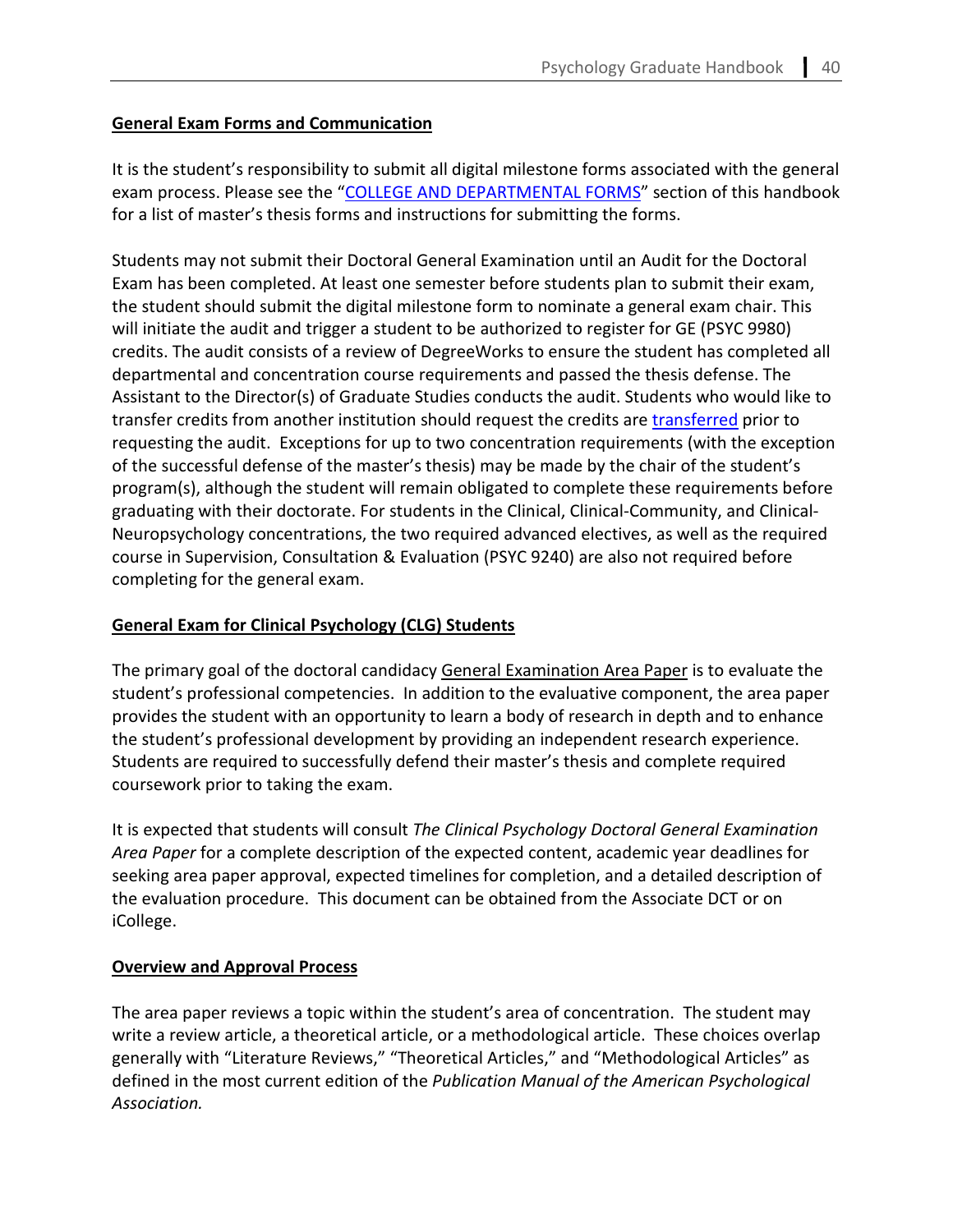Approval to commence with writing the general examination area paper is obtained via submission of an abstract to the Associate Director of Clinical Training. Students who receive accommodations from the Office of Disability Services and wish to use them for the area paper should alert the Associate Director of Clinical Training prior to submitting their abstract.

Once the student's area paper topic is approved, the student is expected to function independently, without consultation or discussion with faculty, students, or other professionals in the field. Students are cautioned to take the required nine hours of Psychology 9880 across two or more semesters in which the area paper is being written and evaluated to avoid a registration overload.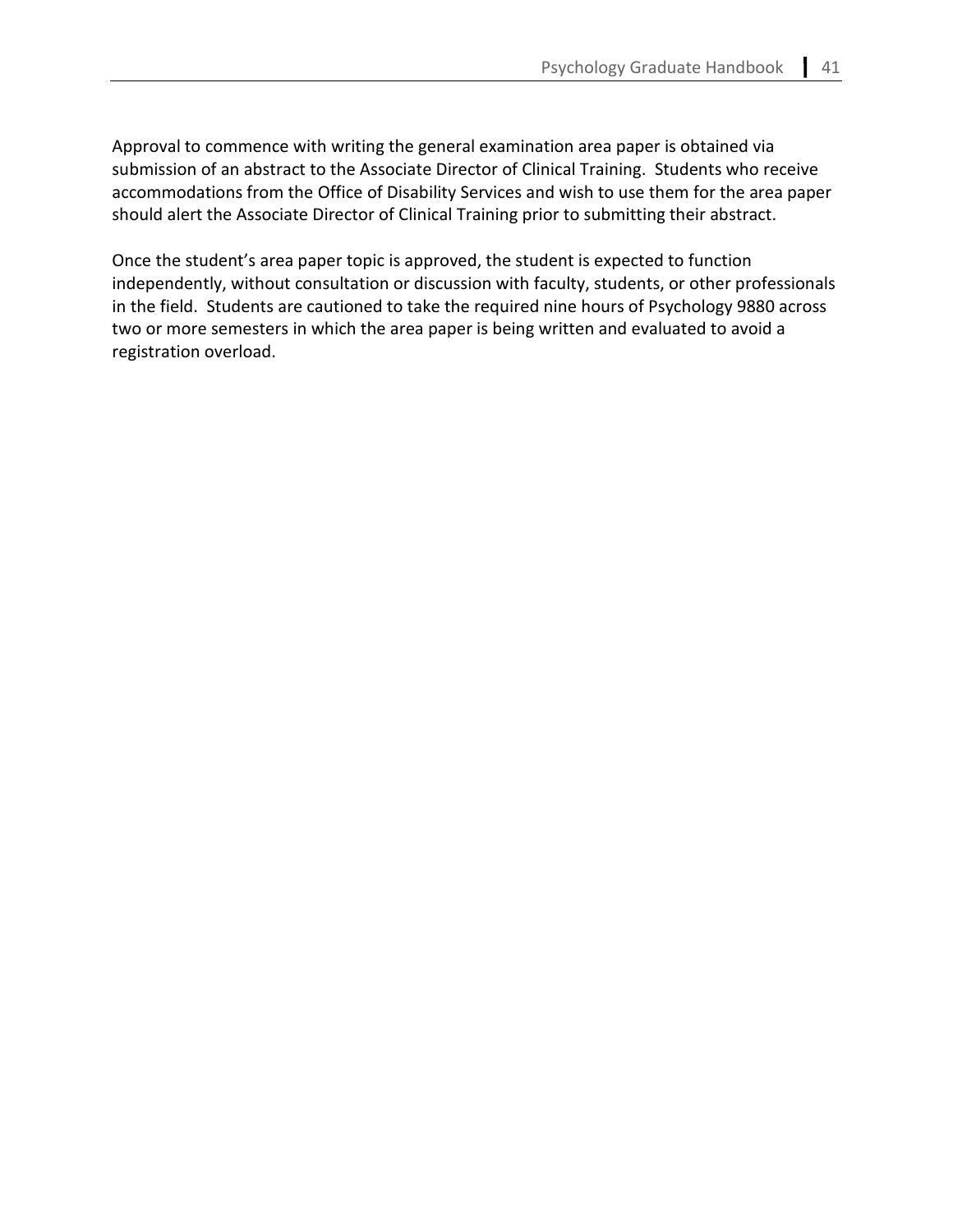# **Evaluation**

Complete details regarding the evaluation procedure for the area paper are found in *The Clinical Psychology Doctoral General Examination Area Paper,* which may be obtained from the Associate DCT or on iCollege. In general terms, evaluation will adhere to the process of scientific peer review of an article submitted to a scholarly journal. A majority of Reviewers must recommend an "Accept" judgment for the student to pass the General Exam. Three outcomes are possible:

- A. *Acceptance without revisions, except for minimal copy-editing*. In this case, the student passes the General Examination after minimal copy edits.
- B. *Revise and resubmit*. A "revise and resubmit" decision can only be rendered for the first submission. With this decision, the student is allowed to make changes and submit the General Examination again. Only one revision is permitted.
- C. *Rejection*. In this case, the General Examination is failed. Students who fail the first attempt of the exam are allowed to re-take it one time, per Departmental policy.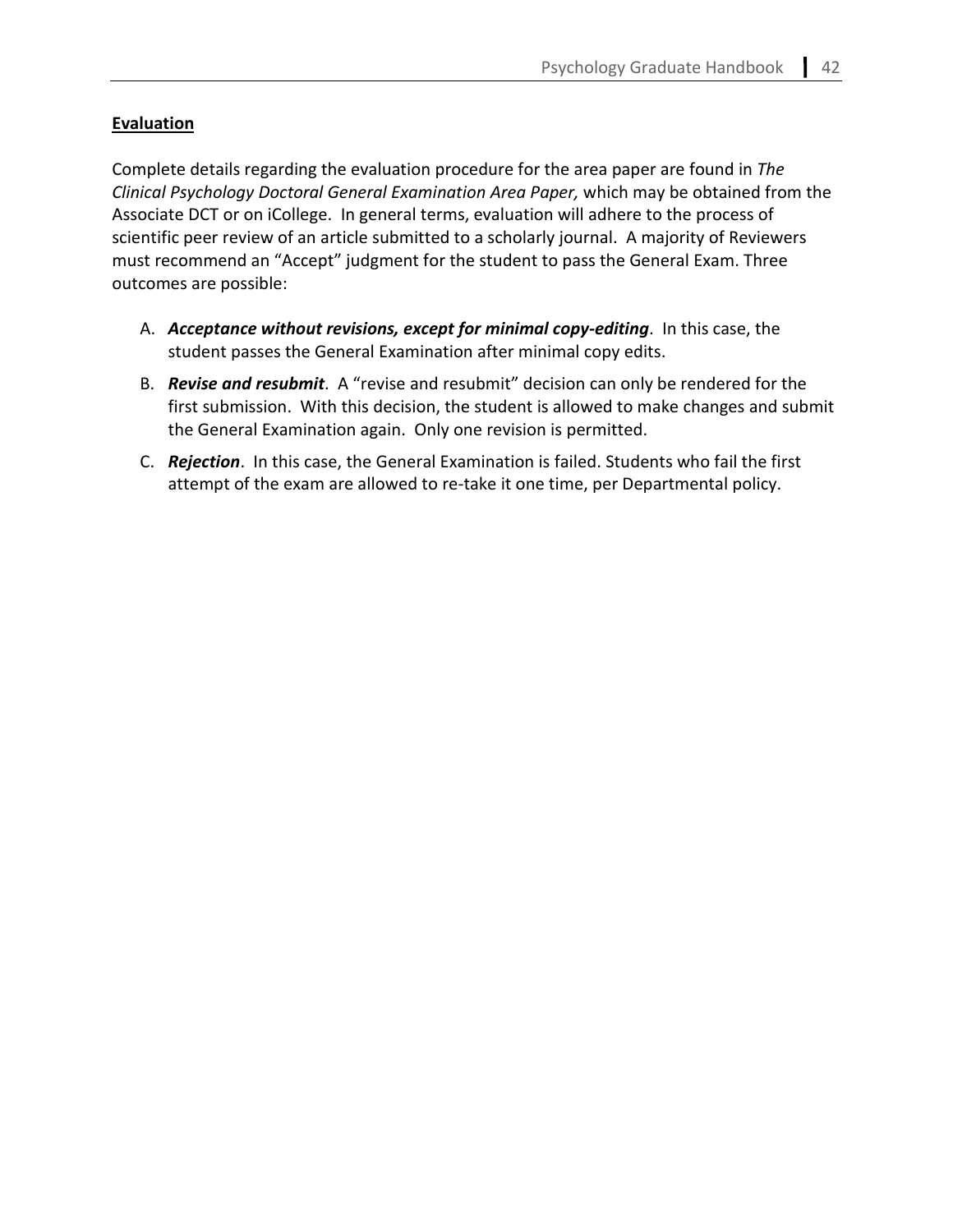# **General Exam for Clinical-Community (CLC) Students**

The general exam for clinical-community students is detailed in the "General Exam for Clinical [Psychology \(CLG\) Students"](#page-35-0) section.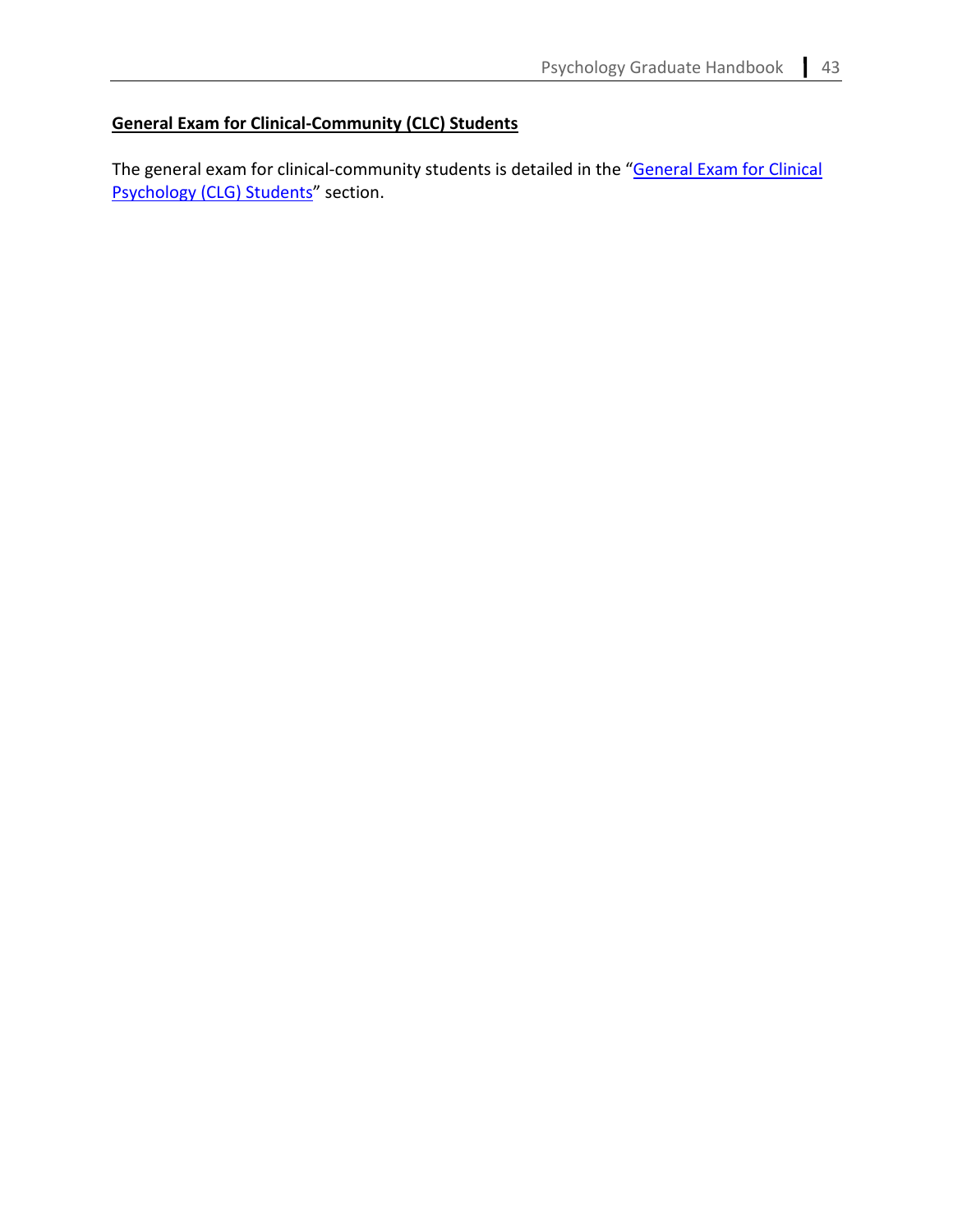# **General Exam for Clinical-Neuropsychology (CLN) Students**

The general exam for Clinical-Neuropsychology students is detailed in the "General Exam for [Clinical Psychology \(CLG\) Students"](#page-35-0) section.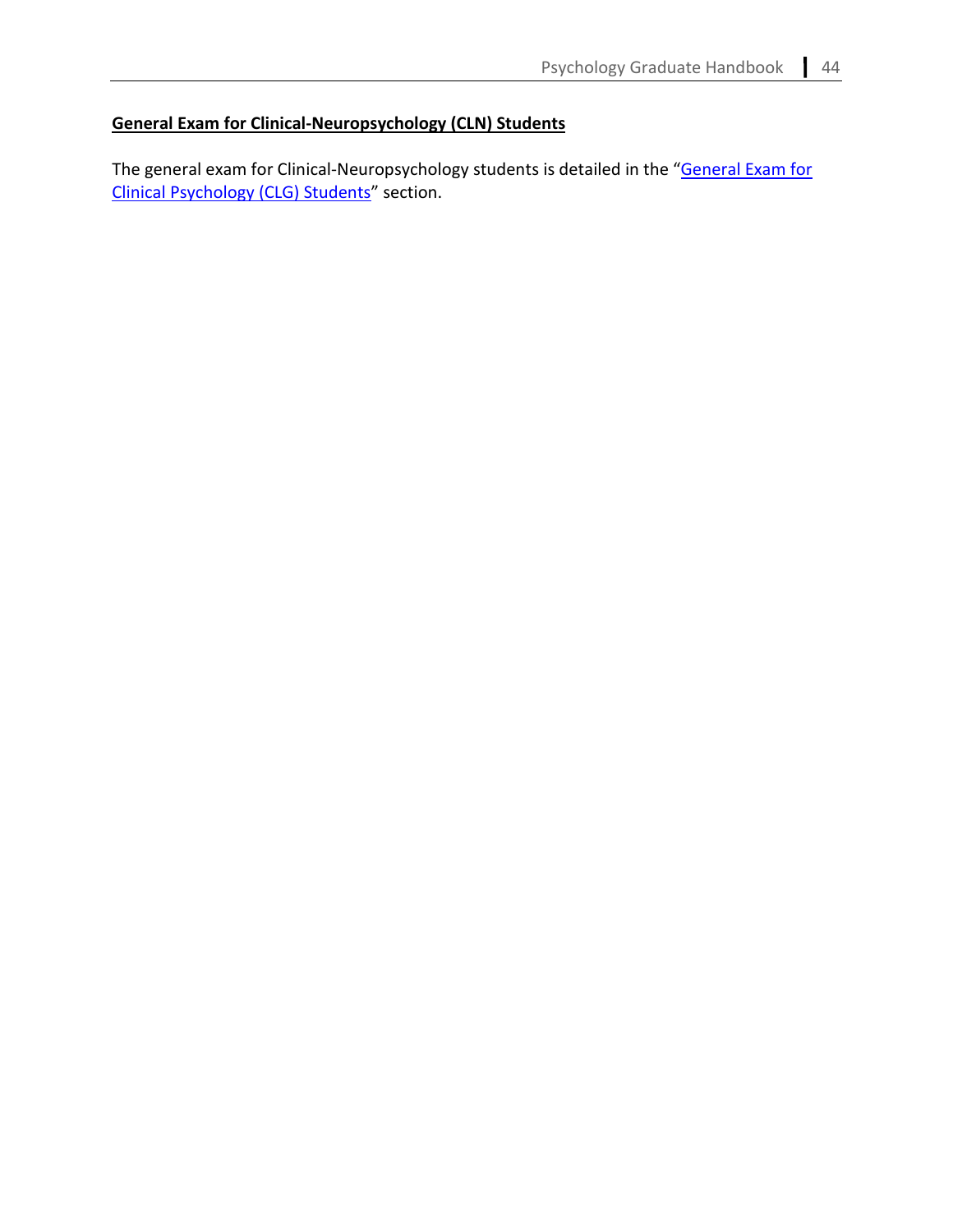# **General Exam for Cognitive Sciences (CGS) Students**

The doctoral general examination (GE) allows students to demonstrate their ability to analyze and synthesize what they have learned through their coursework, directed readings, and research experience in the cognitive sciences concentration. In the first year of the program, each student will be given a list of the Core Readings for CGS, this list is the same for all students. In addition, each student, in coordination with the advisor, and the GE committee, a focused reading list will be created. Revisions to the list will be designed to reflect the student's chosen area of focus, research experience, coursework, and any additional topics deemed useful by the student's advisor or committee. Responsibility for finalizing the readings list rests with the student and advisor working in concert, followed by approval by the committee, acting on behalf of the program. The list will include articles, chapters, and books representing breadth in the cognitive sciences, depth in the student's area(s) of focus, and mastery of the topics and coursework required of all Psychology Department doctoral candidates. Students are expected to complete all listed readings by the time of the exam. The exam itself is administered by GE committee, which consists of at least 3 program faculty members selected by the student and approved by the CGS program.

The GE has two parts, a written portion and an oral portion, both sections should be scheduled prior to beginning the exam process. The written portion must be scheduled to occur within 12 weeks from the date the student's committee and final readings list are approved followed by the oral section that must be scheduled within two weeks of completing the written portion. The written portion involves answering 5 questions in an in-class exam format. The orals portion must occur two weeks after completion of the written portion.

Passing the GE requires that the student pass both the written and oral portions. Per department and college policy, no options other than "pass" and "fail" are available to the committee. In all cases, department and college policy supersedes these concentration procedures.

# Written Portion

*Area examination. The written portion of the exam requires answering 5 questions in 8 hours, working alone in an in-class exam format. Questions are selected from a list of 7 to 8 final questions submitted by the GE committee and based on the student's readings list. The 5 questions attempted by the student should include 1 to 3 questions drawn from the student's focus area, 1 to 3 questions from the larger field of cognitive sciences outside this concentration, and 1 question concerning methods and/or ethics.*

*Evaluation.* Students must receive an overall passing grade on the written portion in order to proceed to the oral portion of the general examination. Committee members will grade written answers and an area paper on a scale of 1 to 5, where a score of 3.0 will be considered passing. Students must pass 4 of 5 written questions.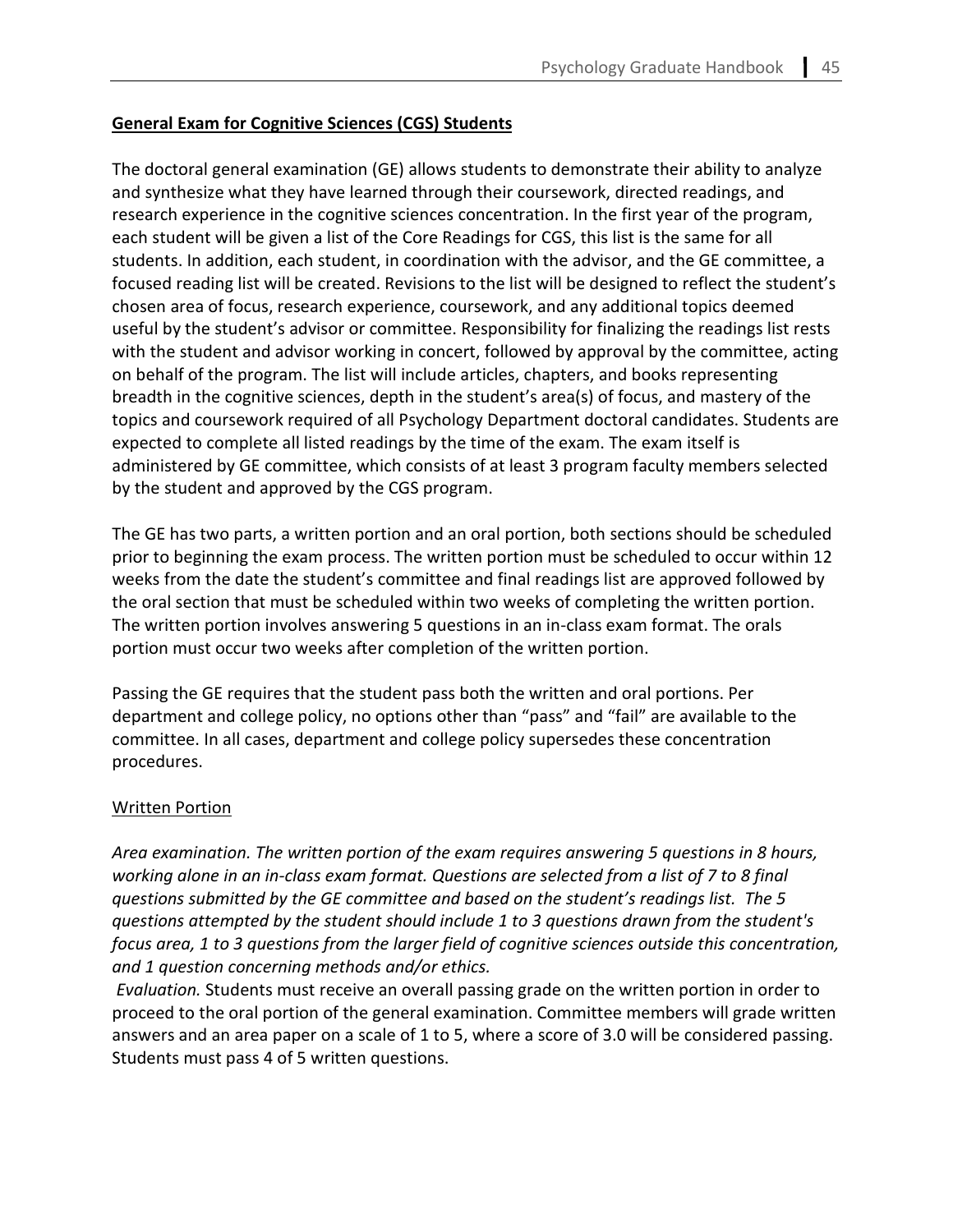*Miscellaneous.* Notes and reference materials cannot be used by the student during the in-class written portion of the examination. Students are also not allowed to re-do a question. However, the oral portion of the examination provides the typical opportunity for students to elaborate on their answers.

# Oral Portion

The oral portion consists of the committee posing questions to the student and does not typically begin with a presentation or overview by the student. Students are strongly encouraged to review their exam materials prior to the oral portion, as they will be expected to expand on the written answers and/or area paper, as well as to potentially responding to additional questions. Committee members may ask questions about any topic they deem relevant to evaluating the student's readiness for doctoral candidacy and are specifically not limited to asking about the topics of exam questions or review papers.

*Evaluation.* Students must pass all portions of the oral examination in order to pass the general examination as a whole. Committee members will determine whether the student has passed or failed the general examination based on combined performance in the written and oral portions.

*Miscellaneous.* Notes and reference materials cannot be used by the student during the oral portion of the examination. However, students should bring a copy of their written answers to the orals.

# **General Exam for Community (COR) Students**

# **Overview**

The General Examination will include both written and oral components. Options for the written component and procedures for the orals are described briefly below. Across all options, students will be expected to demonstrate competence in theoretical, practical, political, methodological (research), and ethical aspects of the focal topic of the exam. Students wishing to pursue options 2-4 must submit a written proposal for approval by the general examination committee and are expected to submit the final product within 2 semesters after approval of their proposal. Students should consult their committee chair for details of specific criteria for each option.

# *Written Examination*

1. **Area exam**. Students will respond to a series of integrated questions focused around a specific issue or situation. Students will discuss theoretical, practical, political, methodological (research), and ethical aspects of the situation. The ethical issues raised will be briefly listed, but not discussed in the examination. The student will be on the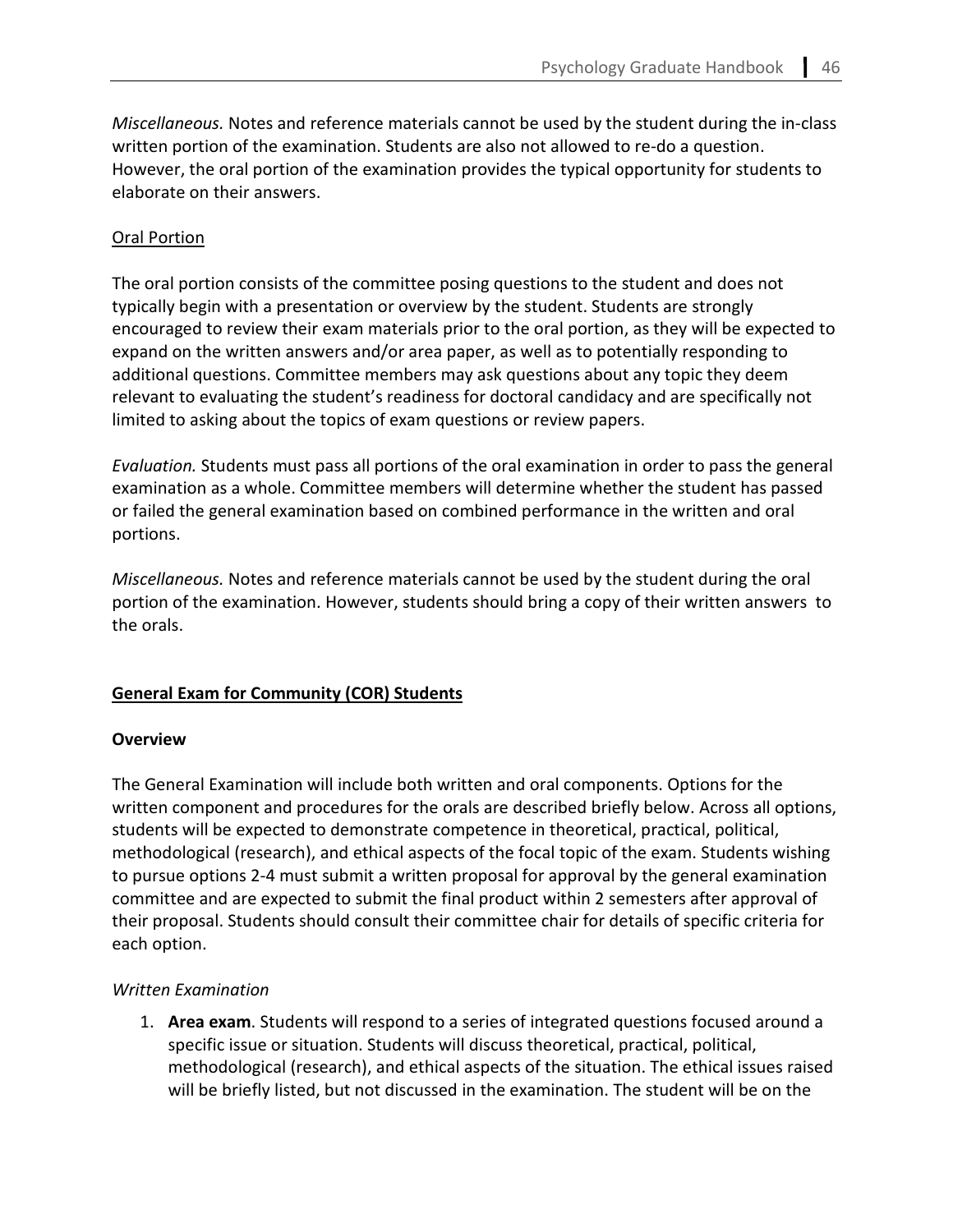honor system and may not consult either written materials or colleagues during the exam. The written examination will take place over 2 days. The entire set of questions will be presented to the student the first day and the student will have 16 hours to complete the written exam.

- 2. **Area Paper**. The student will write a publication-quality critical review of a major area. This paper can be used as the introduction to the dissertation proposal, if appropriate.
- 3. **Grant Application**. The student will write a pre-doctoral grant proposal. The proposal should include a conceptual rationale, methodology, and evaluation plan.
- 4. **Policy White Paper**. The student will write a white paper, suitable for use in a policy setting, on a policy question related to an area of study. The paper will summarize and critique relevant research, discuss pros and cons of several policy options, and present a justified recommendation.

# *Orals*

Approximately one week after submission of the written examination, students will engage in a discussion with her or his committee regarding the written examination. Again, students should not discuss their examination with others prior to this part of the examination, nor should they consult written materials. The exception to this prohibition will be the ethics questions and issues, for which students may use any resources to prepare for a discussion during the oral portion of the exam. During the oral portion, faculty will be given the opportunity to ask for clarification and students will have the opportunity to elaborate or expand their answers to the questions. The ethics question will be given more complete attention during the oral exam. Faculty may also ask related questions regarding the student's knowledge and competencies.

The student will earn one grade (pass-fail) for the entire written and oral examination. If the student does not pass the test, he or she will be given a second opportunity to complete the entire examination or sections of the exam that were not passed. A second failure would result in a dismissal action being initiated.

### **General Exam for Developmental Psychology (DEV) Students**

The student and general exam committee together develop and agree to a list of readings on which, in large part, the examination will be based. Once the examination is scheduled, committee members submit questions to the chair, who then, in consultation with committee members, prepares an examination. To provide choice, questions may be asked in groups, with the student required to answer only some questions from each group. The examination will cover developmental theory, methods, contemporary empirical work in a specified area, and ethics. The examination itself occurs across an eight-hour period. One to two weeks after the student has completed the written examination, a two-hour oral defense of the examination is given. This examination allows the student to elaborate and remedy those questions, or parts of questions, that were not answered satisfactorily, and also may include an elaboration of answers that were satisfactory as well as an overall exploration of the breadth of the student's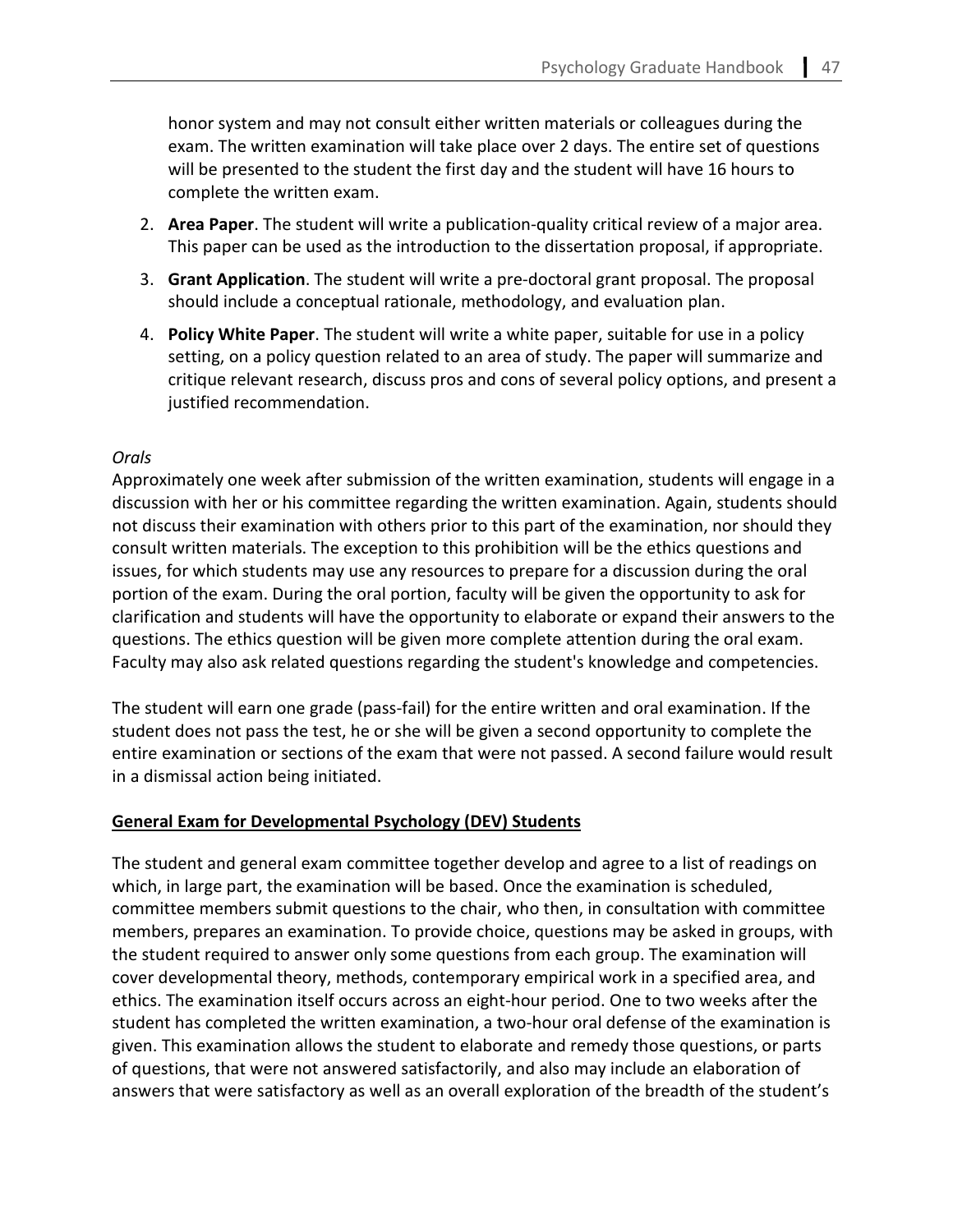knowledge and ability to integrate answers. At the conclusion of the oral portion of the examination, the General Examination Committee meets and determines whether or not the student has passed.

# **General Exam for Cognitive and Affective Neuroscience (CAN) Students**

Students in CAN, in concert with their general exam committee, must select one of the following options for satisfying the written component of the general exam. It is expected though not required that the GE should be completed over the course of a semester.

# 1. Area exam

The student will delineate a major topic area and prepare an extensive reading list which will be approved by the committee. The chair of the committee will generate an exam from a list of 7-8 questions submitted by each of the members of the committee, and the student will have one working day to answer those questions. The written portion of the exam requires answering 5 of the questions in 8 hours, working alone in an in-class exam format.

# 2. Area paper

The student will write a publication-quality review of the major area. This paper can be used as the introduction to the dissertation proposal, if appropriate. The paper topic can be discussed with the advisor or GE committee prior to being decided on; but once the writing phase begins progress should be made independently of input from faculty or other colleagues.

# 3. NRSA (or other grant) application

The student will write a pre-doctoral grant proposal (e.g. an R21 or the research section of an F31). This proposal need not actually be submitted to the appropriate granting agency, but it should be prepared as the research plan part of a grant that could be submitted. It includes the 1 page for specific Aims and 6 pages for research strategy, unlimited length for the citations. The supporting administrative paperwork for a grant (budget, facilities, training plan etc.) are not required. The overall scope of the grant proposal can be discussed with the advisor and other faculty, and discussions of generic grantsmanship are encouraged, but the discussions should not include guidance on the specific wording of the aims, background, impact, design or analysis of the research plan once the topic is decided on. A reading list should be developed by the student and committee both to cover the topic and to broaden the scope of the GE beyond just the grant aims and methods.

Each of the above options is followed by an oral exam scheduled by the committee. The purpose of the oral exam is to give the committee a chance to address potential shortcomings in the written component of the exam. In all cases, the committee shall assess the depth and breadth of the student's knowledge of cognitive neuroscience and psychology as it relates to the major area.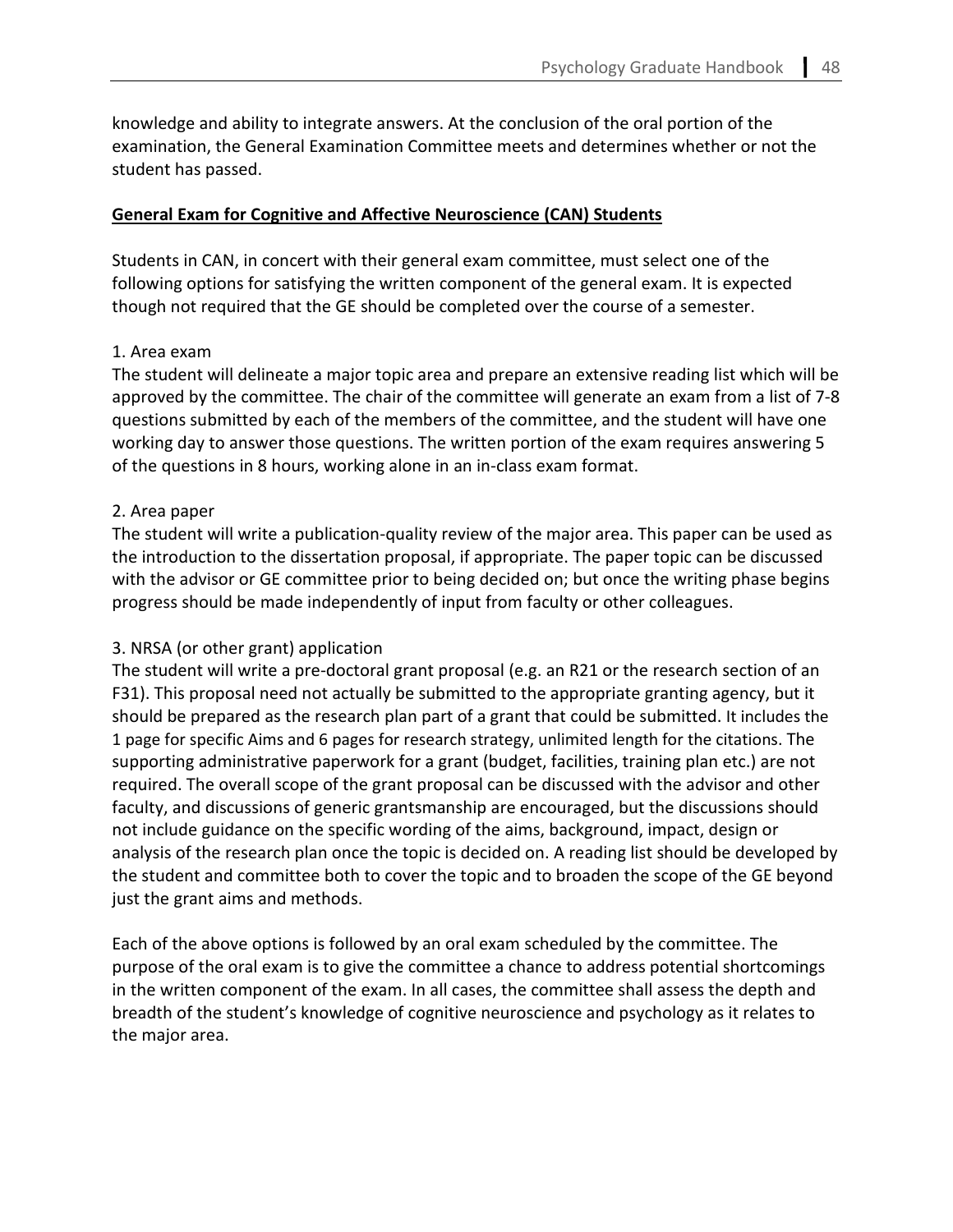# **DOCTOR OF PHILOSOPHY DEGREE**

#### **Doctoral Coursework**

For the PhD degree students must complete a minimum of 62 semester hours of graduate coursework beyond the MA, which includes

- 33 semester hours of concentration requirements and electives,
- 9 semester hours of Reading for the General Exam (PSYC 9980),
- 20 semester hours of Doctoral Dissertation Research (PSYC 9999).

When working on their dissertation, students enroll for at least 20 semester hours of PSYC 9999, Doctoral Dissertation Research.

#### **Dissertation Committee**

The dissertation is completed under the direction of a committee consisting of a chair (the dissertation advisor) and at least three additional members. The committee must be approved by the GPC prior to the student proposing the dissertation. The chair and at least two of the other members must be faculty members (including joint appointment faculty) in the Psychology Department who are members of the Graduate Faculty. The fourth member must have a faculty appointment in a department at Georgia State University or another university or research institution. At least one member of the dissertation committee must not have previously served on either the student's master's thesis committee or general examination committee. A student who wishes to have someone serve on his or her committee who does not meet these criteria may add that person as a fifth committee member.

When nominating the members of the dissertation committee, the student, in consultation with his or her committee chair, will submit a Dissertation Committee Nomination form (see Milestone Progress Forms document ) specifying the manner in which the members will satisfy the department's rules regarding committee composition detailed above and also the department's intent that committees include: (a) expertise in content areas relevant to the dissertation topic, (b) expertise in methodology relevant to the research plan, and (c) a range of philosophical or theoretical orientations. The form should be accompanied by a current curriculum vitae for any person not holding a regular appointment in the Department of Psychology. In addition, the student should submit a document summarizing the dissertation topic. The Graduate Program Committee will review the composition of each dissertation committee to ensure that it complies with the requirements of those guidelines.

If there are changes to a committee after the initial nomination process, students should nominate a revised committee using the same committee [nomination process.](#page-80-0) The GPC will review the new committee. A new chair will need to be nominated if an already-approved chair leaves GSU or is otherwise unable to continue serving in that role. If a committee change leads to fewer than two other members being faculty members (including joint appointment faculty)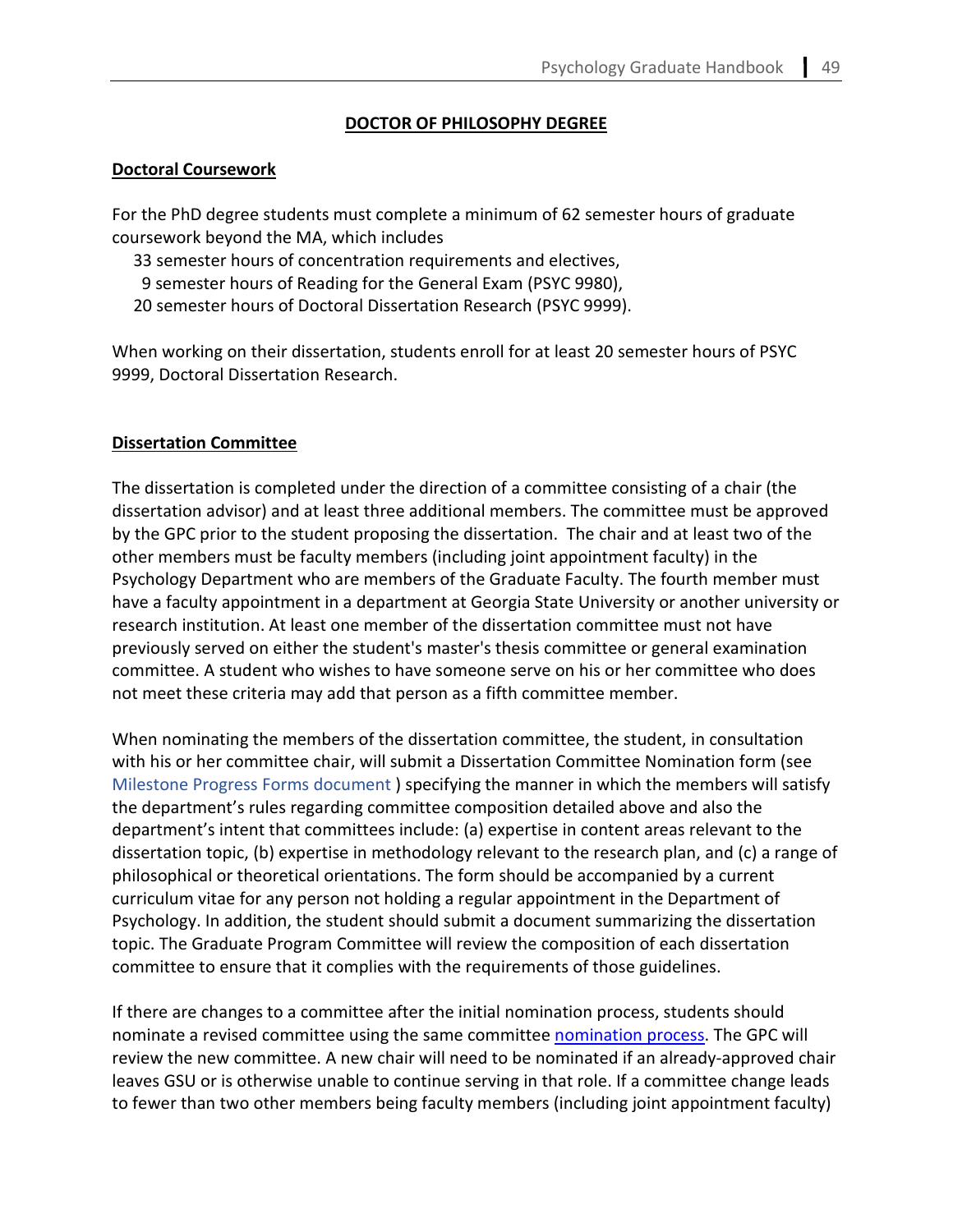from the GSU Department of Psychology, additional committee members who meet the dissertation committee criteria should be added. In the supporting document included with the dissertation committee nomination form, the student should include rationale for requesting a new committee (e.g., a committee member no longer available) and other details that will help the GPC review the request (e.g., the student proposed their dissertation when a committee member was a GSU Psychology graduate faculty, though the committee member is no longer a faculty member at GSU). The GPC will consider this rationale and the University and College of Arts and Sciences guidelines about dissertation committee composition.

# **Dissertation Proposal**

A written dissertation proposal is required and must be formally approved by the committee meeting as a whole at an oral examination. The dissertation proposal document should be distributed to the committee at least 2 weeks in advance of the meeting. It is expected that the student, the committee Chair, and all committee members attend the defense meeting. Beginning in the summer of 2022, proposal meetings should again be held in-person unless the student, in consultation with their advisor, decides that a virtual or hybrid meeting better meets their training needs. Typically, the student and a quorum (at least 51%) of the committee members should be physically present at proposal meetings and the remainder of the committee members may attend virtually (e.g., videoconferencing). Again, the student, in consultation with their advisor, may opt for a deviation from this "51% rule" if it is in the best interest of the student.

The oral examination meeting is typically scheduled for 2 hours, and the student should leave the room both at the outset and end of the meeting so that the committee can confer in private. Typically, the student presents for approximately 20 minutes at the beginning of the meeting, and the remaining time is reserved for questions and answers. Students must first pass the General Exam to be permitted to have a dissertation proposal meeting. The proposal often assumes the proportions of a major paper and details the rationale, methods, and procedures for the proposed work. The format of the proposal should adhere to the guidelines (Thesis and Dissertation Guidelines) below (note: however, it will not include results, discussion, etc.).

#### **Dissertation Defense**

Each dissertation committee will ensure that the dissertation, in whole or in part, be presented in publishable form. Two formats are endorsed by the department (see Thesis and [Dissertation](http://www2.gsu.edu/%7Ewwwpsy/PsycDeptDissertationGuidelines2007.pdf)  [Guidelines\)](http://www2.gsu.edu/%7Ewwwpsy/PsycDeptDissertationGuidelines2007.pdf) but dissertations typically contain a review of the literature in a format that is endorsed by the dissertation committee. In addition, dissertations must follow all guidelines specified by the College of Arts and Sciences. The dissertation document should be distributed to the committee at least 2 weeks in advance of the defense meeting.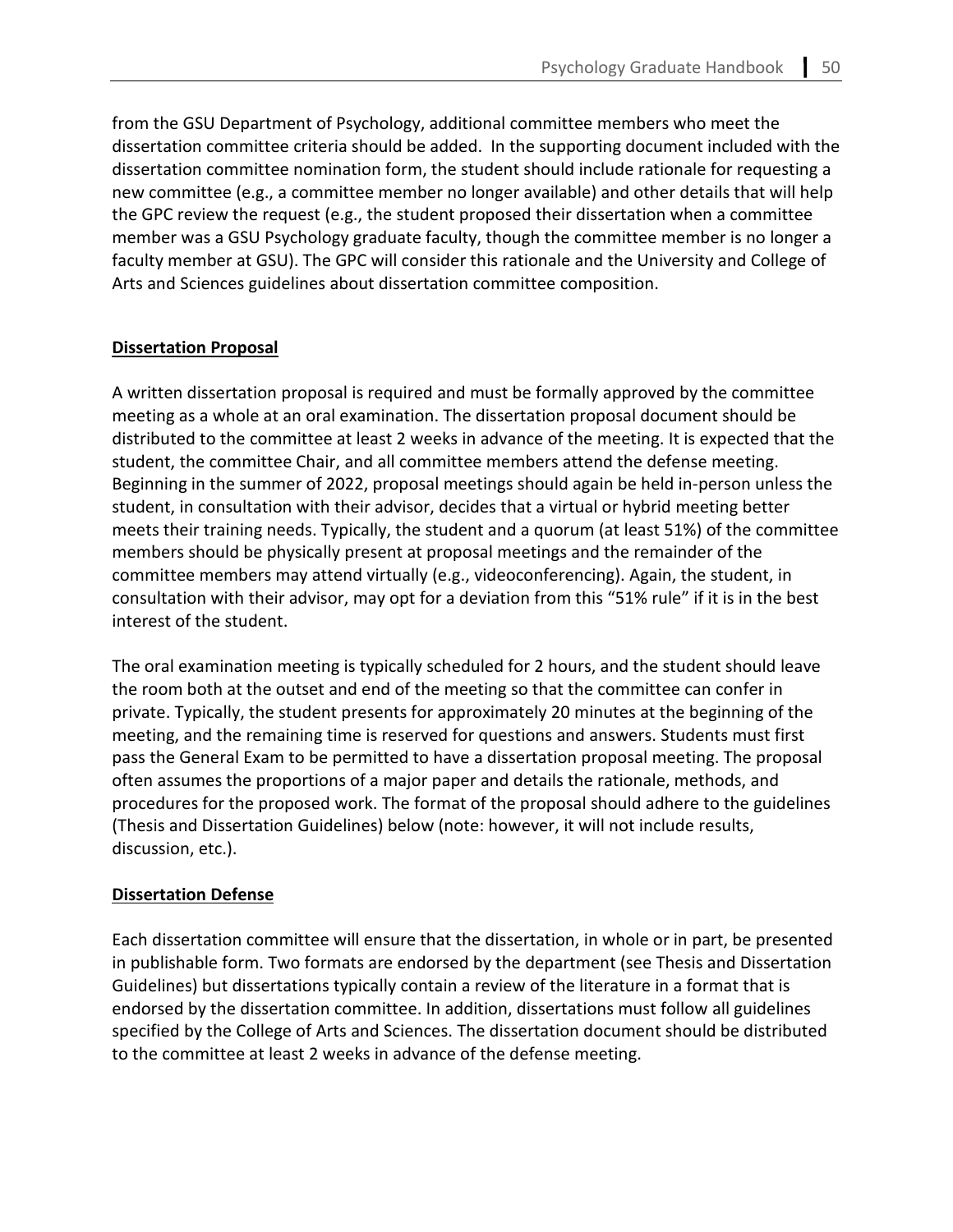The Assistant to the Director(s) of Graduate Studies should be notified of a student's scheduled oral defense at least two weeks in advance of the defense.

It is expected that the student, the committee Chair, and all committee members attend the defense meeting. Beginning in the summer of 2022, defense meetings should again be held inperson unless the student, in consultation with their advisor, decides that a virtual or hybrid meeting better meets their training needs. Typically, the student and a quorum (at least 51%) of the committee members should be physically present at the defense meeting and the remainder of the committee members may attend virtually (e.g., videoconferencing). Again, the student, in consultation with their advisor, may opt for a deviation from this "51% rule" if it is in the best interest of the student.

The 2-hour dissertation oral defense meeting is open to all faculty, students, and other interested individuals. At the outset of the meeting, the student and audience members leave the room so that the committee can confer in private. If acceptable to proceed, the oral defense begins with a formal presentation of the dissertation by the student. After members of the dissertation committee have asked their questions, questions are sought from members of the audience. At the close of the orals, the committee will confer in private to consider approval of the dissertation and its defense.

# **Outcome of the Dissertation Defense**

A student passes the dissertation when all committee members have signed th[e Dissertation](https://cas.gsu.edu/files/2019/11/Dissertation-or-Masters-Thesis-Approval-Form.pdf)  [and Master's Thesis Approval Form.](https://cas.gsu.edu/files/2019/11/Dissertation-or-Masters-Thesis-Approval-Form.pdf) In rare circumstances that a committee cannot come to consensus, 2/3 of the committee members' approval, with approval indicated by a signature on the milestone form, will constitute a pass. The department milestone progress timeline (Table 1) and CAS timeline apply, even if the student has failed the defense or conditionally passes the dissertation defense contingent upon revisions to the dissertation document. That is, students are expected to complete revisions to the dissertation document that are requested by their committee, have them approved by the committee, and have their milestone form submitted within the timeline listed in Table 1. If a student fails the dissertation defense, the student's committee will provide guidance on the degree of revision needed to pass the dissertation (e.g., a new project, revising sections of the written document for the existing project). The student is encouraged to consult with their advisor and directors of graduate study about a revised timeline for completing a new thesis. The student may petition for an extended milestone timeline. See the **[MILESTONE COMPLETION TIMELINE](#page-52-0)** section for additional information about petitioning for extended milestones.

# **Dissertation Forms and Communication**

It is the student's responsibility to submit all digital milestone forms associated with the thesis process. Please see the ["COLLEGE AND DEPARTMENTAL FORMS"](#page-80-0) section of this handbook for a list of master's thesis forms and instructions for submitting the forms.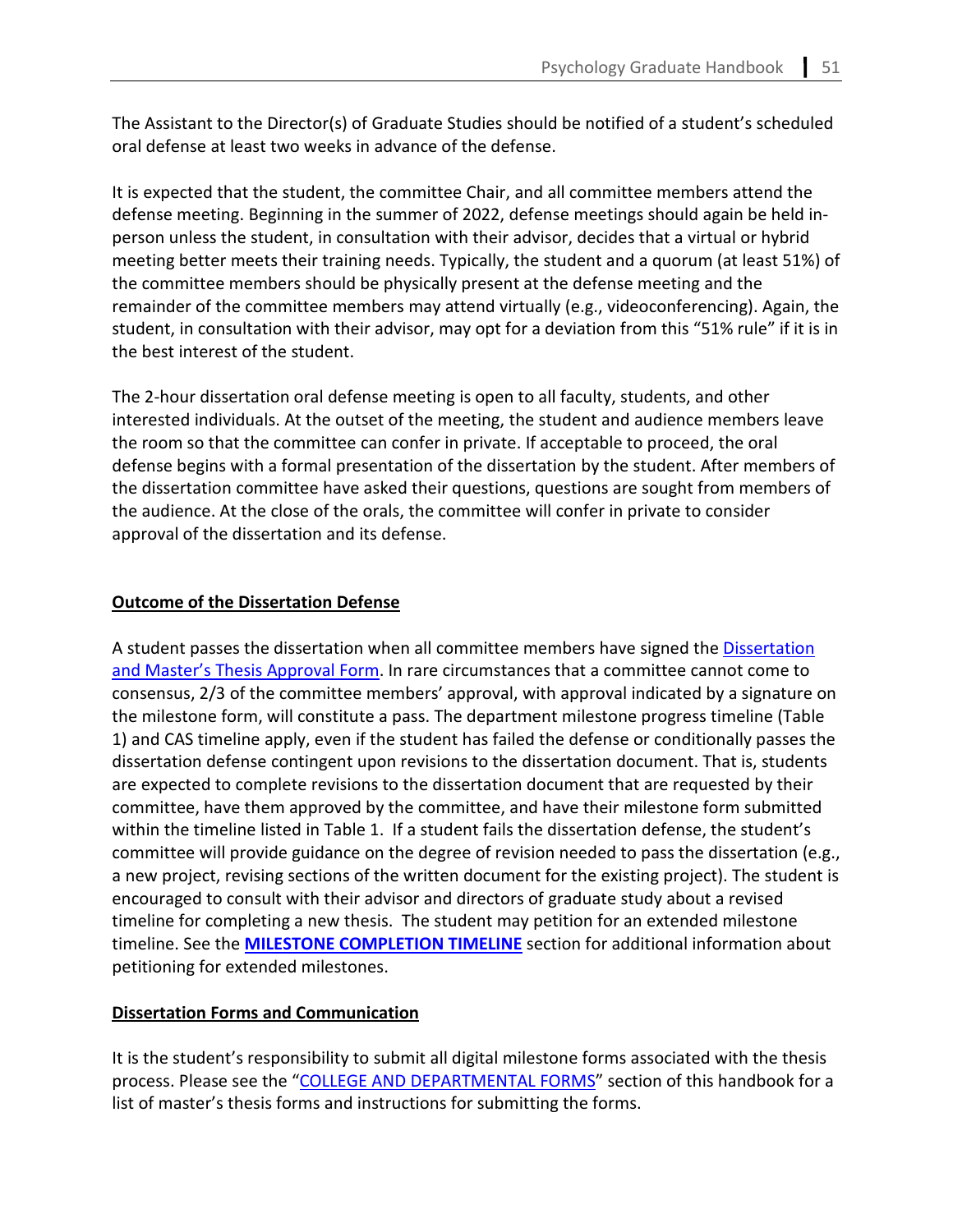It is also the student's responsibility to alert the Assistant to the Director(s) and Director(s) of Graduate Studies via [e-mail:](mailto:psygrad@gsu.edu)

- 1. when the dissertation proposal has been scheduled,
- 2. at least two weeks in advance of the dissertation defense and submit a completed [dissertation defense flyer](#page-89-0) (at the end of this handbook).

# **"All But Dissertation" (ABD) Students**

ABD students are doctoral candidates who have completed all required courses, their thesis and general exam, and all other program requirements (e.g., practicum, research credits) other than defending their dissertation.

Students who would like to be admitted into ABD status should contact the director(s) of graduate study. To be admitted, students must have the positive recommendation of their faculty advisor and the director(s) of graduate study and a successful review and certification of doctoral program requirements by the Office of Graduate Services (i.e., Annette Clark).

This designation does not change time limits or registration requirements for completion of the degree program. The relevant sections of this handbook are the [Continuous Enrollment,](#page-68-0) [Completion-Term Enrollment Requirements,](#page-69-0) [Inactive Status,](#page-69-1) and [Applying for Graduation\)](#page-31-0). As a summary, all students need to be enrolled for at least 6 credits across 3 consecutive semesters at all times and be enrolled in the semester they graduate.

See section 3100 "Requirements and Time Limits" of th[e CAS graduate catalog](https://catalogs.gsu.edu/content.php?catoid=5&navoid=699) for additional information.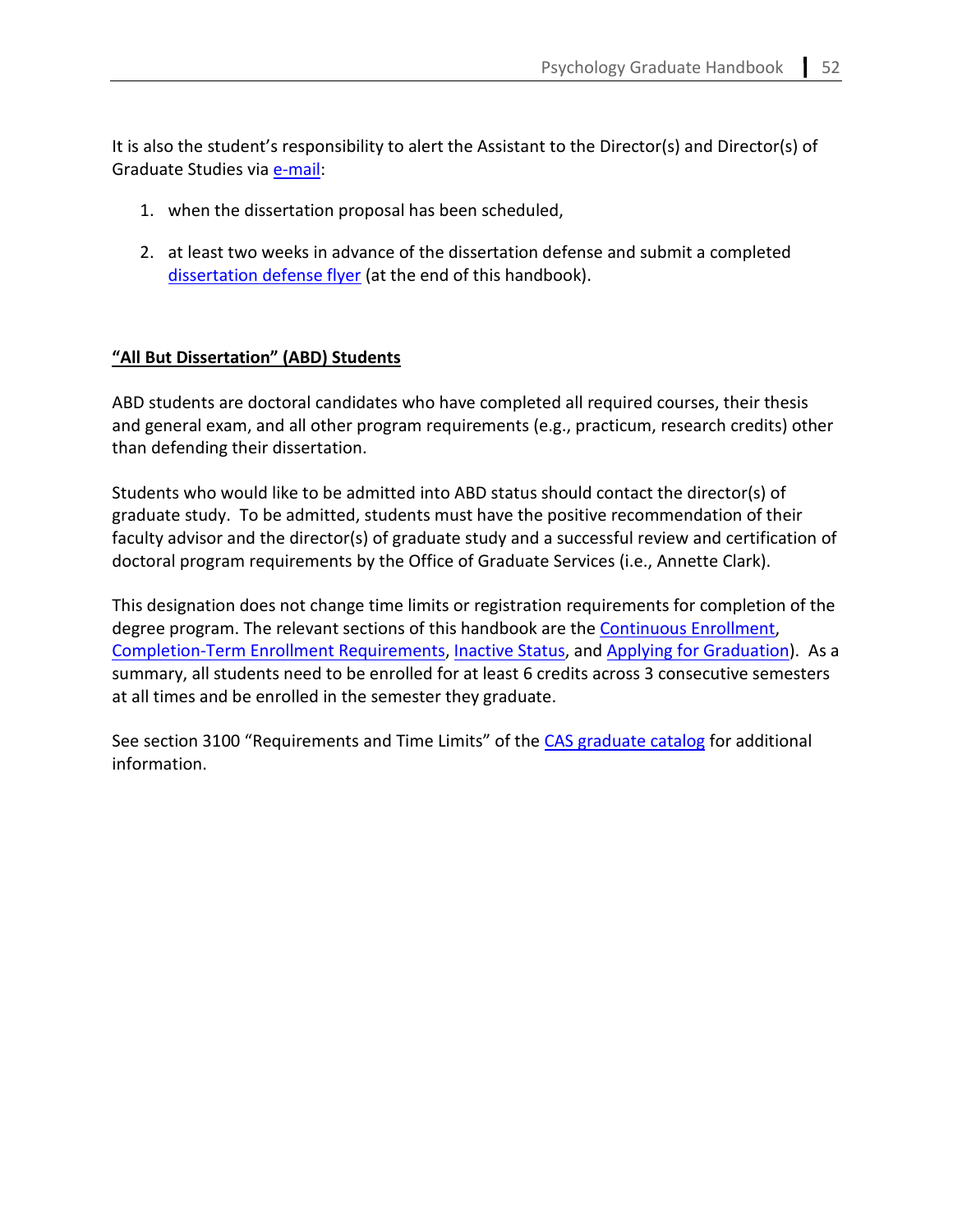### **THESIS AND DISSERTATION PRACTICAL GUIDELINES**

#### **Formatting Guidelines for Dissertations and Theses**

The College of Arts and Sciences Office of Graduate Studies requires that each student assume full responsibility for the correctness in content and form of the thesis or dissertation (see [College of Arts and Sciences Dissertation Guidelines\)](https://cas.gsu.edu/thesis-dissertation-formatting/). These guidelines specify standards with respect to composition, typography, and certain Graduate Board policies and requirements. For form and style, students are also required to follow the current edition of the APA Publication Manual.

Currently, the department accepts two different styles of dissertations (see Departmental Dissertation Guidelines). Theses and dissertations of previous graduate students are available in the university library for study and present good models of acceptable work as well as the standards of the department, the university, and the profession.

Two dissertation formats are endorsed by the department.

#### *Format 1:*

**Abstract.** The abstract for the dissertation must be no more than 350 words, but an abstract for a manuscript to be submitted to a journal should be no more than 150 words (960 characters). Thus, the abstract for the dissertation should be divided into a 200-word abstract of the literature review and a 150-word abstract of the research. In the latter, you should concentrate on the results and the interpretation of the results. The method may be described, but specific measures, statistical analyses, and procedures should be described very succinctly.

**Chapter 1.** In the first chapter, you should provide a thorough review of relevant research and theories. Models of literature reviews are published in the *Psychological Bulletin*.

**Chapter 2.** You should discuss succinctly the research and theories that are the basis for the research that you performed. The focus should be on integrating the research and theories to provide a justification for the research that you performed rather than on the details of previous research. The introduction to a research article in a standard journal can be used as a model for this chapter. You should include a statement of the goals, questions, and hypotheses for the research that you performed.

**Chapter 3.** In the method chapter, you should describe the relevant details of the method that you employed in the research. In general, you should provide sufficient information to allow a knowledgeable reader to replicate your research. Normally, you should include a description of the participants, the material used (including tests or questionnaires), and the procedure.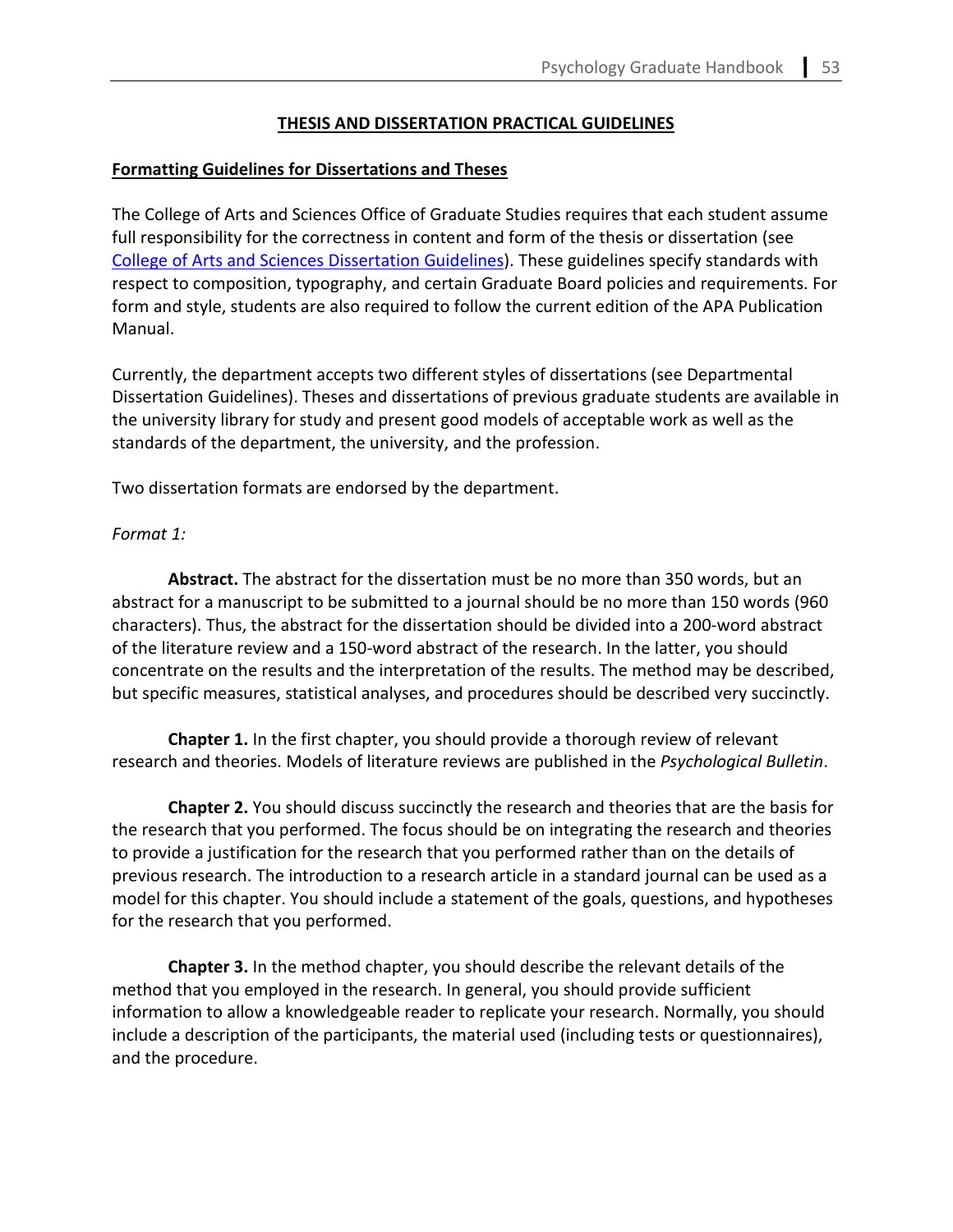**Chapter 4.** In the results chapter, you should present the results, including statistical analyses. However, the focus should be on the data rather than on the analyses, and you may use tables and figures to provide a summary of the data. The tables and figures in the dissertation should be presented on the page on which they first are mentioned or on the immediately following page. In contrast, for a manuscript submitted for publication, the tables and figures should be presented at the end of the manuscript. Tangential results and supplemental analyses may be presented in appendixes.

**Chapter 5.** In the discussion chapter, you should interpret the results that you presented in Chapter 4. You should state the relation of the findings to the goals, questions, and hypotheses that you stated in Chapter 2. You should discuss the implications of the research for the relevant theories and for applications. You may discuss the strengths, weaknesses, and limitations of the study, but it is neither necessary nor advisable to discuss every conceivable problem with the research.

**References.** In the list of references, you should include every reference that is cited in the text and should not include any references that are not cited in the text. The format for references as described in the *[Publication Manual of the American Psychological Association](https://apastyle.apa.org/instructional-aids/reference-guide.pdf)* [\(7th ed.\)](https://apastyle.apa.org/instructional-aids/reference-guide.pdf) must be followed rigorously.

These guidelines are for a dissertation based on a single experiment or study, and modifications will be needed for dissertations involving multiple experiments or studies. Ultimately, the student, the chair of the dissertation committee, and the dissertation committee should select a format that is appropriate for the research.

If these guidelines have been followed, the conversion of the dissertation into manuscripts to be submitted to a journal should be straightforward. The first part of the abstract, Chapter 1, and the references cited in Chapter 1 may comprise one manuscript. The second part of the abstract, Chapters 2 to 5, and the references cited in Chapters 2 to 5 may comprise a second manuscript. Other options, such as a submitting a single manuscript based on the entire dissertation, also may be considered.

#### *Format 2:*

The alternative dissertation style is known informally as the European format because it derives its name from the traditional dissertation document that has been used in Europe for hundreds of years. In the United States, it is used by the Psychology Departments of Harvard, Princeton, Johns Hopkins, Cornell, Brown, and Dartmouth to name just a few notable examples.

The European dissertation contains a first chapter that consists of a thorough synthetic review of the literature of the type we might be familiar with in *Psychology Bulletin*. The next chapter or chapters consists of copies of (a) published papers, (b) manuscripts in press, (c) manuscripts submitted, and/or (d) manuscripts in preparation. Because they may have been published, submitted, or targeted for different journals with different journal styles, the chapters may not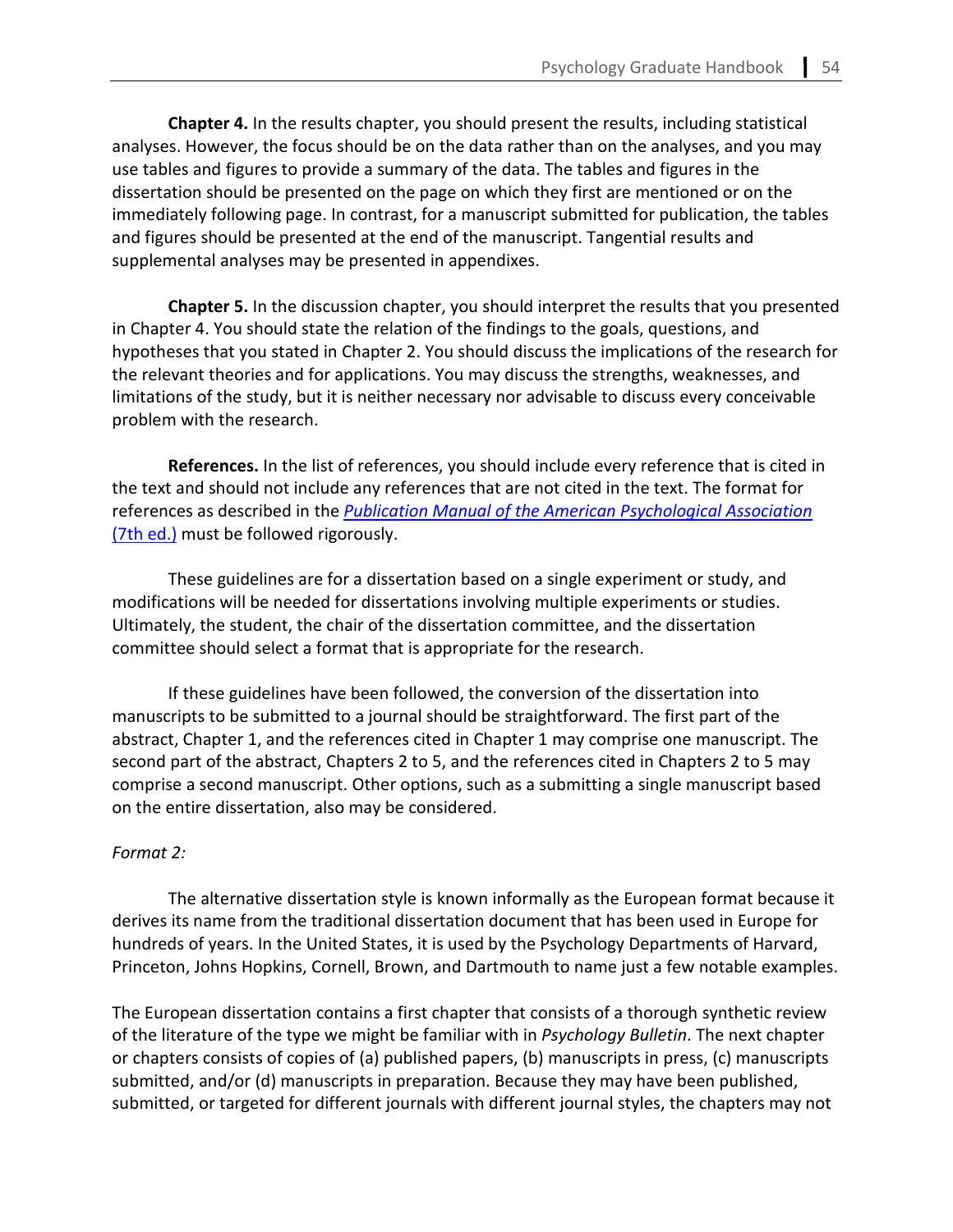all be formatted in the same style (e.g., they may or may not be in APA style). As is found in published papers, each chapter would have an Introduction, Methods, Results, and Discussion section. The number of these chapters, of course, will vary according to the publication rate of the subfield of Psychology in general, and of the researcher and advisor, specifically. The final chapter also has a summary/review-type style; however, it is written from a more global perspective. That is, it answers the question, how does this work fit into the big picture? This chapter most likely will have a speculative quality to it and may entertain the directions for future research on the topic by the author or by other investigators. This final chapter is not a recapitulation of the middle chapters. This chapter offers the author the unique opportunity to speculate without the fetters that constrain typical research papers.

The College of Arts and Sciences requires that the student submitting the dissertation must be listed as either the sole author or as the first co-author of each article used as a chapter. The inclusion of any articles that are previously published or accepted for publication requires permission from the copyright holder. Articles not yet copyrighted by another party will be covered under the copyright of the dissertation.

To complete the process, students must submit copies of their thesis or dissertation to the College of Arts and Sciences Office of Graduate Studies ONLY in digital .pdf format. All electronic files submitted for partial fulfillment requirements must conform to the university and Library of Congress national standards before final approval is granted by the Graduate Office. Students should also inform themselves as to the dates by which acceptable copies must be provided in order to graduate a given semester.

# **Policy on the Use of Consultants for Dissertations and Theses**

Doctoral dissertations must be the product of the student to whom the degree is awarded. A doctoral committee's approval of a student's dissertation is not only an approval of the manuscript and of the research described in it but also a certification that the student is qualified to conduct research in the areas examined. Basic to that certification is the knowledge that the student was primarily responsible for designing the study, analyzing the data, and discussing the results, with minor help from his or her advisor, committee members, and others.

Hiring someone to conceptualize, design, analyze, or write a dissertation or thesis undermines the purpose of a dissertation or thesis and is inconsistent with the mission of a research university. With regard to the use of consultants, no student is allowed to obtain help with the design and analysis of his or her thesis or dissertation without prior approval from his/her committee. Paid assistance for any aspect of the preparation of the thesis or dissertation (e.g., data collection or editing) should be agreed upon in advance in writing by the student's committee. Violation of this policy may result in the student's dismissal from the department and revocation of the degree, if already received. The student's committee should ensure that the student is capable of conducting the research and carrying out the analyses described in the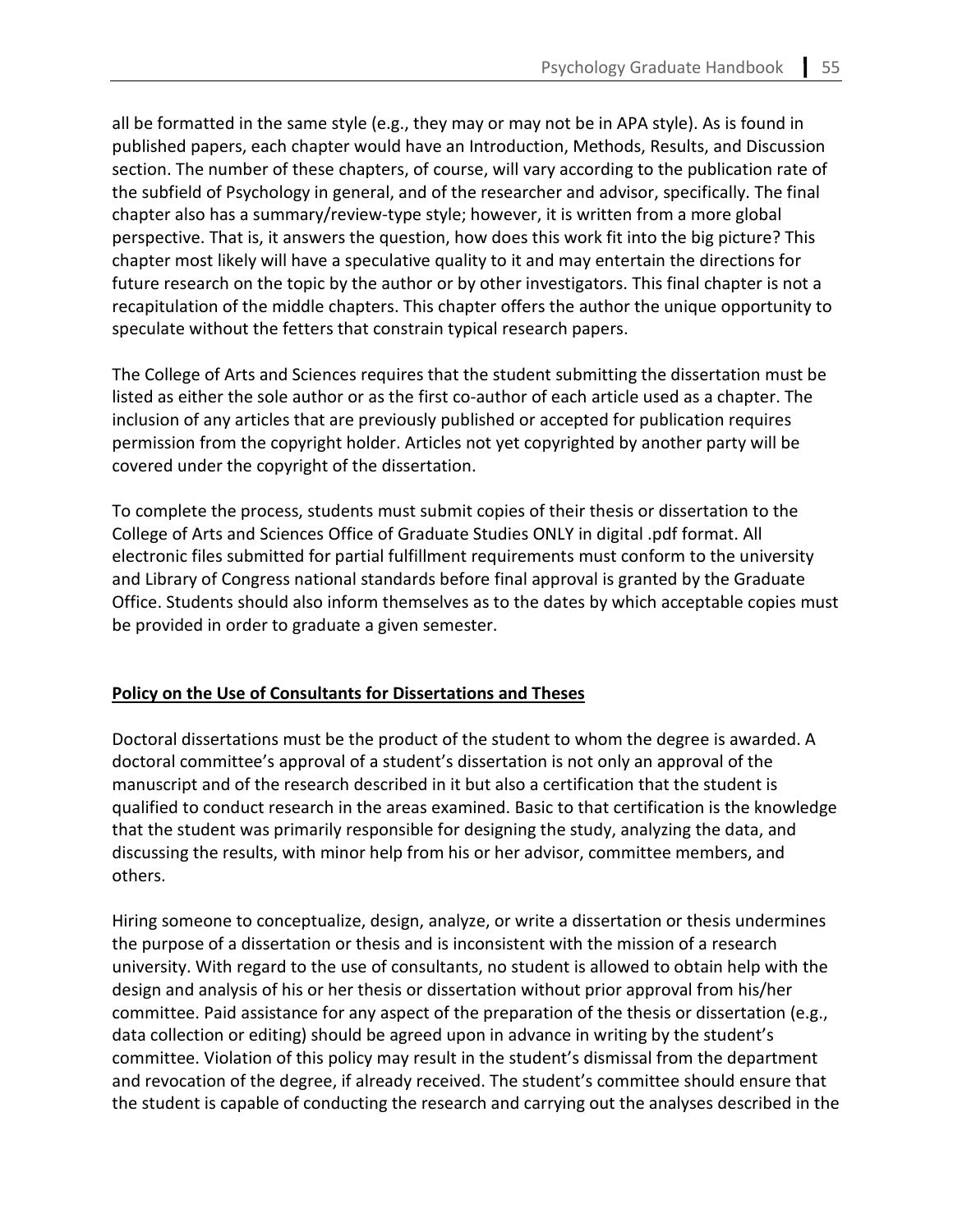research proposal. At the very least, this will mean that the student has taken the necessary coursework or obtained adequate training to carry out the research appropriately.

### **Publication of Theses and Dissertations**

Theses and dissertations are expected to provide important contributions to knowledge, which is one of the purposes of a PhD program. The department affirms the importance of submitting these contributions to peer evaluation for possible sharing with the scholarly community at large. To this end, students are strongly encouraged to submit papers based upon thesis and dissertation research to scholarly journals for possible publication.

Students should collaborate with their committee chairs to submit their work for publication. If a student does not make the effort to publish and if the committee chair has a strong investment in the research effort and its findings, the chair may prepare articles based on the research. Students and faculty should be mindful of APA guidelines pertaining to authorship and other credits as prescribed in the APA Ethics Code.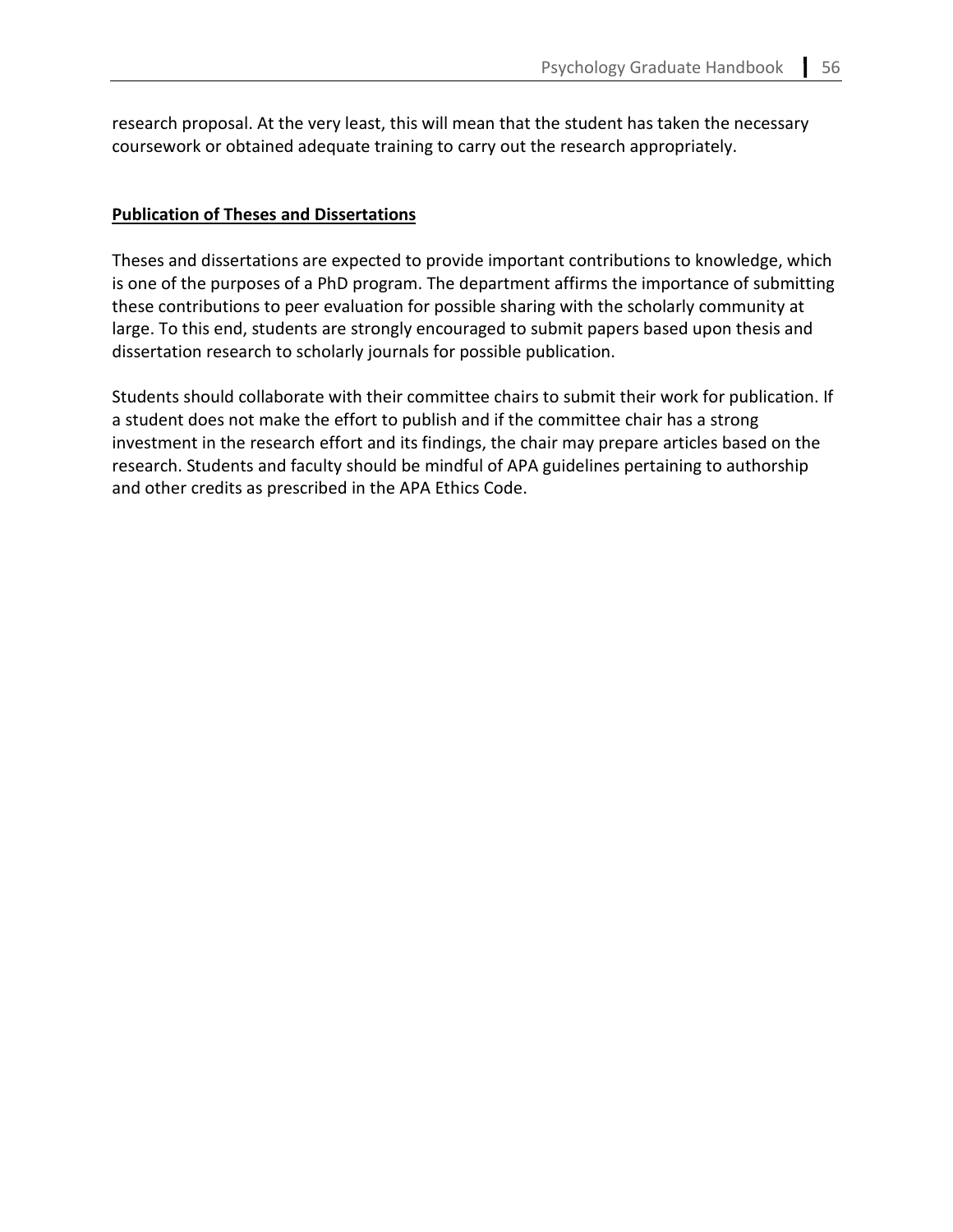# <span id="page-52-1"></span>**VI. ACADEMIC PERFORMANCE STANDARDS**

Students must adhere to the progress guidelines and performance standards of both the College of Arts and Sciences and the Department of Psychology. This section of the handbook describes these guidelines and standards, as well as circumstances that may lead to initiation of a dismissal action and summarizes appeal procedures.

#### **MILESTONE COMPLETION TIMELINE**

<span id="page-52-0"></span>Graduate students in the Department of Psychology are expected to make timely progress in their concentrations. Specifically, they are expected to achieve critical milestones within the time limits defined by the progress guidelines below. Failure to do so is regarded as a failure to maintain the levels of academic performance required by the department and, as such, is considered grounds for **scholastic termination** by the College of Arts and Sciences.

Critical milestones are assessed in years since the student entered the psychology graduate program. For example, students will receive an academic risk warning if their MA proposal has not been accepted after two years (which would be the beginning of their third year), and a dismissal action may be initiated if they have not had their MA proposal accepted by the end of their third year (which would be the beginning of their fourth year). Years are adjusted for time spent on concentration-required pre-doctoral internships, for approved leaves of absence, and for other circumstances as detailed elsewhere in departmental, college, and university policies.

For each milestone, the number of years after which the student is receives an academic risk warning and the number of years after which a dismissal action may be initiated are given in the table below.

| Milestone                       | 6-Year Plan    | Academic Risk<br><b>Warning After</b> | Dismissal<br>After <sup>1</sup> |
|---------------------------------|----------------|---------------------------------------|---------------------------------|
| MA thesis proposal accepted     | $1\frac{1}{2}$ |                                       |                                 |
| MA thesis defense passed        | $2\frac{1}{2}$ | ς                                     |                                 |
| Dept. Core Curriculum completed | 3              | 3                                     |                                 |
| <b>GE Committee formed</b>      | $3\frac{1}{2}$ | 5                                     | 6                               |
| GE passed                       |                | 6                                     |                                 |
| Dissertation proposal accepted  |                | 6                                     |                                 |
| Dissertation defense passed     |                |                                       | 8                               |

#### **Table 1. Timeline for Completion of MA Thesis, Courses, GE, and Dissertation (years)**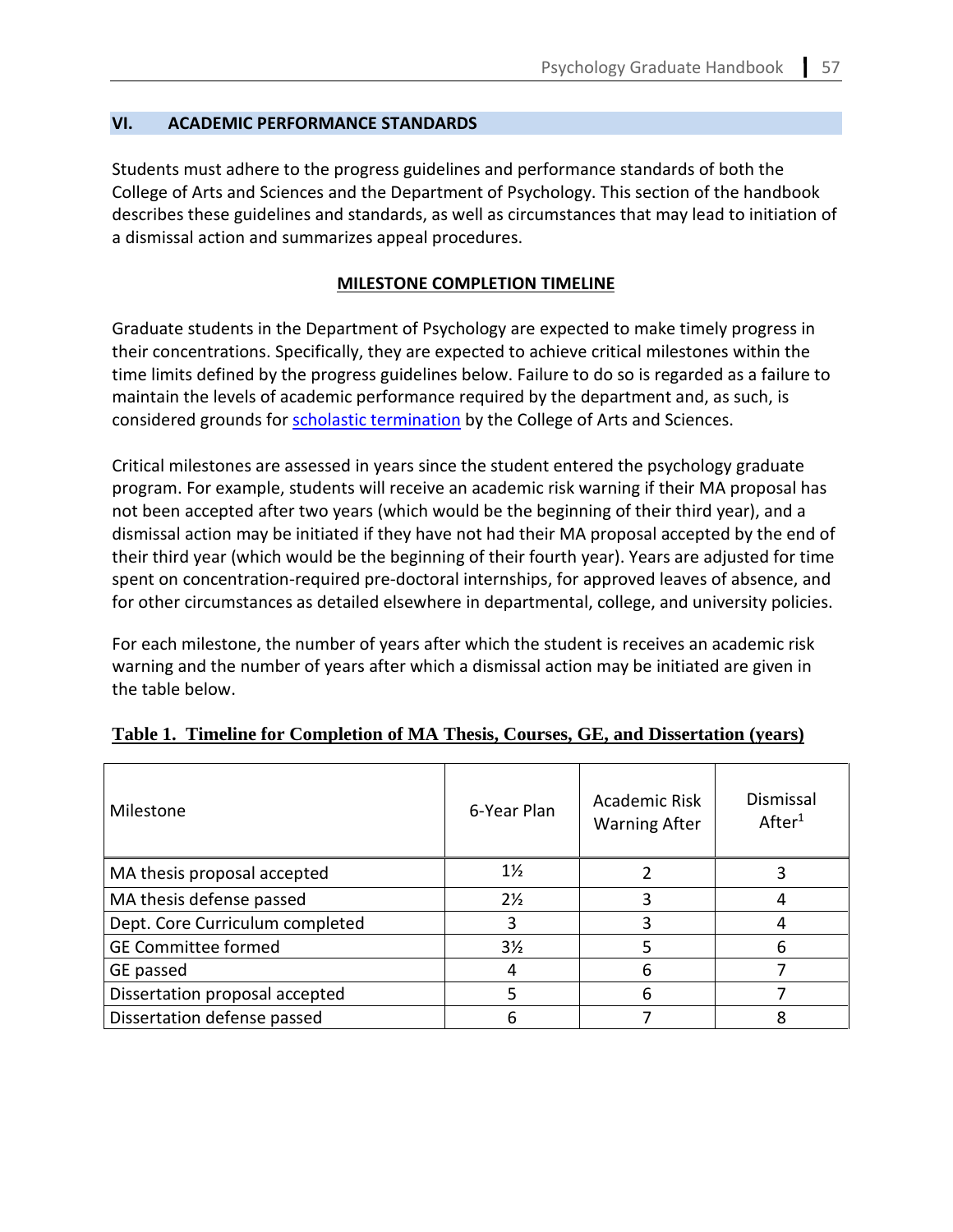<sup>1</sup>Milestone forms must be submitted to avoid initiation of the dismissal process. That means that the milestone must be fully passed (i.e., committee members required to sign the forms must sign the form) to avoid initiation of the dismissal process.

Students who entered with an approved MA, significant graduate coursework credited from previous programs, or both, might reach milestones at earlier points in time but do not have a different set of milestone guidelines.

If a student's progress does not meet the milestone expectations, the student will receive notice of academic risk warning from the Director(s) of Graduate Studies (this is termed a [scholastic warning](https://catalog.gsu.edu/graduate20202021/college-of-arts-and-sciences/#scholastic-warning-scholastic-termination) by the College of Arts and Sciences). At this point, the student should submit a memo to the Director(s) of Graduate Studies documenting how he or she intends to achieve the relevant milestone before reaching the criterion for initiating a dismissal action.

Students may proactively submit a petition to the Graduate Program Committee to extend their milestone timeline, but they must do so at least one month before the end of the semester in which their progress would lead to dismissal action. The petition should include an individualized plan for completing the milestone and a new timeline (i.e., a date when remaining milestone will be achieved). The petition should be developed through consultation with the student's advisor. It should be e-mailed to the Director(s) of Graduate Studies with their advisor and program chair cc'd. If a student fails to meet the dismissal timeline, the student will receive notice of this from the Director(s) of Graduate Studies that dismissal action has been recommended to the Dean of the College of Arts and Sciences. See the ["DISMISSALS"](#page-63-0) section for dismissal and appeal procedures.

# **GRADES AND GRADE POINT AVERAGE**

# **Letter Grades**

The College of Arts and Sciences and the Department of Psychology expect students to maintain superior performance in course work. The College of Arts and Sciences requires that a grade point average (GPA) of 3.0 be maintained and stipulates that a graduate student is subject to dismissal for failure to achieve a 3.0 cumulative GPA by the end of the next 18 semester hours of enrollment in letter-graded courses after the GPA has fallen below 3.0.

The department requires a GPA of 3.0 across all departmental courses. A student whose Psychology GPA falls below 3.0 is subject to dismissal for failure to achieve a 3.0 cumulative Psychology GPA by the end of the next 18 semester hours of enrollment in letter graded courses after the GPA has fallen below a 3.0. It is important to note that courses taken outside the Psychology Department are not used to compute this GPA, although these courses are computed in the [overall GPA](https://catalog.gsu.edu/graduate20202021/college-of-arts-and-sciences/#calculation-of-grade-point-average) monitored by the college.

Letter-graded courses used to satisfy degree requirements (i.e., courses required by the department, the concentration, or both, including electives whose hours are required for the MA or PhD) must be passed with a grade of B or better (note: Earning a 'B- does not satisfy this requirement). When the student earns a lower grade in one of these courses, it must be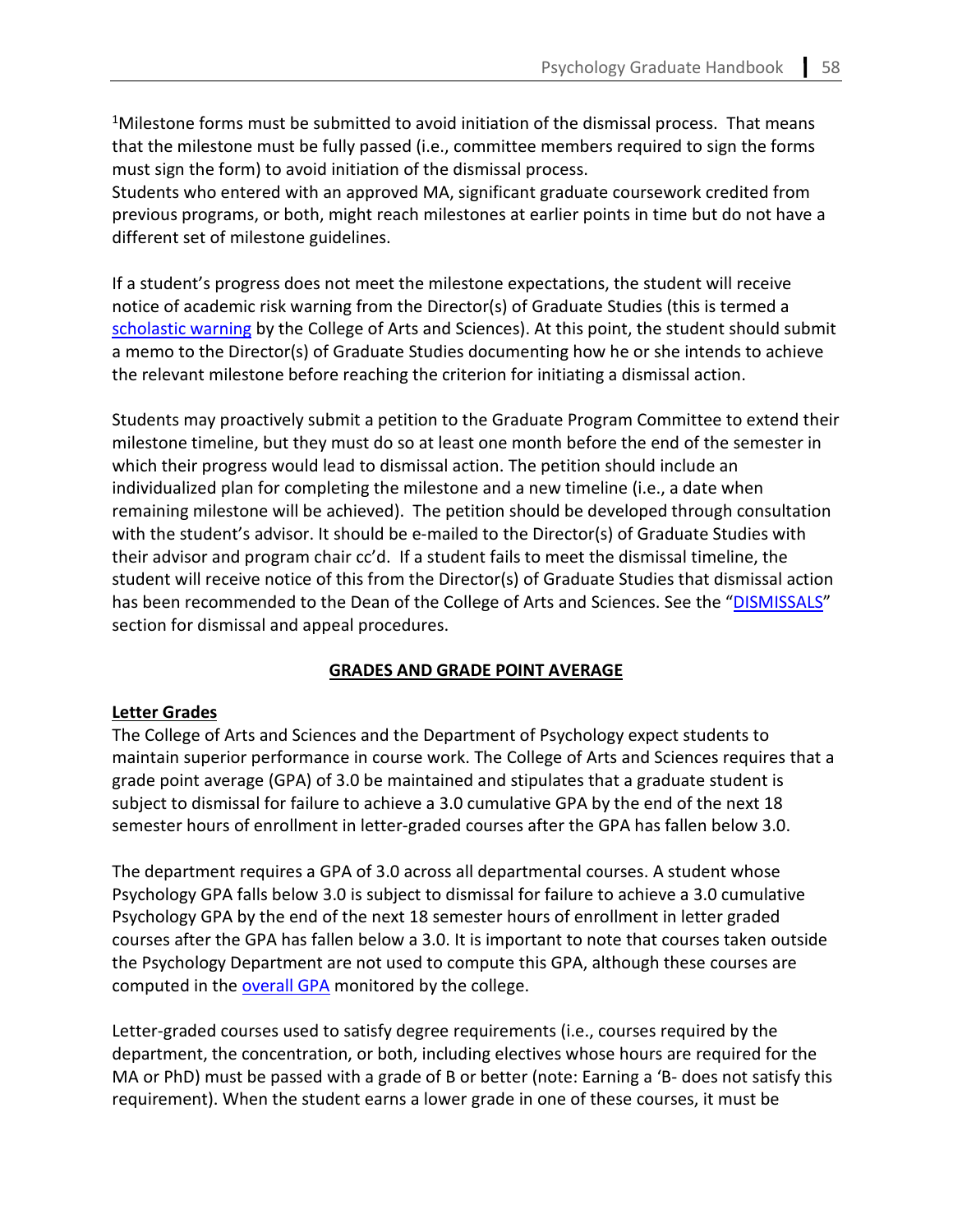retaken until a B or better is earned. When there exist various courses that meet the same requirement, the student is allowed to take another course in that set. Following the CAS's [Repeat to Replace](https://cas.gsu.edu/files/2021/03/Repeat-to-Replace-Policy-for-Graduate-Students.pdf) policy for graduate students, graduate students can request to have the first grade excluded from their institutional GPA by submitting a request in writing to the Co-Directors of graduate study with a brief rationale. The GPC will review the request. If the request is approved, grades for all attempts at the course will appear on the student's official transcript, but the course will be excluded from the student's GPA. Although there is no formal limit to the number of times a course may be repeated, taking a course repeatedly with continued poor grades could adversely affect the GPA criterion, the progress guidelines, or both.

# **Satisfactory and Unsatisfactory Grades**

Certain courses in the department are graded only as satisfactory (S) or unsatisfactory (U). These include thesis hours, doctoral general exam hours, and dissertation hours, as well as practicum hours. Although these hours are not included in the student's GPA, unsatisfactory performance is considered a serious matter.

# **Theses, General Exams, and Dissertations Grades**

Thesis (PSYC 8999), GE (PSYC 9980), and dissertation (PSYC 9999) hours will be assigned "in progress (IP)" grades while students are working on these milestones. IP grades remain until the student passes or fails these milestones. When a student fully passes the milestone (i.e., the milestone defense form is submitted and approved), the IP grade will be changed to a satisfactory (S) grade. If the student fails a second attempt or the student does not complete the milestone within the timeframe listed in the "Dismissal After" column of [Table 1,](#page-52-0) the IP grade will be changed to unsatisfactory (U) and dismissal action will be initiated.

# **Practica**

Like thesis, general exam, and dissertation hours, practica are graded as S or U. Satisfactory performance implies that the following questions, where applicable, have all received affirmative responses from both departmental and on-site supervisors:

- 1. Did the student demonstrate the ability to analyze, integrate, and make use of psychological knowledge gained from courses and independent reading?
- 2. Did the student display sensitivity and respect for the cultural, racial, and individual diversity of their clients and research participants?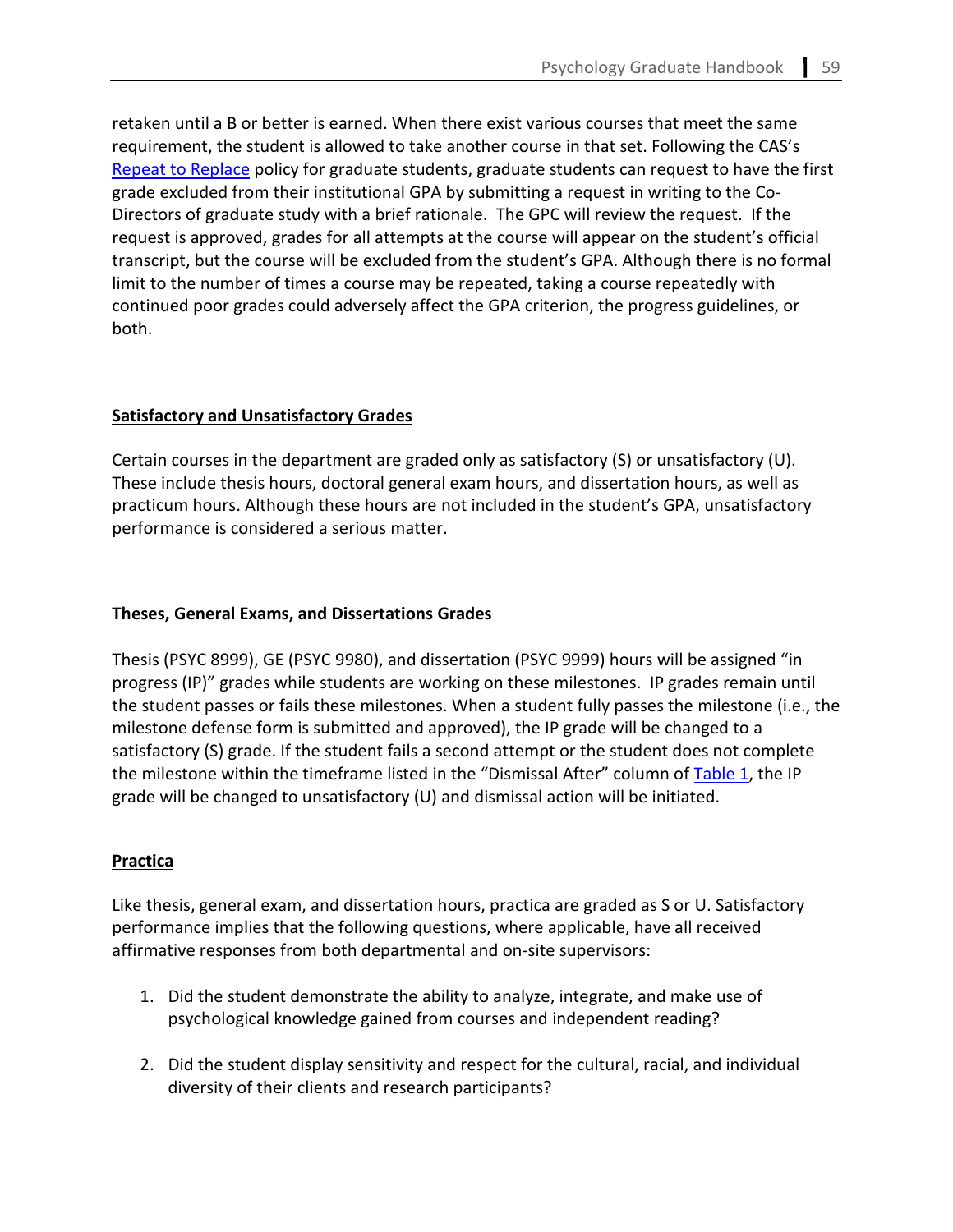- 3. Did the student practice levels of judgment and skill appropriate to his/her level of training?
- 4. Did the student recognize the limits of his/her professional skills and abilities and work within these limits? Did the student recognize when supervision from a more experienced practitioner was needed? Did the student respond to the supervisor's input and feedback in a conscientious and responsible manner?
- 5. Did the student relate to clients, staff, and other professionals in a mature, responsible, cooperative, and a professional interpersonal manner?
- 6. Did the student adhere to generally accepted scientific, professional, and ethical standards of behavior and judgment? Did he or she refrain from any behaviors which would be subject to sanctions by the American Psychological Association?

A student who receives a U in practicum should anticipate remedial action as recommended by the student's advisor and program chair(s). Any student receiving a U in practicum will receive a letter of scholastic warning from the Director(s) of Graduate Studies. If an additional U in practicum is earned, the Director(s) of Graduate Studies will initiate a dismissal action. Students who wish to appeal should review the procedures described later in this handbook (see "Dismissals" and "Grievance Procedures" sections). **The internship application requires that clinical students indicate receiving a U on their internship application.**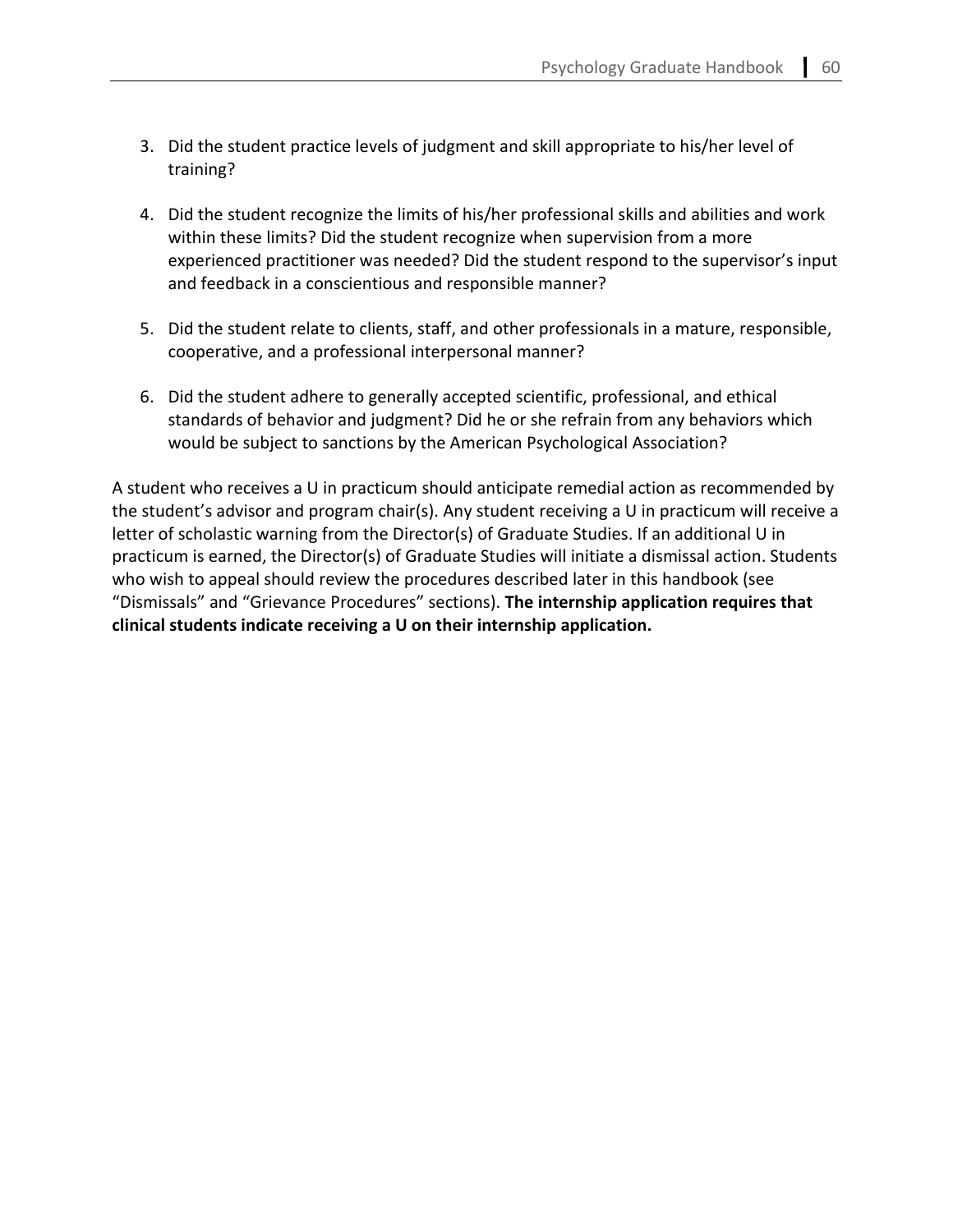### <span id="page-56-0"></span>**VII. ETHICAL AND RESPONSIBLE BEHAVIOR STANDARDS**

The Department of Psychology is committed to supporting students in their progress through the program in ways consistent with the maintenance of acceptable academic and ethical standards. There are occasions when the standards of the College of Arts and Sciences or the Department of Psychology are not met and dismissal must be considered. It is the College of Arts and Sciences that ultimately assumes responsibility for both the admission of students and, in rare cases, their dismissal.

### **DEPARTMENTAL STANDARDS**

All students are bound by standards of responsible behavior as specified by the American Psychological Association (see [Ethical Principles of Psychologists and Code of Conduct\)](https://www.apa.org/ethics/code/) and the Georgia State University [Code of Conduct,](https://codeofconduct.gsu.edu/) especially as they apply to:

- a) Academic honesty
- b) Research ethics
- c) Ethical and responsible behavior, including in external practicum, internships, and assistantships
- d) Consultation and communication with advisors and supervisors

# **Academic Honesty**

The Faculty of the Department of Psychology strongly affirm the following academic honesty principles:

- 1. Work presented by students in fulfillment of class requirements or other requirements of an academic program should be that student's own work, and not that performed by someone else.
- 2. Granting of credit for such work implies that the piece of work has been accomplished for a particular course or requirement.
- 3. The same piece of work should not be presented for credit for two different courses or requirements without special arrangements being made with relevant faculty.
- 4. Falsification of any kind of data, including clinical work samples, is a violation of academic and ethical principles.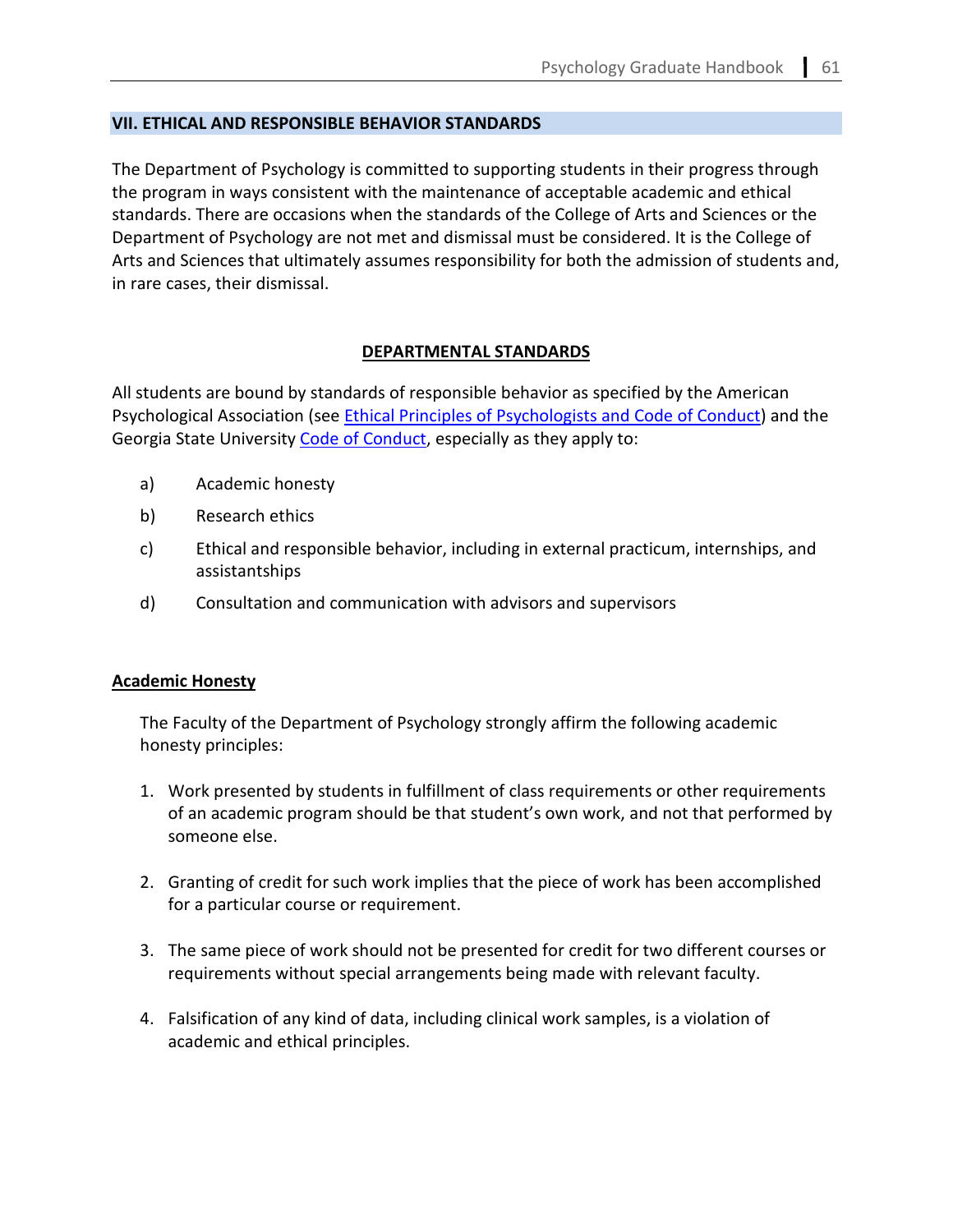5. The department follows the University's Policy on [Academic Honesty](https://codeofconduct.gsu.edu/) described in the Student Code of Conduct for Georgia State University.

### **Research Ethics**

Research ethics standards are covered in the Collaborative Institutional Training Initiative [\(CITI\)](https://about.citiprogram.org/) training and APA [Ethical Principles of Psychologists and Code of Conduct.](https://www.apa.org/ethics/code/) All students are required to maintain current CITI certification in modules relevant to their program of research.

### **Ethical and Responsible Behavior**

The student must adhere to generally accepted scientific, responsible conduct, and ethical standards of behavior and judgment that include refraining from any behaviors which would be subject to sanctions by the American Psychological Association.

The student must display sensitivity and respect for the cultural, racial, and individual diversity of their clients, research participants, staff, and other professionals and work effectively, ethically, and responsibly across cultural similarities and differences. The student must relate to clients, research professionals, staff, and other professionals in a mature, responsible, cooperative, and responsible interpersonal manner.

The student must practice the levels of professional judgment and skill appropriate to their level of training. The student must show the ability to use psychological knowledge to research, clinical and other applied work.

The student must recognize the limits of his or her professional skills and abilities and work within these limits when they might lead to harm to a client or research participant or to other unethical behavior. The student should take the initiative to get further training or supervision from someone more experienced when needed to avoid unethical behavior or unintended negative consequences.

The student will not present or describe himself or herself as a "psychologist" until licensed as such or employed in a state or federal government position that carries the psychologist job title.

# **Consultation and Communication with Advisors and Supervisors**

Students should communicate regularly with their advisors, seek their consultation about training plans (e.g., timeline for completing courses, practicum placements, research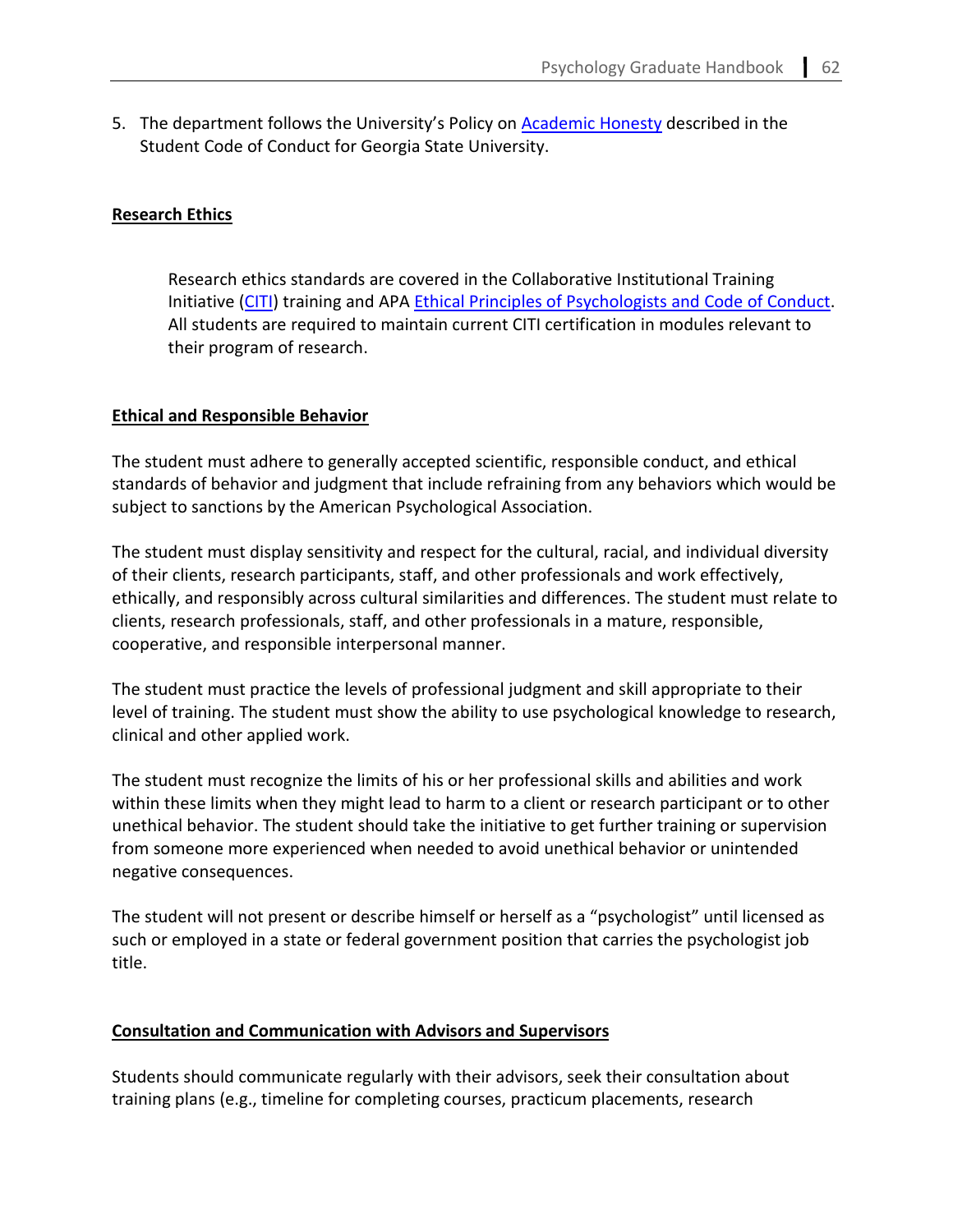endeavors), and convey feedback received in other contexts (e.g., practicum placements). Additional information about expectations for communication with advisors is described in the [Psychology Guidelines for Graduate Student Advisement, Mentorship, and Development.](https://psychology.gsu.edu/document/department-of-psychology-guidelines-for-graduate-student-advisement-mentorship-and-development/)

If there is an advisor-advisee conflict, the individuals should attempt to resolve the issues together in an ethical and responsible manner as described further in the **Psychology Guidelines** [for Graduate Student Advisement, Mentorship, and Development.](https://psychology.gsu.edu/document/department-of-psychology-guidelines-for-graduate-student-advisement-mentorship-and-development/) If this is not possible or reasonable, the individual(s) should seek out consultation next with the program area Chair(s). If the issue is still not resolved, the individual(s) should meet with the Director(s) of Graduate Studies. If this is not possible or reasonable, the individual(s) should seek out consultation next with the Department Chair. If these steps have not resulted in a satisfactory result or individuals in the administrative roles are involved in the conflict, the individual(s) should next go to the College administration. The Department expects all individuals involved to navigate these issues consistent with best ethical and responsible practices and ethical guidelines.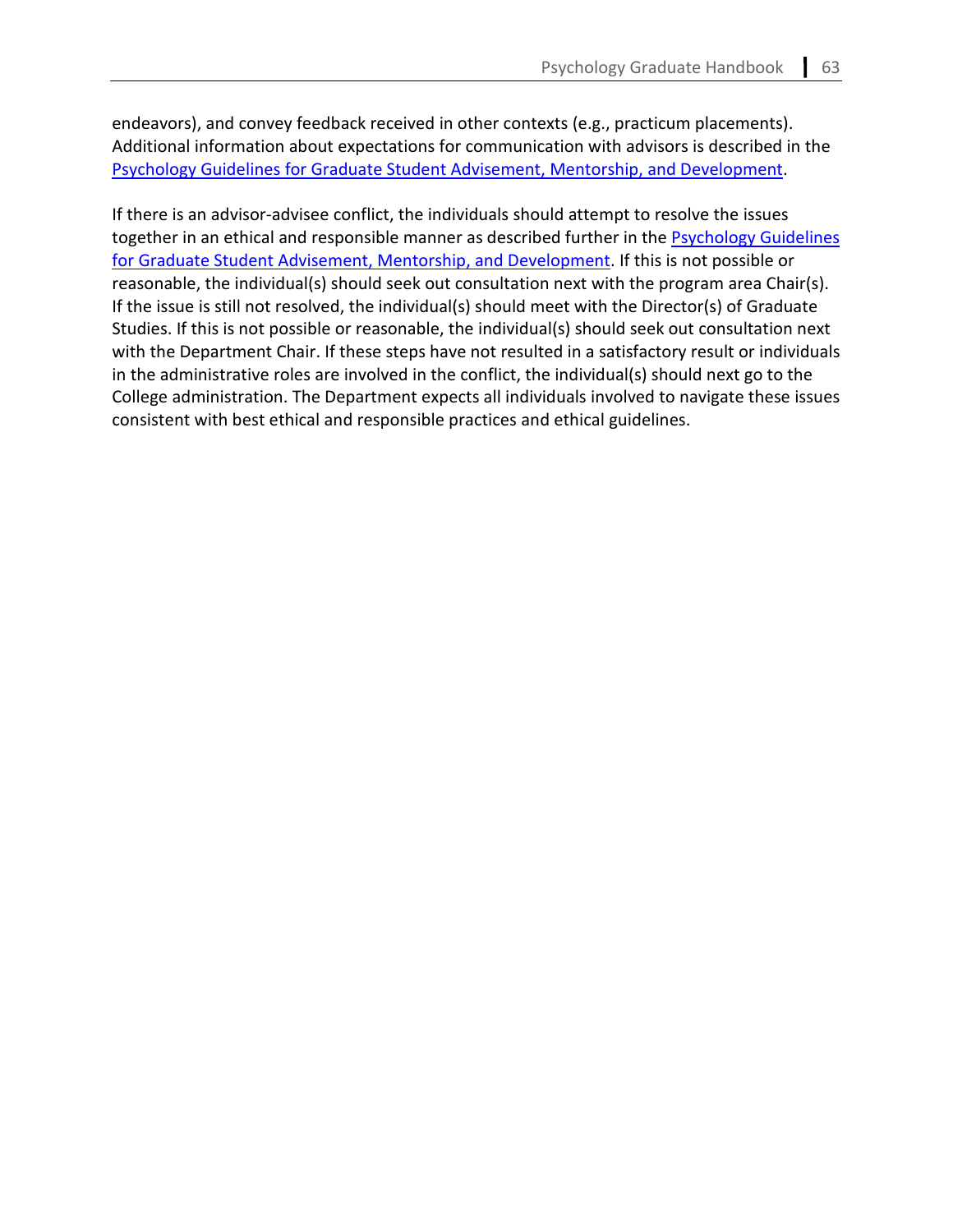# **CONCENTRATION EXPECTATIONS**

### **Clinical Concentrations (CLC, CLG, CLN)**

Students in concentrations under the Clinical Program Area must also meet expectations specific to clinical training. Students found to be in violation of one or more of the following criteria are subject to probation, remediation, and dismissal procedures as described in [section](#page-61-0)  [VIII MONITORING ACADEMIC PERFORMANCE AND responsible BEAHAVIOR.](#page-61-0)

- 1. The student must complete the required and elective concentration and departmental coursework, and other departmental, college, and university graduate degree requirements appropriate to their status in the department in a competent and timely manner.
- 2. The student must demonstrate the ability to develop, conceptualize, and complete major research projects in an independent manner, and to describe and explicate, both orally and in writing, the significance of such research as demonstrated in thesis and dissertation work, additional research projects, and research courses.
- 3. The student must demonstrate the ability to analyze, integrate, and make use of psychological knowledge gained from courses and independent reading in a unified, meaningful way as demonstrated by the student in course work, practicum and internship activities, the doctoral general examination, and thesis, dissertation, and other research work.
- 4. The student must display sensitivity and respect for the cultural, racial, and individual diversity of their clients, research participants, staff, and other professionals and work effectively, ethically, and professionally across cultural similarities and differences. The student must relate to clients, research professionals, staff, and other professionals in a mature, responsible, cooperative, and professional interpersonal manner.
- 5. The student must practice the levels of clinical judgment and skill appropriate to their level of training. The student must show the ability to use psychological knowledge to competently and adequately develop and carry out appropriate clinical treatments with a range of actual clients.
- 6. The student must recognize the limits of his or her professional skills and abilities and work within these limits. The student must recognize when supervision from a more experienced clinician is needed.
- 7. The student must work well under supervision while in the concentration and show the potential to function independently as a scientist-practitioner upon completion of the PhD.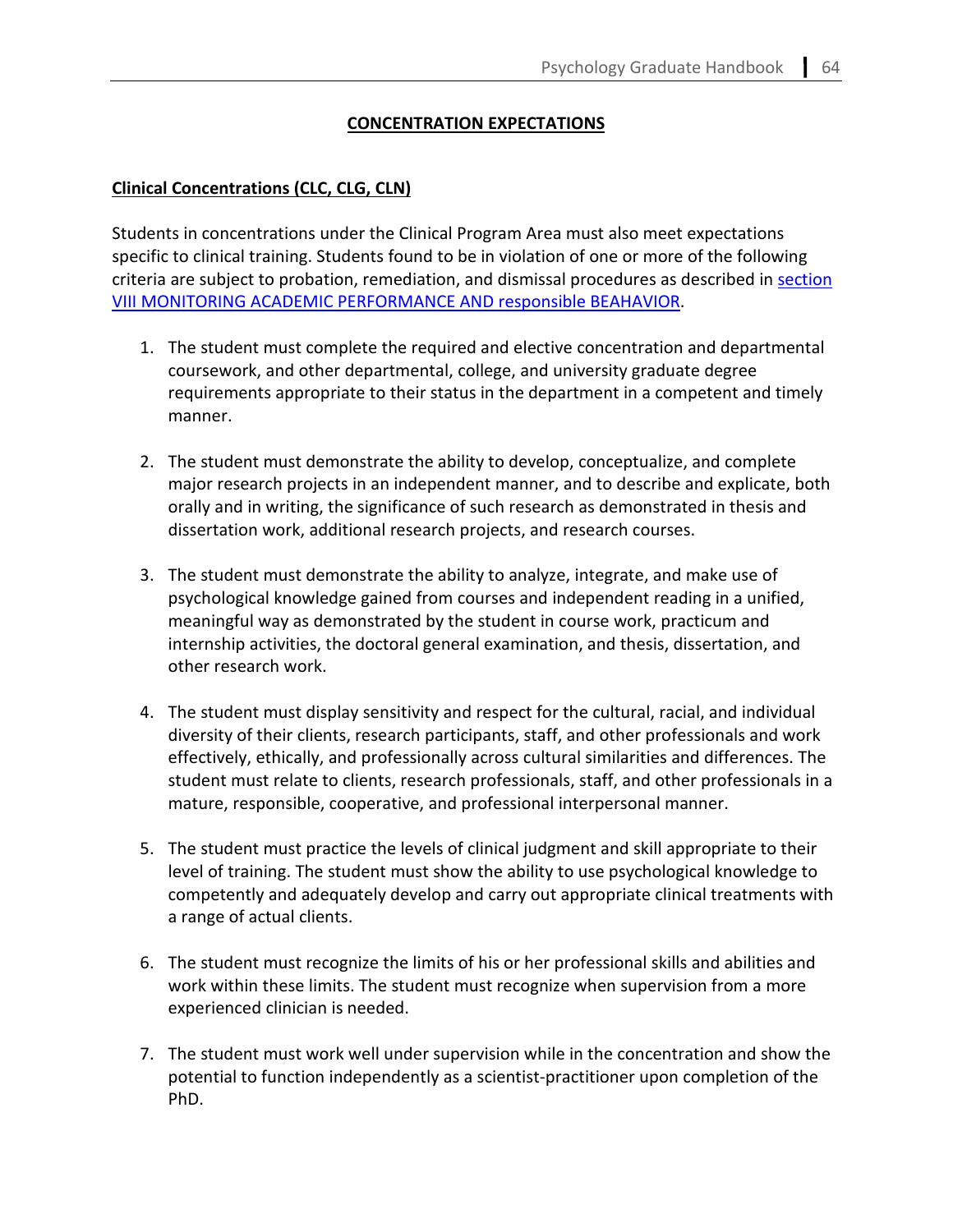- 8. The student will not present or describe himself or herself as a "psychologist" until licensed as such or employed in a state or federal government position that carries the psychologist job title.
- 9. The student must be free of personality or behavior problems that would prevent the student from functioning effectively as a clinical psychologist.
- 10. The student must adhere to generally accepted scientific, professional, and ethical standards of behavior and judgment that include refraining from any behaviors which would be subject to sanctions by the American Psychological Association.

Students who wish to appeal a decision of the Committee should review the procedures described later in this handbook (see th[e XI. DISMISSALS](#page-63-0) section).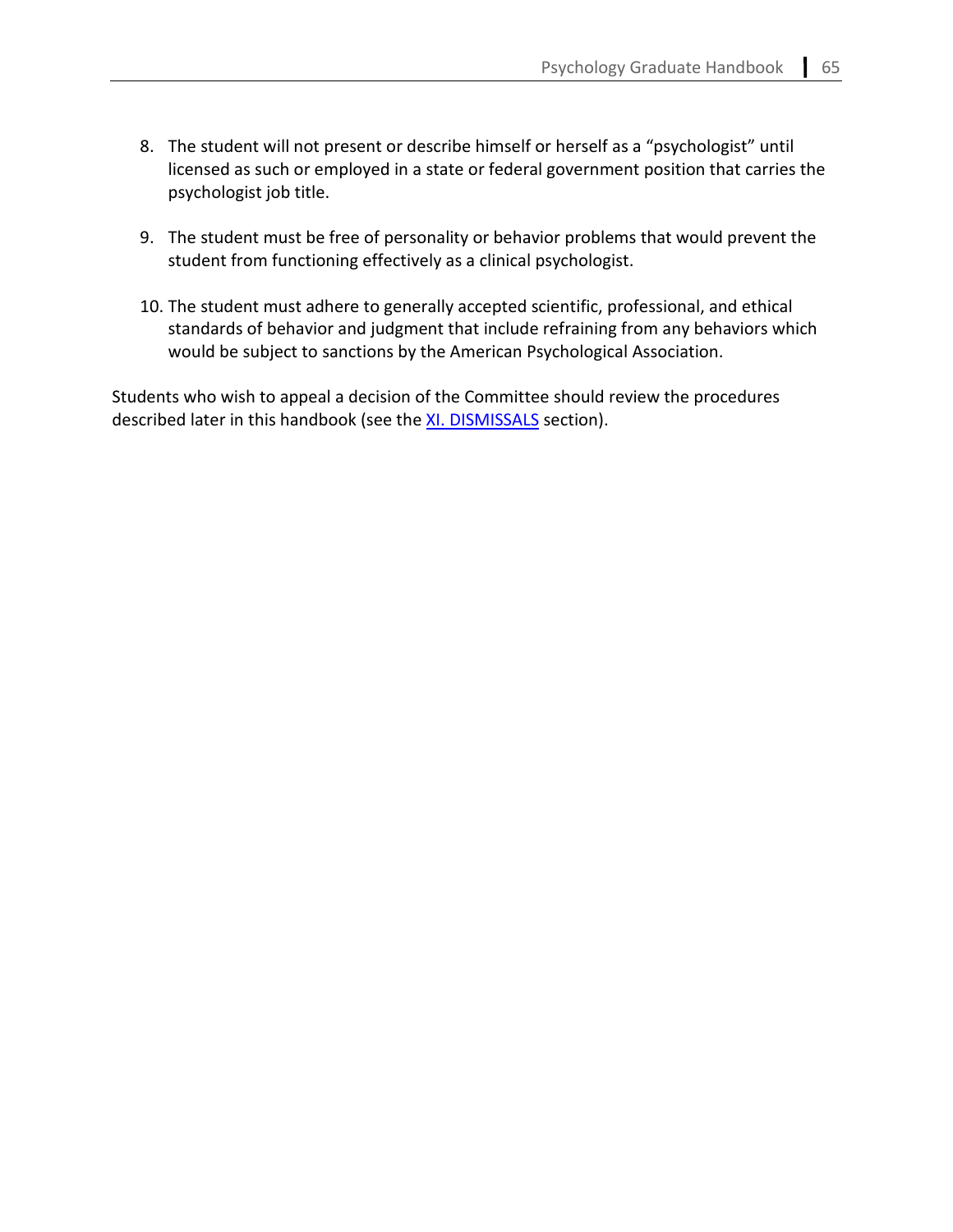#### <span id="page-61-1"></span>**VIII. MONITORING ACADEMIC PERFORMANCE AND RESPONSIBLE BEAHAVIOR**

### **MONITORING, FEEDBACK, PROBATION, AND REMEDIATION**

<span id="page-61-0"></span>Note that decisions about probation and dismissal will be communicated to the student in writing (i.e., email), with a copy placed in the student's file. **All written communication about probation and dismissal should be in the form of an e-mail, and the Director(s) of Graduate Studies, the student's advisor(s), the program chair cc'd, and other relevant faculty and staff should be cc'd.**

- 1. Students and faculty advisors should meet regularly to review students' progress in the program and ethical and responsible behavior as described in the [Psychology Guidelines](https://psychology.gsu.edu/document/department-of-psychology-guidelines-for-graduate-student-advisement-mentorship-and-development/)  [for Graduate Student Advisement, Mentorship, and Development.](https://psychology.gsu.edu/document/department-of-psychology-guidelines-for-graduate-student-advisement-mentorship-and-development/)
- 2. Students will receive written feedback at least on an annual basis through an annual review letter as described below. Clinical students will receive evaluations of their clinical competencies every semester they engage in clinical work.
- 3. When problems arise with student's ethical and responsible behavior or academic performance, faculty advisor(s) discuss the problems with the student and plan with the student to correct the problem. If faculty other than the advisor are aware of issues with the student's ethical and responsible behaviors, the faculty member should bring it to the attention of the student and faculty advisor. Students should communicate with their advisors about feedback they have received from other faculty and supervisors.
- 4. If problems with the student's ethical and responsible behavior or academic performance continue, the student is then on probation. Written documentation (i.e., via e-mail) should (a) briefly describe the issue with ethical and responsible behavior/reason for probation, (b) document the previous communication between the student and advisor(s) about the ethical and responsible behavior that has occurred, (c) list period of the probation, (d) list the possible outcomes of the probation (i.e., removal of probation with continued monitoring, continued probation, or recommendation of dismissal), and (e) provide a due date for when the student must submit a remediation plan to the concentration chair.
- 5. The student should develop the remediation plan in consultation with their faculty advisor (and as needed with the concentration chair and directors of graduate studies). The remediation plan must be provided to the chair(s) of the student's concentrations by the due date listed in the probation letter. If it is not, dismissal procedures will be initiated. Student should consult faculty and the literature (e.g., Vacha-Haase et al., [2019\)](https://psycnet.apa.org/record/2018-60126-001) when developing a remediation plan. The remediation plan must include the "SMART" elements described below.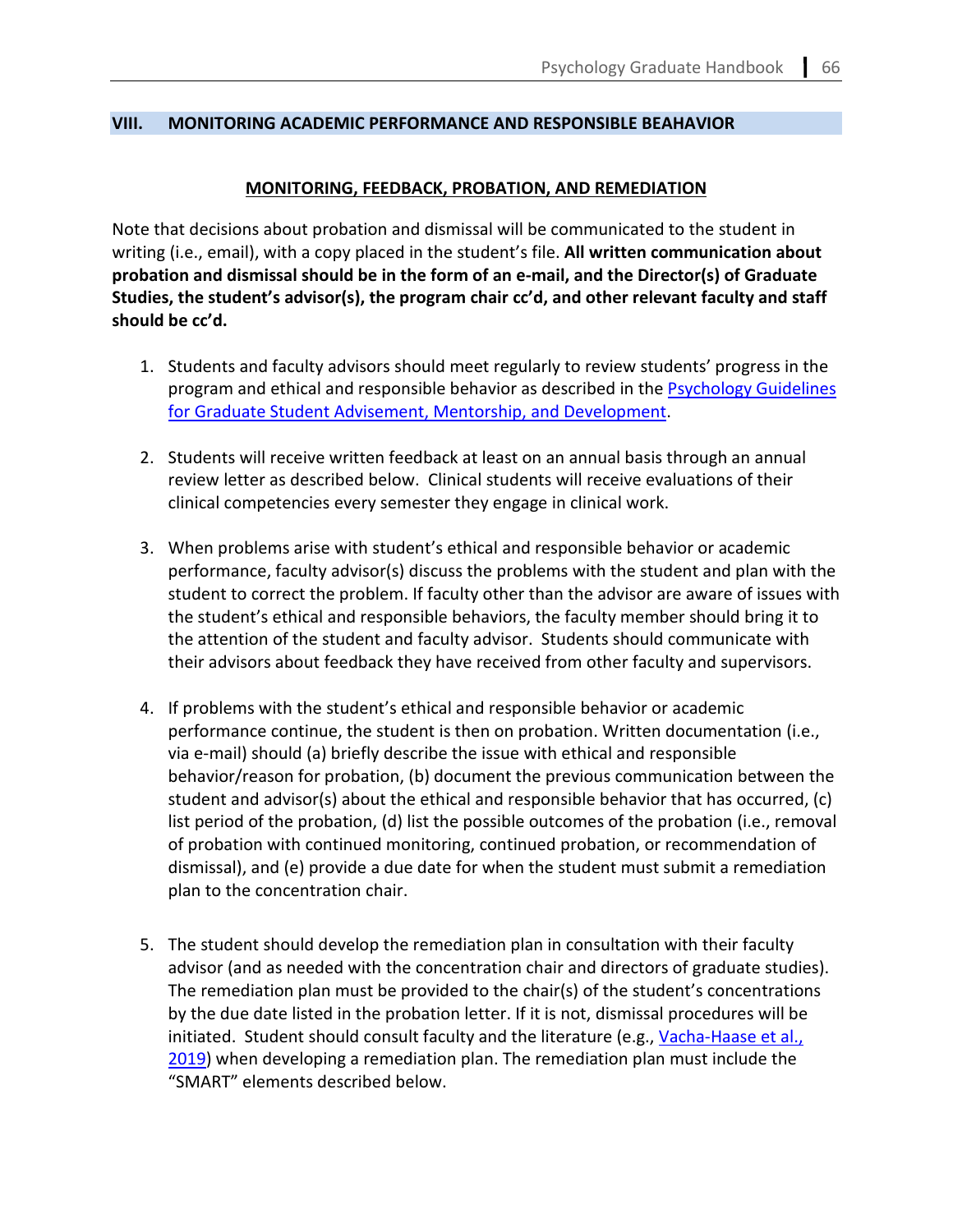- a. Specific: Who, What, When, Where, Why, How?
- b. Measurable: How much, how many? When is it complete?
- c. Action Oriented: What are the steps?
- d. Realistic: Do you have the time, resources needed?
- e. Time-Bound: When is the deadline? What is the timeframe for the remediation plan? What are the dates of intermittent progress checks, when appropriate?
- 6. At the end of each semester on probation, the relevant program area(s) faculty will review the student's progress. At the end of the remediation plan, the student, in consultation with their faculty advisor, should write a response that documents how they responded to mediation plan and how the problem has been remediated. The program area(s) faculty will then determine whether probation can be lifted and remediation ended. If the faculty agrees that probation can be lifted and remediation ended, the program area chair will inform the student and the Directors of Graduate Studies and a copy placed in the student file.
- 7. After being removed from probation and/or a remediation plan, if a student violates one or more standards, the program area faculty will either place the student back on probation and initiate a new remediation plan or forward a recommendation to initiate a dismissal action to the Director(s) of Graduate studies, who will inform the student. For clinical concentration students who are recommended for discontinuance of clinical training, the Director of Clinical Training will inform the student. Appeals of discontinuance actions follow the same procedure as those for dismissal but are directed to the Department Chair.
- 8. If the process above does not resolve the deficiency to the satisfaction of the program area(s), the program area chair(s) may forward a recommendation to initiate a dismissal action to the Director(s) of Graduate Studies, who will inform the student. In rare circumstances, with the approval of the GPC, the faculty may decide to continue probation with a revised or new remediation plan.
- 9. In extraordinary circumstances, immediate recommendation of dismissal or discontinuance of clinical, community, or other specific training or assistantships may occur without probation or a remediation plan.
- 10. When a college standard is violated, the dismissal action is taken by the college.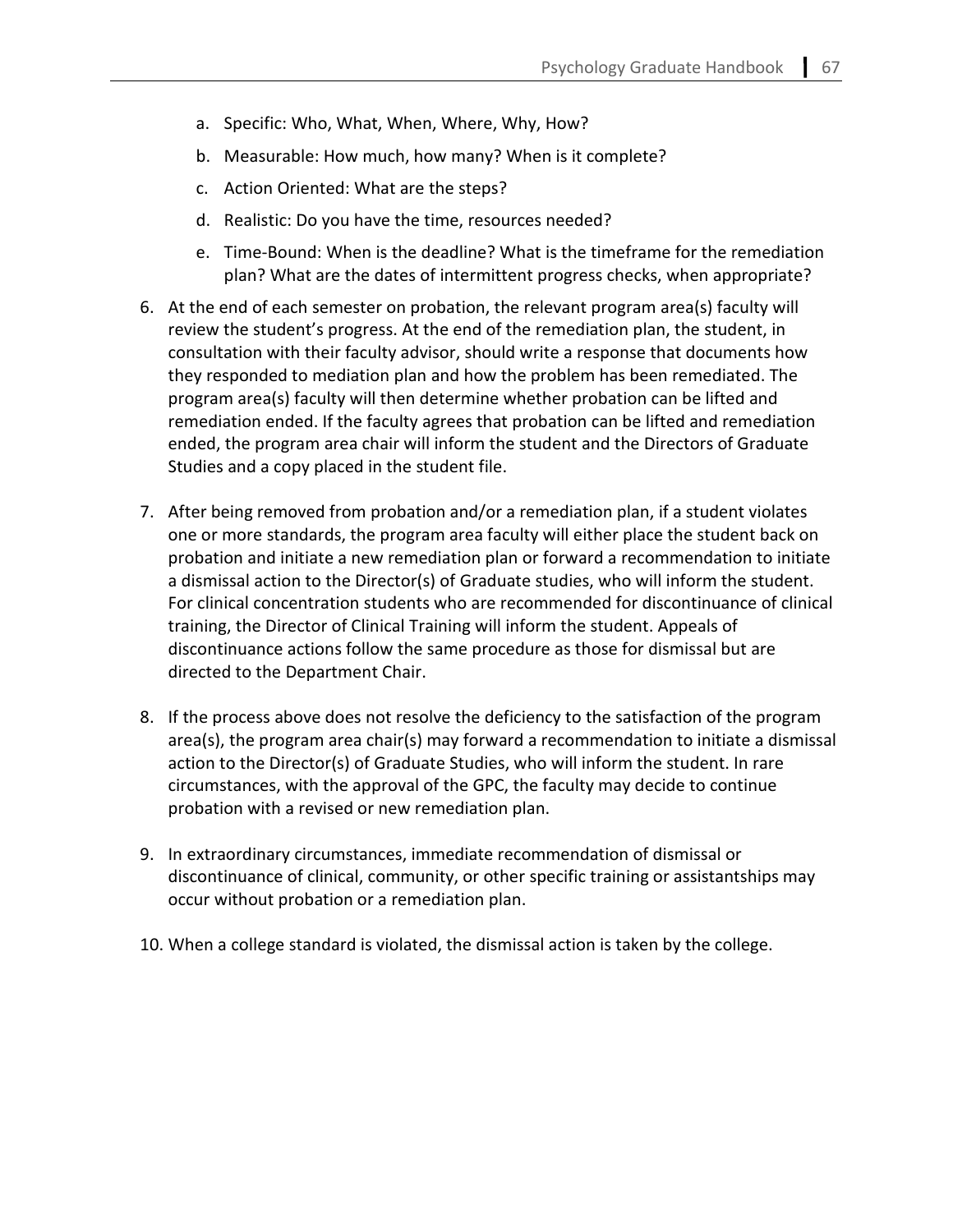### **ANNUAL STUDENT REPORTS AND REVIEW OF STUDENTS**

Students are evaluated annually by their advisors in consultation with other faculty members in their program and the department, as appropriate. Beginning in the student's first year in the concentration, these evaluations will occur toward the end of the spring semester. They will emphasize the current academic year. All aspects of a student's activities and performance are reviewed, including progress toward milestones and coursework, scholarship, academic performance, responsible behavior, and ethical behavior. Evaluation of clinical students also involves the assessment of their clinical competencies.

The goal of the review is to assess each student's performance and progress in his or her concentration to better assist and guide them as part of the advisement process. The annual review summarizes and reflects the faculty's judgment regarding each student's ability to complete more advanced academic work, to function successfully as a service provider if required by the student's program, and to master all aspects of ethical training relevant to the student's concentration.

Early in the spring semester, students submit to the chair of their program(s) an annual report describing their research and academic activities and accomplishments during the current academic year and their plans for the remainder of the academic year. In addition, clinical students detail their clinical activities. This report is considered during the annual review of students.

<span id="page-63-0"></span>Students are provided written feedback on the results of the review between May and August every year and are afforded the opportunity to discuss these results with their advisor during the same time frame. Students and their advisors must sign the student annual review letter with an official signature (e.g., a digital signature), indicating they have received the feedback and were provided with an opportunity to discuss the content of the letter with their advisor. The annual review also serves as the basis for the development of a corrective action plan if significant problems or weaknesses are identified. In those instances when a student's performance is judged to be unsatisfactory, the letter of evaluation will include notice of probationary status (i.e., scholastic warning). This is independent of any scholastic warning that may be occasioned by failure to meet progress guidelines. Students receiving such a warning from their program(s) will be evaluated again (e.g., at the end of the fall semester of the following academic year). See the MONITORING, FEEDBACK, PROBATION, AND REMEDIATION Section for a description of the probation procedures.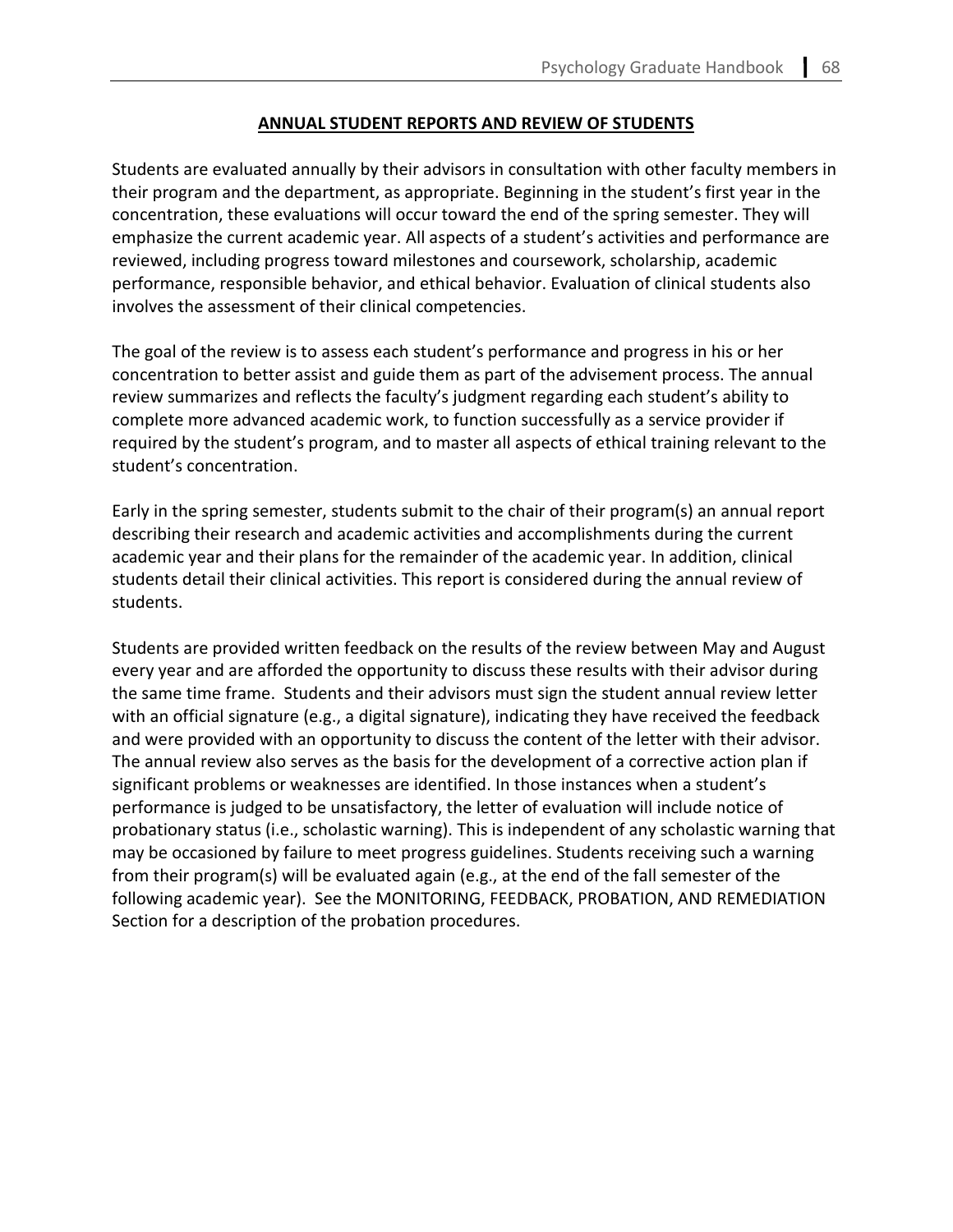### **IX. DISMISSALS**

# **DISMISSAL PROCEDURES**

When the standards of the Department of Psychology as described in this handbook or the [College of Arts and Sciences graduate catalog](https://catalogs.gsu.edu/content.php?catoid=5&navoid=699) are not met, the student is subject to dismissal (called [scholastic termination](https://catalogs.gsu.edu/content.php?catoid=5&navoid=699#3080-scholastic-warning-and-scholastic-termination) by the College of Arts and Sciences). The College of Arts and Sciences ultimately assumes responsibility for both the admission of students and, in rare cases, their dismissal.

If dismissal is recommended at the concentration or department level, the student will receive notice from the Director(s) of Graduate Studies that dismissal is being recommended. The student may respond, in writing, to the Director(s) of Graduate Studies, although the response must be received no later than 10 business days after notice was given. The response will be considered by the Graduate Program Committee. At the meeting called for this purpose, the student has the opportunity to present evidence, including any testimony from faculty with whom he or she has worked, that he or she is capable of successful completion of the graduate program and that the conditions leading to the dismissal action represent atypical behavior or the presence of temporary, mitigating circumstances. The committee will inform the student of their decision typically within 10 business days of the meeting.

Actions of the Graduate Program Committee may include but are not limited to the following: (a) Let the dismissal recommendation stand, (b) Recommend a different course of action (e.g., additional remediation, change in concentration) with a specified deadline, (c) Allow the student to complete requirements for a terminal master's degree. Such actions are at the discretion of the Graduate Program Committee as informed by faculty who are familiar with the student's work. The decision will be communicated to the student, with a copy placed in the student's file.

#### **REASONS FOR INITIATING DISMISSAL**

Dismissal will be initiated if the student fails to meet the psychology program's **ACADEMIC** [PERFORMANCE STANDARDS](#page-52-1) and [ETHICAL AND RESPONSIBLE BEHAVIOR STANDARDS](#page-56-0) and, as appropriate, follow the probation and remediation procedures described in the **MONITORING** [ACADEMIC PERFORMANCE AND RESPONSIBLE BEHAVIOR](#page-61-1) section. Dismissal procedures will also be initiated when a student fails to meet a college standard (e.g., cumulative GPA) as described in the [3080 Scholastic Warning and Scholastic Termination](https://catalogs.gsu.edu/content.php?catoid=5&navoid=699#3080-scholastic-warning-and-scholastic-termination) section of the graduate catalog. Below is a summary of reasons dismissal procedures would be initiated.

# **Departmental (i.e., doctoral program in psychology) Reasons for Dismissal**

Reasons for dismissal at the Departmental level include: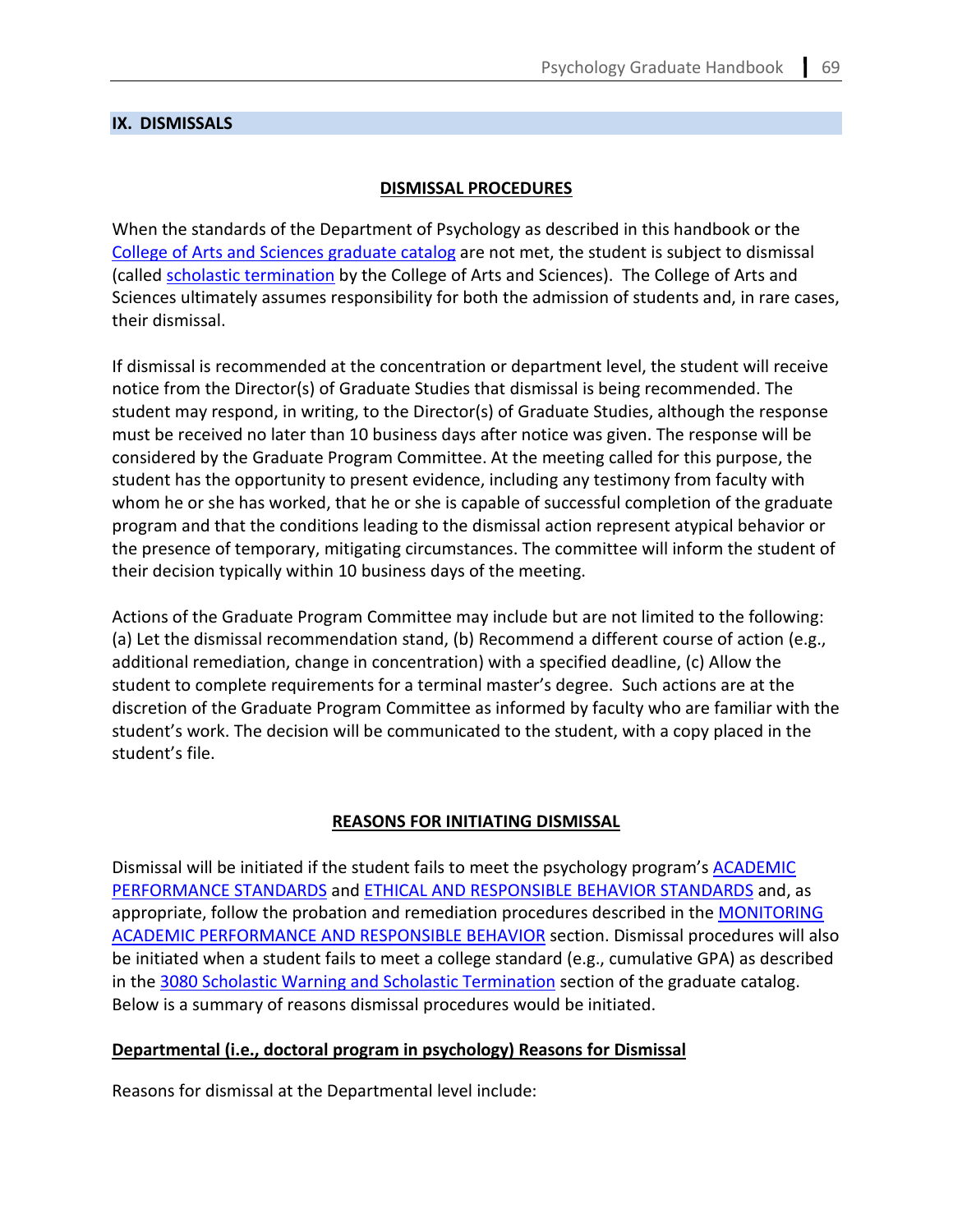- 1. Failure to follow the procedures described in the [ETHICAL AND RESPONSIBLE BEHAVIOR](#page-56-0) [EXPECTATIONS](#page-56-0) section.
- 2. Failure to pass the master's thesis, GE, or dissertation within the timeline describe in Table 1 *[Expected Timeline for Completion of MA Thesis, Courses, GE, and Dissertation.](#page-52-0)*
- 3. Failure to maintain a Psychology GPA of 3.0 after the probationary period of 18 semester-hours.
- 4. Unsatisfactory performance in concentration-specific training requirements or training needs which are no longer within the scope of the concentration. This includes two unsatisfactory (i.e., grade of U) practica performances.

# **College of Arts and Sciences Reasons for Dismissal**

Reasons for dismissal at the College of Arts and Sciences level are described in the Degree Requirements section of the [CAS section of the University Catalog.](https://catalogs.gsu.edu/content.php?catoid=5&navoid=699#3080-scholastic-warning-and-scholastic-termination)

# **DISMISSAL APPEAL PROCEDURES**

If the student believes that a dismissal decision by the Graduate Program Committee has been arbitrary, capricious, or discriminatory, he or she may appeal the Graduate Program Committee decision in writing to the chair of the department. This action must be taken within 20 business days of the date of the Graduate Program Committee's decision.

If the student does not appeal the decision of the Graduate Program Committee or if the appeal is denied by the chair, the Director(s) of Graduate Studies or chair will forward the recommendation for dismissal to the College of Arts and Sciences.

If the student unsuccessfully appeals the decision with the chair, the student may then appeal the decision through channels for appeals described section [3120 Student Exception Procedure](https://catalogs.gsu.edu/content.php?catoid=5&navoid=699#3120-student-exceptions-procedure) of the CAS catalog and section [1352 of the University catalog.](https://catalogs.gsu.edu/content.php?catoid=5&navoid=656)

When dismissal is at the college level, the Graduate Program Committee is not empowered to consider an appeal. The student may, however, request support from the Graduate Program Committee for an appeal to the appropriate college committee. Again, students should refer to the University catalog for appeal procedures.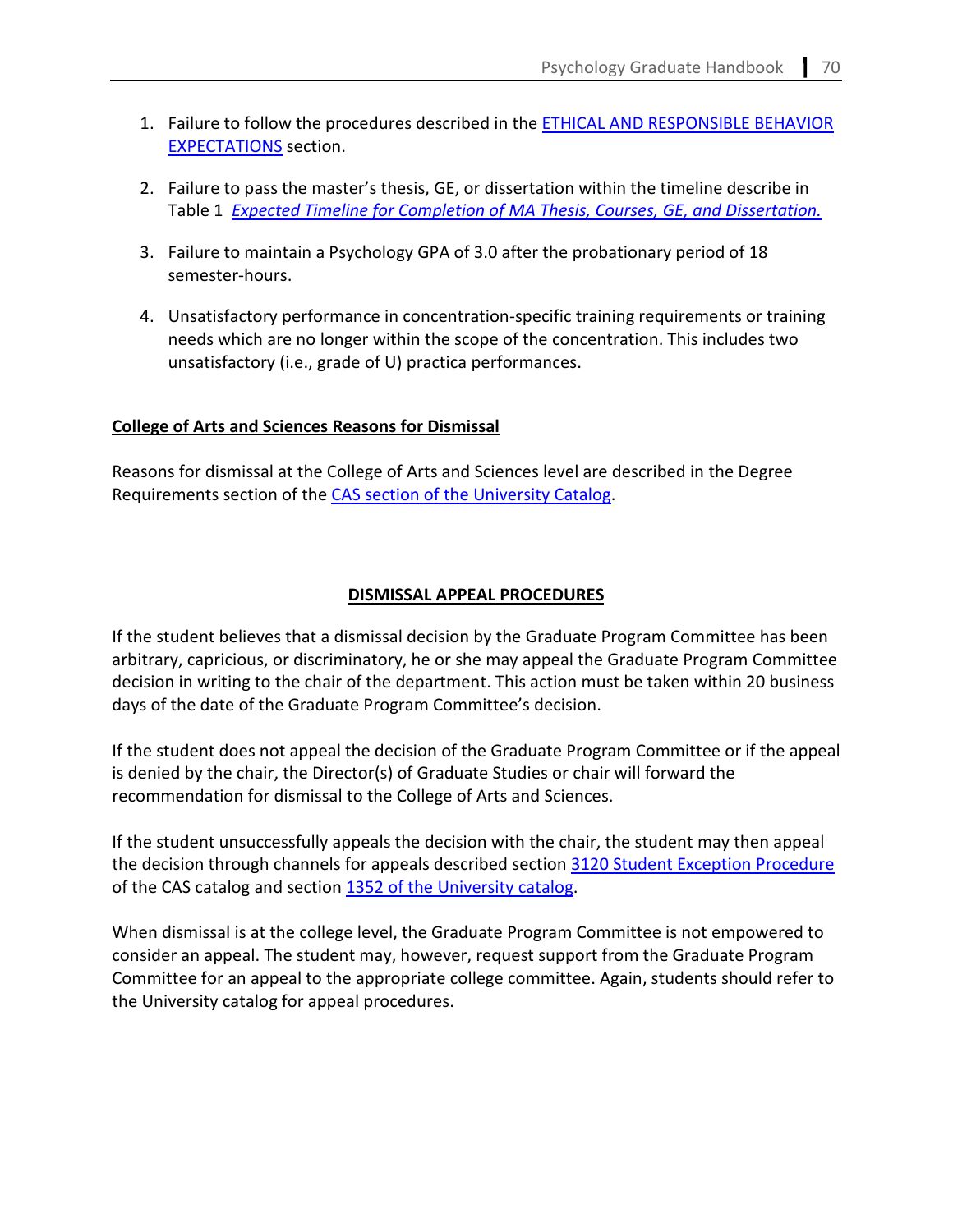### **X. GRIEVANCE PROCEDURES**

The department follows the [current procedures and policies](https://enrollment.gsu.edu/files/2017/09/Petitions_Appeals-2017.pdf) of the University (described in the [University Catalog,](https://catalog.gsu.edu/graduate20202021/university-information/) primarily in section "1352 Student Complaints, Petitions for Policy Waivers and Variances, and Appeals") regarding grade appeals and other complaints. Students who believe that they have been treated in an unethical, unprofessional, or unfair manner by university faculty, staff, administrators, or fellow students should act to correct the situation. Several procedures are available to do so. First, students should attempt to solve the issue with the specific person. The student should also bring the situation to the attention of their advisor. If the issue is not resolved, the student should seek the assistance of their program area Chair(s). If this does not solve the issue, the student should seek out assistance from the Director(s) of Graduate Studies. Next, the student might go to the Chair of the department if the problem has not been resolved. At the college level, students may bring their complaint to the attention of the Associate Dean. Students may also discuss the situation with the [University's ombudsperson.](https://ombuds.gsu.edu/) Finally, students may follow formal grievance procedures. See the [University Grievance Policy.](https://enrollment.gsu.edu/files/2017/09/Petitions_Appeals-2017.pdf)

The University catalog includes th[e Equal Opportunity Policy](https://catalog.gsu.edu/graduate20202021/university-information/#equal-opportunity-policy) (1050.10). This policy states that faculty, staff, and students are to be admitted, employed, and treated without regard to race, sex, color, age, religion, national origin, sexual orientation, or disability and describes procedures for filing complaints. The procedure includes filing complaints with the *Office of* [Opportunity Development/Diversity Education Planning](https://hr.gsu.edu/service-centers/diversity/about-diversity/) (the [ODDEP's](https://oie.gsu.edu/files/2014/04/ODDEP-Internal_Complaint_Process_FAQs_10-5-20091.pdf) FAQ provides useful information), the Ombudsperson, the [Dean of Students,](https://deanofstudents.gsu.edu/) and th[e Title IX coordinator.](https://deanofstudents.gsu.edu/title-ix/)

There may be circumstances in which a student believes that they cannot discuss the issue with one of the parties described above (e.g., fear of retaliation from the other person; one of the persons in the chain above is the basis of concern, etc.); in such instances, the student is encouraged to discuss the matter with the next person in the chain outlined above. Our hope is that students' education at GSU will be free from such incidents; however, should they arise, we want students to have the freedom to address them with our support and without fear of retaliation.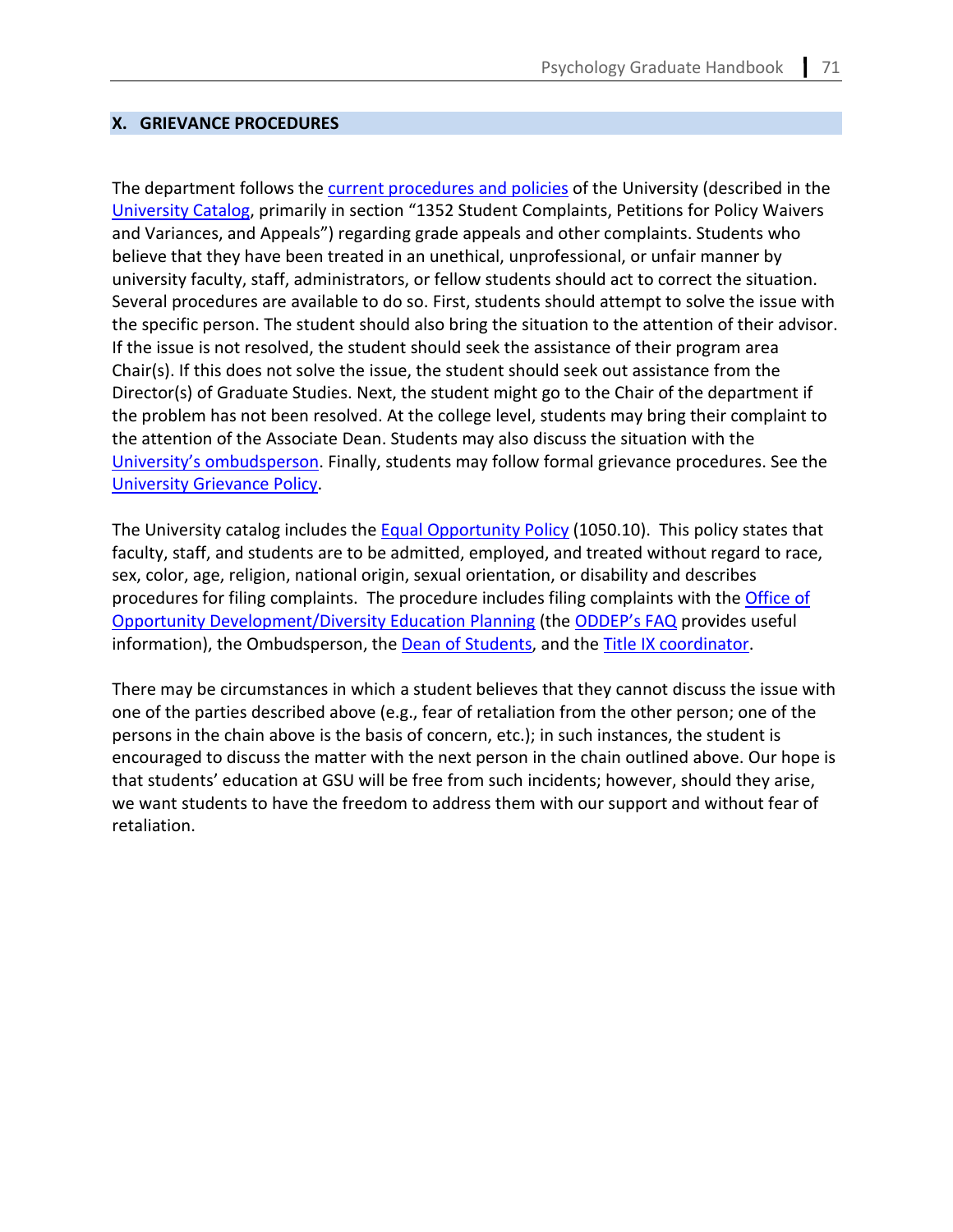### **XI. ADMINISTRATIVE PROCEDURES**

A variety of university, college, and departmental administrative matters are described in this section.

### **Registration for Courses**

Regular registration begins during the middle of the preceding semester. Late registration is held during the first week of each semester. Typically, students register via the internet. Computer registration is available on campus at times and locations listed on the following URL: [https://paws.gsu.edu/.](https://paws.gsu.edu/)

Information regarding registration can be found at [https://registrar.gsu.edu/registration/.](https://registrar.gsu.edu/registration/)

Students needing a particular course should register and pay for it during regular registration since it cannot be assumed that spaces will remain in the course through late registration.

# **Special Authorization**

Many courses, designated by an asterisk in the Schedule of Classes, require special authorization because there are specific prerequisites for the courses. Students must obtain authorization prior to the end of the registration period. Authorization for thesis, general exam, and dissertation hours are granted by the Assistant to the Director(s) of Graduate Studies in advance of registration for all students with an approved chair and committee (as required). Authorization for directed readings [\(PSYC 9910\)](https://cas.gsu.edu/request-for-authorization-for-psych-9910/) and directed research [\(PSYC 9920\)](https://cas.gsu.edu/request-for-authorization-psyc-9920/) is obtained by submitting the appropriate form. When a course requires permission of instructor, authorization is obtained from the instructor. Authorization for clinical practica is granted by the Practicum Coordinators of the Clinical and Community Programs.

# **Course Overloads**

Approval is required to register for more than 25 hours of credit for any semester. Students who wish to enroll for 26 or more hours should petition the Director(s) of Graduate Studies at least one week before registration and must be prepared to supply a strong and compelling justification. See the [Courses and Course Load section](https://catalogs.gsu.edu/content.php?catoid=5&navoid=699#3100-requirements-and-time-limits) of the CAS catalog.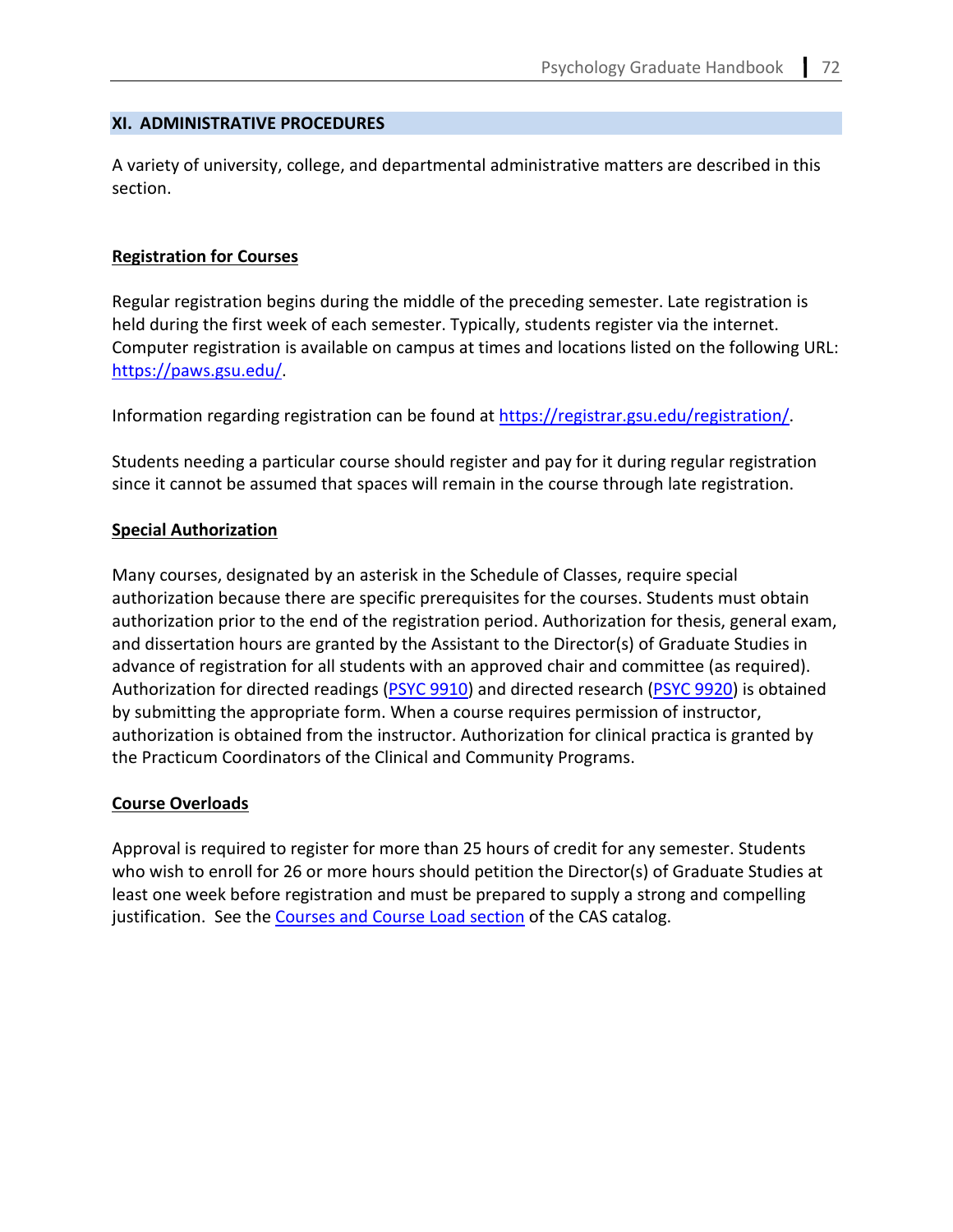# **Application for Graduation**

Students must apply for graduation two semesters in advance of their expected date of graduation. This applies to both the MA degree and PhD degree. If a student is unable to finish by the semester originally specified, it is the student's responsibility to change the date by contacting the Graduation Office. Once a student has applied to graduate, an audit of the student's records will be completed by the Office of Graduate Studies, College of Arts and Sciences. The Office of Graduate Services [Office of Graduate Services](https://cas.gsu.edu/graduate-services/student-resources/#graduation) website provides a graduation checklist and graduation calendar to assist with timely completion of the audit and paperwork. It is the student's responsibility to discuss any discrepancies with the Assistant to the Director(s) of Graduate Studies in Psychology.

# **Residency Requirements**

To earn a graduate degree at Georgia State University, students must earn the majority of their graduate program credit hours from Georgia State University. Additional residence requirements can be found in the [3110 Degree Requirements - Doctor of Philosophy](https://catalogs.gsu.edu/content.php?catoid=5&navoid=699#3110-degree-requirements) section of the CAS catalog.

# <span id="page-68-0"></span>**Continuous Enrollment**

As part of the university's [continuous enrollment policy,](https://cas.gsu.edu/graduate-student-continuous-enrollment-policy/) students in all concentrations must maintain enrollment totaling 6 hours (or more) over all consecutive three semester periods (including summers). In other words, the total enrollment of the current term plus the two terms preceding it must add to 6 hours or more at all times.

The status of all students will be checked by the midpoint of each term for compliance with the continuous enrollment requirement. Any student whose enrollment is out of compliance will be placed on inactive status effective at the end of the current term and all pre-registration for subsequent terms will be canceled. Those students will be notified by an e-mail message sent to their official Georgia State University e-mail account.

To resume in their concentrations, inactive students must file for re-entry by the published deadline and must enroll at a level sufficient to satisfy the continuous enrollment criterion. That is, their enrollment in the re-entry term plus the two terms preceding it must total to 6 hours or more. The maximum required enrollment level for the re-entry term is 6 hours.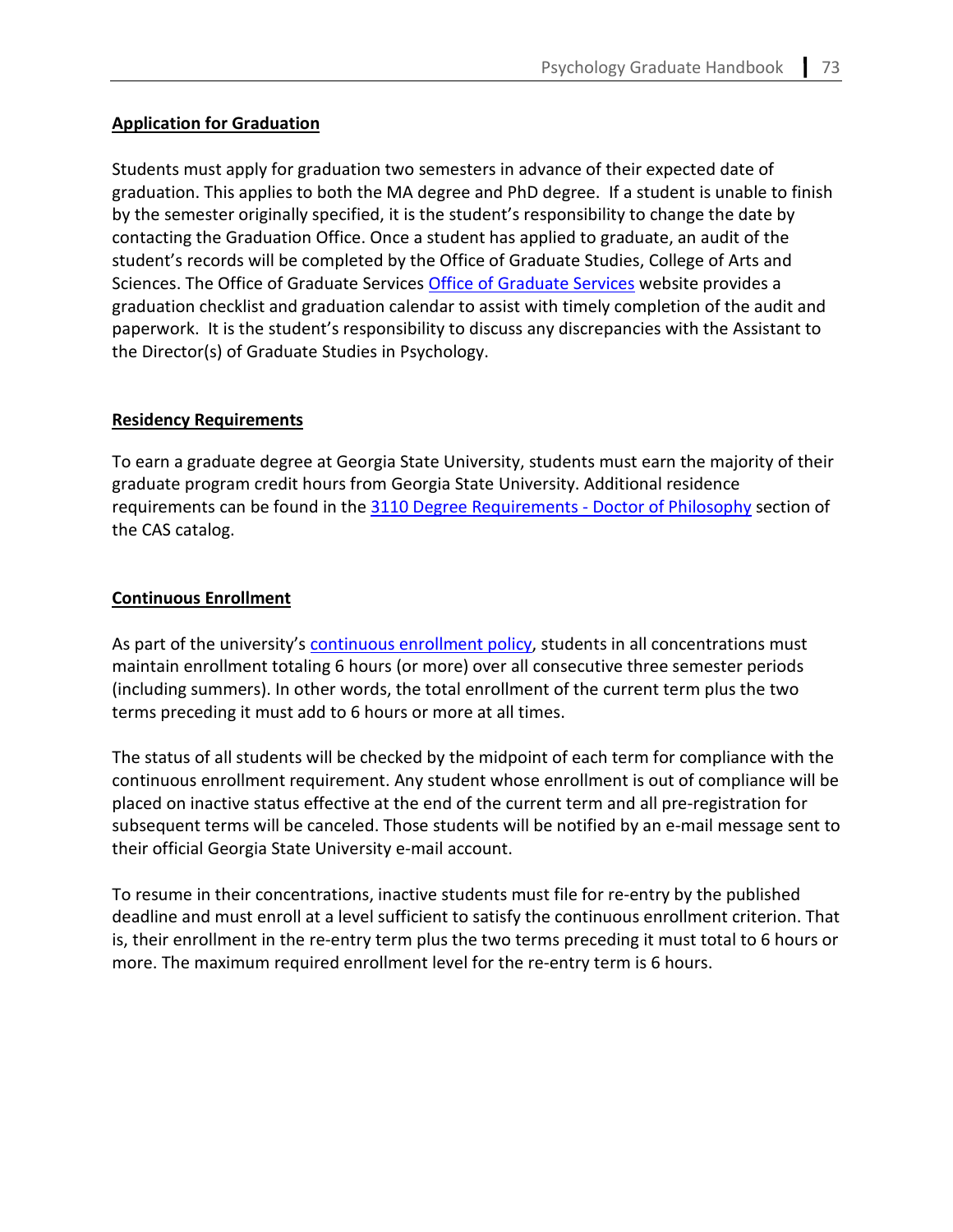# <span id="page-69-0"></span>**Completion-Term Enrollment Requirement**

Additionally, all students must be enrolled in the term in which they complete the requirements for their degree. Normally, this is the term in which they will graduate. However, if the requirements are completed after the deadline for graduation in a term, but before the first day of classes in the subsequent term, then it is not necessary to enroll in the subsequent term. If the continuous enrollment criterion is not met in the term in which degree requirements are completed, then it must be met in the term of graduation. Students who have enrolled for a total 6 or more hours in the two terms preceding the term of completion may register for 1 hour in that term, unless their department requires a higher number of hours. See the 3110 [Degree Requirements – Graduation Requirement](https://catalogs.gsu.edu/content.php?catoid=5&navoid=699#3110-degree-requirements) section of the CAS website.

# <span id="page-69-1"></span>**Inactive Status**

Students who have not registered for course work at GSU for one year (i.e., three consecutive semesters, including summer semester) will be placed on inactive status by the Registrar's Office of the University. Such students, if they wish to resume their studies, must file a reentry application with the Office of the Registrar. See the 3040 Admissions Policies - Re-entry [Students](https://catalogs.gsu.edu/content.php?catoid=5&navoid=699#3040-admission-policies) section of the CAS catalog. Such reentry applications are automatically approved when students have been on a program-required internship. Whether other applications for reentry are accepted or denied will be decided on a case-by-case basis and require the approval of a Director(s) of Graduate Studies.

Students who do not register for two (2) consecutive semesters will receive a warning from the Graduate Office indicating that failure to register the following semester will result in deactivation of their degree track. The warning will be issued only once.

NOTE: If being away from the University for an academic year or more is part of an internship or project integral to a concentration, exception to the continuous enrollment requirement is allowed. However, upon completion of the hiatus, the student must re-enter through the Graduate Office rather than online or through Undergraduate Admissions. Students must formally apply for this exception *before* the period of absence begins.

# **Time Limits on Coursework Presented for Degrees**

All credits presented for the master's degree must have been earned within seven calendar years of the date of the degree. All credits for the doctoral degree must have been earned within ten years of the date of the degree. Courses taken earlier must be retaken or, alternatively, students may file a [Petition for Deviation](https://cas.gsu.edu/graduate-student-petition-for-deviation-from-college-requirements/) from Graduate Bulletin Regulations with the Office of Graduate Studies. Before filing such a petition, students should consult with the Director(s) of Graduate Studies.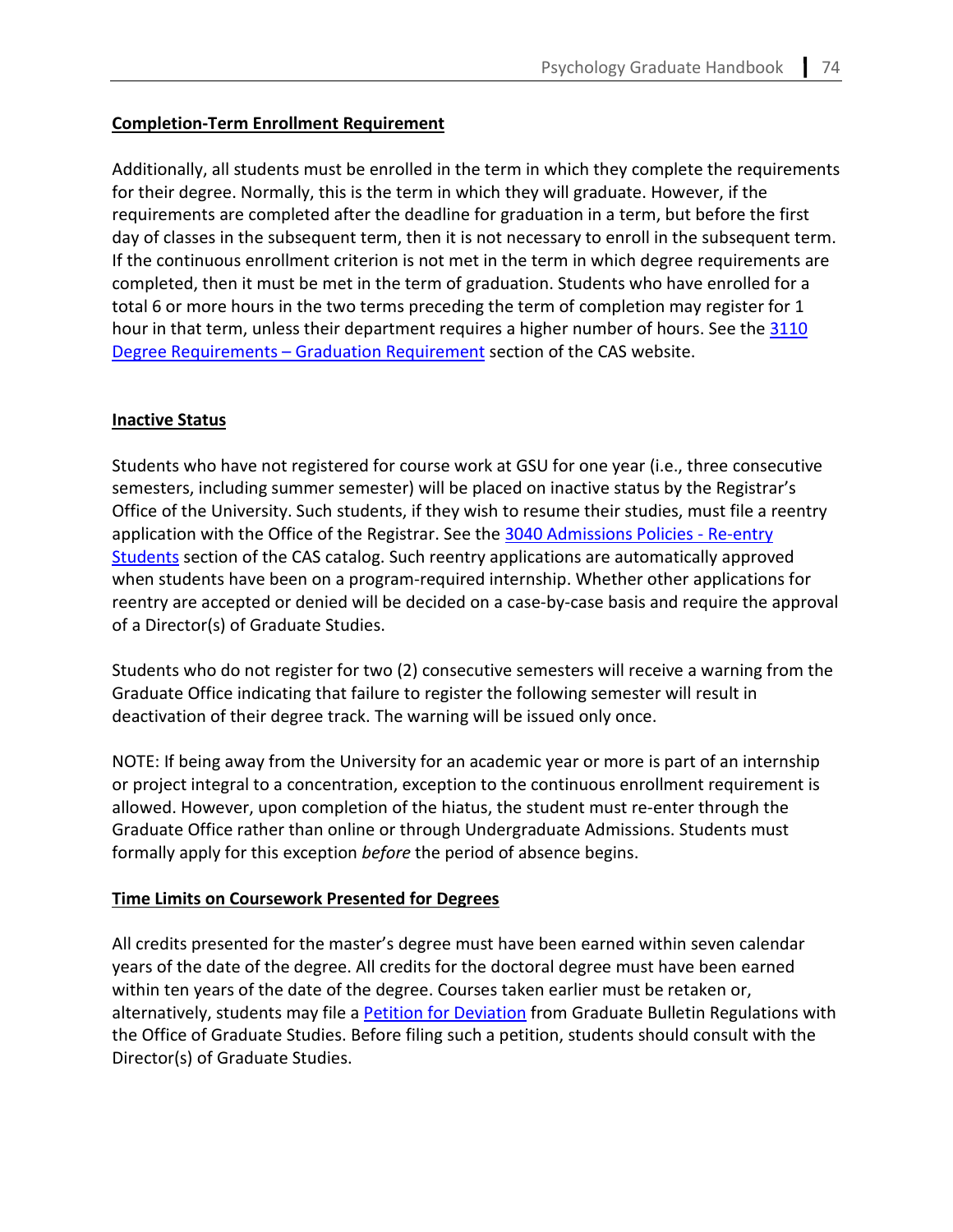# **DEPARTMENTAL MATTERS**

# **Updating the Student's Master Record**

The Director(s) of Graduate Studies are responsible for maintaining records relating to students' progress in the concentration. This database contains dates when students met milestones, names of their advisor, names of chairs and members of their committees, etc. No committee is regarded as officially formed, and no defense is regarded as officially passed, until appropriate forms has been submitted through the CAS website. See "Forms (Milestones and Others)" section below.

# **Current Student Addresses**

For a variety of reasons, both the university and the department need to have each student's current mailing address and telephone number on file. If your mailing address or telephone number changes, please notify the Assistant to the Director(s) of Graduate Studies immediately (an email message is fine). You must also notify the Registrar's Office via GoSolar of any change in address. Likewise, if your wish to change your name of record, you must inform both the department and the Registrar's Office.

Much of the communication in the department takes place electronically. Thus, all graduate students are required to have an e-mail address and to check their messages frequently (the university provides email accounts to all students). The department will only use the student email account [\(studentname@student.gsu.edu\)](mailto:studentname@student.gsu.edu) and staff e-mail account [\(studentname@gsu.edu\)](mailto:studentname@student.gsu.edu) that are provided by the university to contact students. Students may choose to forward one of these accounts to the other so that the student will only need to manage one account. Students should also provide an alternative e-mail address (i.e., one hosted by Yahoo, Gmail, or Hotmail) to the Assistant to the Director(s) of Graduate Studies, preferably via email. Otherwise, you may miss vital communication.

# **Faculty Advisor**

Faculty advisors provide academic, professional, and practical guidance to students during their graduate studies. All psychology graduate students in the program must have a primary faculty advisor. Students in clinical concentrations (CLN, CLC, CLG) whose primary advisor is not a clinical program faculty member must also have a secondary advisor who is a clinical program faculty member to advise on clinical training. Students are expected to meet with their advisors during their first semester to discuss their interests and begin planning their program of study. Student may have co-advisors. The ["Psychology Guidelines for Graduate Student Advisement,](https://psychology.gsu.edu/document/department-of-psychology-guidelines-for-graduate-student-advisement-mentorship-and-development/)  [Mentorship, and Development"](https://psychology.gsu.edu/document/department-of-psychology-guidelines-for-graduate-student-advisement-mentorship-and-development/) document provides additional guidance for the development and maintenance of professional and effective advisor-advisee relationships.

All students are assigned advisors from among the faculty when they enter the department, but they may change advisors over the course of the program. A change of advisors can be initiated by either the student or the advisor when the current advising relationship is no longer deemed to be appropriate for the student's progress through the program. (See Changing Advisors,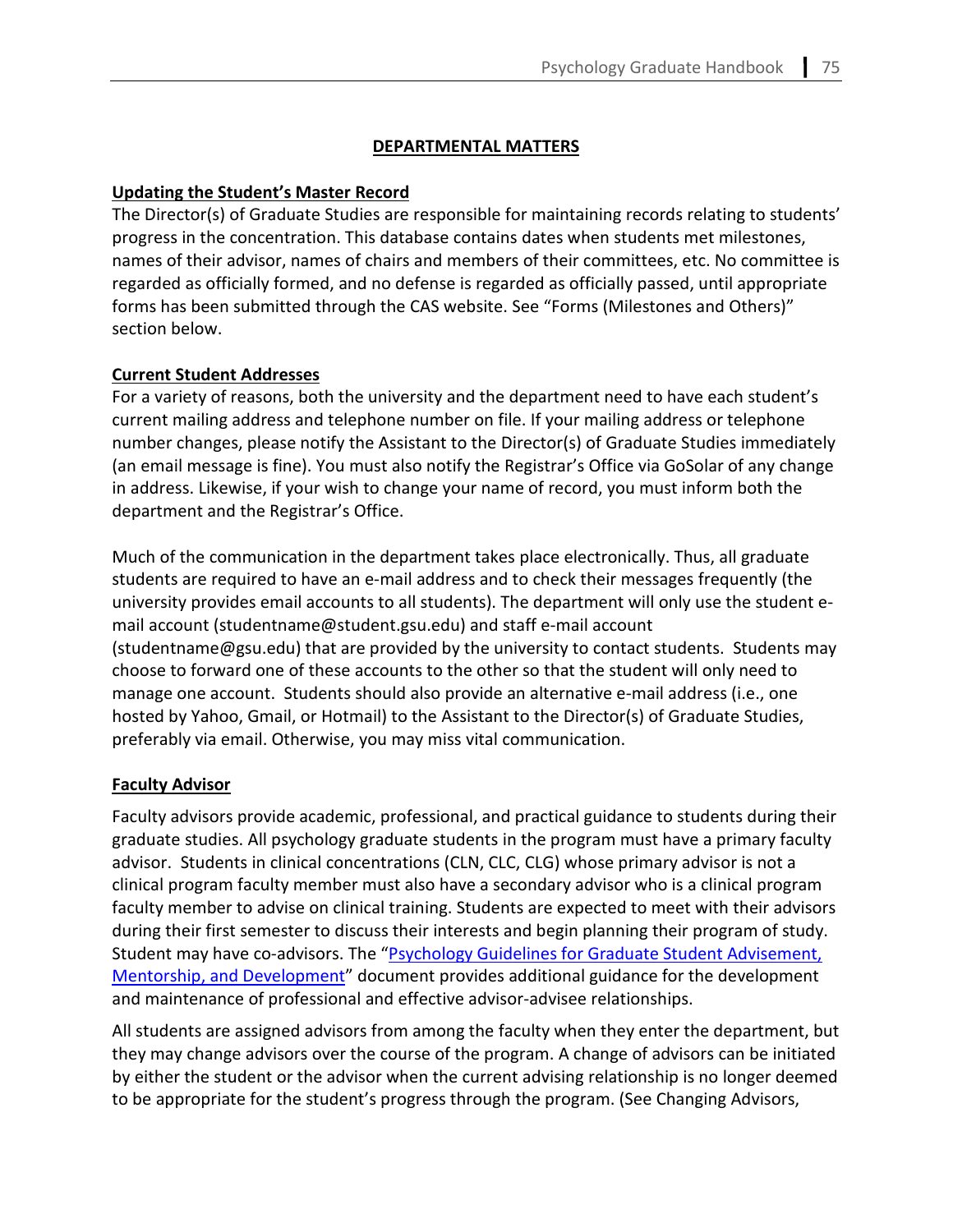below.) Clinical students, including those who are enrolled in the Clinical-Community or Clinical-Neuropsychology concentrations, are required to have an advisor who is a member of the clinical program faculty. Dually-enrolled students or those pursuing minors may have a second advisor in their other or minor programs.

# **[Changing Advisors/Labs](https://cas.gsu.edu/change-of-adviso%E2%80%A6t-psychology-phd/) (i.e., advisors who are mentoring)**

The department uses an advisor/advisee model; thus, students typically join the department assigned to a designated faculty advisor/lab. This mentoring arrangement is viewed as a mutual commitment and the advisor-advisee relationship should last throughout graduate training. Occasionally, the faculty advisor or graduate student advisee might decide that the student advisee would fit better in a different faculty advisor's lab.

Before making a change in advisor or lab, the advisor and advisee should first try to resolve any root issues, keeping in mind a number of important contextual factors (e.g., power differential, disruption to ongoing research, funding issues/commitments). If the advisor and advisee cannot resolve any issues, the advisor or advisee should next seek the assistance of the program area Chair(s). Ideally, the program Chair(s) can help resolve issues and the advisor-advisee can continue in the working relationship for at least the short term (e.g., semester end), if not the long term. When an advisor-advisee resolution cannot be reached, the process of changing advisors/labs should continue to be managed within the concentration/program area whenever possible, as most relevant training insights and viable solutions will reside within the student's concertation/program area; collaboration between program areas may be necessary for students enrolled in concentrations that are dually administered. The specific process of changing advisors/labs from this point will likely vary to suit individual situations. A potential next step is for all program area faculty to discuss the general issues and potential solutions.

The program area Chair(s) might seek out additional guidance if necessary throughout the process from the Directors of Graduate Studies, the Chair of the Department, or CAS staff. The latter stages of this process might also apply to enrolled students whose advisors have left the department or university. In any case, it is expected that no more than 1 month will pass between a student's departure from one advisor/lab and their full entrance into another formal advisor/lab arrangement. When necessary, timing of advisor/lab changes are expected to be mutually acceptable to both the student and advisor/lab to facilitate student training, minimize disruptions to ongoing research, and prevent student-funding gaps. The CAS Guidelines for [Advising and Mentoring Graduate](https://cas.gsu.edu/files/2020/03/COAS-Graduate-Advising-Mentoring-Guidelines.pdf) Students an[d Psychology Guidelines for Graduate Student](https://psychology.gsu.edu/document/department-of-psychology-guidelines-for-graduate-student-advisement-mentorship-and-development/)  [Advisement, Mentorship, and Development](https://psychology.gsu.edu/document/department-of-psychology-guidelines-for-graduate-student-advisement-mentorship-and-development/) guidelines.

# **Changing Advisors and Committee Chairs in the Event the Advisor Leaves GSU**

Since all graduate students in the program must have a primary faculty advisor, when a faculty advisor is no longer a faculty member in the Department of Psychology at GSU, the student must find a new advisor. The student should reach out to the chair of their program for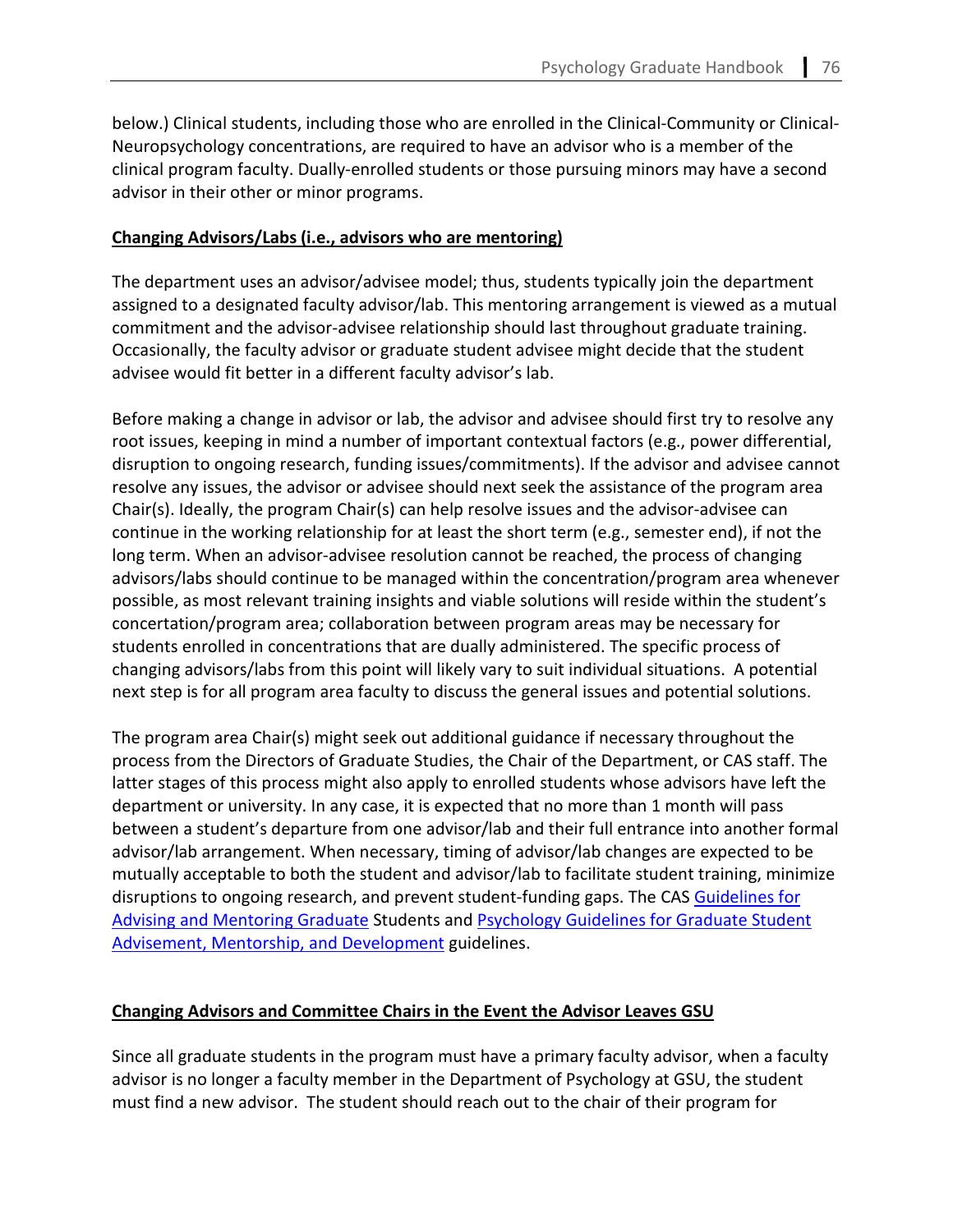assistance identifying a new advisor. The student should also meet with potential new advisors. The former advisor that has left GSU can no longer serve as the chair of a thesis, GE, or dissertation. See the [Master's Thesis Committee](#page-31-0) and [Dissertation Committee](#page-44-0) sections of the handbook for full details of the required composition of committees and additional details about how to handle changes to thesis and dissertation committees. Students should submit a [change of primary advisor](https://cas.gsu.edu/change-of-advisor-request-psychology/) form.

# **Changing Concentrations**

Students are accepted for graduate study in one of the eight concentrations in the department (Clinical General, Clinical-Community, Clinical-Neuropsychology, Cognitive Sciences, Community, Developmental, Cognitive and Affective Neuroscience, or MPH-PHD (COMMUNITY). Students who would like to change concentrations should first discuss this with their advisor and then reapply to that concentration. Students should alert Annette Clark, who will help facilitate this process and request an application fee waiver.

# **Leaves of Absence**

Students who wish to take a leave of absence for personal or medical reasons should submit such requests in writing to the chair(s) of their program(s). The chair will then forward the program's recommendation to the Director(s) of Graduate Studies for consideration by the Graduate Program Committee. Such requests must specify the intended duration of the leave of absence, specified with exact dates that span one or more semesters. A maximum of one year may be requested at a given time although extensions may be requested by following the same procedure.

Occasionally, students are advised by their program to take a leave of absence. Such a leave must be documented by a letter from the chair of the program to the department's Director(s) of Graduate Studies. The duration of the leave and conditions for readmission should be specified in the letter.

The purpose of the leave is to temporarily suspend the clock on the student's milestones for the period of the leave. Although departmental progress guidelines are adjusted for departmentally approved leaves of absence, this does not exempt students from any College or University policies (expiration of coursework, Continuous enrollment, Inactive status, etc.).

Students should work with the Director(s) of Graduate Studies on tasks related to the leaves of absences (e.g., withdrawing from courses, terminating funding). Students should contact a health insurance representative (e.g., **SHIP representative)** with questions about student health [insurance](https://sfs.gsu.edu/resources/student-health-insurance/) coverage during leaves of absence. you will need to contact a health insurance representative to determine fees and coverage. Since you are no longer a graduate research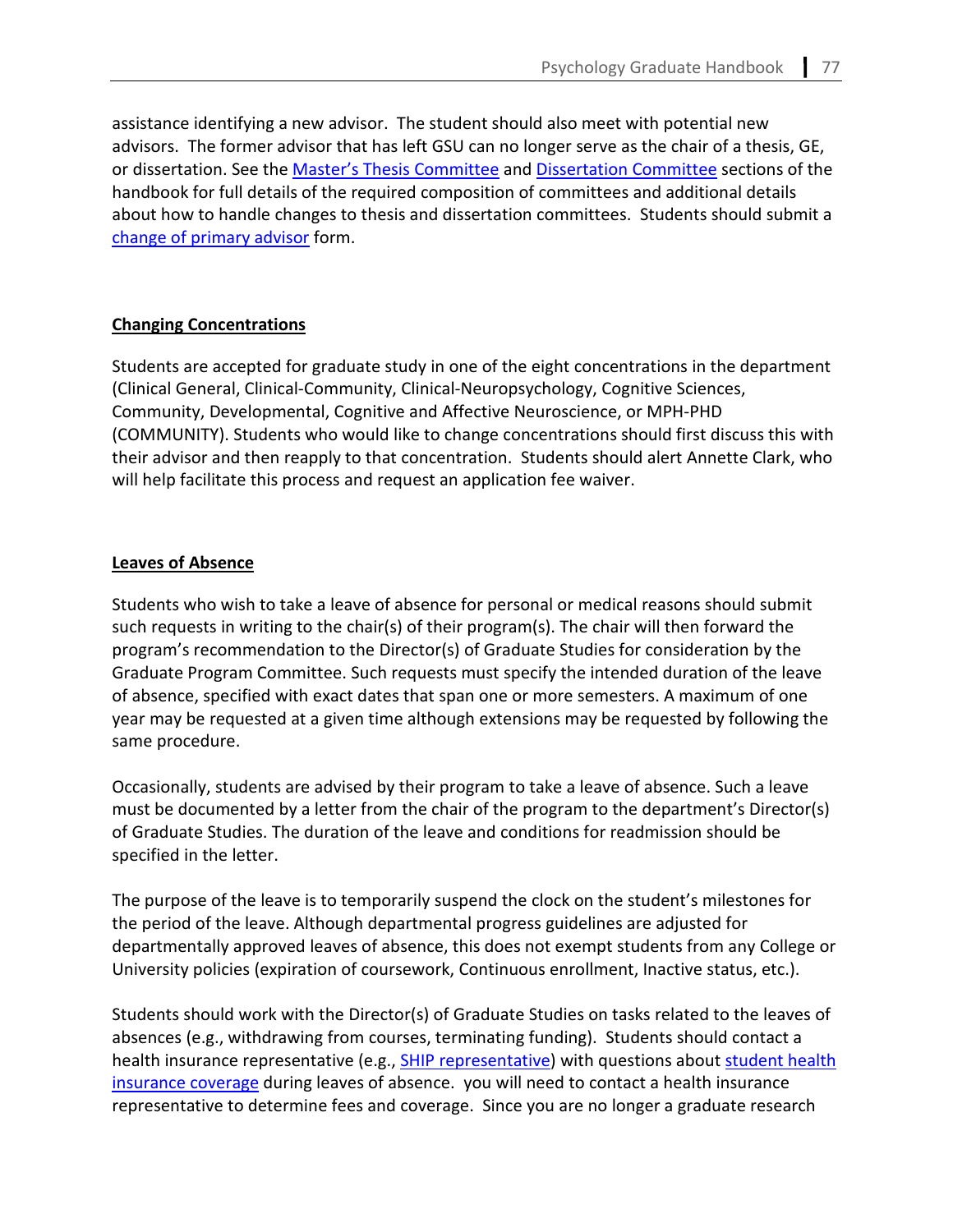assistant, you will likely not receive the health insurance subsidy but likely can still purchase the health insurance plan. Students should be aware of the [continuous enrollment](https://cas.gsu.edu/graduate-student-continuous-enrollment-policy/) policy. Criteria for needing to apply for re-entry into the program and the re-entry application can be found [here.](https://cas.gsu.edu/graduate-services/reentry-admission/) Students who take a leave of absence in the middle of a semester should consider whether withdrawing from their courses. Students can read about [withdraws](https://registrar.gsu.edu/registration/withdrawals/) and view the university [calendar](https://registrar.gsu.edu/registration/semester-calendars-exam-schedules/) on the "Office of the Registrar" website.

# **Withdrawing from the Program**

Students who would like to withdraw from their program(s) and the Department should state this intention in writing to the Director(s) of Graduate Studies. Students should work with the Director(s) of Graduate Studies on tasks related to withdrawing (e.g., withdrawing from courses, terminating funding).

# **Minor Concentrations**

Students wishing to acquire additional breadth of content and a second area of competence may, in consultation with their advisor, select a minor from a concentration other than their major concentration. A minor requires the completion of 12 semester hours in the minor concentrations. The specific requirements for each minor are described along with the program's curriculum earlier in this handbook. A request for a minor concentration may be made after acceptance to the major concentration. A student's minor concentration will be incorporated in their general examination.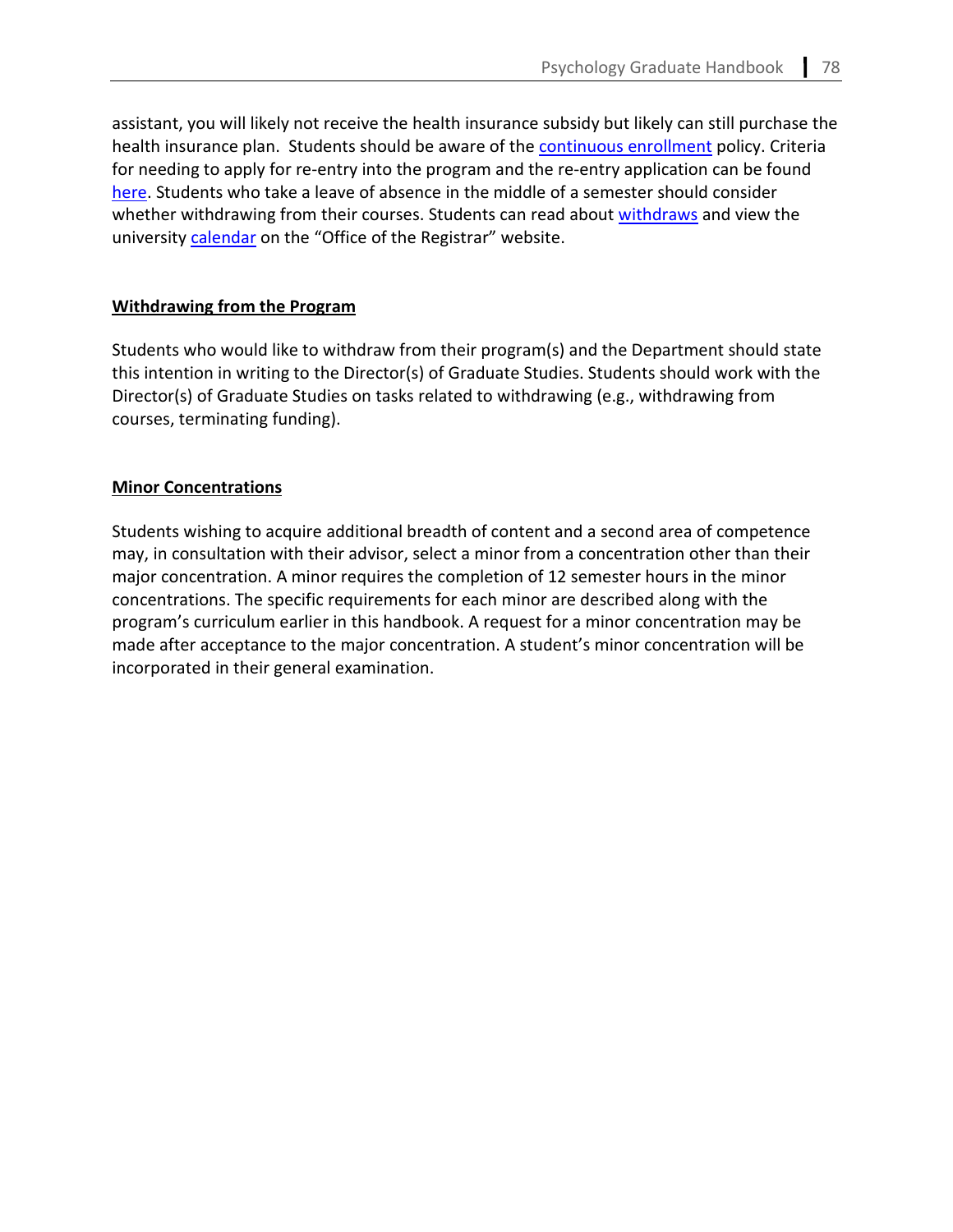# **XII. STUDENT RESOURCES AT GSU**

## University System

- [Panther Answers](https://georgiastateuniversity.force.com/support/s/) is a very helpful online resource for asking questions about anything related to the university (e.g., financial aid, health insurance, fees, email accounts, reserving rooms, commencement, etc.) and seeing answers to questions other students have asked.
- The **Office of the Provost** website has information about policies, appeals, and the university strategic plan and [diversity and inclusion](https://dei.gsu.edu/act/) initiatives.
- The [Dean of Students](https://deanofstudents.gsu.edu/student-conduct/) website has information about codes of conduct, student judicial boards, and other programs.

# Student Health and Well-Being

- Student health resources are provided on the [Counseling Center](https://counselingcenter.gsu.edu/) and [Student Health Clinic](https://health.gsu.edu/) websites.
- The [Graduate Student Events](https://cas.gsu.edu/graduate-student-events/) website has information about workshops to support student success and well-being, such as "Tame Your Writing Anxiety," "Overcoming Imposter Phenomenon," and "Mindfulness & Stress Reduction."
- The Graduate School has partnered with [Togetherall,](https://nam11.safelinks.protection.outlook.com/?url=https%3A%2F%2Ftogetherall.com%2Fen-us%2F&data=04%7C01%7Cetully2%40gsu.edu%7Ce1598712305a4f3ed44508d9fb83b67f%7C515ad73d8d5e4169895c9789dc742a70%7C0%7C0%7C637817365386135014%7CUnknown%7CTWFpbGZsb3d8eyJWIjoiMC4wLjAwMDAiLCJQIjoiV2luMzIiLCJBTiI6Ik1haWwiLCJXVCI6Mn0%3D%7C3000&sdata=Luj5TaB9w5IpcXa0SIWDP%2FzMjUuWH8Uv3PJuQ%2B5%2FL8w%3D&reserved=0) which is a safe, online community to share feelings anonymously and get support to improve mental health and wellbeing.
- Reasonable accommodations must be made for pregnancy and pregnancy-related conditions. Students will work with relevant faculty (e.g., research and teaching supervisors, classroom instructors) to discuss accommodations. The following resources may be helpful.
	- [Pregnant and parenting students](https://cetl.gsu.edu/files/2019/12/Title-IX-Pregnant-and-Parenting-Employee-Responsibilities-Final-11.26.19.pdf) | Title IX
	- [FAQ Pregnant and parenting college and graduate student rights](https://nwlc.org/wp-content/uploads/2016/08/FAQStudentRights_nwlc_PPToolkitAug2016.pdf)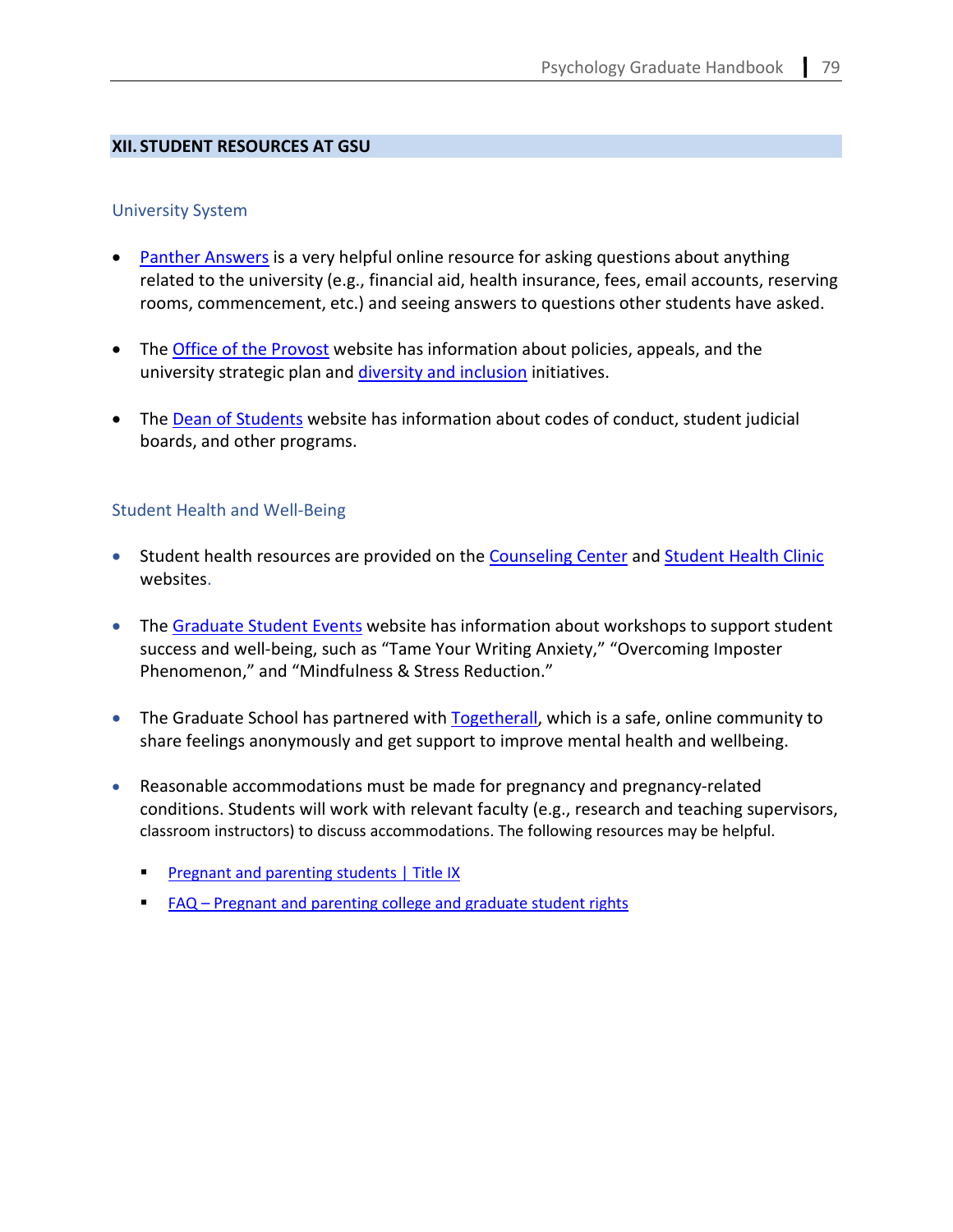# Student Assistance

• Information about emergency assistance and withdraws, student victim assistance, Title IX, help after a sexual assault, relationship violence, and many other resources can be found on the [Dean of Students](https://deanofstudents.gsu.edu/) website.

# Professional Development

- Resources to support completing milestones and graduation, professional development, individual development plans and other academic and wellness resources can be found on the [Graduate Services](https://cas.gsu.edu/graduate-services/student-resources/) website.
- Information relevant to professional development (e.g., IDPs), fellowships, mentoring resources, obtaining external funding can be found on th[e Graduate School](https://graduate.gsu.edu/current-students/) website.
- The Psychology Graduate Program's [list of fellowships and scholarships](https://psychology.gsu.edu/?wpdmdl=6086&ind=1629380438694) is posted on our website.
- The College of Arts and Sciences website has helpful resources to support your Graduate [School Journey](https://nam11.safelinks.protection.outlook.com/?url=https%3A%2F%2Fcas.gsu.edu%2Fgraduate-services%2Fstudent-resources%2F&data=05%7C01%7Cetully2%40gsu.edu%7C9cffd427fa934453fd8708da230adcc5%7C515ad73d8d5e4169895c9789dc742a70%7C0%7C0%7C637860826796577141%7CUnknown%7CTWFpbGZsb3d8eyJWIjoiMC4wLjAwMDAiLCJQIjoiV2luMzIiLCJBTiI6Ik1haWwiLCJXVCI6Mn0%3D%7C3000%7C%7C%7C&sdata=6g%2Br8MtIzU2feD2zk2UXQlBu5QUuNzJU9mfYRq5r2t8%3D&reserved=0) (e.g., how to format your thesis/dissertation, tips for presenting your work, preparing for the job market, and wellness resources). Section XII. *STUDENT RESOURCES AT GSU* of our handbook also lists resources for your progression through our program.

# Progression and Graduation

- The [Office of Graduate Services](https://cas.gsu.edu/graduate-services/student-resources/#graduation) website has a graduation checklist and calendar, information about formatting theses/dissertations, and required milestones forms.
- Here is a link to information about **Degree Works**, used for students to track their progress with curriculum and milestone requirements.
- The [Graduate School](https://graduate.gsu.edu/writing-support/) provides resources to support student writing (e.g., writing studio, write-ins, writing accountability on your own schedule, writing support for international students)

# Teaching Resources

• The [Center for Excellence in Teaching, Learning and Online Education](https://cetl.gsu.edu/) website has helpful webinars, instruction guides, information about teaching fellowships and a teaching certificate program, and much more.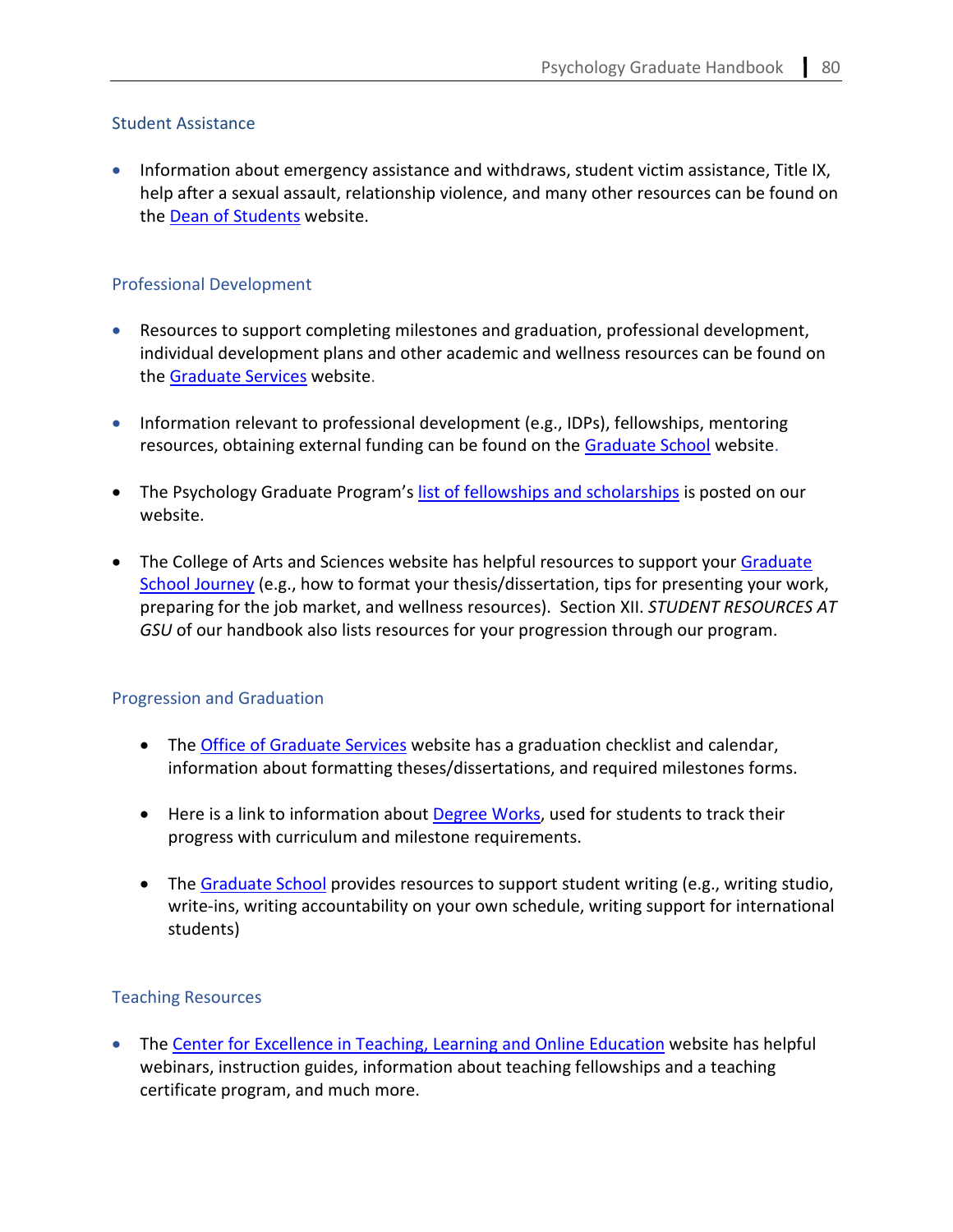# Software, Digital, and Library Resources

• [Charlene Martoni-McElrath,](mailto:cmartonimcelrath@gsu.edu) MSIS, is the librarian assigned to work with the psychology department. She is a wonderful resource for finding materials for courses, helping with literature searches, ordering texts for the library, and much more.

Services she offers include:

- · In-person and virtual library and research instruction
- · Information and news literacy instruction
- · Research guide and learning aid design
- · Location of curriculum development resources
- · Assistance with organizing research projects and locating relevant audio-visual and textbased resources
- Guidance with narrowing or broadening a research scope, and articulating a thesis statement
- · Guidance in the use of primary sources, or navigating our physical collections and many databases
- · Instruction on the use of current and emerging technologies for research design and publication
- · Citation guidance
- The [CURVE](https://library.gsu.edu/services-and-spaces/spaces-and-technology/curve/) is a technology-rich discovery space for research and digital scholarship.
- Here is the [GSU Software Download](http://gsu.onthehub.com/) site.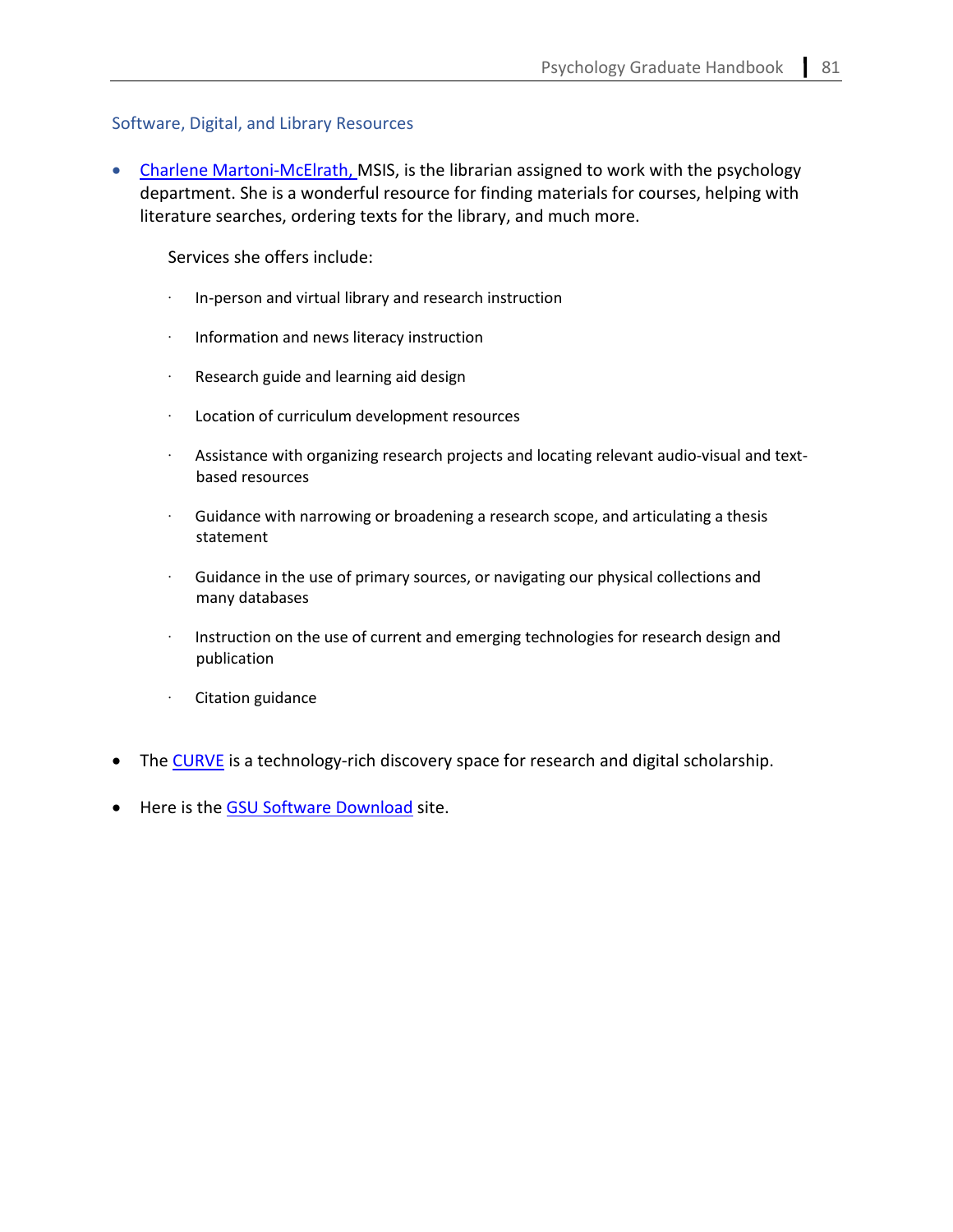## **XIII. COLLEGE AND DEPARTMENTAL FORMS**

## **MILESTONE PROGRESSION/DEGREE REQUIREMENT FORMS**

Graduate students are responsible for submitting digital milestone forms through the College of Arts and Sciences (CAS) ["Milestones"](https://cas.gsu.edu/academics-admissions/required-milestones/#1560433007170-f71e15e8-ff70) website to document progression toward milestone completion. Submitting forms triggers authorization for registration, updates to DegreeWorks, and clearance for graduation.

# **Tips for Submitting and Approving Milestone Forms**

- Milestone forms should generally be **completed in order**. For example, a student's dissertation committee must be approved by the GPC and the associated form submitted before the student proposes their dissertation. One exception is that completion of a clinical internship might precede a dissertation defense. Students should discuss other exceptions with the faculty advisor who will approve the form (see details below).
- The Milestones website is used by all graduate students in the CAS. **Some sections (e.g., foreign language requirement) do not apply** to students in the Psychology Graduate Program.
- Selecting "**Psychology MA**" or "**Psychology PHD**" in the pull-down menu gives access to forms for our program.
- Students must provide their **GSU student e-mail** address (e.g., not a Gmail address) on the forms.
- When the form requests committee members' e-mail addresses, students must provide **GSU e-mail addresses for GSU committee members**. Providing accurate e-mail addresses will ensure proper routing of the form.
- When students submit a form, the **form is automatically e-mailed to appropriate faculty** and staff (e.g., the student's advisor, Directors of Graduate study, Annette Clark, and the Office of Graduate Services). When approval is needed, faculty will reply to this automatically generated e-mail with their approval (i.e., no physical signatures are needed). These automatically generated emails are from "fsanchez1=gsu.edu@mg.gsu.edu; on behalf of; Annette Clark".
- Within a milestone (e.g., thesis), students can check several boxes to **submit more than one form at a time**. When more than one form is submitted at the same time, only one e-mail is generated. The subject line of the e-mails lists the milestone forms included in the e-mail. Advisors should pay attention to all content in the e-mails and "approve" all components of the email or specify which parts they approve and do not approve.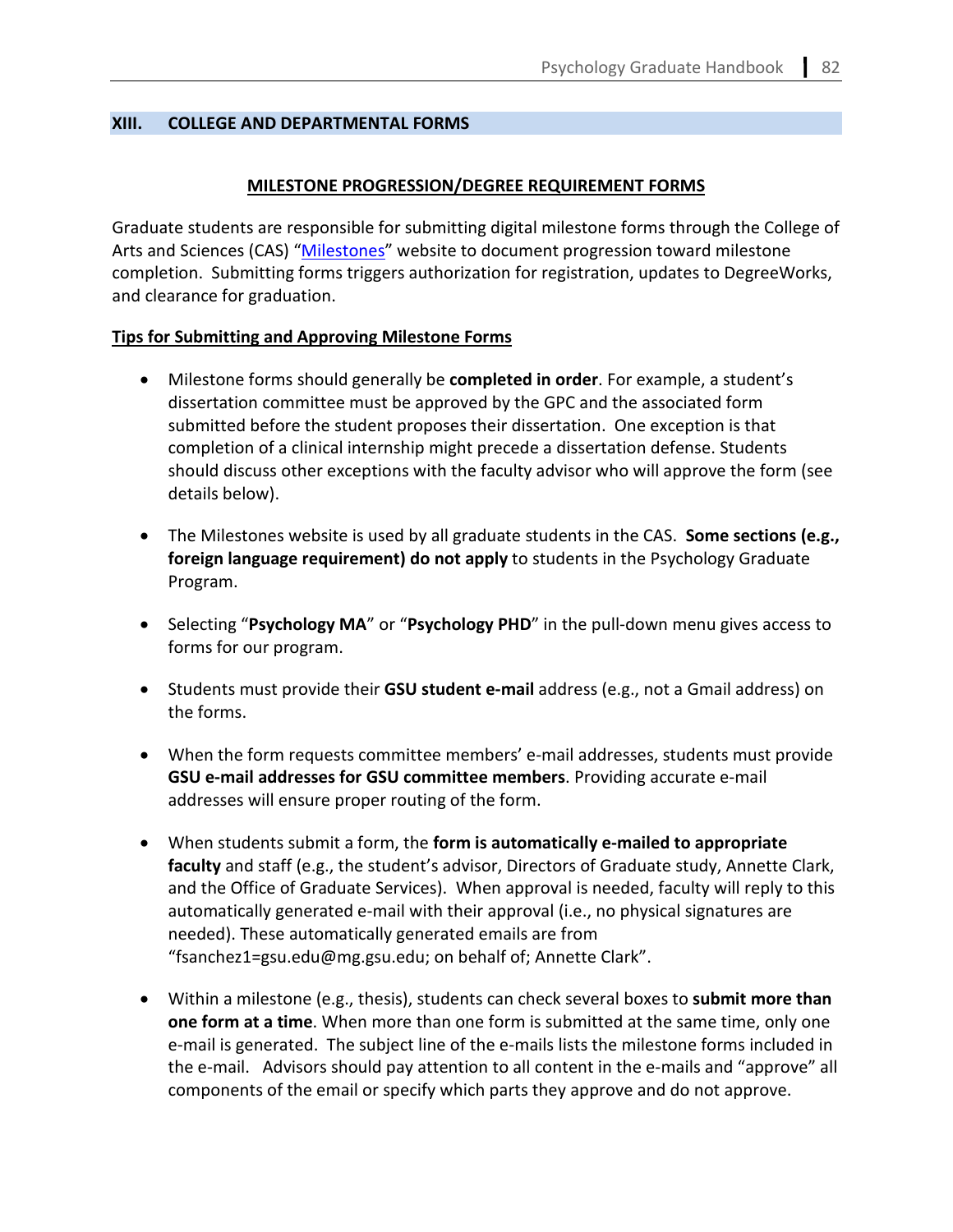• Electronic copies of these forms are saved in **students' digital files**.

#### **Milestone Progression Forms**

Thesis, general exam, and dissertation milestone forms can be found in the ["Non-Course](https://cas.gsu.edu/non-course-milestones/)  [Milestone Submission Forms"](https://cas.gsu.edu/non-course-milestones/) or ["Final Projects Forms"](https://cas.gsu.edu/academics-admissions/required-milestones/#1560433007170-f71e15e8-ff70) sections of the CAS [Milestone](https://cas.gsu.edu/academics-admissions/required-milestones/) website. For thesis and dissertation defenses, the student will download and submit the ["Dissertation](https://cas.gsu.edu/files/2019/11/Dissertation-or-Masters-Thesis-Approval-Form.pdf)  [and Master's Thesis Approval Form"](https://cas.gsu.edu/files/2019/11/Dissertation-or-Masters-Thesis-Approval-Form.pdf) from the "Final Projects Forms" section.

#### Master's Thesis Forms

#### 1. **Thesis Committee Chair Designation**

Access this "Non-Course Milestone" form by selecting "Psychology MA" in the "Degree Program" pull-down menu. Approval of this form by the thesis committee chair will trigger authorization to register for PSYC 8999 (thesis) credits. Students will be authorized for PSYC 8999 every semester until the thesis defense form is submitted.

*Faculty approval*: The **thesis committee chair** should reply to the "Non-Course Milestone Submission for *STUDENT'S NAME* - Thesis Committee Chair Designation" email. A reply of "approve" indicates agreement to chair the student's Master's thesis committee.

## 2. **Thesis Committee Nomination**

Access this "Non-Course Milestone" form by selecting "Psychology MA" in the "Degree Program" pull-down menu. See the "Master's Thesis and Committee" section of the Psychology Graduate Handbook or the text of the digital milestone form for thesis committee member requirements.

*Faculty approval*: The **thesis committee chair** should reply to the "Non-Course Milestone Submission for *STUDENT'S NAME* - Thesis Committee Nomination" e-mail. A reply of "approve" indicates the chair supports the thesis committee nomination.

#### **3. Thesis Proposal**

Access this "Non-Course Milestone" by selecting "Psychology MA" in the "Degree Program" pull-down menu. See the "Master's Thesis and Committee" section of the Psychology Graduate Handbook for requirements of the proposal document and proposal meeting. Note that this form requests the "date of defense," which refers to the date of the proposal meeting. This form must be submitted after every defense attempt, regardless of whether the thesis was passed or failed. If the outcome of the thesis proposal meeting is not a "fail" but the thesis proposal document requires modifications before being fully accepted, the student should wait and submit the form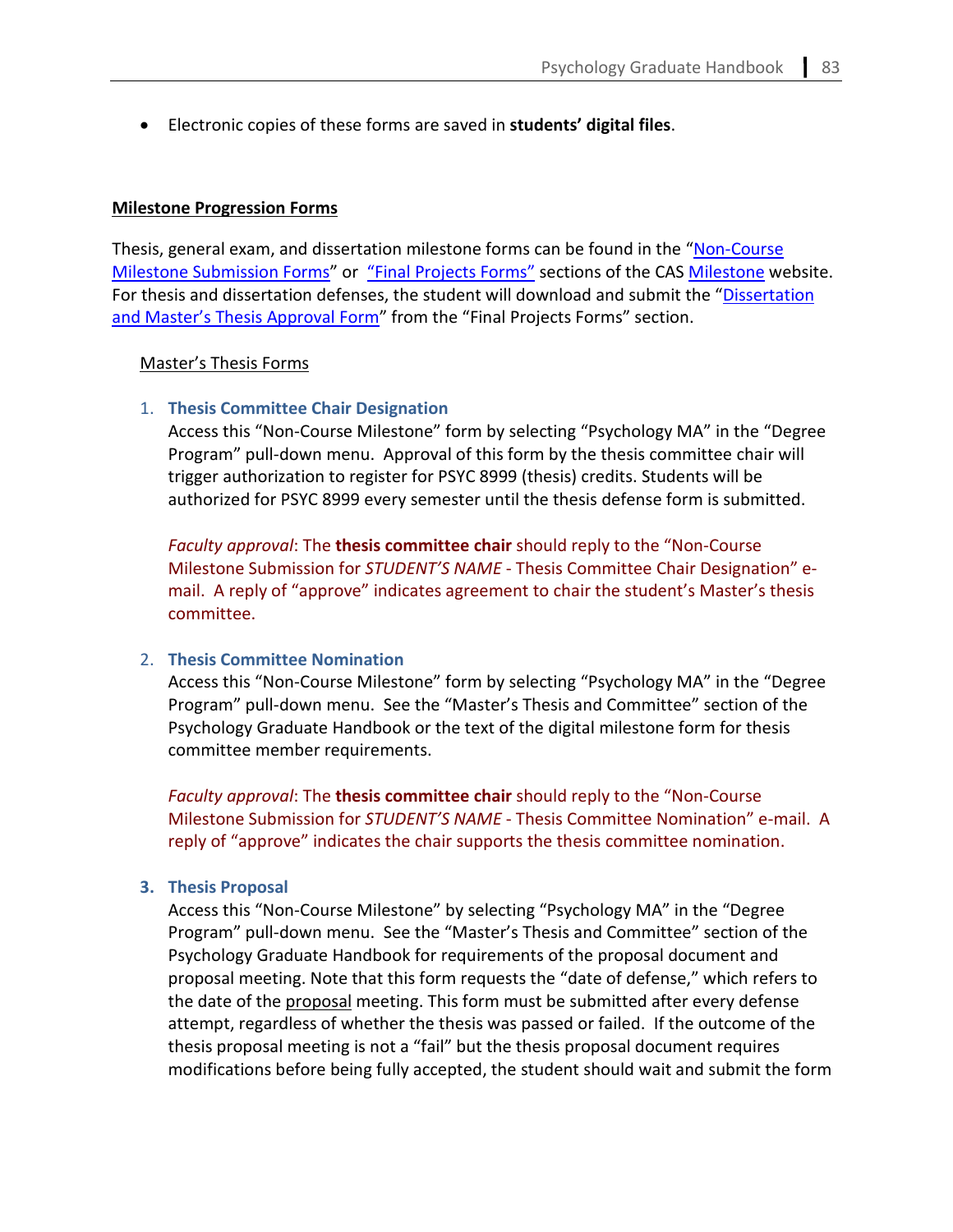when the thesis is fully approved. Students must be registered for PSYC 8999 during the semester(s) in which the thesis is proposed.

*Faculty approval*: The **thesis committee chair** should reply to the "Non-Course Milestone Submission for *STUDENT'S NAME* - Thesis Proposal" e-mail. A reply of "approve" for a passing thesis proposal indicates the thesis proposal has been completely passed (i.e., all required edits have been made). If the thesis proposal is failed, the chair can simply respond that the information is correct.

## **4. Thesis Defense**

Use the "Dissertation and Master's Thesis Approval Form" in the "Final Projects Forms" section of the Milestone website to communicate the outcome of the defense. The student is responsible for collecting committee members' digital signatures and uploading and submitting the form through the "Doctoral Dissertation or Master's Thesis Approval" website. This form must be submitted after every defense attempt, regardless of whether the thesis was passed or failed. When submitting this form to indicate a pass, this form should be submitted after the thesis has been fully accepted (i.e., all revisions are made) and all committee members have provided a digital signature. See the "Master's Thesis and Committee" section of the Psychology Graduate Handbook for requirements of the thesis document and oral defense. Students must be registered for PSYC 8999 during the semester in which the thesis is defended.

*Faculty approval*: **Thesis committee members** indicate their support of the thesis defense outcome by digitally signing the "Dissertation and Master's Thesis Approval Form."

#### General Exam (GE) Forms

#### **5. General Exam Chair Designation**

Access this "Non-Course Milestone" form by selecting "Psychology PHD" in the "Degree Program" pull-down menu. Approval of this form by the GE chair will trigger authorization to register for PSYC 9980 (GE) credits. The student will be authorized to register for GE credits every semester until the GE until the "GE Results" form is submitted. Submission of this GE Chair Designation form will also trigger the GE audit. Students will be informed of the outcome of the GE audit. The "General Exam Forms and Communication" section of the Psychology Graduate Handbook describes the audit. \*Vonetta is the GE chair for CLG, CLC, and CLN students.

*Faculty approval*: The **GE committee chair** should reply to the "Non-Course Milestone Submission for *STUDENT'S NAME* - Exam Committee Chair Designation" e-mail. A reply of "approve" indicates agreement to chair the student's GE committee.

## **6. General Exam Committee Formation**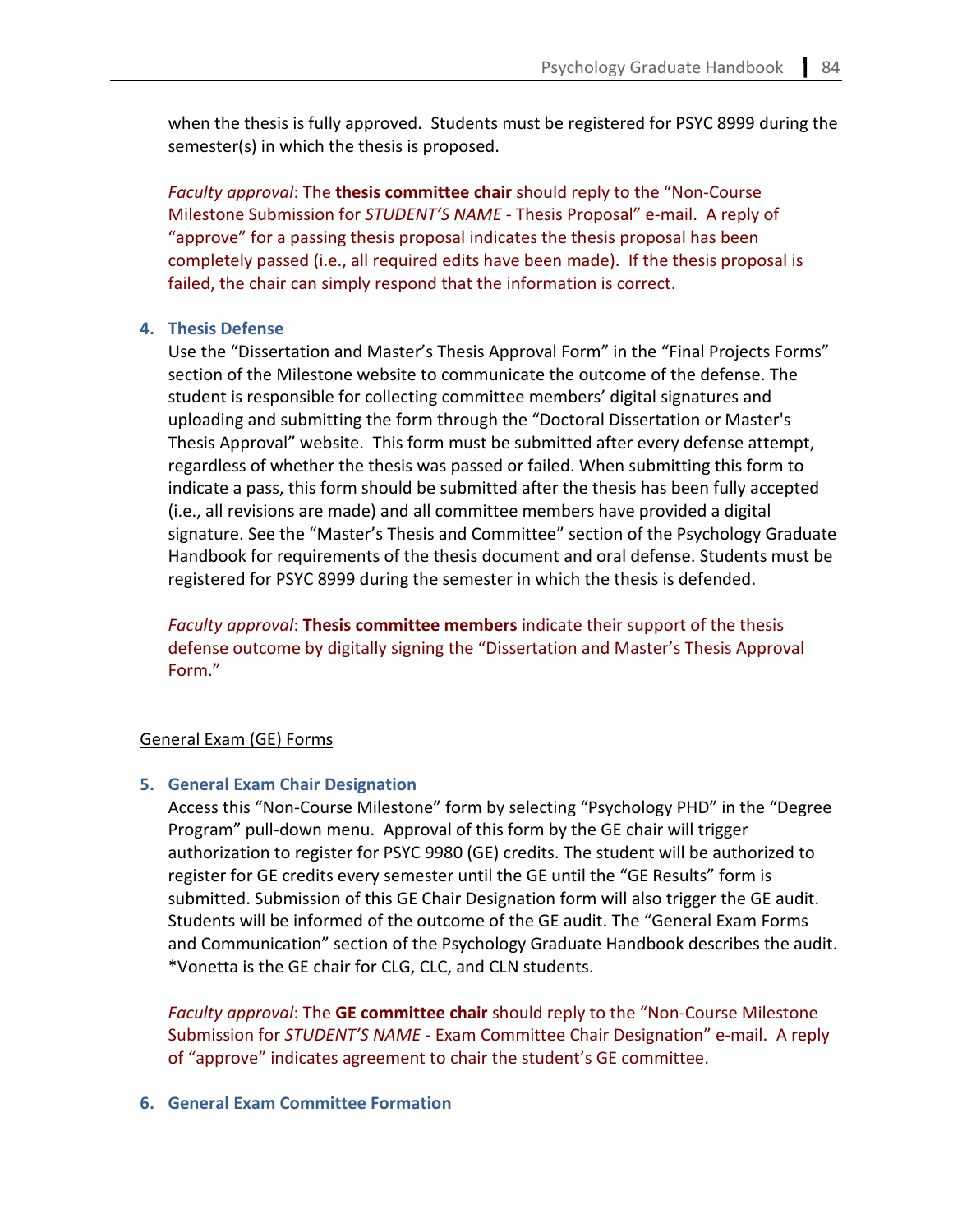Access this "Non-Course Milestone" form by selecting "Psychology PHD" in the "Degree Program" pull-down menu. The "General Exam Committee" section of the Psychology Graduate Handbook describes the requirements for GE committee members. \*Since CLG, CLC, and CLN students are blinded to their GE committee, students enrolled in one of these concentrations should submit the "Psychology - Exam Committee Chair Designation" form and the "Psychology - Exam Committee Nomination" at the same time. The student is required to list a committee chair (Vonetta Dotson) but not additional members.

*Faculty approval*: The **GE committee chair** should reply to the "Non-Course Milestone Submission for *STUDENT'S NAME* - Exam Committee Nomination" e-mail. A reply of "approve" indicates the GE committee chair's approval of GE committee.

## **7. General Exam Results**

Access this "Non-Course Milestone" form by selecting "Psychology PHD" in the "Degree Program" pull-down menu. The GE process is described separately for each concentration in the Psychology Graduate Handbook, and the "General Exam Committee" section describes steps to follow if the GE is not passed. This form must be submitted after every GE attempt, regardless of whether the GE was passed or failed.

*Faculty approval*: The **GE committee chair** should reply to the "Non-Course Milestone Submission for *STUDENT'S NAME* - General Exam Results" e-mail. A reply of "approve" (or "the information is correct") indicates the information on the form (i.e., the GE was passed or failed) is correct.

#### Dissertation Forms

## 8. **Dissertation Committee Chair Designation**

Access this "Non-Course Milestone" form by selecting "Psychology PHD" in the "Degree Program" pull-down menu. Approval of this form by the dissertation committee chair will trigger authorization to register for PSYC 9999 (dissertation) credits. Students will be authorized for PSYC 9999 every semester until the dissertation defense form is submitted.

*Faculty approval*: The **dissertation committee chair** should reply to the "Non-Course Milestone Submission for *STUDENT'S NAME* - Dissertation Committee Chair Designation" e-mail. A reply of "approve" indicates agreement to chair the student's Master's thesis committee.

## 9. **Dissertation Committee Nomination**

Access this "Non-Course Milestone" form by selecting "Psychology PHD" in the "Degree Program" pull-down menu. The "Dissertation Committee" section of the Psychology Graduate Handbook describes the requirements for dissertation committee members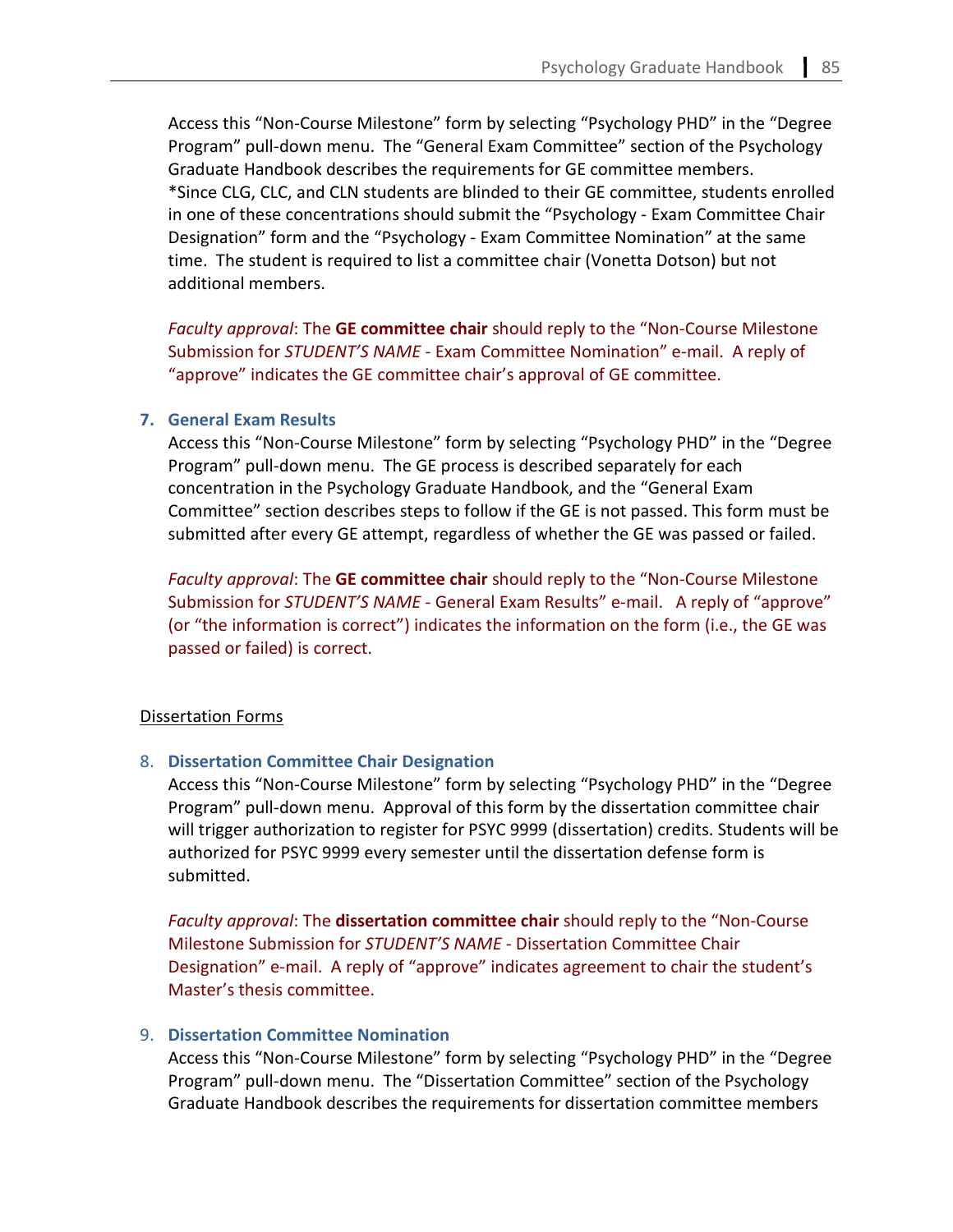and the documentation that must be provided to nominate a committee. All documentation must be combined into one document and uploaded through the Dissertation Committee Nomination Non-Course Milestone form. The dissertation committee nomination will then be reviewed by the Graduate Program Council (GPC). If the GPC does not approve the committee, the student will be provided with feedback about why the committee was not approved. After creating a new committee in response to the feedback, the student should submit the Dissertation Committee Nomination form through the CAS Milestone website again.

*Faculty approval*: The **dissertation chair** should reply to the "Non-Course Milestone Submission for *STUDENT'S NAME* - Dissertation Committee Nomination" e-mail to indicate approval of the nomination. A Director of Graduate Studies or Assistant to the Director of Graduate Studies will then reply to indicate when the GPC has approved the committee.

#### **10. Dissertation Proposal**

Access this "Non-Course Milestone" form by selecting "Psychology PHD" in the "Degree Program" pull-down menu. See the "Dissertation Proposal" section of the Psychology Graduate Handbook for requirements of the proposal document and proposal meeting. Note that this form requests the "date of defense," which refers to the date of the proposal meeting. This form must be submitted after every defense attempt, regardless of whether the dissertation was passed or failed. If the outcome of the dissertation proposal meeting is not a "fail" but the proposal document requires modifications before being fully accepted, the student should wait to submit the form when the dissertation proposal is fully approved. Students must be registered for PSYC 9999 during the semester in which the dissertation is proposed.

*Faculty approval*: The **dissertation committee chair** should reply to the "Non-Course Milestone Submission for *STUDENT'S NAME* - Dissertation Proposal" e-mail. A reply of "approve" (or "the information is correct") indicates the information on the form (i.e., the dissertation proposal pass or fail) is correct.

## **11. Dissertation Defense**

Use the "Dissertation and Master's Thesis Approval Form" in the "Final Project Forms" section of the Milestone website to communicate the outcome of the defense. The student is responsible for collecting committee members' digital signatures and uploading and submitting the form through the "Doctoral Dissertation or Master's Thesis Approval" website. This form must be submitted after every defense attempt, regardless of whether the dissertation was passed or failed. When submitting this form to indicate a pass, this form should only be submitted after the dissertation has been fully accepted (i.e., all revisions are made) and all committee members have provided a digital signature. See the "Dissertation and Defense" section of the Psychology Graduate Handbook for requirements of the thesis document and oral defense. Students must be registered for PSYC 9999 during the semester(s) in which the dissertation is defended.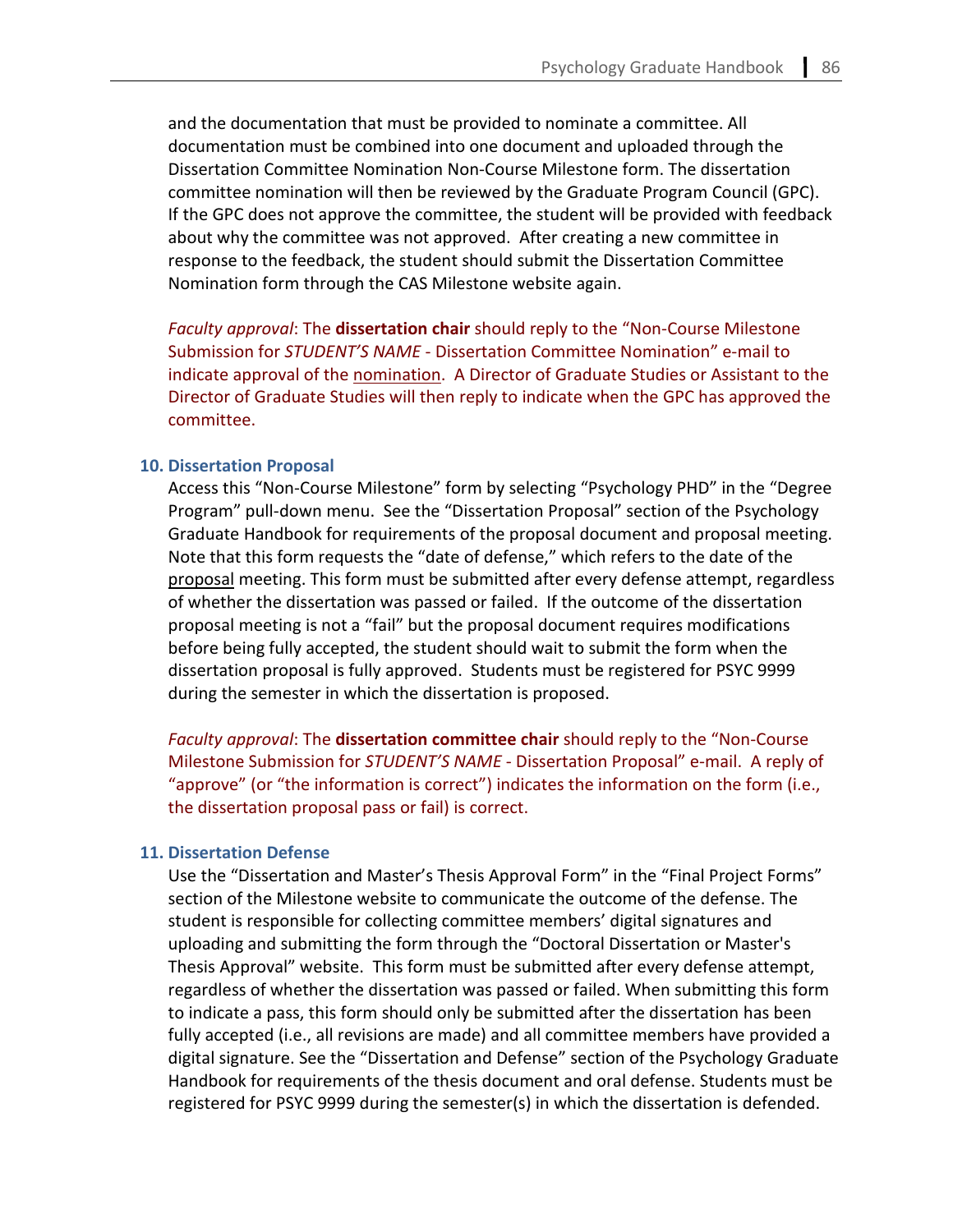*Faculty approval*: **Committee members** indicate their support of the outcome of the thesis defense by digitally signing the "Dissertation and Master's Thesis Approval Form."

## Clinical Internship Completion Form

## **12. Clinical Internship (clinical students only)**

Access this "Non-Course Milestone" form by selecting "Psychology PHD" in the "Degree Program" pull-down menu. The student should submit this form immediately after completing all requirements of their predoctoral internship.

*Faculty approval*: The **Director of Clinical Training** should approve the "Clinical Internship Completion for *STUDENT'S NAME*" e-mail to confirm that the student has successfully completed the clinical internship requirements of the doctoral program.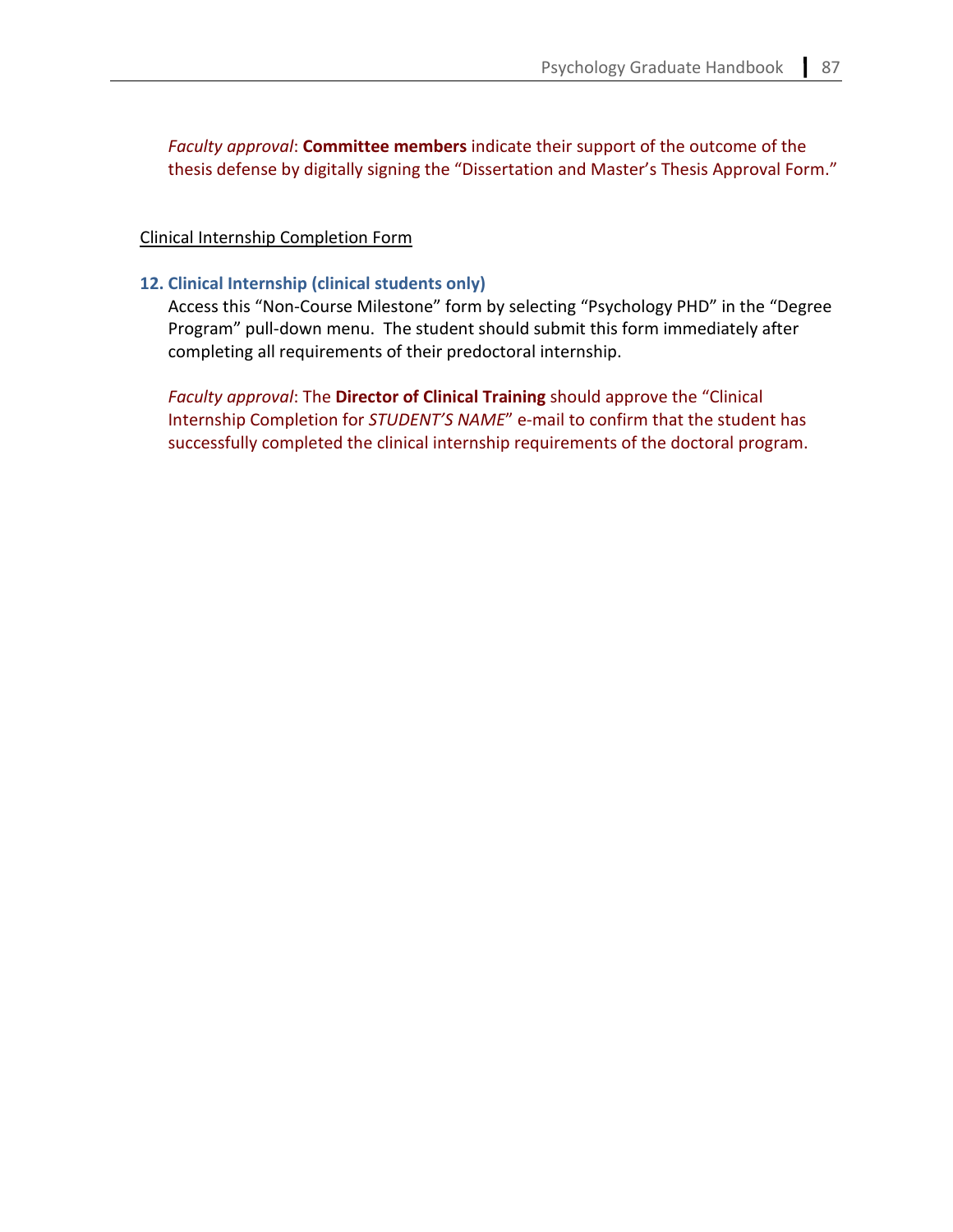## **OTHER FORMS**

## **[Request to Transfer Credits](https://cas.gsu.edu/request-to-transfer-credit/) (from a non-GSU institution)**

Students can use this form to request transfer of credits for courses taken as part of another graduate program (MA or PhD) that can be used toward a student's current program requirements. The student will upload a transcript. Additional details about transferring credits are included on the form.

*Faculty approval*: If the transferred course fulfills is a departmental requirement, a **DGS** will approve the "Request to Transfer Credit for *STUDENTS' NAME*". If the course fulfills a concentration requirement, the **program chair** will approve the e-mail. Annette Clark will then update DegreeWorks to reflect this course.

## **[Request to Substitute Course](https://cas.gsu.edu/request-to-substitute-courses/) (i.e., a GSU course)**

A student's Degree Works audit (i.e., clearance for graduation) is based on the courses listed in the Handbook (and also listed in the [University catalog\)](https://enrollment.gsu.edu/catalogs/). Courses not listed in the Handbook will not automatically count towards the degree. Use this form to request substitution of a required course with another course offered at GSU (e.g., an elective in a different department). Students should consult with their advisor and program chair for concentration course requirements and advisor and directors of graduate study for departmental course requirements to seek their approval BEFORE submitting this form.

*Faculty approval*: If the substitute course fulfills a departmental requirement, a **DGS** will approve the "Request to Substitute Course for *STUDENTS' NAME.*" If the course fulfills a concentration course requirement, the **program chair** will e-mail approval. Annette Clark will then update DegreeWorks to reflect this course.

#### **[Change of Advisor](https://cas.gsu.edu/change-of-advisor-request-psychology/)**

Use this form to formally change your advisor. The decision to change advisors should be made in consultation with the student's current advisor, new advisor, and chair(s) of all overseeing programs. Students should be fully approved by the program chair(s) to change advisors BEFORE submitting this form.

*Faculty approval*: The new faculty advisor will approve the change in advisor form.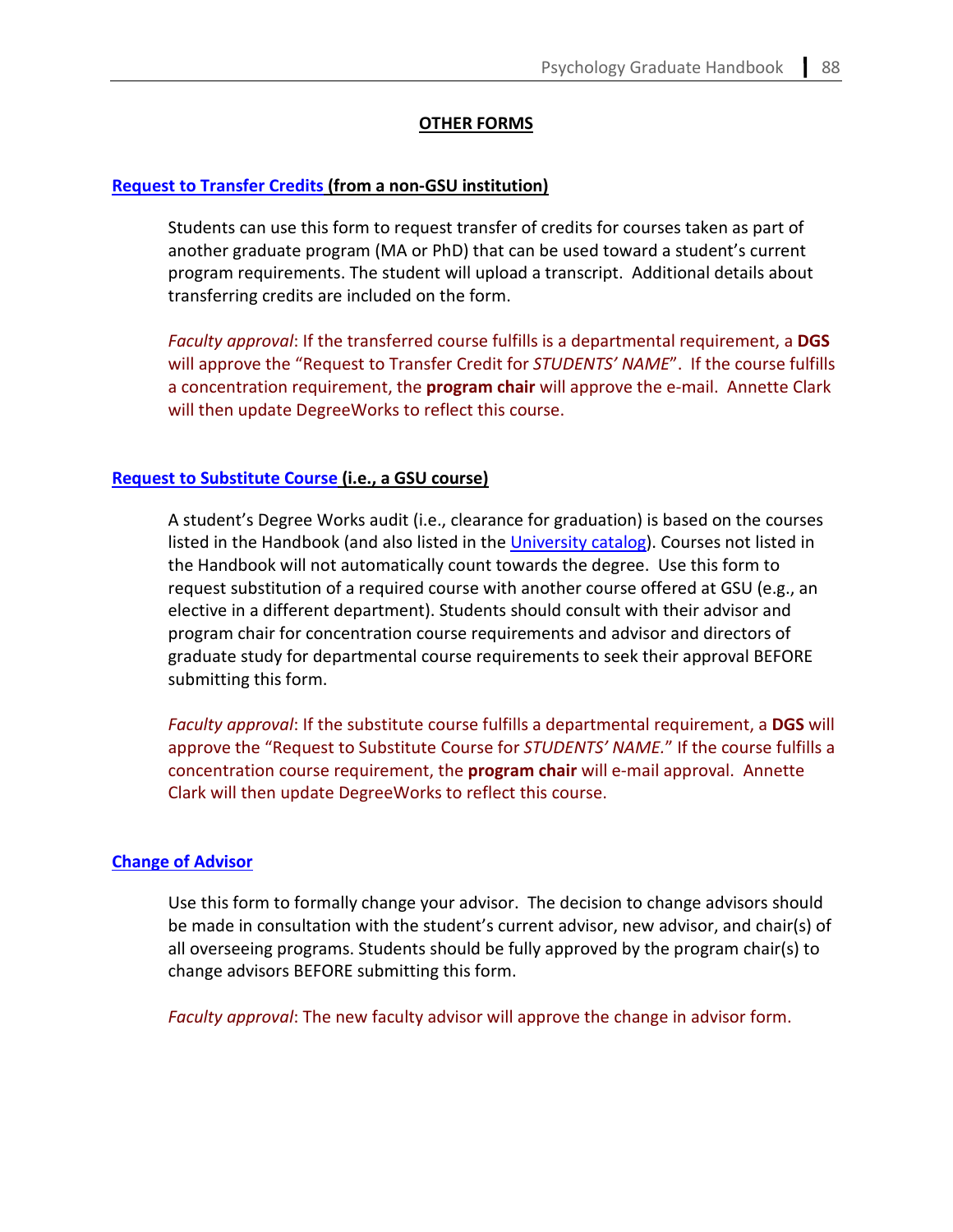# **[Petition for Deviation from College Requirements.](https://cas.gsu.edu/graduate-student-petition-for-deviation-from-college-requirements/)**

Use this form to submit a petition to deviate from a regulation or requirement in the college's section of the [university graduate catalog](https://enrollment.gsu.edu/catalogs/) . The petition must be submitted to the Office of Graduate Services by the last day of late registration for the semester in which the student would like the petition reviewed.

*Faculty approval:* A **DGS** will approve the PETITION for deviation, not the actual deviation. The CAS will review and approve or not approve the request for deviation.

# **Authorization for PSYC 9910 [Advanced Directed Readings](https://cas.gsu.edu/request-for-authorization-for-psych-9910/) & PSYC 9920 [Advanced Directed](https://cas.gsu.edu/request-for-authorization-psyc-9920/)  [Research](https://cas.gsu.edu/request-for-authorization-psyc-9920/)**

Use these forms to request authorization to register for PSYC [PSYC 9910](https://cas.gsu.edu/request-for-authorization-for-psych-9910/) and [PSYC 9920](https://cas.gsu.edu/request-for-authorization-psyc-9920/) every semester.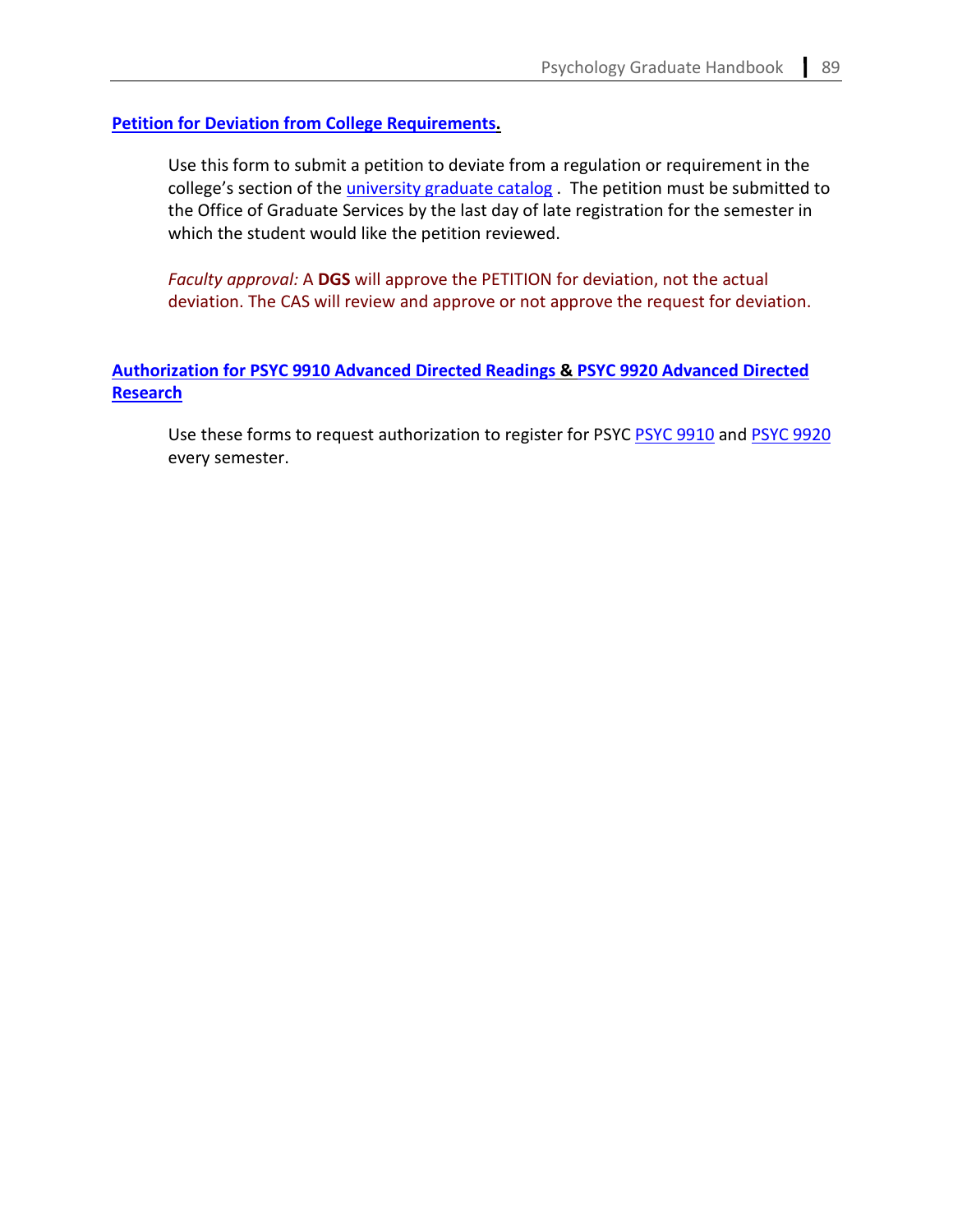# **XIV. LIST OF REVISIONS TO THIS PSYCHOLOGY GRADUATE HANDBOOK**

# **4/21/22**

- 1. The following edit was made for thesis and dissertation proposal and defense meetings to encourage moving back to in-person meetings. "For thesis and Beginning in the summer of 2022, proposal and defense meetings should be held in-person unless the student, in consultation with their advisor, decides that a virtual or hybrid meeting better meets their training needs."
- 2. The ["All But Dissertation" \(ABD\) Students](#page-47-0) section was added for students who would like to be considered for ABD status.
- 3. Resources were added and updated in section XV. STUDENT RESOURCES at GSU.

# **3/10/2022**

- 1. In the "Outcome of the Thesis Defense" and "Outcome of the Dissertation Defense" sections, the following text was added, "In rare circumstances that a committee cannot come to consensus, 2/3 of the committee members' approval, with approval indicated by a signature on the milestone form, will constitute a pass."
- 2. Text was also added to the "Outcome of the Thesis Defense" and "Outcome of the Dissertation Defense" sections to clarify that the timeline to complete milestones (Table 1) applies in cases where the student fails a defense and cases where students pass the defense conditional on making edits to the document. A reminder was also added that students can petition for an extension of milestone guidelines.
- 3. Additional resources were added to the "Student Resources at GSU" section.

# **10/2/2021**

- 1. PSYC 8430, Statistics III, added as an approved elective for the three clinical concentrations.
- 2. All students are required to maintain current CITI certification in areas relevant to their program of research.
- 3. The GPC decided to adopt the CAS's new repeat to replace policy. Text has been added to the **GRADES AND GRADE POINT AVERAGE** section.
- 4. Pregnancy accommodation resources added to the *XII. Student Resources* section.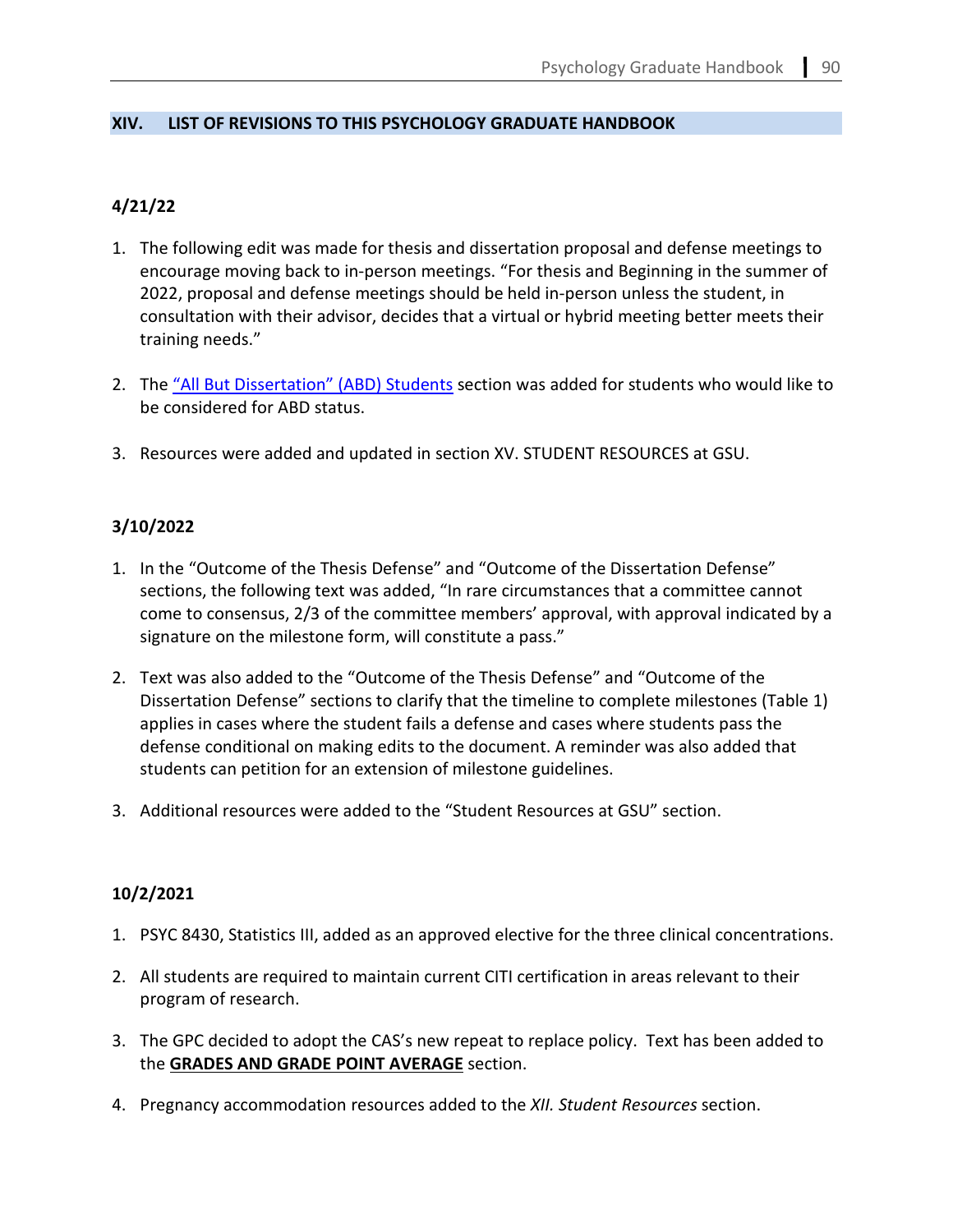# **8/18/2021**

- 1. A "SUPPLEMENTAL COURSES" section that provides a link to the Atlanta Regional Council for Higher Education (ARCHE) program website (for students who would like to take a course at another institution in the area) was added.
- 2. Links to [websites](https://sacscoc.gsu.edu/student-consumer-info/professional-licensure/) with SACSCOC professional licensure information for clinical psychology students were added to the *Pre-Doctoral Clinical Internship* section of the CLG section in *III. CURRICULUM*.
- 3. Redundant curriculum content across the three clinical concentrations was removed from the *III. CURRICULUM* section for simplicity. The full curriculum is presented in the CLG section. The CLC and CLN sections refer to the CLG section and describe deviations (e.g., additional coursework) from the CLG curriculum.
- 4. In the *Master's Coursework* section, the restriction that students "will not be authorized to take more than six hours of PSYC 8999 until a thesis committee is approved" has been removed. Once students are authorized for PSYC 8999, they will be authorized each semester until they defend their thesis.
- 5. The process and requirements for nominating a revised thesis or dissertation committee (e.g., when a member of a student's original thesis committee is no longer available or has left GSU) has been added to the *Master's Thesis Committee* and *Dissertation Committee*  sections.
- 6. A subheading for "Thesis Proposal and Defense" was added to the *MASTER OF ARTS DEGREE* section. An "Outcome of the Thesis Defense" section was added to the *MASTER OF ARTS DEGREE* section and an "Outcome of the Dissertation Defense" section was added to the *DOCTOR OF PHILOSOPHY DEGREE* section. These sections consolidate information that was previously described in several sections of the handbook (e.g., "Reasons for Initiating Dismissal" section), milestone forms, and College of Arts and Sciences graduate catalog.
- 7. Additional details about submitting a petition to waive the master's thesis requirement and the possible outcomes of the petition have been added to the *Waiving the Master's Thesis Requirement* section.
- 8. A subheading "*Outcome of the General Exam Defense*" was added; the content in this section already existed.
- 9. In the *Doctoral Coursework* section, the restriction that students "will not be authorized to take more than three hours of PSYC 9999 until a dissertation committee is approved" has been removed. Once students are authorized for PSYC 9999, they will be authorized each semester until they defend their thesis.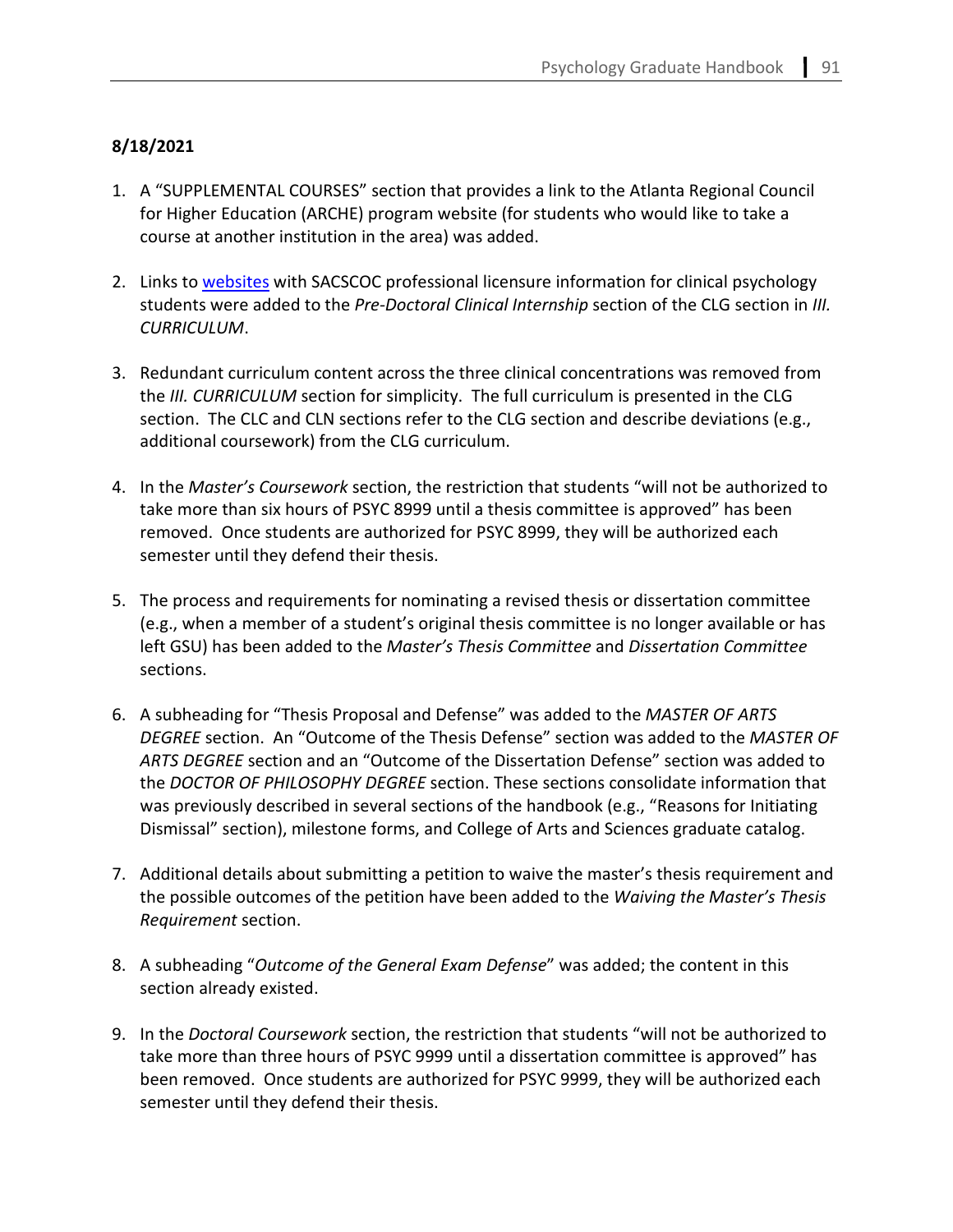- 10. The *PERFORMANCE EXPECTIONS* heading has been changed to *ACADEMIC PERFORMANCE STANDARDS*. All information about academic performance and grades has been moved to this section.
- 11. The "*EXPECTED PROGRESS GUIDELINES*" heading was changed to "*MILESTONE COMPLETION TIMELINE*".
- 12. The term "academic probation" has been changed to "academic risk warning." Table 1 presents the expected timeline for completion of milestones. The headings of the three timelines are now (1) "6-Year Plan" instead of "Expected Within", (2) "Academic Risk Warning After" instead of "Probation After", and (3) "Dismissal After" which was the previous heading. The timeline for the "6-Year Plan" was adjusted slightly from the "Expected within" to better correspond with timing to complete milestones for students who have completed the program in 6 years. The timelines for the other two columns were not adjusted.
- 13. Wording was clarified in the paragraph about petitioning for extending progress guidelines in the *MILESTONE COMPLETION TIMELINE* section. This paragraph also now describes that a student can proactively submit a petition to extend their milestone timeline.
- 14. The *Theses, General Exam, and Dissertation Grades* section now includes now specifies that thesis (PSYC 8999), GE (PSYC 9980), and dissertation (PSYC 9999) hours will remain as "IP" until the student fails the second attempt or the student does not complete the milestone within the timeline (Table 1) for milestone completion. It was previously stated that the grade would be changed when the milestone is passed or failed, without specifying whether this would happen after the first or second attempt.
- 15. The option for virtual meetings for milestones (thesis, dissertation, GE) has been extended through end of the fall 2021 semester. We will reevaluate the in-person requirement as the beginning of the spring semester nears.
- 16. The *Professional Behavior and Continuance in the Program* has been renamed *ETHICAL AND RESPONSIBLE BEHAVIOR STANDARDS* and has been revised extensively to describe standards for academic honesty, research ethics, ethical and responsible behavior, and consultation and communication with advisors.
- 17. The *MONITORING ACADEMIC PERFORMANCE AND RESPONSIBLE BEAHAVIOR* section was added. This section includes content that had been in the *Annual Student Reports and Review of Students* and *Dismissals and Appeals* sections as well as new content. The new content provides additional details about procedures for monitoring students' ethical and responsible behavior, providing feedback to students, placing a student on probation, and writing a remediation plan.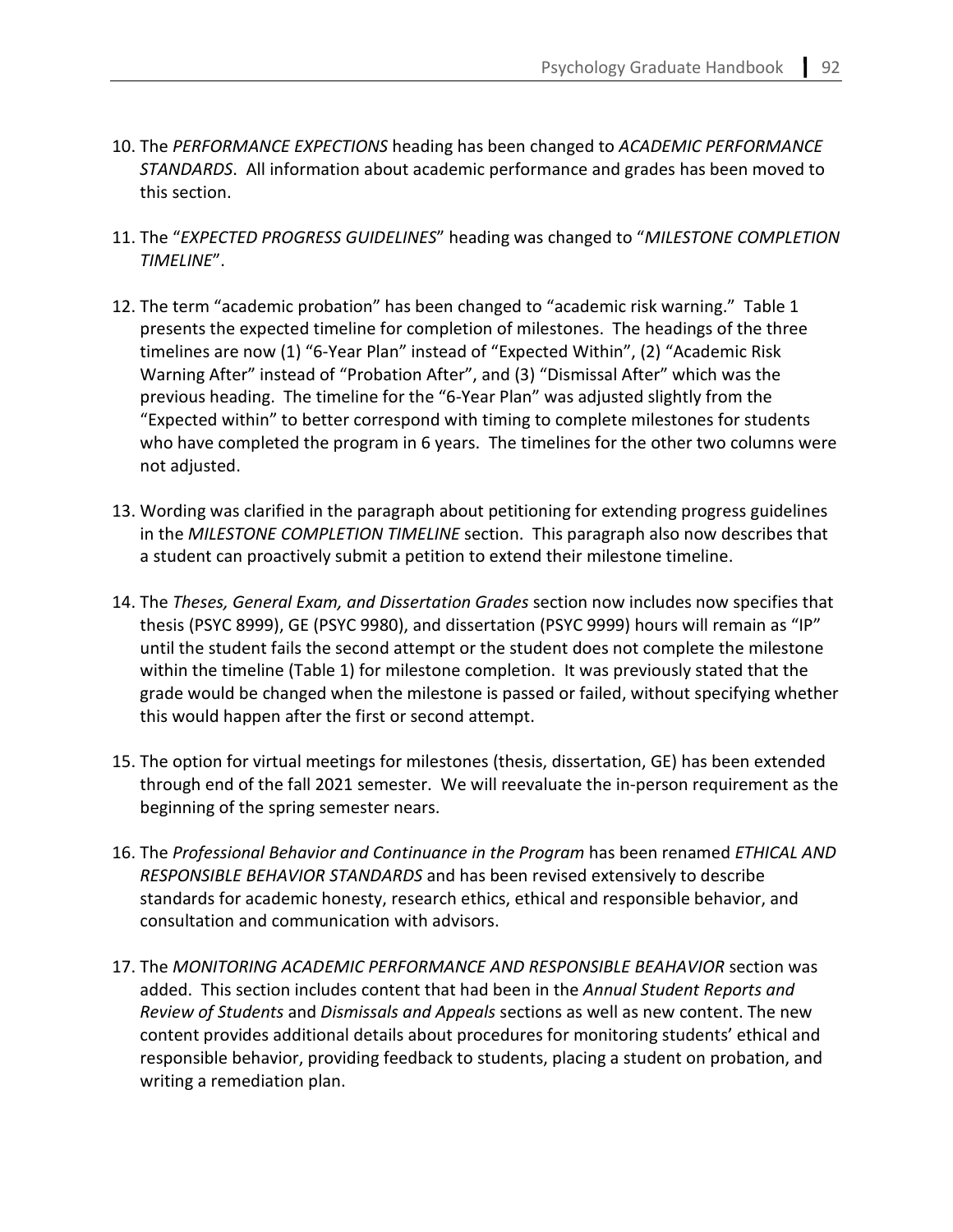- 18. The *IX. DISMISSALS* content was revised to align with the new content in the *MONITORING ACADEMIC PERFORMANCE AND RESPONSIBLE BEAHAVIOR* section and to provide additional links to the university and CAS descriptions of dismissal and appeal processes.
- 19. Websites, forms, and policies were updated in the *UNIVERSITY AND COLLEGE MATTERS* and *DEPARTMENTAL MATTERS* sections.
- 20. The *Changing Advisors and Committee Chairs in the Event the Advisor Leaves GSU* section was added to the *Departmental Matters* section of the manual.
- *21.* The *Changing Concentrations* section of the *Departmental Matters* section was updated to state that students who would like to switch concentrations must officially apply to the new concentration.
- *22.* Additional guidance for students taking a leave of absence was added to the *Leaves of Absence* section of the *Departmental Matters* section.
- *23.* The *XII. Student Resources* section was added.
- *24.* A new *Change of Advisor* form was added to the *Other Forms* section of the *XIII. COLLEGE AND DEPARTMENTAL FORMS* section.
- 25. Hyperlinks to sections within the handbook, relevant external websites (e.g., CAS catalog), and forms (e.g., PSYC 9920 authorization) were added and updated throughout the handbook.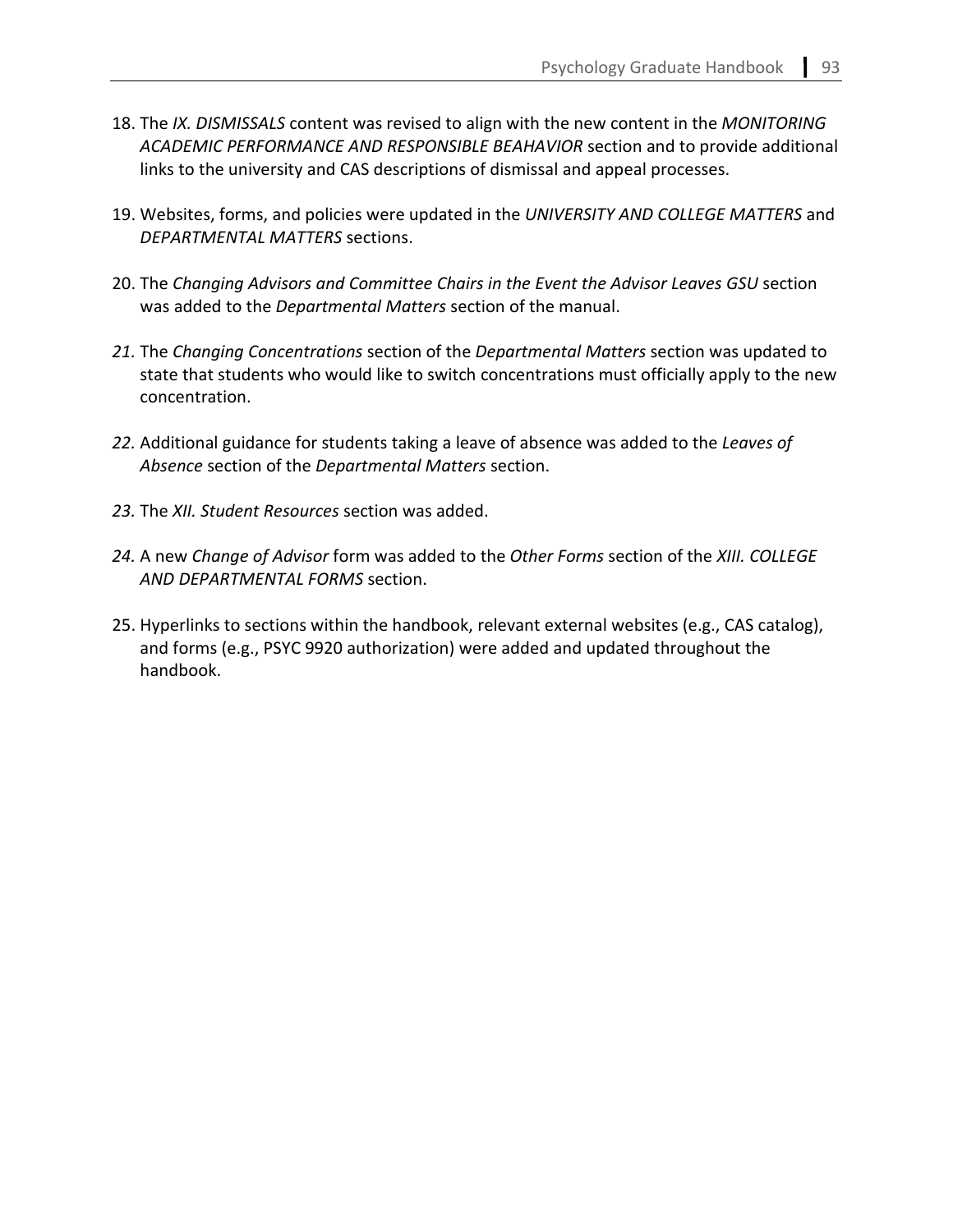*Dissertation Flyer*

(next page)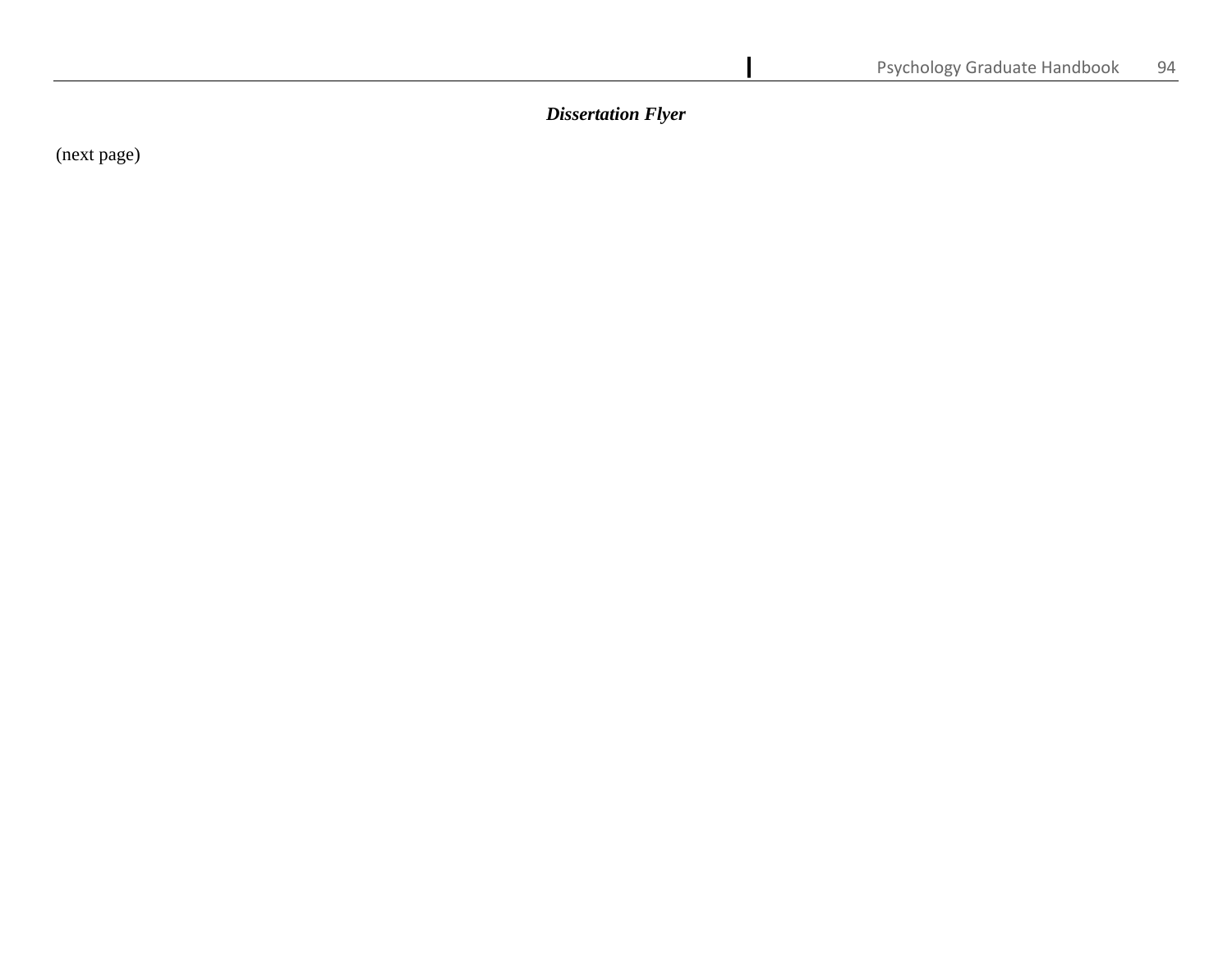

Dissertation Committee Members: [Name] (Chair) [Name]

[Name] [Name]

# **GSU**

DISSERTATION DEFENSE

[Insert Date & Time]

[Insert meeting weblink (e.g., WebEx)]